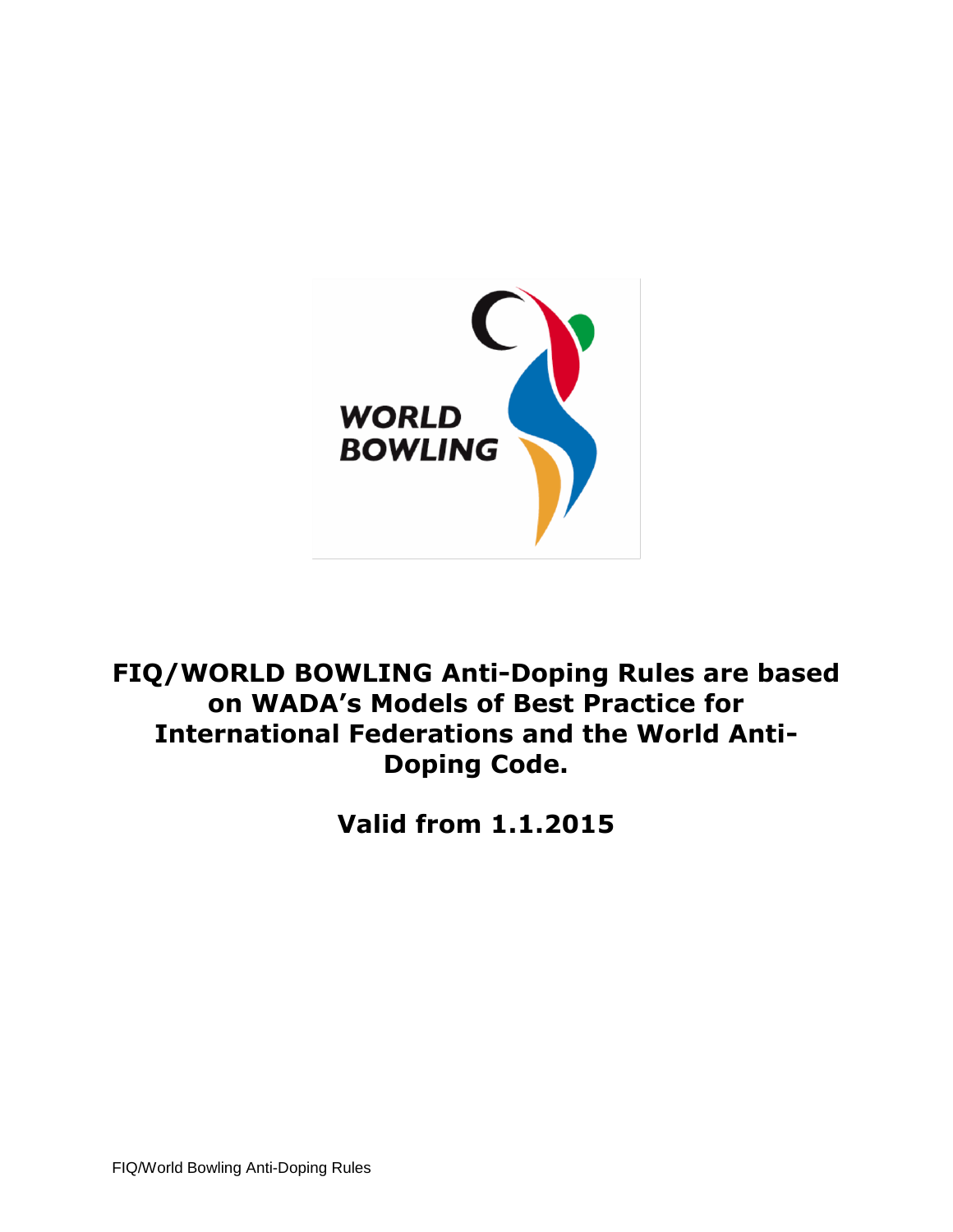# **TABLE OF CONTENTS**

|                   | FUNDAMENTAL RATIONALE FOR THE CODE AND FIQ/WORLD BOWLING'S ANTI-DOPING RULES2   |  |
|-------------------|---------------------------------------------------------------------------------|--|
| <b>ARTICLE 1</b>  |                                                                                 |  |
| <b>ARTICLE 2</b>  |                                                                                 |  |
| <b>ARTICLE 3</b>  |                                                                                 |  |
| <b>ARTICLE 4</b>  |                                                                                 |  |
| <b>ARTICLE 5</b>  |                                                                                 |  |
| <b>ARTICLE 6</b>  |                                                                                 |  |
| <b>ARTICLE 7</b>  |                                                                                 |  |
| <b>ARTICLE 8</b>  |                                                                                 |  |
| <b>ARTICLE 9</b>  |                                                                                 |  |
| <b>ARTICLE 10</b> |                                                                                 |  |
| <b>ARTICLE 11</b> |                                                                                 |  |
| <b>ARTICLE 12</b> |                                                                                 |  |
| <b>ARTICLE 13</b> |                                                                                 |  |
| <b>ARTICLE 14</b> |                                                                                 |  |
| <b>ARTICLE 15</b> |                                                                                 |  |
| <b>ARTICLE 16</b> | INCORPORATION OF FIQ/WORLD BOWLING ANTI-DOPING RULES AND OBLIGATIONS OFNATIONAL |  |
| <b>ARTICLE 17</b> |                                                                                 |  |
| <b>ARTICLE 18</b> |                                                                                 |  |
| <b>ARTICLE 19</b> |                                                                                 |  |
| <b>ARTICLE 20</b> |                                                                                 |  |
| <b>ARTICLE 21</b> |                                                                                 |  |
| <b>ARTICLE 22</b> | ADDITIONAL ROLES AND RESPONSIBILITIES OF ATHLETES AND OTHER PERSONS  688        |  |
| <b>APPENDIX 1</b> |                                                                                 |  |
| <b>APPENDIX 2</b> |                                                                                 |  |
| <b>APPENDIX 3</b> |                                                                                 |  |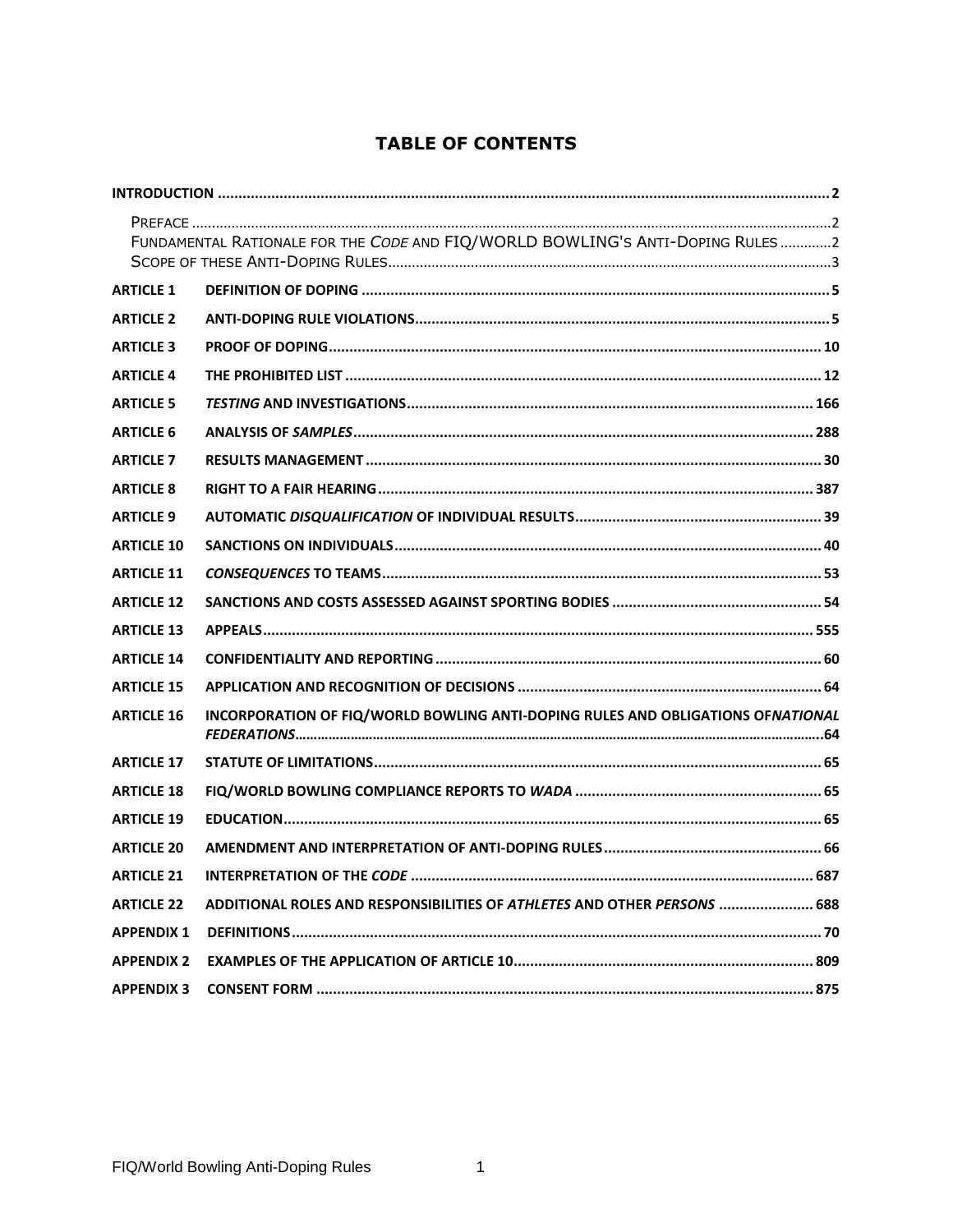#### **FIQ/WORLD BOWLING ANTI-DOPING RULES**

### <span id="page-2-0"></span>**INTRODUCTION**

#### <span id="page-2-1"></span>**Preface**

FIQ/WORLD BOWLING accepted the revised (2015) World Anti-Doping *Code* (the "*Code*"). These Anti-Doping Rules are adopted and implemented in accordance with FIQ/WORLD BOWLING's responsibilities under the *Code*, and in furtherance of FIQ/WORLD BOWLING's continuing efforts to eradicate doping in sport.

These Anti-Doping Rules are sport rules governing the conditions under which sport is played.Aimed at enforcing anti-doping principles in a global and harmonized manner, they are distinct in nature from criminal and civil laws, and are not intended to be subject to or limited by any national requirements and legal standards applicable to criminal or civil proceedings. When reviewing the facts and the law of a given case, all courts, arbitral tribunals and other adjudicating bodies should be aware of and respect the distinct nature of these Anti-Doping Rules implementing the *Code* and the fact that these rules represent the consensus of a broad spectrum of stakeholders around the world as to what is necessary to protect and ensure fair sport.

#### <span id="page-2-2"></span>**Fundamental Rationale for the** *Code* **and FIQ/WORLD BOWLING's Anti-Doping Rules**

Anti-doping programs seek to preserve what is intrinsically valuable about sport. This intrinsic value is often referred to as "the spirit of sport". It is the essence of Olympism, the pursuit of human excellence through the dedicated perfection of each person's natural talents. It is how we play true. The spirit of sport is the celebration of the human spirit, body and mind, and is reflected in values we find in and through sport, including:

- Ethics, fair play and honesty
- Health
- Excellence in performance
- Character and education
- Fun and joy
- Teamwork
- Dedication and commitment
- Respect for rules and laws
- Respect for self and other *Participants*
- Courage
- Community and solidarity

Doping is fundamentally contrary to the spirit of sport.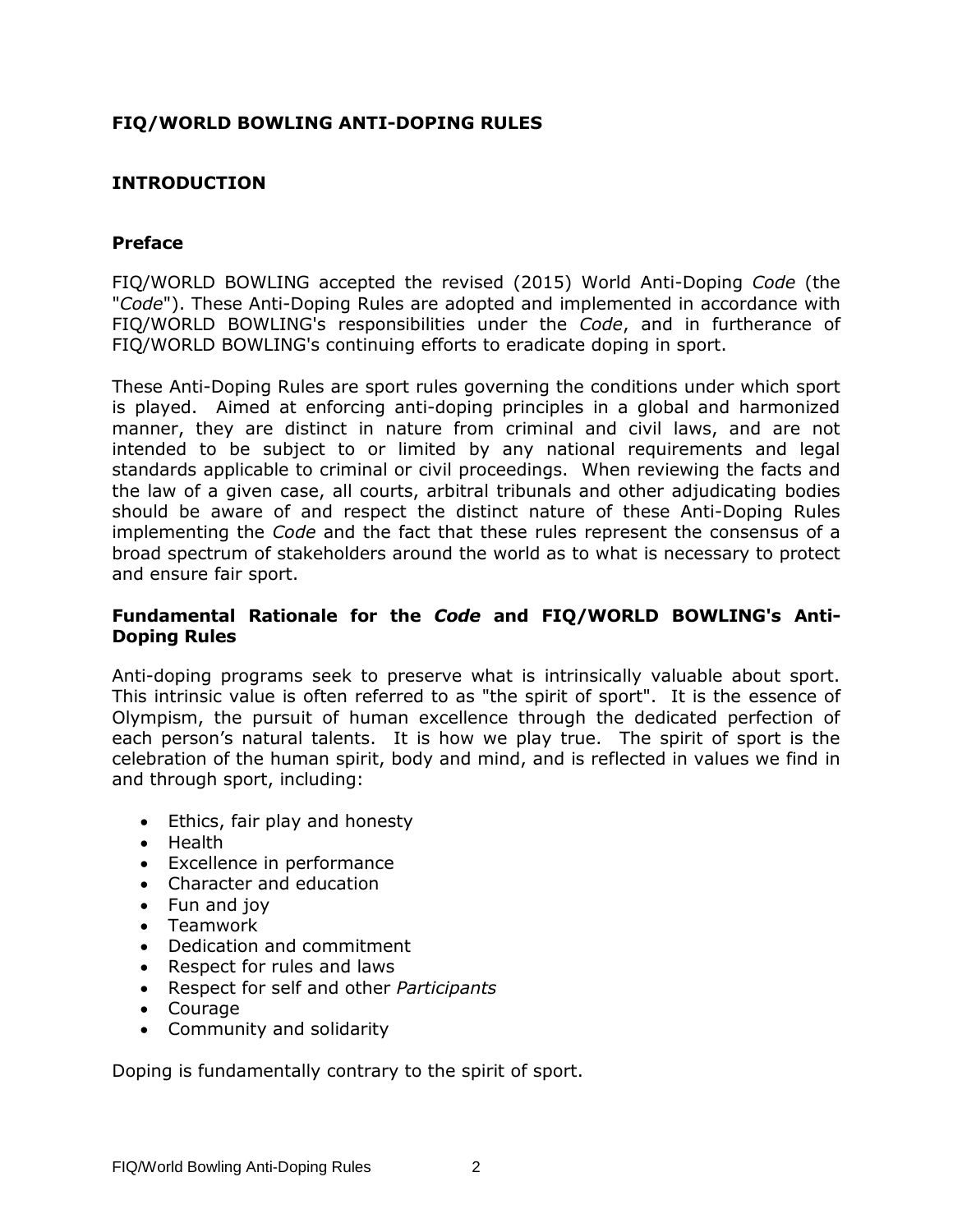#### <span id="page-3-0"></span>**Scope of these Anti-Doping Rules**

These Anti-Doping Rules shall apply to FIQ/WORLD BOWLING and to each of its *National Federations.* They also apply to the following *Athletes*, *Athlete Support Personnel* and other *Persons*, each of whom is deemed, as a condition of his/her membership, accreditation and/or participation in the sport, to have agreed to be bound by these Anti-Doping Rules, and to have submitted to the authority of FIQ/WORLD BOWLING to enforce these Anti-Doping Rules and to the jurisdiction of the hearing panels specified in Article 8 and Article 13 to hear and determine cases and appeals brought under these Anti-Doping Rules:

- a. all *Athletes* and *Athlete Support Personnel* who are members of FIQ/WORLD BOWLING, or of any *National Federation*, or of any member or affiliate organization of any *National Federation* (including any clubs, teams, associations or leagues);
- b. all *Athletes* and *Athlete Support Personnel* participating in such capacity in *Events*, *Competitions* and other activities organized, convened, authorized or recognized by FIQ/WORLD BOWLING, or any *National Federation*, or any member or affiliate organization of any *National Federation* (including any clubs, teams, associations or leagues), wherever held;
- c. any other *Athlete* or *Athlete Support Personnel* or other *Person* who, by virtue of an accreditation, a licence or other contractual arrangement, or otherwise, is subject to the jurisdiction of FIQ/WORLD BOWLING, or of any *National Federation*, or of any member or affiliate organization of any *National Federation* (including any clubs, teams, associations or leagues), for purposes of anti-doping; To be eligible for participation in *International Events*, a competitor must have an FIQ/WORLD BOWLING licence issued by his or her *National Federation*. The FIQ/WORLD BOWLING licence will only be issued to competitors who have personally signed the Appendix 3 consent form, in the actual form approved by the FIQ/WORLD BOWLING. All forms from *Minors* must be counter-signed by their legal guardians and
- d. *Athletes* who are not regular members of FIQ/WORLD BOWLING or of one of its *National Federations* but who want to be eligible to compete in a particular *International Event*. FIQ/WORLD BOWLING may include such *Athletes* in its *Registered Testing Pool* so that they are required to provide information about their whereabouts for purposes of *Testing* under these Anti-Doping Rules for at least one month prior to the *International Event* in question.

Within the overall pool of *Athletes* set out above who are bound by and required to comply with these Anti-Doping Rules, the following *Athletes* shall be considered to be *International-Level Athletes* for purposes of these Anti-Doping Rules, and therefore the specific provisions in these Anti-Doping Rules applicable to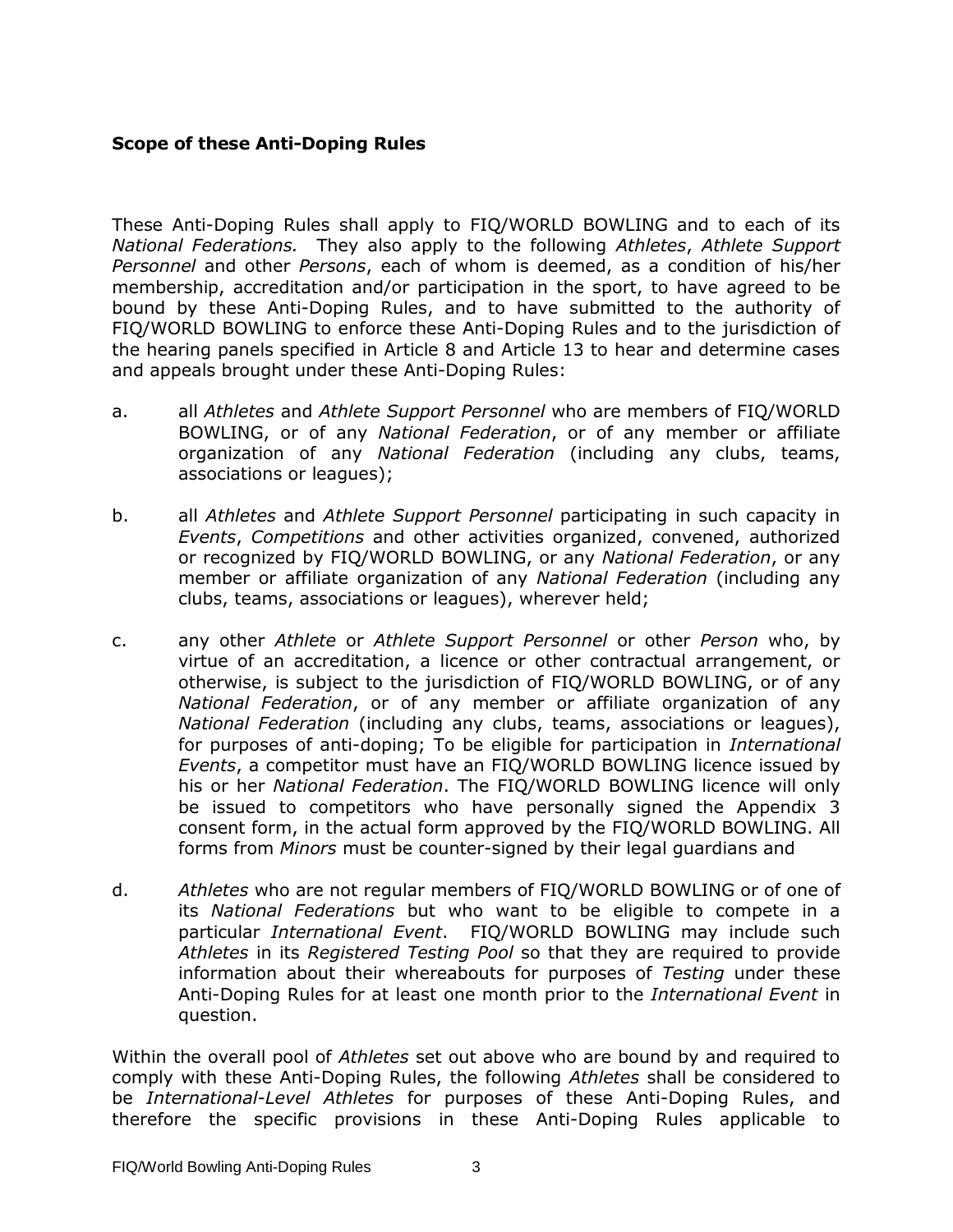*International-Level Athletes* (as regards *Testing* but also as regards *TUEs*, whereabouts information, results management, and appeals) shall apply to such *Athletes*:

a. *Athletes* who are part of the FIQ/World Bowling *Registered Testing Pool* and Testing Pool;

b. *Athletes* who participate in select FIQ/World Bowling *International Events* (such as World Championships), published by FIQ/World Bowling on its website at the following link http://www.worldbowling.org/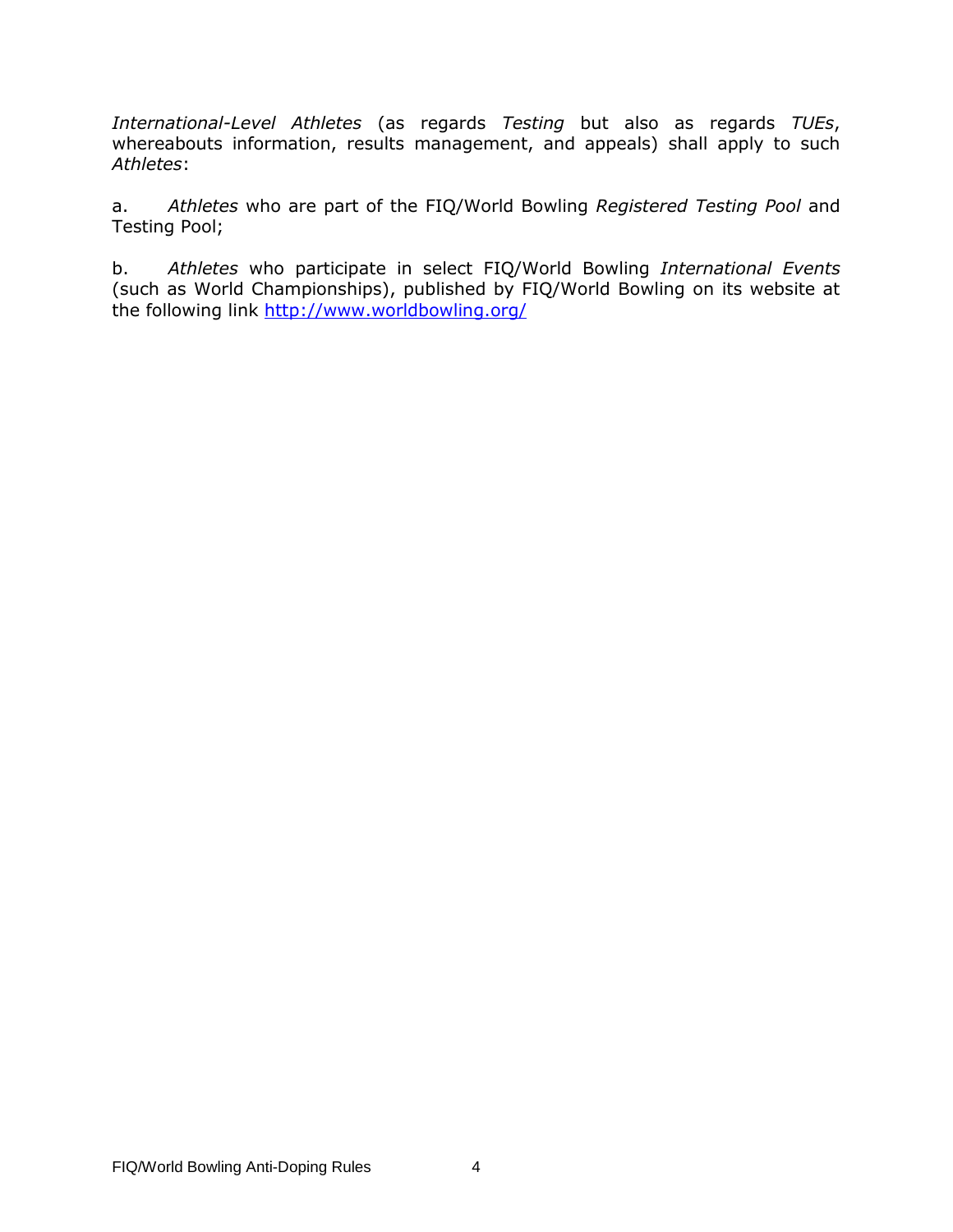# <span id="page-5-0"></span>**ARTICLE 1 DEFINITION OF DOPING**

Doping is defined as the occurrence of one or more of the anti-doping rule violations set forth in Article 2.1 through Article 2.10 of these Anti-Doping Rules.

### <span id="page-5-1"></span>**ARTICLE 2 ANTI-DOPING RULE VIOLATIONS**

The purpose of Article 2 is to specify the circumstances and conduct which constitute anti-doping rule violations. Hearings in doping cases will proceed based on the assertion that one or more of these specific rules have been violated.

*Athletes* or other *Persons* shall be responsible for knowing what constitutes an antidoping rule violation and the substances and methods which have been included on the *Prohibited List*.

The following constitute anti-doping rule violations:

#### **2.1 Presence of a** *Prohibited Substance* **or its** *Metabolites* **or**  *Markers* **in an** *Athlete's Sample*

**2.1.1** It is each *Athlete's* personal duty to ensure that no *Prohibited Substance* enters his or her body. *Athletes* are responsible for any *Prohibited Substance* or its *Metabolites* or *Markers* found to be present in their *Samples*. Accordingly, it is not necessary that intent, *Fault*, negligence or knowing *Use* on the *Athlete's* part be demonstrated in order to establish an anti-doping rule violation under Article 2.1.

*[Comment to Article 2.1.1: An anti-doping rule violation is committed under this Article without regard to an Athlete's Fault. This rule has been referred to in various CAS decisions as "Strict Liability". An Athlete's Fault is taken into consideration in determining the Consequences of this anti-doping rule violation under Article 10. This principle has consistently been upheld by CAS.]*

> **2.1.2** Sufficient proof of an anti-doping rule violation under Article 2.1 is established by any of the following: presence of a *Prohibited Substance* or its *Metabolites* or *Markers* in the *Athlete's* A *Sample* where the *Athlete* waives analysis of the B *Sample* and the B *Sample* is not analyzed; or, where the *Athlete's* B *Sample* is analyzed and the analysis of the *Athlete's* B *Sample* confirms the presence of the *Prohibited Substance* or its *Metabolites* or *Markers* found in the *Athlete's* A *Sample*; or, where the *Athlete's* B *Sample* is split into two bottles and the analysis of the second bottle confirms the presence of the *Prohibited Substance* or its *Metabolites* or *Markers* found in the first bottle.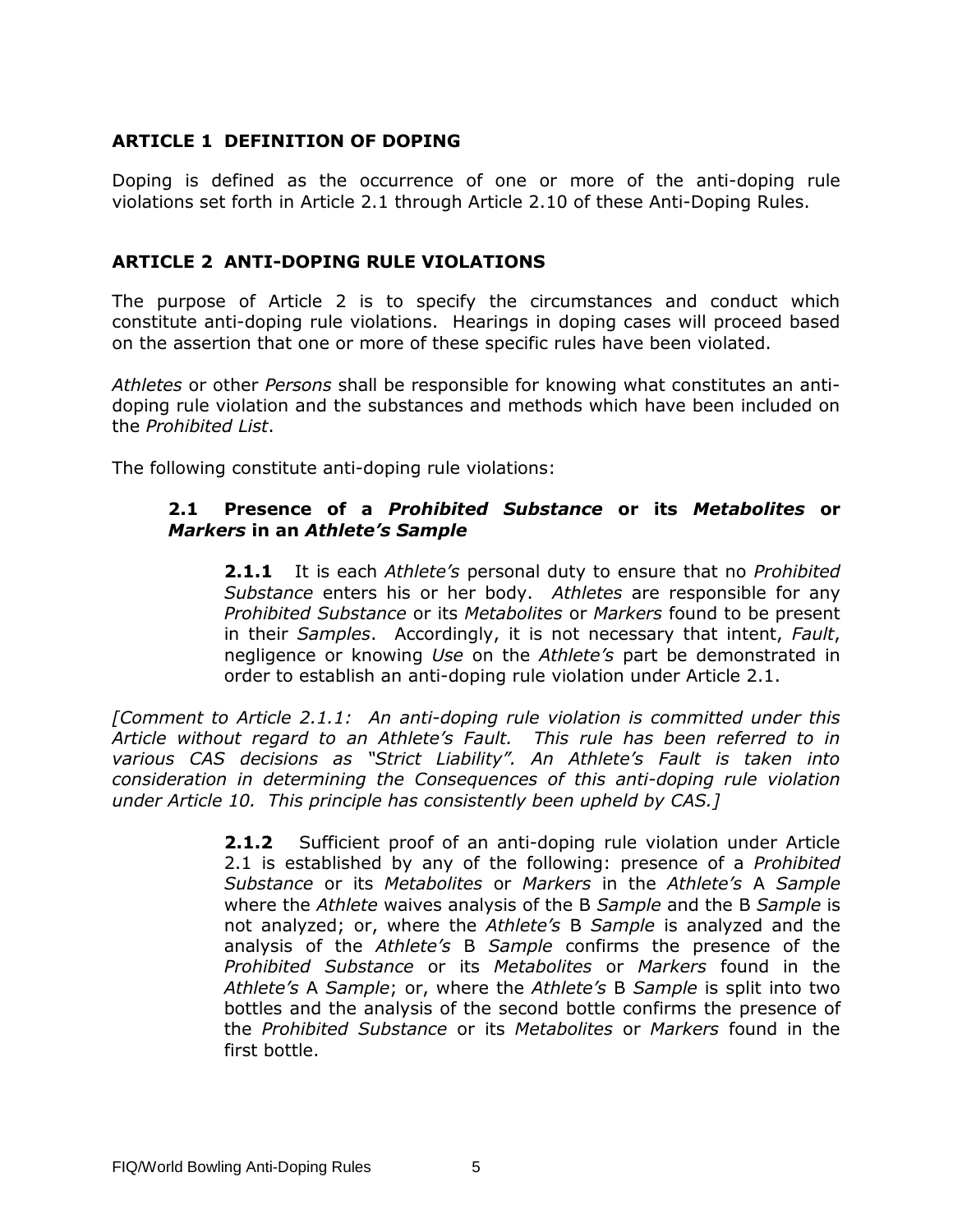*[Comment to Article 2.1.2: The Anti-Doping Organization with results management responsibility may, at its discretion, choose to have the B Sample analyzed even if the Athlete does not request the analysis of the B Sample.]*

> **2.1.3** Excepting those substances for which a quantitative threshold is specifically identified in the *Prohibited List*, the presence of any quantity of a *Prohibited Substance* or its *Metabolites* or *Markers* in an *Athlete's Sample* shall constitute an anti-doping rule violation.

> **2.1.4** As an exception to the general rule of Article 2.1, the *Prohibited List* or *International Standards* may establish special criteria for the evaluation of *Prohibited Substances* that can also be produced endogenously.

# **2.2** *Use* **or** *Attempted Use* **by an** *Athlete* **of a** *Prohibited Substance* **or a** *Prohibited Method*

*[Comment to Article 2.2: It has always been the case that Use or Attempted Use of a Prohibited Substance or Prohibited Method may be established by any reliable means. As noted in the Comment to Article 3.2, unlike the proof required to establish an anti-doping rule violation under Article 2.1, Use or Attempted Use may also be established by other reliable means such as admissions by the Athlete, witness statements, documentary evidence, conclusions drawn from longitudinal profiling, including data collected as part of the Athlete Biological Passport, or other analytical information which does not otherwise satisfy all the requirements to establish "Presence" of a Prohibited Substance under Article 2.1. For example, Use may be established based upon reliable analytical data from the analysis of an A Sample (without confirmation from an analysis of a B Sample) or from the analysis of a B Sample alone where the Anti-Doping Organization provides a satisfactory explanation for the lack of confirmation in the other Sample.]*

> **2.2.1** It is each *Athlete*'s personal duty to ensure that no *Prohibited Substance* enters his or her body and that no *Prohibited Method* is *Used*. Accordingly, it is not necessary that intent, *Fault*, negligence or knowing *Use* on the *Athlete*'s part be demonstrated in order to establish an anti-doping rule violation for *Use* of a *Prohibited Substance* or a *Prohibited Method*.

> **2.2.2** The success or failure of the *Use* or *Attempted Use* of a *Prohibited Substance* or *Prohibited Method* is not material. It is sufficient that the *Prohibited Substance* or *Prohibited Method* was *Used* or *Attempted* to be *Used* for an anti-doping rule violation to be committed.

*[Comment to Article 2.2.2: Demonstrating the "Attempted Use" of a Prohibited Substance or a Prohibited Method requires proof of intent on the Athlete's part. The fact that intent may be required to prove this particular anti-doping rule violation does not undermine the Strict Liability principle established for violations*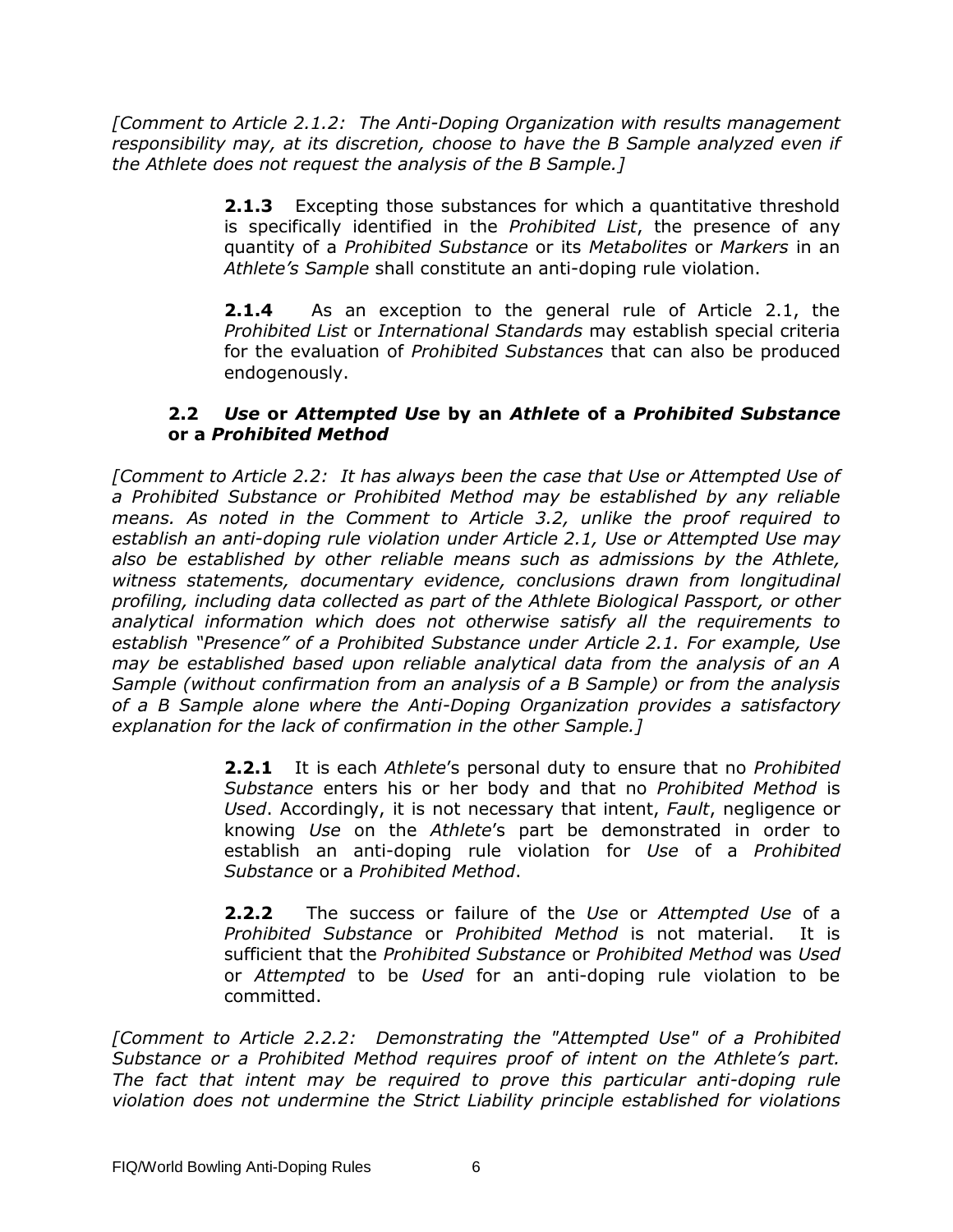*of Article 2.1 and violations of Article 2.2 in respect of Use of a Prohibited Substance or Prohibited Method.* 

*An Athlete's "Use" of a Prohibited Substance constitutes an anti-doping rule violation unless such substance is not prohibited Out-of-Competition and the Athlete's Use takes place Out-of-Competition. (However, the presence of a Prohibited Substance or its Metabolites or Markers in a Sample collected In-Competition is a violation of Article 2.1 regardless of when that substance might have been administered).]*

# **2.3 Evading, Refusing or Failing to Submit to** *Sample* **Collection**

Evading *Sample* collection, or without compelling justification refusing or failing to submit to *Sample* collection after notification as authorized in these Anti-Doping Rules or other applicable anti-doping rules.

*[Comment to Article 2.3: For example, it would be an anti-doping rule violation of "evading Sample collection" if it were established that an Athlete was deliberately avoiding a Doping Control official to evade notification or Testing. A violation of "failing to submit to Sample collection" may be based on either intentional or negligent conduct of the Athlete, while "evading" or "refusing" Sample collection contemplates intentional conduct by the Athlete.]*

# **2.4 Whereabouts Failures**

Any combination of three missed tests and/or filing failures, as defined in the International Standard for Testing and Investigations, within a twelve-month period by an *Athlete* in *a Registered Testing Pool.*

#### **2.5** *Tampering* **or** *Attempted Tampering* **with any part of** *Doping Control*

Conduct which subverts the *Doping Control* process but which would not otherwise be included in the definition of *Prohibited Methods. Tampering* shall include, without limitation, intentionally interfering or attempting to interfere with a *Doping Control* official, providing fraudulent information to an *Anti-Doping Organization*, or intimidating or attempting to intimidate a potential witness.

*[Comment to Article 2.5: For example, this Article would prohibit altering identification numbers on a Doping Control form during Testing, breaking the B bottle at the time of B Sample analysis, or altering a Sample by the addition of a foreign substance. Offensive conduct towards a Doping Control official or other Person involved in Doping Control which does not otherwise constitute Tampering shall be addressed in the disciplinary rules of sport organizations.]*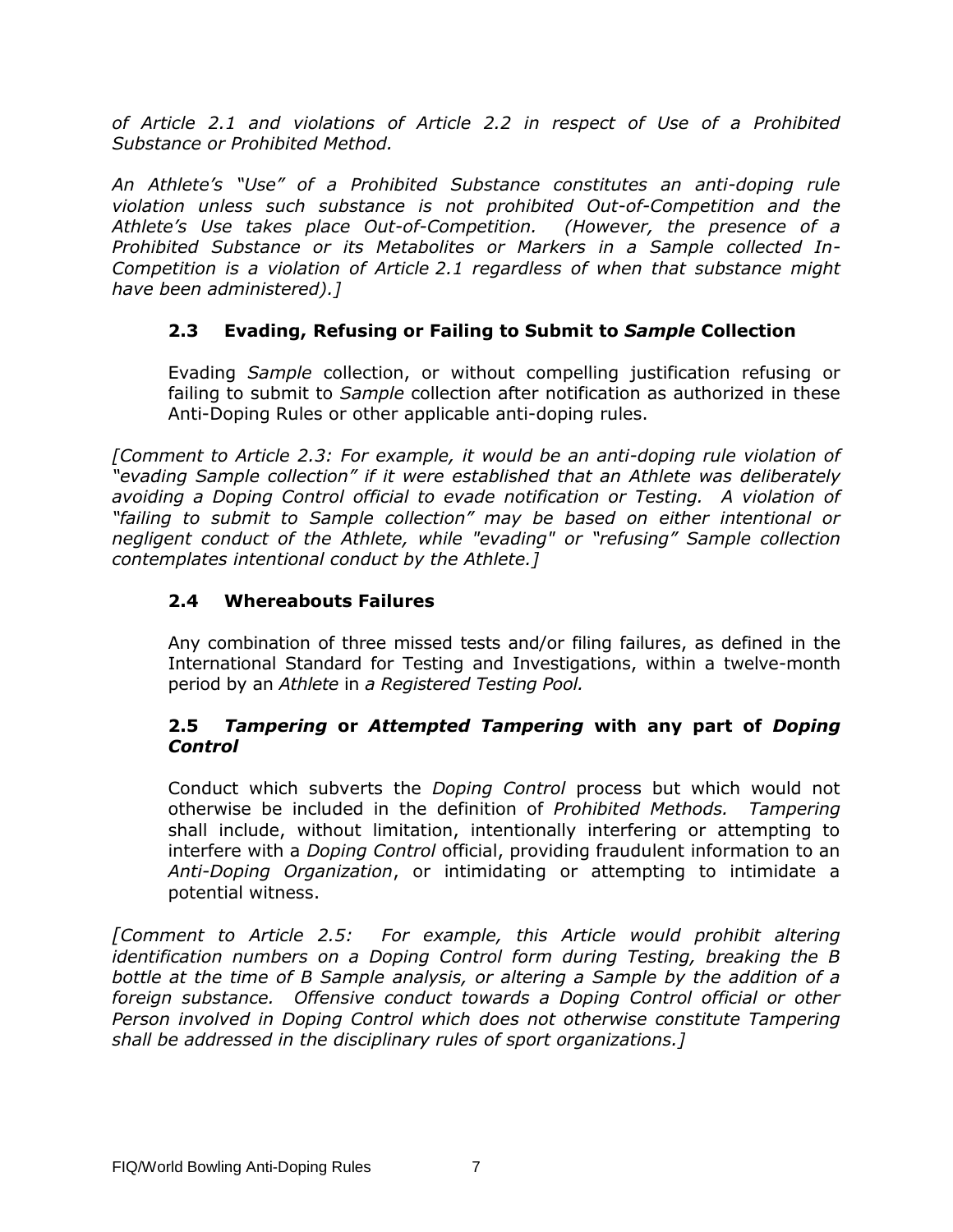# **2.6** *Possession* **of a** *Prohibited Substance* **or a** *Prohibited Method*

**2.6.1** *Possession* by an *Athlete In-Competition* of any *Prohibited Substance* or any *Prohibited Method*, or *Possession* by an *Athlete Outof-Competition* of any *Prohibited Substance* or any *Prohibited Method*  which is prohibited *Out-of-Competition* unless the *Athlete* establishes that the *Possession* is consistent with a Therapeutic Use Exemption ("*TUE*") granted in accordance with Article 4.4 or other acceptable justification.

**2.6.2** *Possession* by an *Athlete Support Person In-Competition* of any *Prohibited Substance* or any *Prohibited Method*, or *Possession* by an *Athlete Support Person Out-of-Competition* of any *Prohibited Substance* or any *Prohibited Method* which is prohibited *Out-of-Competition* in connection with an *Athlete*, *Competition* or training, unless the *Athlete Support Person* establishes that the *Possession* is consistent with a *TUE* granted to an *Athlete* in accordance with Article 4.4 or other acceptable justification.

*[Comment to Articles 2.6.1 and 2.6.2: Acceptable justification would not include, for example, buying or Possessing a Prohibited Substance for purposes of giving it to a friend or relative, except under justifiable medical circumstances where that Person had a physician's prescription, e.g., buying Insulin for a diabetic child.]*

*[Comment to Article 2.6.2: Acceptable justification would include, for example, a team doctor carrying Prohibited Substances for dealing with acute and emergency situations.]*

# **2.7** *Trafficking* **or** *Attempted Trafficking* **in any** *Prohibited Substance* **or** *Prohibited Method*

**2.8** *Administration* **or** *Attempted Administration* **to any** *Athlete In-Competition* **of any** *Prohibited Substance or Prohibited Method,* **or**  *Administration* **or** *Attempted Administration* **to any** *Athlete Out-of-Competition* **of any** *Prohibited Substance* **or any** *Prohibited Method*  **that is prohibited** *Out-of-Competition*

#### **2.9 Complicity**

Assisting, encouraging, aiding, abetting, conspiring, covering up or any other type of intentional complicity involving an anti-doping rule violation, *Attempted* anti-doping rule violation or violation of Article 10.12.1 by another *Person*.

#### **2.10 Prohibited Association**

Association by an *Athlete* or other *Person* subject to the authority of an *Anti-Doping Organization* in a professional or sport-related capacity with any *Athlete Support Person* who: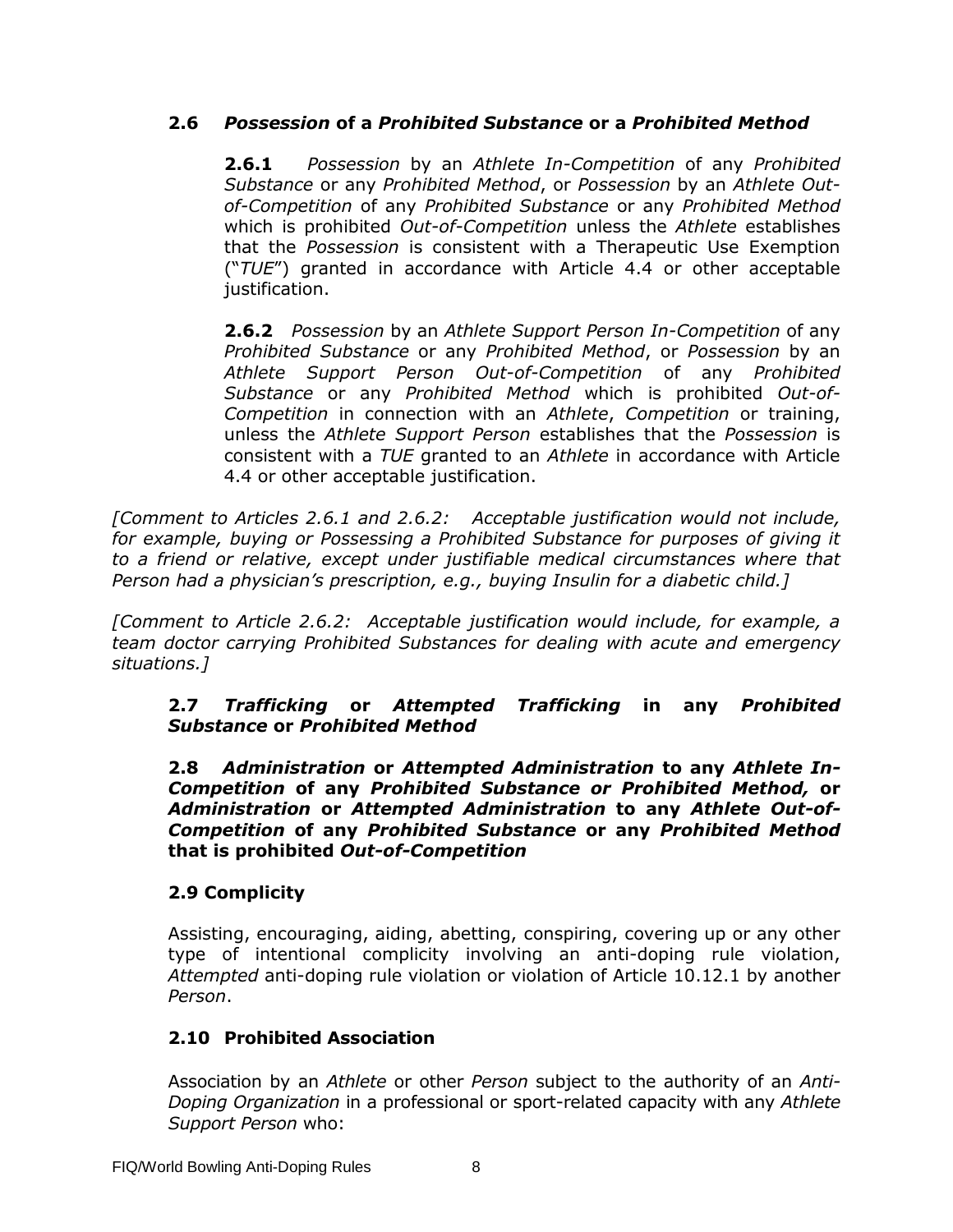**2.10.1** If subject to the authority of an *Anti-Doping Organization*, is serving a period of *Ineligibility*; or

**2.10.2** If not subject to the authority of an *Anti-Doping Organization* and where *Ineligibility* has not been addressed in a results management process pursuant to the *Code*, has been convicted or found in a criminal, disciplinary or professional proceeding to have engaged in conduct which would have constituted a violation of anti-doping rules if *Code*-compliant rules had been applicable to such *Person.* The disqualifying status of such *Person* shall be in force for the longer of six years from the criminal, professional or disciplinary decision or the duration of the criminal, disciplinary or professional sanction imposed; or

**2.10.3** Is serving as a front or intermediary for an individual described in Article 2.10.1 or 2.10.2.

In order for this provision to apply, it is necessary that the *Athlete* or other *Person* has previously been advised in writing by an *Anti-Doping Organization* with jurisdiction over the *Athlete* or other *Person*, or by *WADA*, of the *Athlete Support Person*'s disqualifying status and the potential *Consequence* of prohibited association and that the *Athlete* or other *Person* can reasonably avoid the association. The *Anti-Doping Organization* shall also use reasonable efforts to advise the *Athlete Support Person* who is the subject of the notice to the *Athlete* or other *Person* that the *Athlete Support Person* may, within 15 days, come forward to the *Anti-Doping Organization* to explain that the criteria described in Articles 2.10.1 and 2.10.2 do not apply to him or her. (Notwithstanding Article 17, this Article applies even when the *Athlete Support Person's* disqualifying conduct occurred prior to the effective date provided in Article 20.7.)

The burden shall be on the *Athlete* or other *Person* to establish that any association with *Athlete Support Personnel* described in Article 2.10.1 or 2.10.2 is not in a professional or sport-related capacity.

*Anti-Doping Organizations* that are aware of *Athlete Support Personnel* who meet the criteria described in Article 2.10.1, 2.10.2, or 2.10.3 shall submit that information to *WADA*.

*[Comment to Article 2.10: Athletes and other Persons must not work with coaches, trainers, physicians or other Athlete Support Personnel who are Ineligible on account of an anti-doping rule violation or who have been criminally convicted or professionally disciplined in relation to doping. Some examples of the types of association which are prohibited include: obtaining training, strategy, technique, nutrition or medical advice; obtaining therapy, treatment or prescriptions; providing any bodily products for analysis; or allowing the Athlete Support Person to serve as an agent or representative. Prohibited association need not involve any form of compensation.]*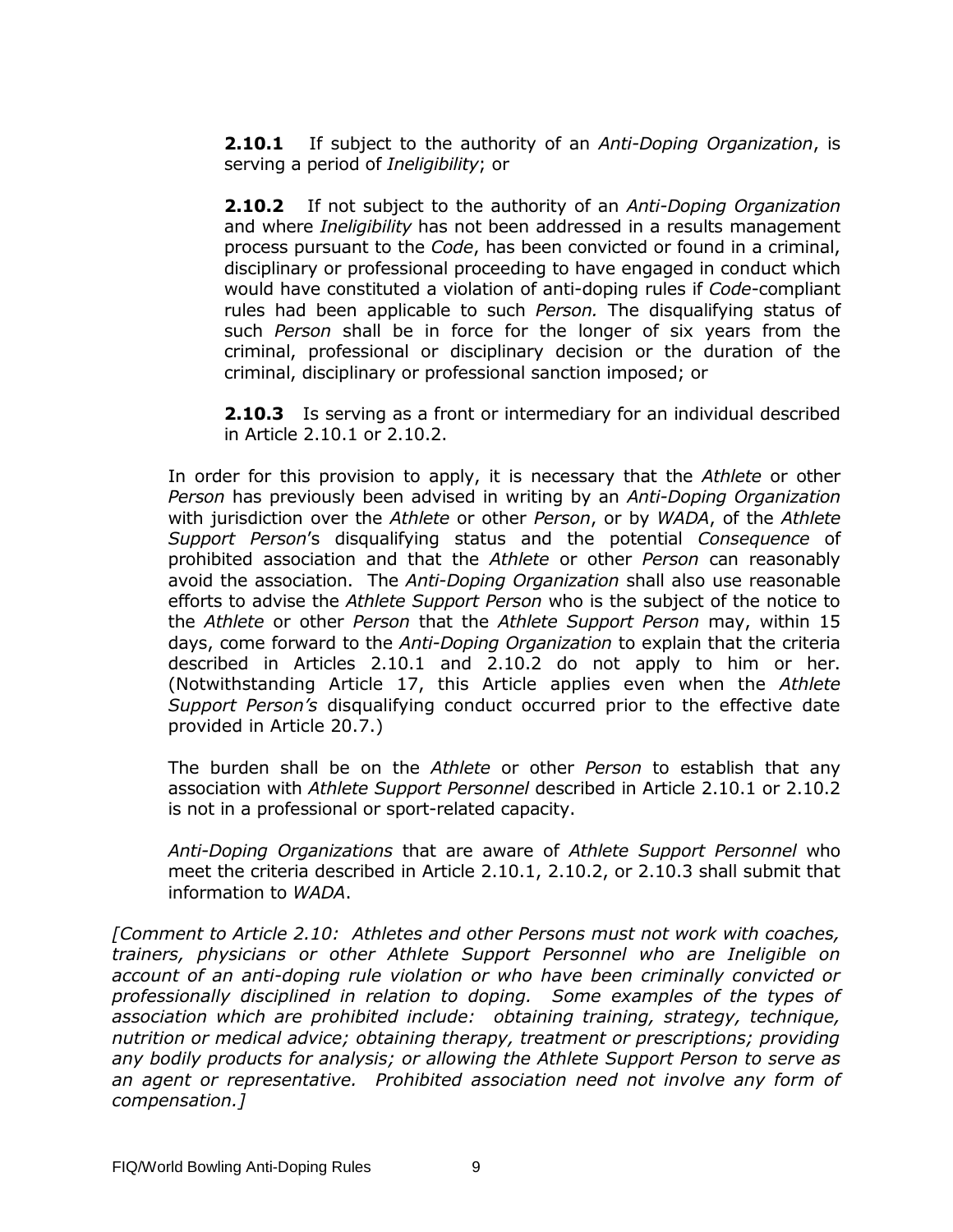# <span id="page-10-0"></span>**ARTICLE 3 PROOF OF DOPING**

# **3.1 Burdens and Standards of Proof**

FIQ/WORLD BOWLING shall have the burden of establishing that an antidoping rule violation has occurred. The standard of proof shall be whether FIQ/WORLD BOWLING has established an anti-doping rule violation to the comfortable satisfaction of the hearing panel bearing in mind the seriousness of the allegation which is made. This standard of proof in all cases is greater than a mere balance of probability but less than proof beyond a reasonable doubt. Where these Anti-Doping Rules place the burden of proof upon the *Athlete* or other *Person* alleged to have committed an anti-doping rule violation to rebut a presumption or establish specified facts or circumstances, the standard of proof shall be by a balance of probability.

*[Comment to Article 3.1: This standard of proof required to be met by FIQ/WORLD BOWLING is comparable to the standard which is applied in most countries to cases involving professional misconduct.]*

#### **3.2 Methods of Establishing Facts and Presumptions**

Facts related to anti-doping rule violations may be established by any reliable means, including admissions. The following rules of proof shall be applicable in doping cases:

*[Comment to Article 3.2: For example, FIQ/WORLD BOWLING may establish an anti-doping rule violation under Article 2.2 based on the Athlete's admissions, the credible testimony of third Persons, reliable documentary evidence, reliable analytical data from either an A or B Sample as provided in the Comments to Article 2.2, or conclusions drawn from the profile of a series of the Athlete's blood or urine Samples, such as data from the Athlete Biological Passport.]*

> **3.2.1** Analytical methods or decision limits approved by *WADA* after consultation within the relevant scientific community and which have been the subject of peer review are presumed to be scientifically valid. Any *Athlete* or other *Person* seeking to rebut this presumption of scientific validity shall, as a condition precedent to any such challenge, first notify *WADA* of the challenge and the basis of the challenge. *CAS*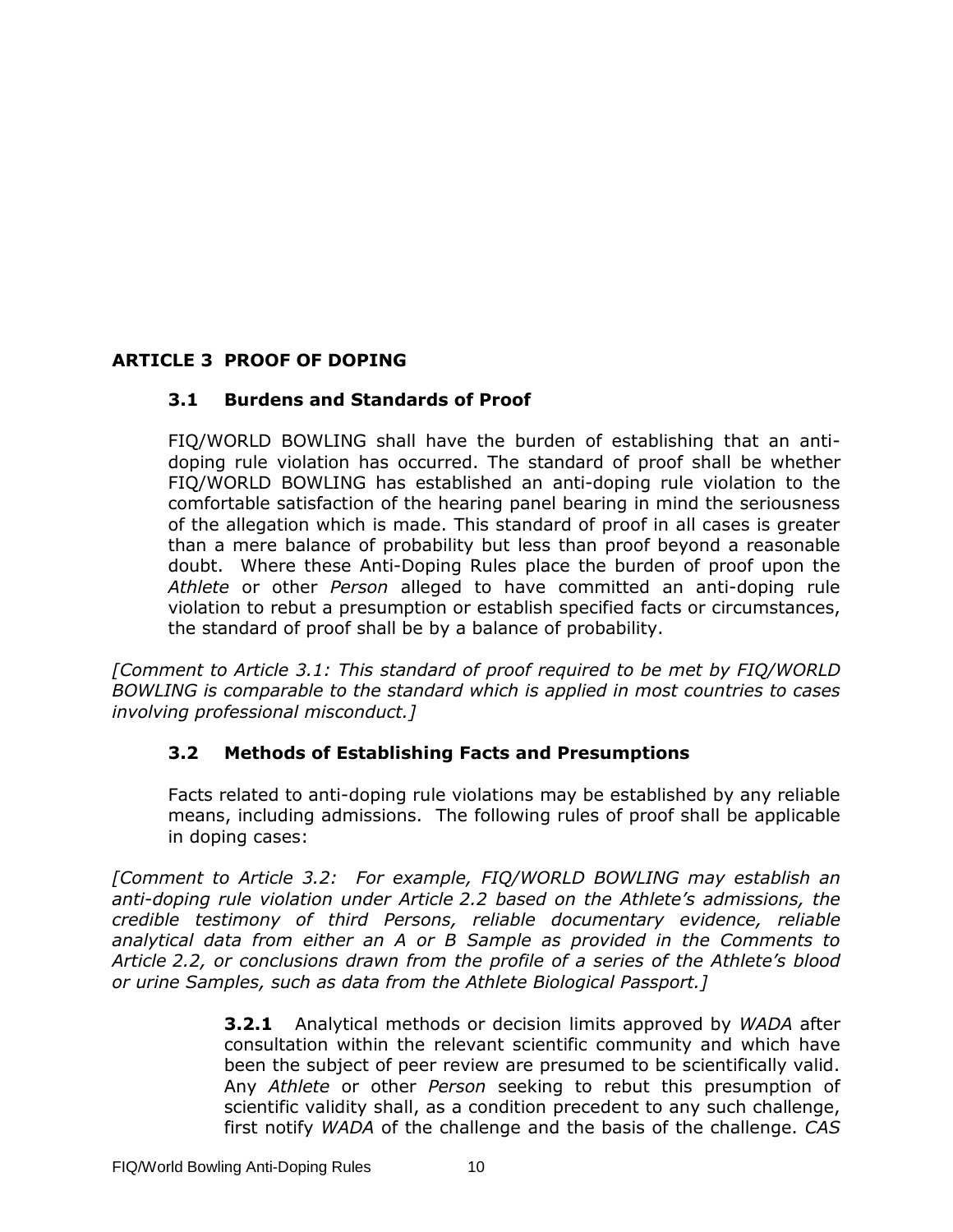on its own initiative may also inform *WADA* of any such challenge. At *WADA*'s request, the *CAS* panel shall appoint an appropriate scientific expert to assist the panel in its evaluation of the challenge. Within 10 days of *WADA*'s receipt of such notice, and *WADA*'s receipt of the *CAS* file, *WADA* shall also have the right to intervene as a party, appear amicus curiae, or otherwise provide evidence in such proceeding.

**3.2.2** *WADA*-accredited laboratories, and other laboratories approved by *WADA*, are presumed to have conducted *Sample* analysis and custodial procedures in accordance with the International Standard for Laboratories. The *Athlete* or other *Person* may rebut this presumption by establishing that a departure from the International Standard for Laboratories occurred which could reasonably have caused the *Adverse Analytical Finding*. If the *Athlete* or other *Person* rebuts the preceding presumption by showing that a departure from the International Standard for Laboratories occurred which could reasonably have caused the *Adverse Analytical Finding*, then FIQ/WORLD BOWLING shall have the burden to establish that such departure did not cause the *Adverse Analytical Finding*.

*[Comment to Article 3.2.2: The burden is on the Athlete or other Person to establish, by a balance of probability, a departure from the International Standard for Laboratories that could reasonably have caused the Adverse Analytical Finding. If the Athlete or other Person does so, the burden shifts to FIQ/WORLD BOWLING to prove to the comfortable satisfaction of the hearing panel that the departure did not cause the Adverse Analytical Finding.]*

> **3.2.3** Departures from any other *International Standard* or other anti-doping rule or policy set forth in the *Code* or these Anti-Doping Rules which did not cause an *Adverse Analytical Finding* or other antidoping rule violation shall not invalidate such evidence or results. If the *Athlete* or other *Person* establishes a departure from another *International Standard* or other anti-doping rule or policy which could reasonably have caused an anti-doping rule violation based on an *Adverse Analytical Finding* or other anti-doping rule violation, then FIQ/WORLD BOWLING shall have the burden to establish that such departure did not cause the *Adverse Analytical Finding* or the factual basis for the anti-doping rule violation.

> **3.2.4** The facts established by a decision of a court or professional disciplinary tribunal of competent jurisdiction which is not the subject of a pending appeal shall be irrebuttable evidence against the *Athlete* or other *Person* to whom the decision pertained of those facts unless the *Athlete* or other *Person* establishes that the decision violated principles of natural justice.

> **3.2.5** The hearing panel in a hearing on an anti-doping rule violation may draw an inference adverse to the *Athlete* or other *Person* who is asserted to have committed an anti-doping rule violation based on the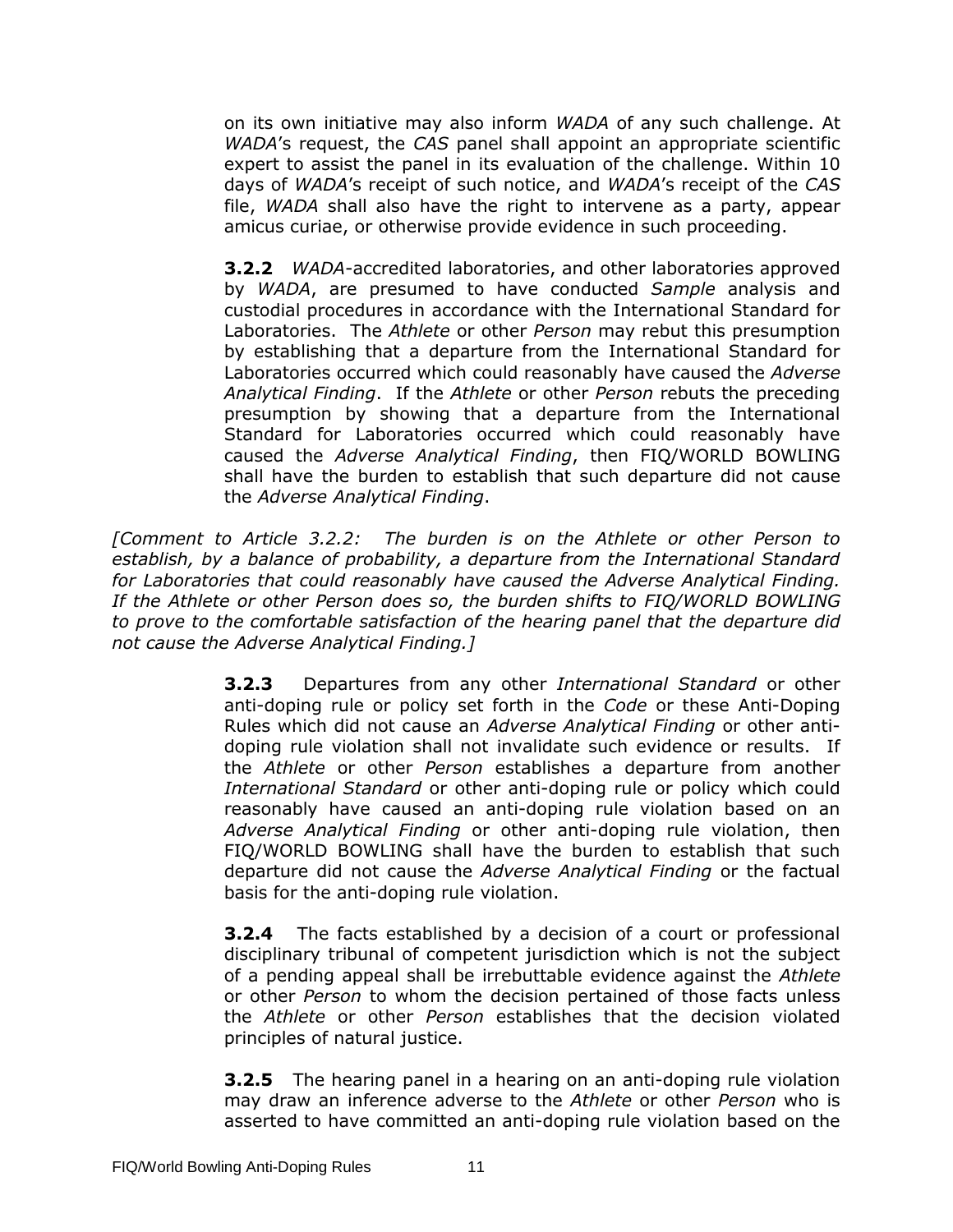*Athlete's* or other *Person*'s refusal, after a request made in a reasonable time in advance of the hearing, to appear at the hearing (either in person or telephonically as directed by the hearing panel) and to answer questions from the hearing panel or FIQ/WORLD BOWLING.

# <span id="page-12-0"></span>**ARTICLE 4 THE PROHIBITED LIST**

# **4.1 Incorporation of the** *Prohibited List*

These Anti-Doping Rules incorporate the *Prohibited List*, which is published and revised by *WADA* as described in Article 4.1 of the *Code*.

*[Comment to Article 4.1: The current Prohibited List is available on WADA's website at [www.wada-ama.org.](http://www.wada-ama.org/)]*

# **4.2** *Prohibited Substances* **and** *Prohibited Methods* **Identified on the** *Prohibited List*

# **4.2.1** *Prohibited Substances* and *Prohibited Methods*

Unless provided otherwise in the *Prohibited List* and/or a revision, the *Prohibited List* and revisions shall go into effect under these Anti-Doping Rules three months after publication by *WADA*, without requiring any further action by FIQ/WORLD BOWLING or its *National Federations.* All *Athletes* and other *Persons* shall be bound by the *Prohibited List*, and any revisions thereto, from the date they go into effect, without further formality. It is the responsibility of all *Athletes*  and other *Persons* to familiarize themselves with the most up-to-date version of the *Prohibited List* and all revisions thereto.

# **4.2.2** *Specified Substances*

For purposes of the application of Article 10, all *Prohibited Substances* shall be *Specified Substances* except substances in the classes of anabolic agents and hormones and those stimulants and hormone antagonists and modulators so identified on the *Prohibited List*. The category of *Specified Substances* shall not include *Prohibited Methods*.

*[Comment to Article 4.2.2: The Specified Substances identified in Article 4.2.2 should not in any way be considered less important or less dangerous than other doping substances. Rather, they are simply substances which are more likely to have been consumed by an Athlete for a purpose other than the enhancement of sport performance.]*

# **4.3** *WADA***'s Determination of the** *Prohibited List*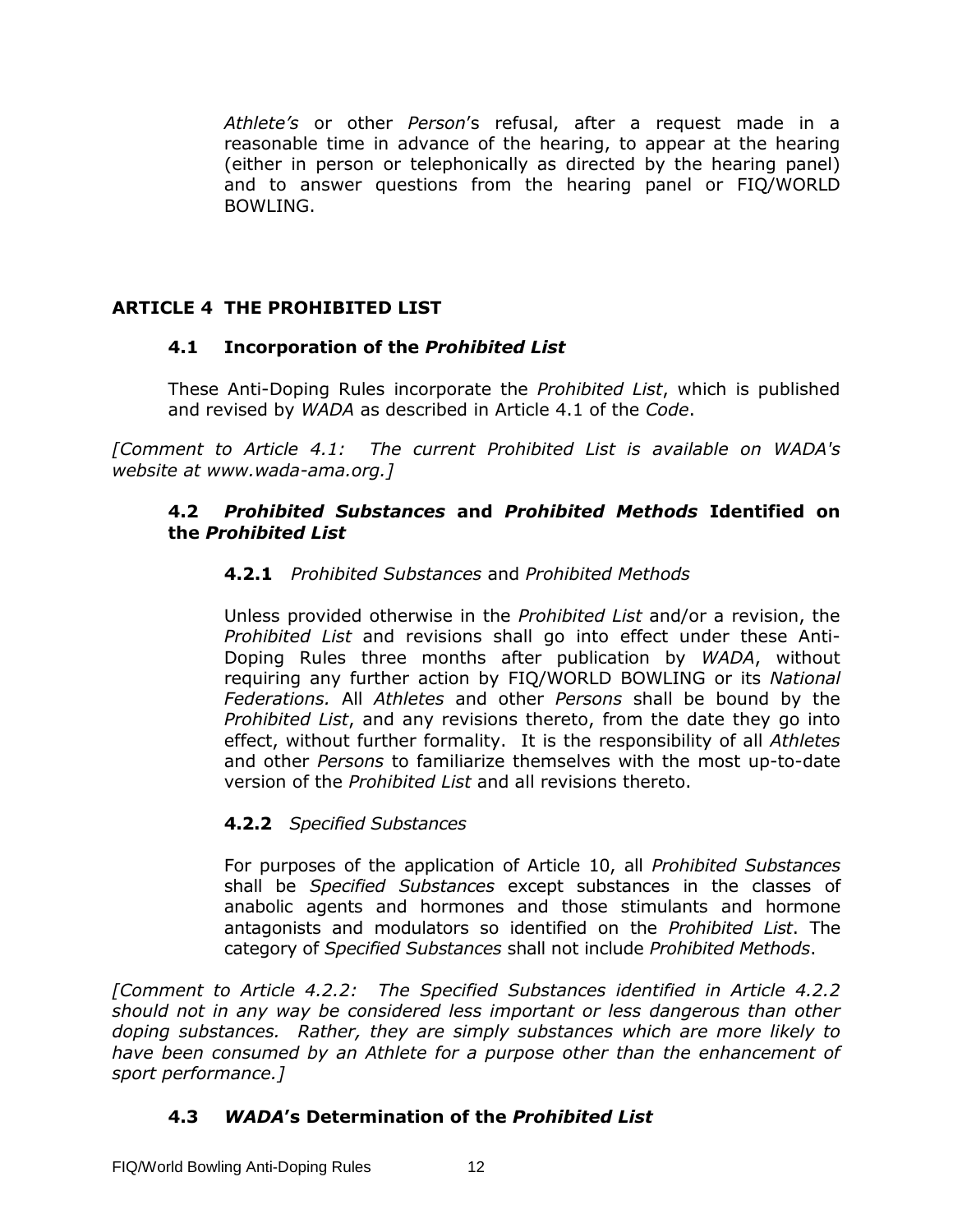*WADA's* determination of the *Prohibited Substances* and *Prohibited Methods* that will be included on the *Prohibited List*, the classification of substances into categories on the *Prohibited List*, and the classification of a substance as prohibited at all times or *In-Competition* only, is final and shall not be subject to challenge by an *Athlete* or other *Person* based on an argument that the substance or method was not a masking agent or did not have the potential to enhance performance, represent a health risk or violate the spirit of sport.

# **4.4 Therapeutic Use Exemptions ("***TUEs***")**

**4.4.1** The presence of a *Prohibited Substance* or its *Metabolites* or *Markers*, and/or the *Use* or *Attempted Use*, *Possession* or *Administration* or *Attempted Administration* of a *Prohibited Substance* or *Prohibited Method*, shall not be considered an anti-doping rule violation if it is consistent with the provisions of a *TUE* granted in accordance with the International Standard for Therapeutic Use Exemptions.

**4.4.2** If an *International-Level Athlete* is using a *Prohibited Substance* or a *Prohibited Method* for therapeutic reasons:

4.4.2.1 Where the *Athlete* already has a *TUE* granted by his or her *National Anti-Doping Organization* for the substance or method in question, that *TUE* is automatically valid for international-level *Competition* provided that such *TUE* decision has been reported in accordance with Article 5.4 of the International Standard for Therapeutic Use Exemptions and therefore is available for review by *WADA*.

*[Comment to Article 4.4.2.1: Further to Articles 5.6 and 7.1(a) of the International Standard for Therapeutic Use Exemptions, FIQ/WORLD BOWLING may publish notice on its website [\[http://www.worldbowling.org/regulations/anti-doping/\]](http://www.worldbowling.org/regulations/anti-doping/) that it will automatically recognize TUE decisions (or categories of such decisions, e.g., as to particular substances or methods) made by National Anti-Doping Organizations. If an Athlete's TUE falls into a category of automatically recognized TUEs, then he/she does not need to apply to FIQ/WORLD BOWLING for recognition of that TUE.*

*If FIQ/WORLD BOWLING refuses to recognize a TUE granted by a National Anti-Doping Organization only because medical records or other information are missing that are needed to demonstrate satisfaction of the criteria in the International Standard for Therapeutic Use Exemptions, the matter should not be referred to WADA. Instead, the file should be completed and re-submitted to FIQ/WORLD BOWLING.]*

> 4.4.2.2 If the *Athlete* does not already have a *TUE* granted by his/her *National Anti-Doping Organization* for the substance or method in question, the *Athlete* must apply directly to FIQ/WORLD BOWLING for a *TUE* in accordance with the process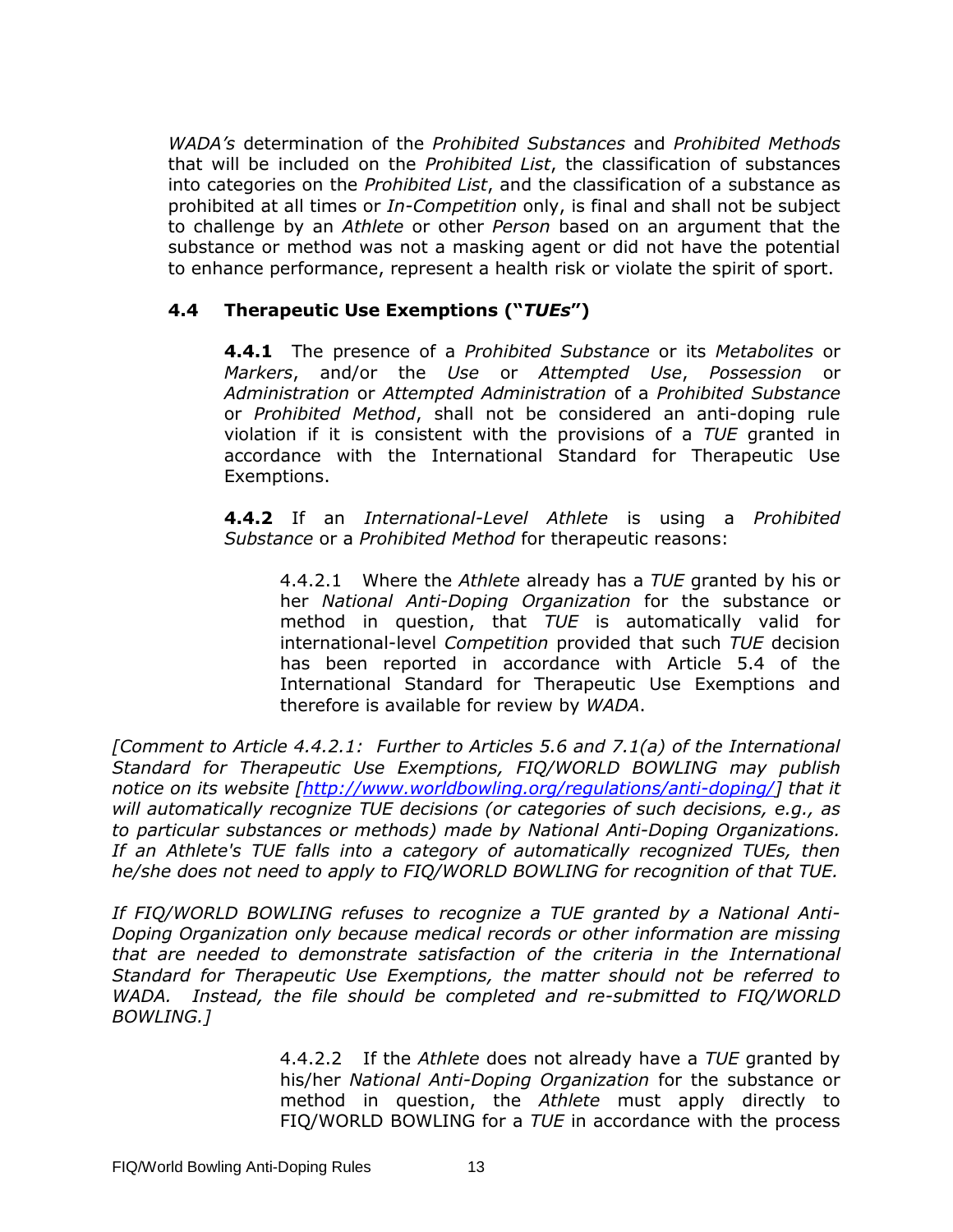set out in the International Standard for Therapeutic Use Exemptions , using the form posted on FIQ/WORLD BOWLING website at [http://www.worldbowling.org/regulations/anti](http://www.worldbowling.org/regulations/anti-doping/)[doping/.](http://www.worldbowling.org/regulations/anti-doping/) If FIQ/WORLD BOWLING denies the *Athlete*'s application, it must notify the *Athlete* promptly, with reasons. If FIQ/WORLD BOWLING grants the *Athlete*'s application, it shall notify not only the *Athlete* but also his/her *National Anti-Doping Organization*. If the *National Anti-Doping Organization* considers that the *TUE* granted by FIQ/WORLD BOWLING does not meet the criteria set out in the International Standard for Therapeutic Use Exemptions, it has 21 days from such notification to refer the matter to *WADA* for review in accordance with Article 4.4.6. If the *National Anti-Doping Organization* refers the matter to *WADA* for review, the *TUE* granted by FIQ/WORLD BOWLING remains valid for international-level *Competition* and *Out-of-Competition Testing* (but is not valid for national-level *Competition*) pending *WADA*'s decision. If the *National Anti-Doping Organization* does not refer the matter to *WADA* for review, the *TUE* granted by FIQ/WORLD BOWLING becomes valid for national-level *Competitio*n as well when the 21-day review deadline expires.

*[Comment to Article 4.4.2: FIQ/WORLD BOWLING may agree with a National Anti-Doping Organization that the National Anti-Doping Organization will consider TUE applications on behalf of FIQ/WORLD BOWLING.]*

> **4.4.3** If FIQ/WORLD BOWLING chooses to test an *Athlete* who is not an *International-Level Athlete*, FIQ/WORLD BOWLING shall recognize a *TUE* granted to that *Athlete* by his or her *National Anti-Doping Organization*. If FIQ/WORLD BOWLING chooses to test an *Athlete* who is not an *International-Level* or a *National-Level Athlete*, FIQ/WORLD BOWLING shall permit that *Athlete* to apply for a retroactive *TUE* for any *Prohibited Substance* or *Prohibited Method* that he/she is using for therapeutic reasons.

> **4.4.4** An application to FIQ/WORLD BOWLING for grant of a *TUE* should be made as soon as the need arises. For substances prohibited *In-Competition* only, the *Athlete* should apply for a *TUE* at least 30 days before the *Athlete's* next *Competition* unless it is an emergency or exceptional situation.

> An *Athlete* may only be granted retroactive approval for his/her Therapeutic *Use* of a *Prohibited Substance* or *Prohibited Method* (i.e., a retroactive *TUE*) if:

> a. Emergency treatment or treatment of an acute medical condition was necessary; or

> b. Due to other exceptional circumstances, there was insufficient time or opportunity for the *Athlete* to submit, or for the TUE Panel to consider, an application for the *TUE* prior to *Sample* collection; or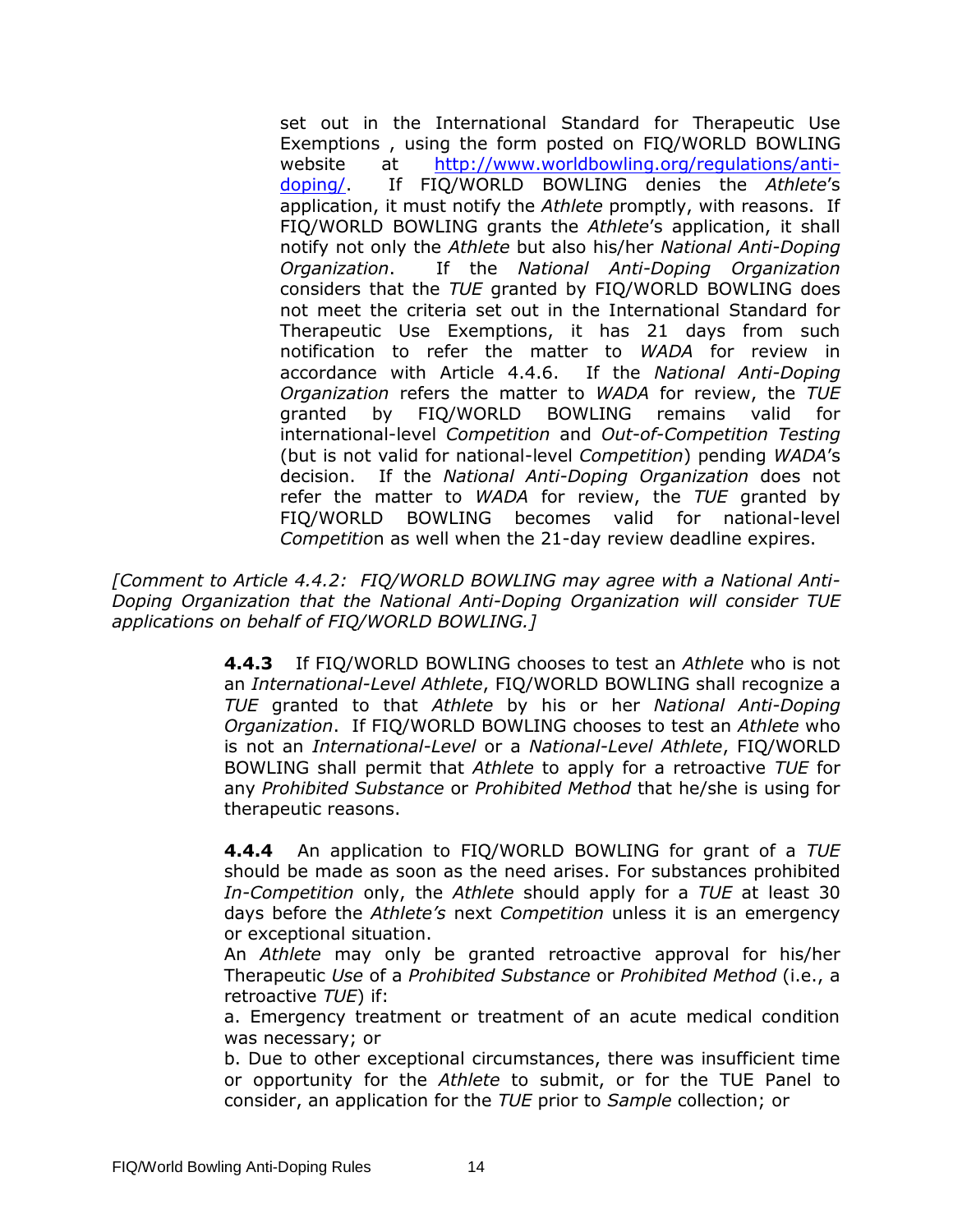c. The applicable rules required the *Athlete* or permitted the *Athlete*  (see *Code* Article 4.4.5) to apply for a retroactive *TUE*; or

d. It is agreed, by *WADA* and by the *Anti-Doping Organization* to whom the application for a retroactive *TUE* is or would be made, that fairness requires the grant of a retroactive *TUE*.

FIQ/WORLD BOWLING shall appoint a standing panel of at least 3 physicians to consider applications for the grant or recognition of *TUEs* (the "TUE Panel"). Upon FIQ/WORLD BOWLING's receipt of a *TUE*  request, the FIQ/WORLD BOWLING's Anti-Doping Administrator or its delegate shall appoint the *TUE Panel* which will consider such request. The TUE Panel shall promptly evaluate and decide upon the application in accordance with the relevant provisions of the International Standard for Therapeutic Use Exemptions and the eventual specific FIQ/WORLD BOWLING's protocols posted on its website. Subject to Article 4.4.6 of these Rules, its decision shall be the final decision of FIQ/WORLD BOWLING, and shall be reported to *WADA* and other relevant *Anti-Doping Organizations*, including the *Athlete*'s *National Anti-Doping Organization*, through *ADAMS*, in accordance with the *International Standard* for Therapeutic Use Exemptions.

*[Comment to Article 4.4.4: The submission of false or misleadingly incomplete information in support of a TUE application (including but not limited to the failure to advise of the unsuccessful outcome of a prior application to another Anti-Doping Organization for such a TUE) may result in a charge of Tampering or Attempted Tampering under Article 2.5.*

*An Athlete should not assume that his/her application for grant or recognition of a TUE (or for renewal of a TUE) will be granted. Any Use or Possession or Administration of a Prohibited Substance or Prohibited Method before an application has been granted is entirely at the Athlete's own risk.]* 

#### **4.4.5 Expiration, Cancellation, Withdrawal or Reversal of a**  *TUE*

4.4.5.1 A *TUE* granted pursuant to these Anti-Doping Rules: (a) shall expire automatically at the end of any term for which it was granted, without the need for any further notice or other formality; (b) may be cancelled if the *Athlete* does not promptly comply with any requirements or conditions imposed by the TUE Panel upon grant of the *TUE*; (c) may be withdrawn by the TUE Panel if it is subsequently determined that the criteria for grant of a *TUE* are not in fact met; or (d) may be reversed on review by *WADA* or on appeal.

4.4.5.2 In such event, the *Athlete* shall not be subject to any *Consequences* based on his/her *Use* or *Possession* or *Administration* of the *Prohibited Substance* or *Prohibited Method* in question in accordance with the *TUE* prior to the effective date of expiry, cancellation, withdrawal or reversal of the *TUE*. The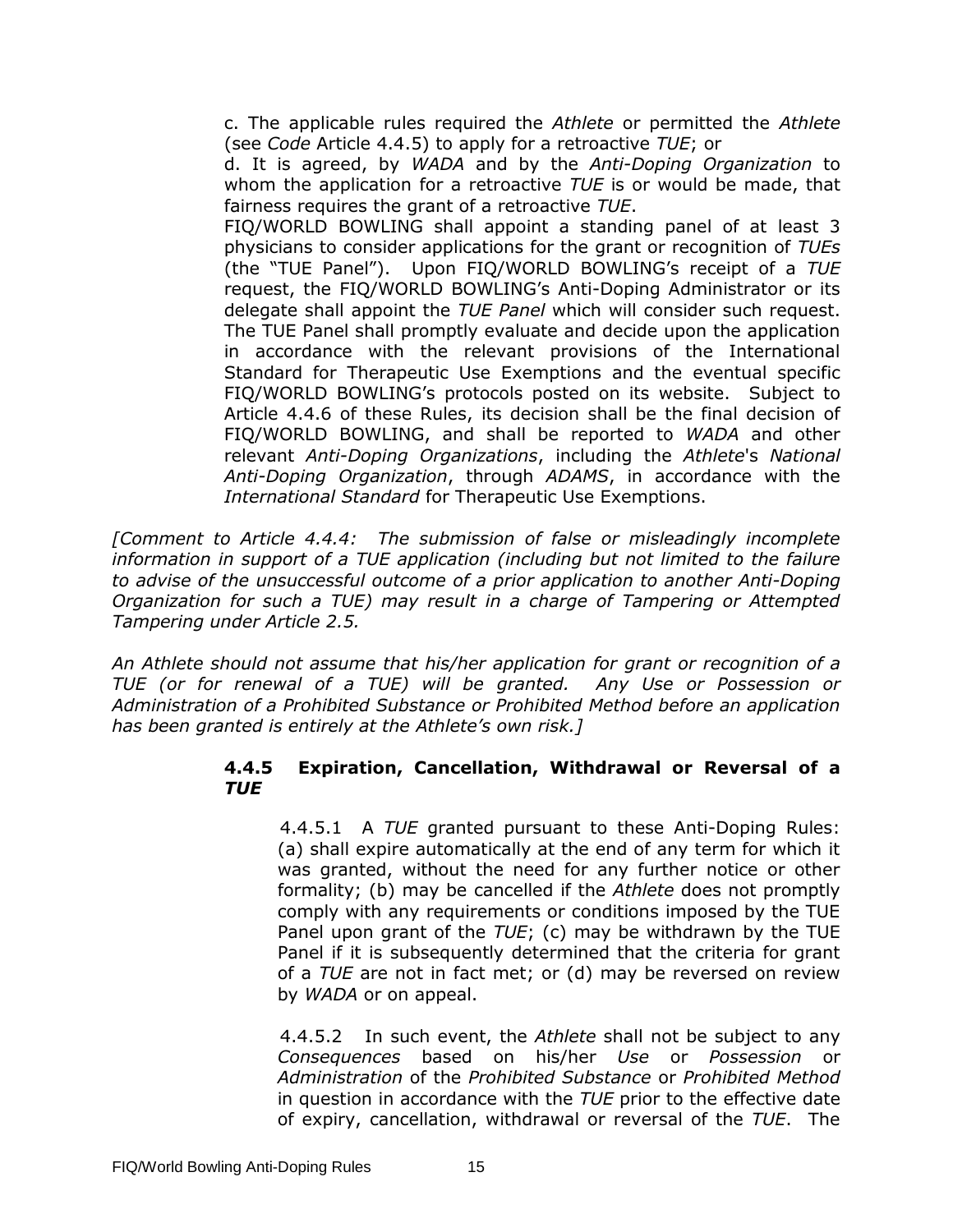review pursuant to Article 7.2 of any subsequent *Adverse Analytical Finding* shall include consideration of whether such finding is consistent with *Use* of the *Prohibited Substance* or *Prohibited Method* prior to that date, in which event no antidoping rule violation shall be asserted.

#### **4.4.6 Reviews and Appeals of** *TUE* **Decisions**

4.4.6.1 *WADA* shall review any decision by FIQ/WORLD BOWLING to grant a *TUE* that is referred *to WADA* by the *Athlete's National Anti-Doping Organization*. *WADA* may review any other *TUE* decisions at any time, whether upon request by those affected or on its own initiative. If the *TUE* decision being reviewed meets the criteria set out in the International Standard for Therapeutic Use Exemptions, *WADA* will not interfere with it. If the *TUE* decision does not meet those criteria, *WADA* will reverse it.

4.4.6.2 Any *TUE* decision by FIQ/WORLD BOWLING (or by a *National Anti-Doping Organization* where it has agreed to consider the application on behalf of FIQ/WORLD BOWLING) that is not reviewed by *WADA*, or that is reviewed by *WADA* but is not reversed upon review, may be appealed by the *Athlete*  and/or the *Athlete's National Anti-Doping Organization* exclusively to *CAS*, in accordance with Article 13.

*[Comment to Article 4.4.6.2: In such cases, the decision being appealed is the FIQ/WORLD BOWLING's TUE decision, not WADA's decision not to review the TUE decision or (having reviewed it) not to reverse the TUE decision. However, the deadline to appeal the TUE decision does not begin to run until the date that WADA communicates its decision. In any event, whether the decision has been reviewed by WADA or not, WADA shall be given notice of the appeal so that it may participate if it sees fit.]*

> 4.4.6.3 A decision by *WADA* to reverse a *TUE* decision may be appealed by the *Athlete,* the *National Anti-Doping Organization* and/or FIQ/WORLD BOWLING exclusively to *CAS*, in accordance with Article 13.

> 4.4.6.4A failure to take action within a reasonable time on a properly submitted application for grant or recognition of a *TUE* or for review of a *TUE* decision shall be considered a denial of the application.

#### <span id="page-16-0"></span>**ARTICLE 5** *TESTING* **AND INVESTIGATIONS**

#### **5.1 Purpose of** *Testing* **and Investigations**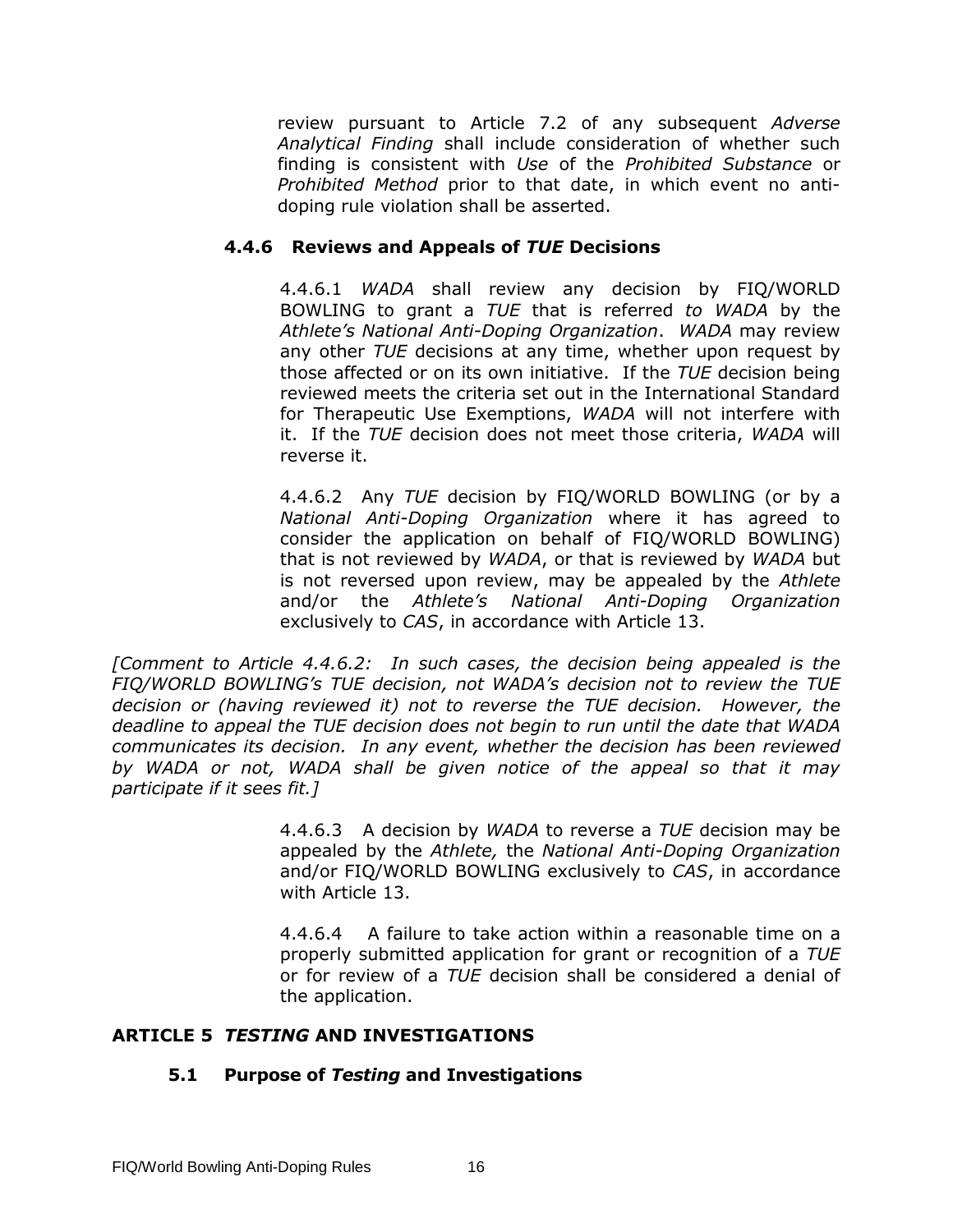*Testing* and investigations shall only be undertaken for anti-doping purposes. They shall be conducted in conformity with the provisions of the International Standard for Testing and Investigations and the eventual specific protocols of FIQ/WORLD BOWLING supplementing that *International Standard*.

**5.1.1** *Testing* shall be undertaken to obtain analytical evidence as to the *Athlete*'s compliance (or non-compliance) with the strict *Cod*e prohibition on the presence/*Use* of a *Prohibited Substance* or *Prohibited Method*. Test distribution planning, *Testing*, post-*Testing* activity and all related activities conducted by FIQ/WORLD BOWLING shall be in conformity with the International Standard for Testing and Investigations. FIQ/WORLD BOWLING shall determine the number of finishing placement tests, random tests and target tests to be performed, in accordance with the criteria established by the International Standard for Testing and Investigations. All provisions of the International Standard for Testing and Investigations shall apply automatically in respect of all such *Testing.* 

**5.1.2** Investigations shall be undertaken:

5.1.2.1 in relation to *Atypical Findings*, Atypical Passport Findings and *Adverse Passport Findings*, in accordance with Articles 7.4 and 7.5 respectively, gathering intelligence or evidence (including, in particular, analytical evidence) in order to determine whether an anti-doping rule violation has occurred under Article 2.1 and/or Article 2.2; and

5.1.2.2 in relation to other indications of potential anti-doping rule violations, in accordance with Articles 7.6 and 7.7, gathering intelligence or evidence (including, in particular, nonanalytical evidence) in order to determine whether an antidoping rule violation has occurred under any of Articles 2.2 to 2.10.

**5.1.3** FIQ/WORLD BOWLING may obtain, assess and process antidoping intelligence from all available sources, to inform the development of an effective, intelligent and proportionate test distribution plan, to plan Target Testing, and/or to form the basis of an investigation into a possible anti-doping rule violation(s).

# **5.2 Authority to conduct** *Testing*

**5.2.1** Subject to the jurisdictional limitations for *Event Testing* set out in Article 5.3 of the *Code*, FIQ/WORLD BOWLING shall have *In-Competition* and *Out-of-Competition Testing* authority over all of the *Athletes* specified in the Introduction to these Anti-Doping Rules (under the heading "Scope").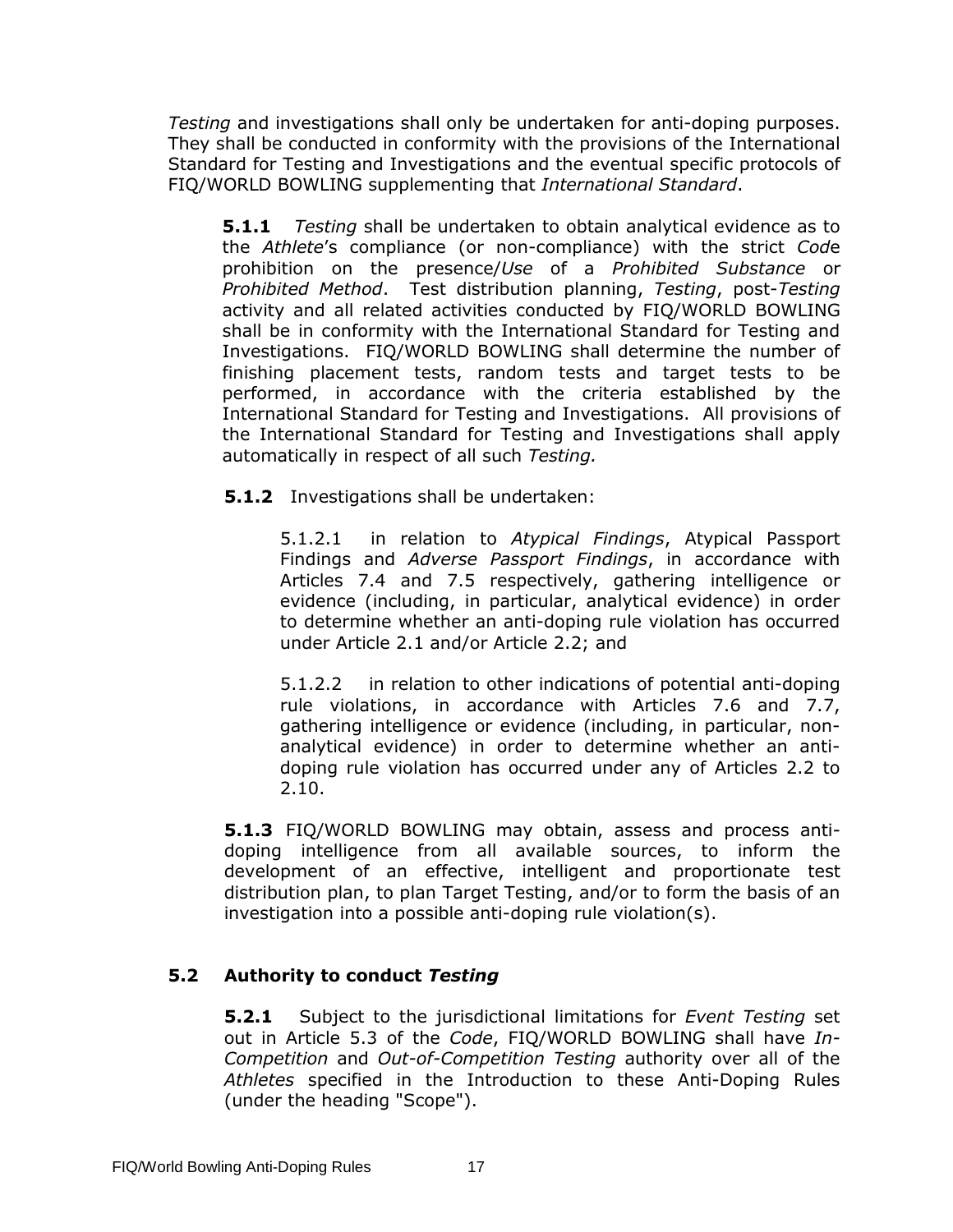**5.2.2** FIQ/WORLD BOWLING may require any *Athlete* over whom it has *Testing* authority (including any *Athlete* serving a period of *Ineligibility*) to provide a *Sample* at any time and at any place.

*[Comment to Article 5.2.2: Unless the Athlete has identified a 60-minute time-slot for Testing between the hours of 11pm and 6am, or has otherwise consented to Testing during that period, FIQ/WORLD BOWLING will not test an Athlete during that period unless it has a serious and specific suspicion that the Athlete may be engaged in doping. A challenge to whether FIQ/WORLD BOWLING had sufficient suspicion for Testing in that period shall not be a defense to an anti-doping rule violation based on such test or attempted test.]*

> **5.2.3** *WADA* shall have *In-Competition* and *Out-of-Competition Testing* authority as set out in Article 20.7.8 of the *Code*.

> **5.2.4** If FIQ/WORLD BOWLING delegates or contracts any part of *Testing* to a *National Anti-Doping Organization* (directly or through a *National Federation*), that *National Anti-Doping Organization* may collect additional *Samples* or direct the laboratory to perform additional types of analysis at the *National Anti-Doping Organization*'s expense. If additional *Samples* are collected or additional types of analysis are performed, FIQ/WORLD BOWLING shall be notified.

# **5.3** *Event Testing*

**5.3.1** Except as provided in Article 5.3 of the *Code*, only a single organization should be responsible for initiating and directing *Testing* at *Event Venues* during an *Event Period*. At *International Events*, the collection of *Samples* shall be initiated and directed by FIQ/WORLD BOWLING (or any other international organization which is the ruling body for the *Event*). At the request of FIQ/WORLD BOWLING (or any other international organization which is the ruling body for an *Event*), any *Testing* during the *Event Period* outside of the *Event Venues* shall be coordinated with FIQ/WORLD BOWLING (or the relevant ruling body of the *Event*).

**5.3.2** If an *Anti-Doping Organization* which would otherwise have *Testing* authority but is not responsible for initiating and directing *Testing* at an *Event* desires to conduct *Testing* of *Athletes* at the *Event Venues* during the *Event Period*, the *Anti-Doping Organization* shall first confer with FIQ/WORLD BOWLING (or any other international organization which is the ruling body of the *Event*) to obtain permission to conduct and coordinate such *Testing*. If the *Anti-Doping Organization* is not satisfied with the response from FIQ/WORLD BOWLING (or any other international organization which is the ruling body of the *Event*), the *Anti-Doping Organization* may ask *WADA* for permission to conduct *Testing* and to determine how to coordinate such *Testing*, in accordance with the procedures set out in the International Standard for Testing and Investigations. *WADA* shall not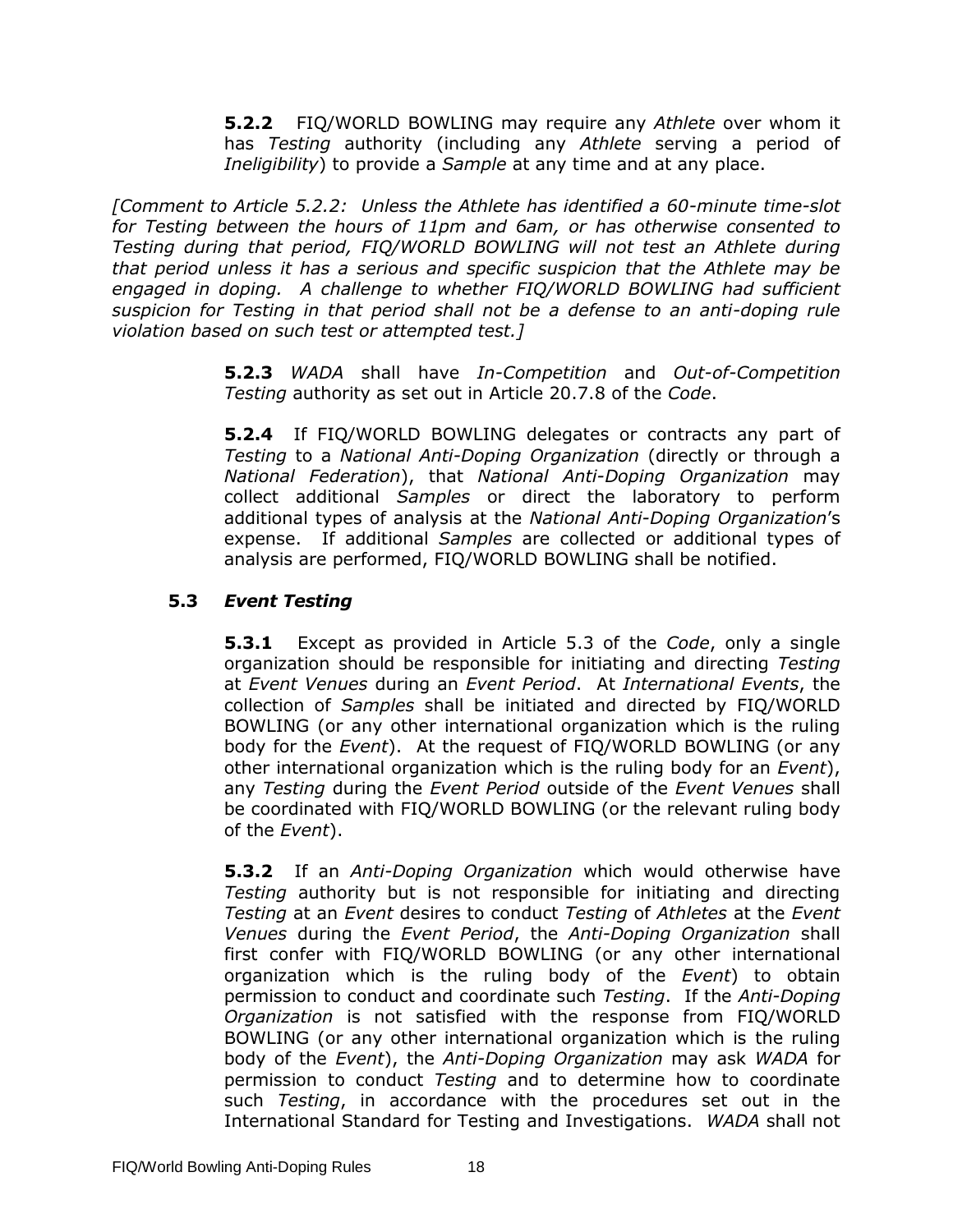grant approval for such *Testing* before consulting with and informing FIQ/WORLD BOWLING (or any other international organization which is the ruling body for the *Event*). *WADA*'s decision shall be final and not subject to appeal. Unless otherwise provided in the authorization to conduct *Testing*, such tests shall be considered *Out-of-Competition* tests*.* Results management for any such test shall be the responsibility of the *Anti-Doping Organization* initiating the test unless provided otherwise in the rules of the ruling body of the *Event*.

**5.3.3** Every organiser of FIQ/WORLD BOWLING's International *Competitions* or *Events*, (the list of those *Competitions* or *Events* will be published each year on the FIQ/WORLD BOWLING's website) must plan for *Doping Controls* to take place and must ensure that, during the *Event*, the necessary facilities, *Sample* collection materials and *Doping Control* personnel are available, and the *Testing* procedures are correctly applied in accordance with the International Standard for Testing and Investigation and conducted by qualified *Persons* so authorized.

**5.3.4** At those FIQ/WORLD BOWLING's International *Competitions* or *Events*, where FIQ/WORLD BOWLING is the ruling body, the FIQ/WORLD BOWLING's Anti-Doping Administrator or its delegate shall be responsible for co-ordinating all *Testing*, in accordance with Article 5.3 of the *Code*.

**5.3.5** The overall costs of *Testing* and *Sample* analysis is the responsibility of the WNBA, WTBA or their Sections, the *Event*'s organizing committee and/or the *National Federation* of the country in which the *Competition* or *Event* is taking place. FIQ/WORLD BOWLING may at its own discretion decide to take responsibility for those costs.

# **5.4 Test Distribution Planning**

Consistent with the International Standard for Testing and Investigations*,*  and in coordination with other *Anti-Doping Organization*s conducting *Testing* on the same *Athlete*s, FIQ/WORLD BOWLING shall develop and implement an effective, intelligent and proportionate test distribution plan that prioritizes appropriately between disciplines, categories of *Athletes*, types of *Testing*, types of *Samples* collected, and types of *Sample* analysis, all in compliance with the requirements of the International Standard for Testing and Investigations. FIQ/WORLD BOWLING shall provide *WADA* upon request with a copy of its current test distribution plan.

FIQ/WORLD BOWLING shall ensure that *Athlete Support Personnel* and/or any other *Person* with a conflict of interest are not involved in test distribution plan for their *Athletes* or in the process of selection of *Athletes* for *Testing*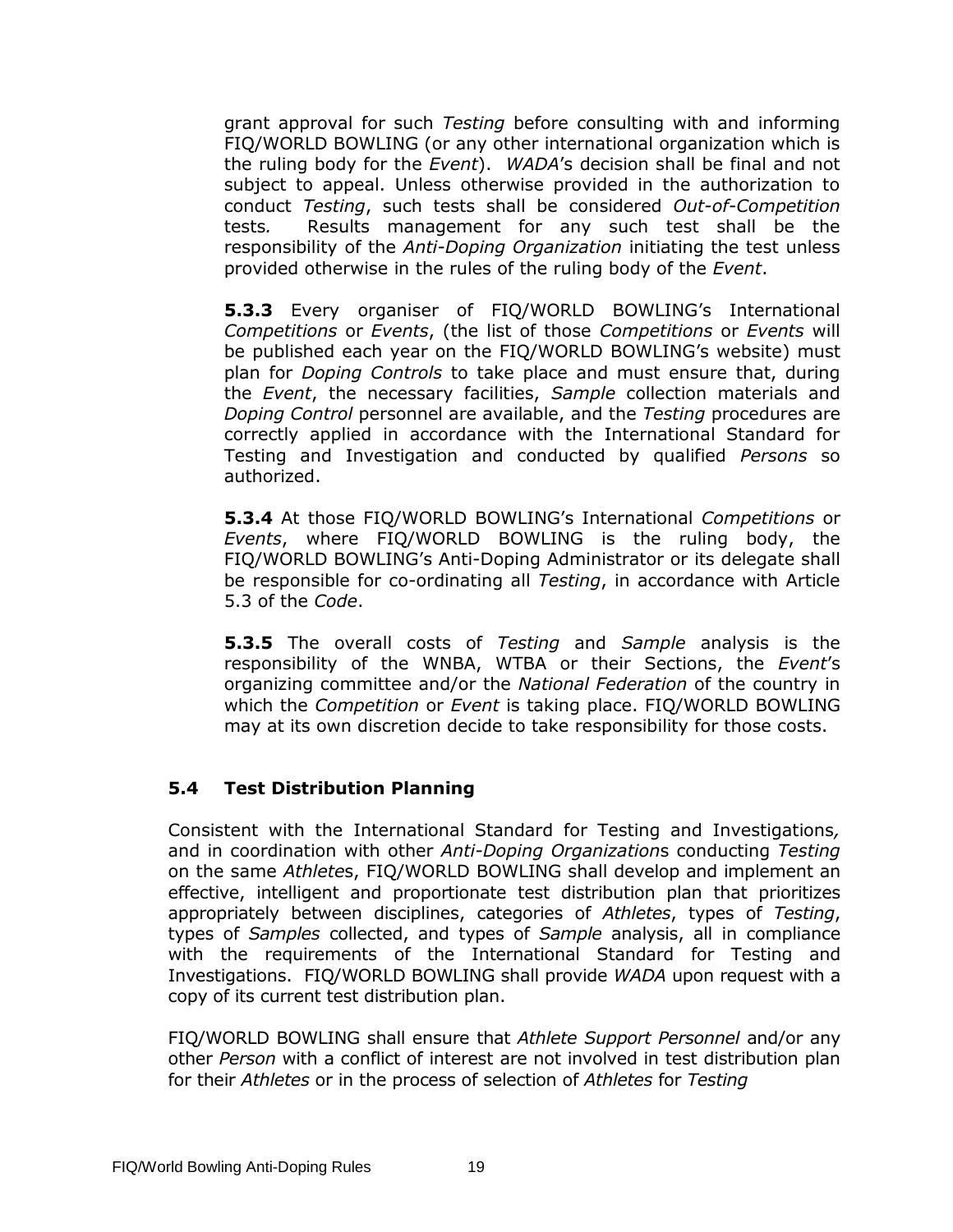# **5.5 Coordination of** *Testing*

Where reasonably feasible, *Testing* shall be coordinated through *ADAMS* or another system approved by *WADA* in order to maximize the effectiveness of the combined *Testing* effort and to avoid unnecessary repetitive *Testing*.

# **5.6** *Athlete* **Whereabouts Information**

**5.6.1** FIQ/WORLD BOWLING may identify a *Registered Testing Pool* of those *Athletes* who are required to comply with the whereabouts requirements of Annex I to the International Standard for Testing and Investigations, and shall make available through *ADAMS,* a list which identifies those *Athlete*s included in its *Registered Testing Pool* either by name or by clearly defined, specific criteria. FIQ/WORLD BOWLING shall coordinate with *National Anti-Doping Organizations* the identification of such *Athlete*s and the collection of their whereabouts information. FIQ/WORLD BOWLING shall review and update as necessary its criteria for including *Athletes* in its *Registered Testing Pool*, and shall revise the membership of its *Registered Testing Pool* from time to time as appropriate in accordance with the set criteria. *Athletes* shall be notified before they are included in a *Registered Testing Pool* and when they are removed from that pool. Each *Athlete* in the *Registered Testing Pool* shall do the following, in each case in accordance with Annex I to the *International Standard* for Testing and Investigations: (a) advise FIQ/WORLD BOWLING of his/her whereabouts on a quarterly basis; (b) update that information as necessary so that it remains accurate and complete at all times; and (c) make him/herself available for *Testing* at such whereabouts.

**5.6.2** For purposes of Article 2.4, an *Athlete's* failure to comply with the requirements of the International Standard for Testing and Investigations shall be deemed a filing failure or a missed test (as defined in the International Standard for Testing and Investigations) where the conditions set forth in the International Standard for Testing and Investigations for declaring a filing failure or missed test are met.

**5.6.3** An *Athlete* in FIQ/WORLD BOWLING's *Registered Testing Pool* shall continue to be subject to the obligation to comply with the whereabouts requirements of Annex I to the International Standard for Testing and Investigations unless and until (a) the *Athlete* gives written notice to FIQ/WORLD BOWLING that he/she has retired or (b) FIQ/WORLD BOWLING has informed him or her that he/she no longer satisfies the criteria for inclusion in FIQ/WORLD BOWLING's *Registered Testing Pool*.

**5.6.4** Whereabouts information relating to an *Athlete* shall be shared (through *ADAMS*) with *WADA* and other *Anti-Doping Organizations* having authority to test that *Athlete*, shall be maintained in strict confidence at all times, shall be used exclusively for the purposes set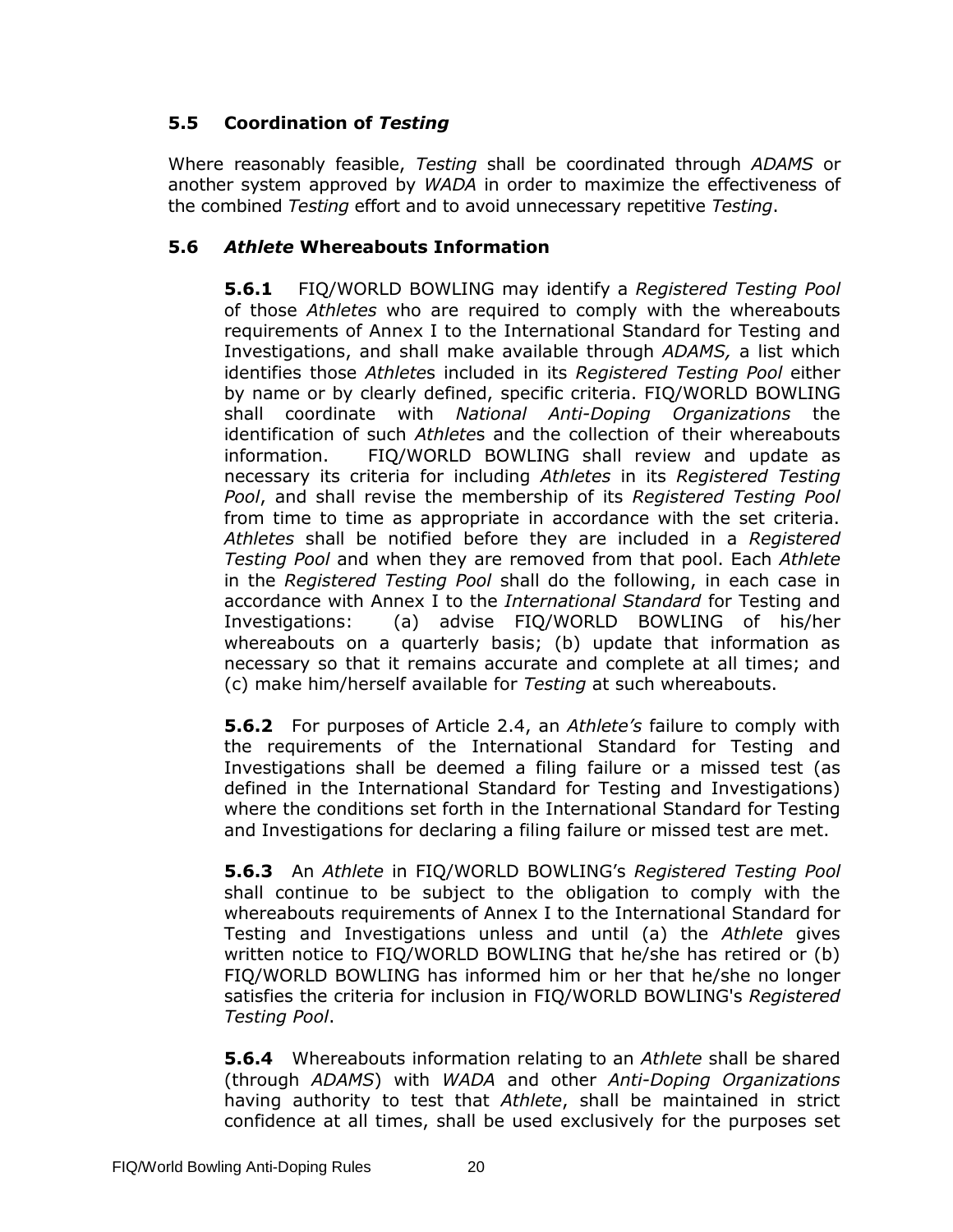out in Article 5.6 of the *Code*, and shall be destroyed in accordance with the International Standard for the Protection of Privacy and Personal Information once it is no longer relevant for these purposes.

**5.6.5** Each *National Federation* shall use its best efforts to ensure that *Athletes* in the FIQ/WORLD BOWLING's *Registered Testing Pool* submit whereabouts information as required. However, the ultimate responsibility for providing whereabouts information rests with each *Athlete*. Every *National Federation* shall report to FIQ/WORLD BOWLING the relevant contact details (names, postal and email addresses etc.) of all *Athletes* identified to be part of the *Registered Testing Pool* established by FIQ/WORLD BOWLING.

# **5.6.6. Testing Pool of** *Athletes***/National Teams**

FIQ/WORLD BOWLING may identify a Testing Pool of those *Athletes*/National Teams who are required to comply with the FIQ/WORLD BOWLING whereabouts requirements.

*Athletes* shall be notified before they are included in the Testing Pool and when they are removed from that pool. Each *Athlete/*National Team in the Testing Pool shall provide to FIQ/WORLD BOWLING at least the following information:

a) An up-to-date mailing and e-mail address,

b) Training whereabouts (including usual training venue/s addresses and usual timing of the training) and

c) All national team activities (including training, camps and matches with accurate schedules and addresses)

The *Athletes/*National Teams included in the Testing Pool shall provide the information on a regular basis, by the relevant deadline communicated by the FIQ/WORLD BOWLING. The collecting of whereabouts shall be coordinated with the *National Federation* and the *National Anti-Doping Organisation* and the FIQ/WORLD BOWLING may delegate the responsibility to collect Testing Pool *Athlete* Whereabouts Information to its *National Federations*.

Every *National Federation* shall report to FIQ/WORLD BOWLING the relevant contact details (names, postal and email addresses etc.) of all *Athletes* identified to be part of the Testing Pool established by FIQ/WORLD BOWLING.

More information about FIQ/WORLD BOWLING Testing Pools and the current whereabouts requirements can be found on the FIQ/WORLD BOWLING website.

#### **5.7 Selection of** *Athletes* **to be tested**

**5.7.1** At its International *Competitions* or *Events*, FIQ/WORLD BOWLING shall determine the number of finishing tests, random tests and target tests to be performed.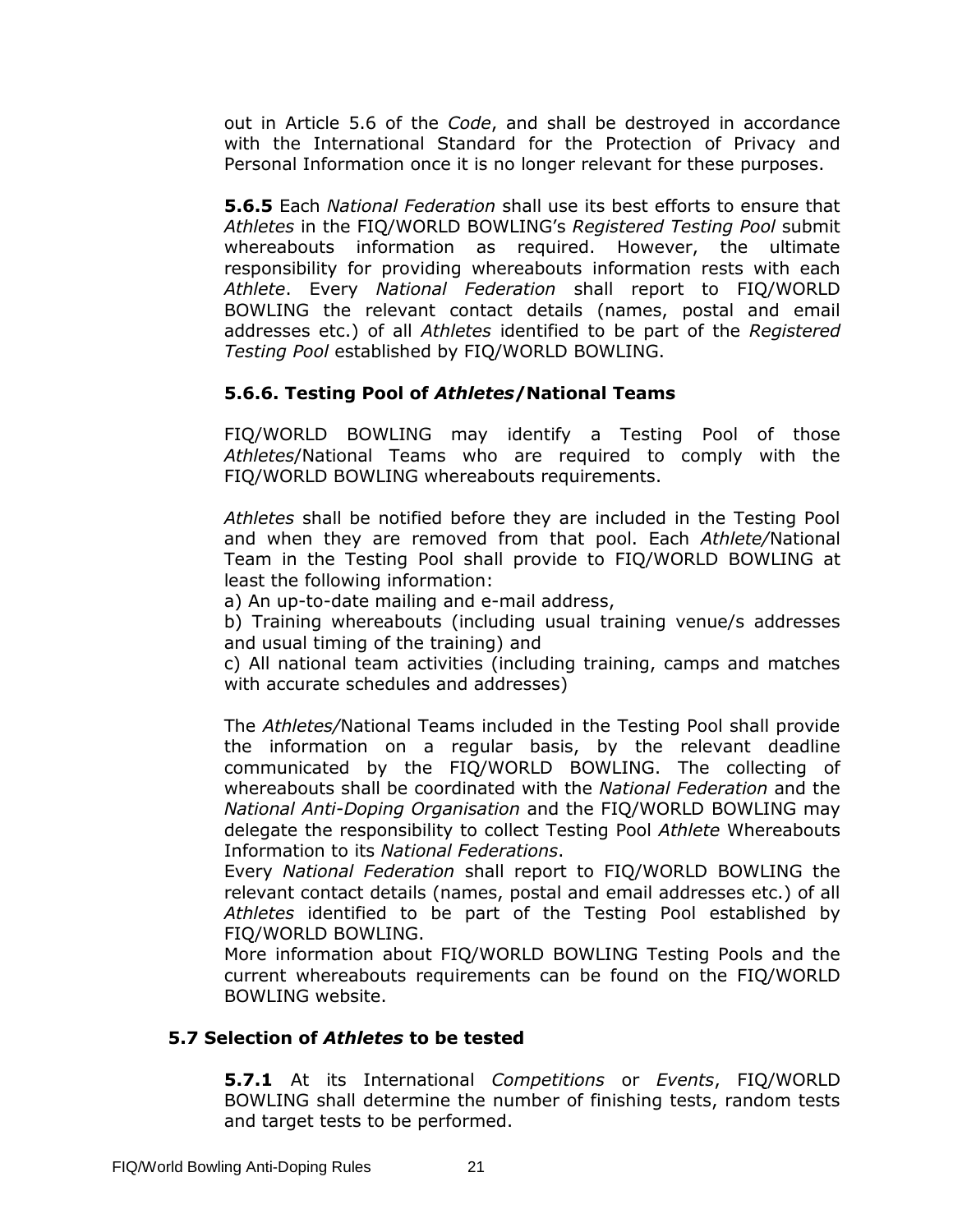**5.7.2** In order to ensure that *Testing* is conducted on a No Advance Notice *Testing* basis, the *Athlete* selection decisions shall only disclosed in advance of *Testing* to those who need to know in order for such *Testing* to be conducted.

#### **5.8** *In-Competition Testing*

**5.8.1** Upon selection of an *Athlete* for *Doping Control* during a *Competition*, the following procedures shall be followed.

**5.8.2** The official responsible for notifying the *Athlete* for *Doping Control* (whether the Doping Control Officer (DCO) or Chaperone) shall write the name of the *Athlete* on the official notification form and present it to the *Athlete*, as discreetly as possible, immediately after the *Athlete* has completed his *Competition*. The *Athlete* shall sign to confirm receipt of the notification and retain a copy. The time of signing shall be recorded on the form. The *Athlete* must stay in view of the Chaperone until reporting to the Doping Control Station.

**5.8.3** If an *Athlete* refuses to sign the notification form, the Chaperone shall immediately report this to the Doping Control Officer who shall make every effort to inform the *Athlete* of his obligation to undergo *Doping Control* and the consequences of his not submitting himself to the control. If the *Athlete* fails or refuses to sign this notice or fails to report to the Doping Control Station as required, the *Athlete* shall be deemed to have refused to submit to *Doping Control* for the purpose of Articles 2.3 and 10.3.1 of these rules. Even if the *Athlete* indicates reluctance to report to the Doping Control Station, the Chaperone shall keep the *Athlete* in view until there is no question that the *Athlete* has refused to submit to *Doping Control*.

**5.8.4** The *Athlete* is required to report immediately to the Doping Control Station, unless there is a valid reason for a delay, as determined in accordance with Article 5.8.8.

**5.8.5** The *Athlete* shall be entitled to be accompanied to the Doping Control Station by (i) a *Competition*-accredited representative from his *National Federation*, and (ii) an interpreter if required.

**5.8.6** *Minor Athletes* shall be entitled to be accompanied by a representative, but the representative cannot directly observe the passing of the urine *Sample* unless requested to do so by the *Minor.*

**5.8.7** The *Athlete* must show a valid identification document at the Doping Control Station. The *Athlete*'s time of arrival at the Doping Control Station shall be recorded on the Doping Control Form.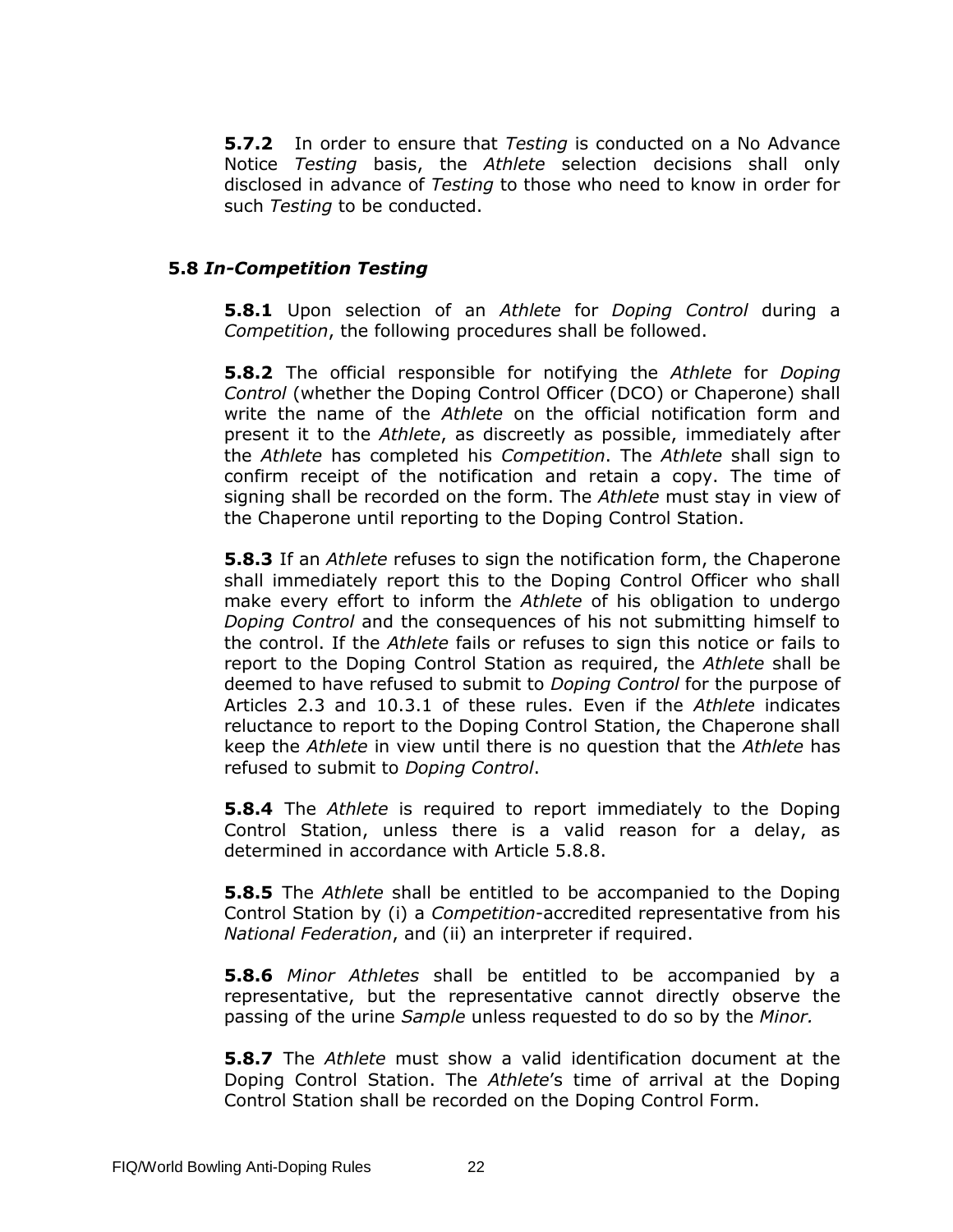**5.8.8** The *Athlete* has the right to ask the DCO or Chaperone for permission to delay reporting to the Doping Control Station and/or to leave the Doping Control Station temporarily after arrival, but the request may be granted only if the *Athlete* can be continuously chaperoned and kept under direct observation during the delay, and if the request relates to the following activities:

a) Participation in a presentation ceremony;

b) Fulfilment of media commitments;

c) Competing in further *Competitions*;

d) Performing a warm down;

e) Obtaining necessary medical treatment;

f) Locating a representative and/or interpreter;

g) Obtaining photo identification; or

h) Any other reasonable circumstances as determined by the DCO, taking into account any instructions of FIQ/WORLD BOWLING or other *Testing* Authority with jurisdiction at an *Event*.

**5.8.9** Only the following *Persons* may be present in the Doping Control Station:

a) The Doping Control Officer/s and the Chaperone/s.

- b) Staff assigned to the station
- c) Authorized interpreters
- d) The *Athletes* selected for *Doping Control* and their representative
- e) The *WADA*'s Independent Observer

The news media shall not be admitted to the Doping Control Station. The doors of the station must not be left open.

No photography or filming shall be permitted in the Doping Control Station during the hours of operation.

#### *Out-of-Competition Testing*

**5.8.10** *Out-Of-Competition Testing* may be conducted by FIQ/WORLD BOWLING, *WADA* or a *National Anti-Doping Organization* (or agencies appointed by them) at any time or location in any member country. This *Testing* shall be carried out without any advance notice to the *Athlete* or his *National Federation*. Every *Athlete* affiliated with a *National Federation* is obliged to undergo *Out-of-Competition Testing* as decided by the FIQ/WORLD BOWLING, *WADA* or the *National Anti-Doping Organization*.

#### **5.9 Procedures**

**5.9.1** The *Testing* procedure shall be in conformity with the requirements of the International Standard for Testing and Investigations. The article below provides information on procedure for the collection of *Samples* under the jurisdiction of FIQ/WORLD BOWLING at FIQ/WORLD BOWLING *Competitions* and *Event* and also for *Out-of-Competition Testing*. In the event of any conflict with the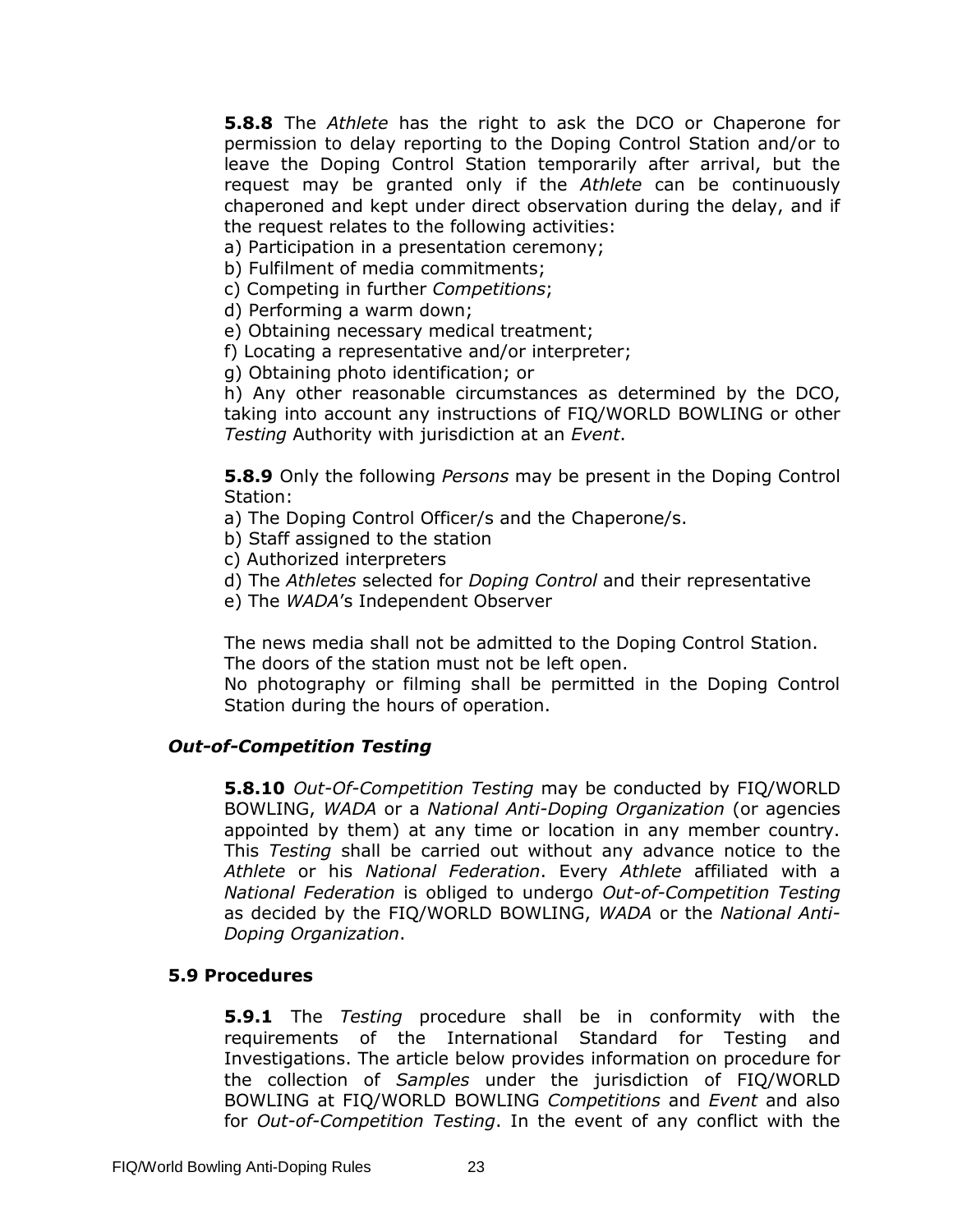International Standard for Testing and Investigations, the International Standard for Testing and Investigations shall prevail.

**5.9.2** Each *Athlete* asked to provide a *Sample* shall also provide information on an official Doping Control Form. The *Athlete*'s name, post and email addresses, his country, telephone numbers, the code number of the *Sample* and the event identification will be entered into the form. The *Athlete* shall declare any medication and nutritional supplements that he/she has used in the preceding seven (7) days. The form shall also provide the names of the people present at the Doping Control Station involved with the obtaining of the *Sample*, including the Doping Control Officer (DCO) in charge of the station. Any irregularities must be registered on the form. The form shall include at least four copies for distribution as follows:

a) a copy to be retained by the DCO for forwarding to the FIQ/WORLD BOWLING Office by the day after the *Competition*;

b) a copy to be given to the *Athlete*;

c) a special copy to be sent to the Laboratory which is to conduct the analysis - this laboratory copy must be so designed that it does not contain any information which could identify the *Athlete* who provided the *Sample*;

d) an extra copy, for distribution as the FIQ/WORLD BOWLING deems appropriate and in accordance with the International Standard for Protection of Privacy and Personal Information.

**5.9.3** The *Athlete* shall select a sealed collection vessel from a number of such vessels, visually check that it is empty and clean, and proceed to provide the required amount of urine established in the International Standard for Testing and Investigation under the direct supervision of, and within the view of, the DCO or appropriate official (Chaperone/s) who shall be of the same gender as the *Athlete*.

*Sample* Collection Equipment systems shall, at a minimum, meet the following criteria.

They shall:

a) Have a unique numbering system incorporated into all bottles, containers, tubes or other items used to seal the *Sample*;

b) Have a sealing system that is tamper-evident;

c) Ensure the identity of the *Athlete* is not evident from the equipment itself; and

d) Ensure that all equipment is clean and sealed prior to use by the *Athlete.*

To ensure authenticity of the *Sample*, the DCO and/or Chaperone will require such disrobing as is necessary to confirm the urine is produced by the *Athlete*. No one other than the *Athlete* and the person authorized by these rules shall be present when the urine *Sample* is collected. Blood *Testing* may be performed prior to, after or instead of a urine *Sample*.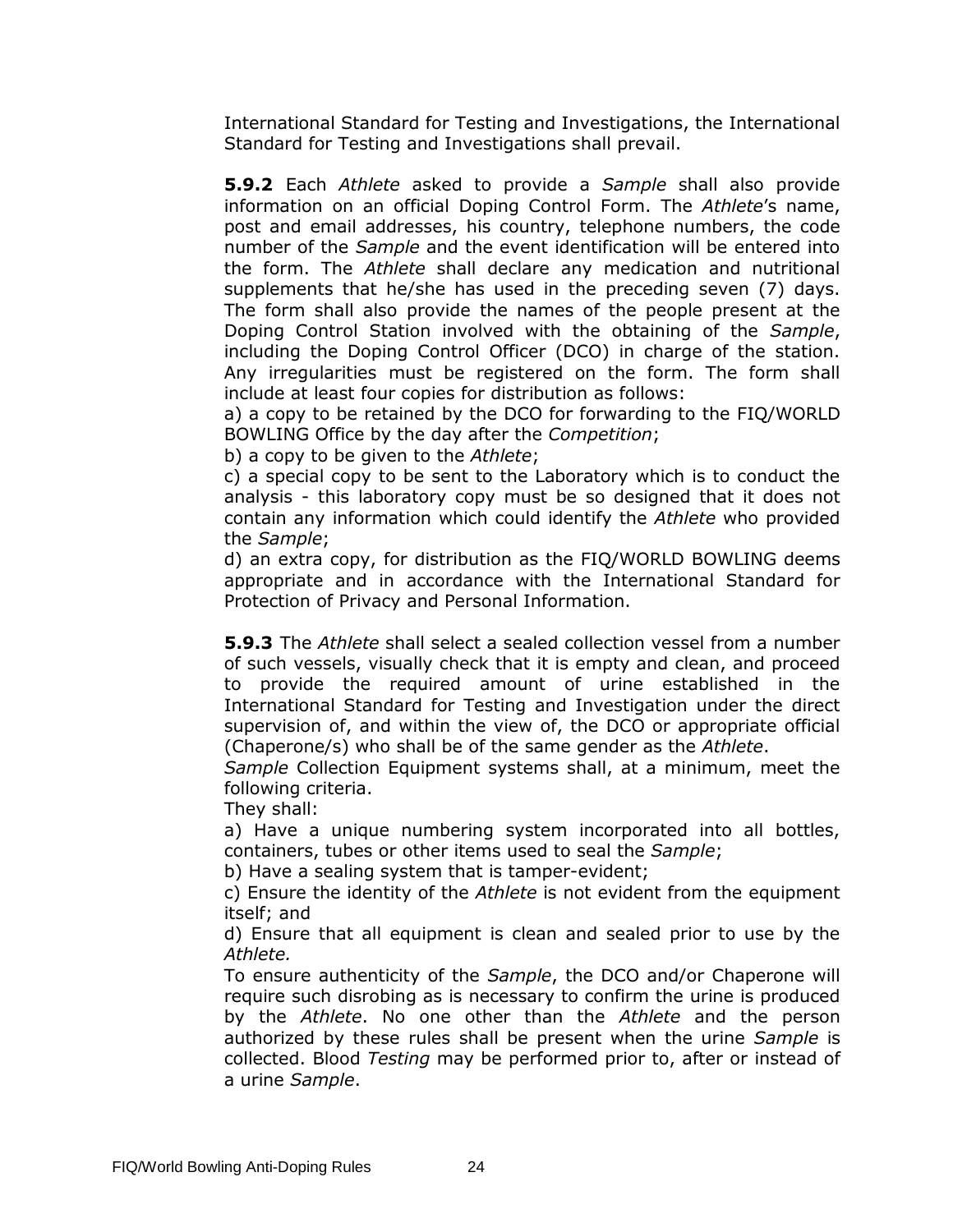**5.9.4** The *Athlete* shall remain in the Doping Control Station until he or she has fulfilled the duty to pass an adequate quantity of urine. If the *Athlete* is unable to provide the required amount, the urine which is collected shall be sealed in a container and the seal shall be broken when the *Athlete* is ready to provide more urine. The *Athlete* may be required to retain custody of the sealed container while waiting to provide more urine.

**5.9.5** When the *Athlete* has provided the required volume of urine, he or she shall select from a number of such kits a sealed urine control kit, containing two containers for *Samples* A and B. The *Athlete* shall check to be sure the containers are empty and clean.

**5.9.6** The *Athlete*, or his representative, shall pour approximately twothirds of the urine from the collection vessel into the A bottle and onethird into the B bottle which are then sealed as provided for in the International Standard for Testing and Investigations. Having closed both bottles the *Athlete* shall check that no leakage can occur. The DCO may, with permission of the *Athlete*, assist the *Athlete* with the procedures in this article. The *Athlete* must also verify at each step in the *Doping Control* procedure that each bottle has the same code and that this is the same code as entered on the Doping Control Form.

**5.9.7** The DCO should continue to collect additional *Samples* until the requirement for Suitable Specific Gravity for Analysis is met, or until the DCO determines that there are exceptional circumstances which mean that for logistical reasons it is impossible to continue with the *Sample* Collection Session. Such exceptional circumstances shall be documented accordingly by the DCO.

**5.9.8** The *Athlete* shall certify, by signing the Doping Control Form (see Article 5.10.2), that the entire process has been performed in compliance with the procedures outlined above. The *Athlete* shall also record any irregularities or procedural deviations he/she identifies. Any irregularities or procedural deviations identified by the *Athlete*'s accredited representative (if present), the DCO, or station staff shall be recorded on the form. The form will also be signed by the *Athlete*'s accredited representative (if present).

**5.9.9** The accumulation of *Samples* may take place over time before dispatch to the laboratory. During this time, the *Samples* must be kept secure. If there is prolonged delay in dispatching the *Samples* to the laboratory, storage in a cool, secure place is necessary to ensure no possible deterioration could occur. The DCO should detail and documenting the location where *Samples* are stored and who has custody of the *Samples* and/or is permitted access to the *Samples.* 

**5.9.10** At FIQ/WORLD BOWLING *International Events*, the *National Federation* and/or the Organizing Committee must ensure that a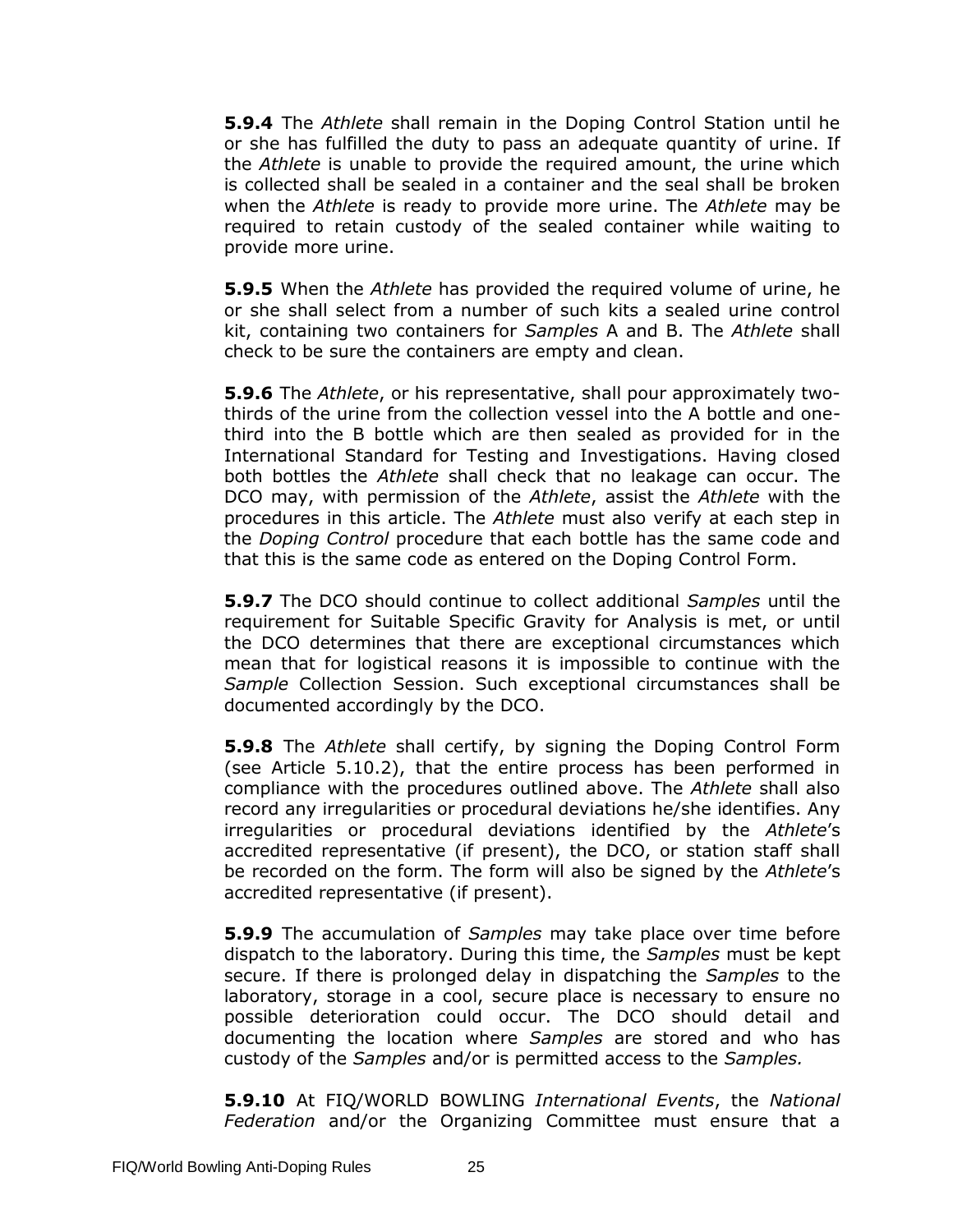Doping Control Station reasonably separated from public activities with the following minimum requirements is set up for the event:

- one (1) private room ("Doping Control Station") exclusively dedicated for use by the DCO and doping control personnel with one (1) table, two (2) chairs, pens and paper, and one (1) lockable refrigerator; and

- a waiting room/area with a suitable number of chairs as well as an appropriate amount of individually sealed, non-caffeinated and nonalcoholic beverages, which includes a mix of natural mineral water and soft drinks; and

- one (1) private, clean and equipped bathroom/toilet, adjacent or as near as possible to the Doping Control Station and waiting area.

**5.9.11** The *National Federation* and/or the Organizing Committee must also ensure that at least one (1) staff member is designated who is able to act as point-of-contact and support for the Doping Control Officer/s (DCOs) and the Chaperone/s during the Doping Control mission, with the contact name and details of this staff member to be communicated to the FIQ/WORLD BOWLING Anti-Doping Administrator or its delegate at least four (4) weeks prior to the starting date of the *Event*.

Prior to the *Event*, the FIQ/WORLD BOWLING Anti-Doping administrator and/or its delegate may communicate to the *National Federation* and/or the Organizing Committee a specific number of Chaperones. The *National Federation* and/or Organizing Committee shall accordingly be required to provide the number of Chaperones so requested.

#### **5.10 Additional Procedures related to the collection of** *Samples* **while**  *Out-Of-Competition***.**

**5.10.1** When an *Athlete* has been selected for No Advance Notice *Testing*, the DCO will arrive unannounced at the *Athlete*'s training camp, accommodation or any other place where the *Athlete* may be found. The DCO shall show proof of identity and provide a copy of his letter of authority. The DCO shall also require proof of identity of the *Athlete*. The actual collection of the *Sample* shall be in accordance with the International Standard for Testing and Investigation.

**5.10.2** As the DCO's arrival is with No Advance Notice, he should give the *Athlete* reasonable time to complete any reasonable activity in which he is engaged under the observation of the DCO, but *Testing* should commence as soon as possible.

**5.10.3** Each *Athlete* selected for *Out-of-Competition Testing* shall complete a Doping Control Form similar to the form described in article 5.10.1.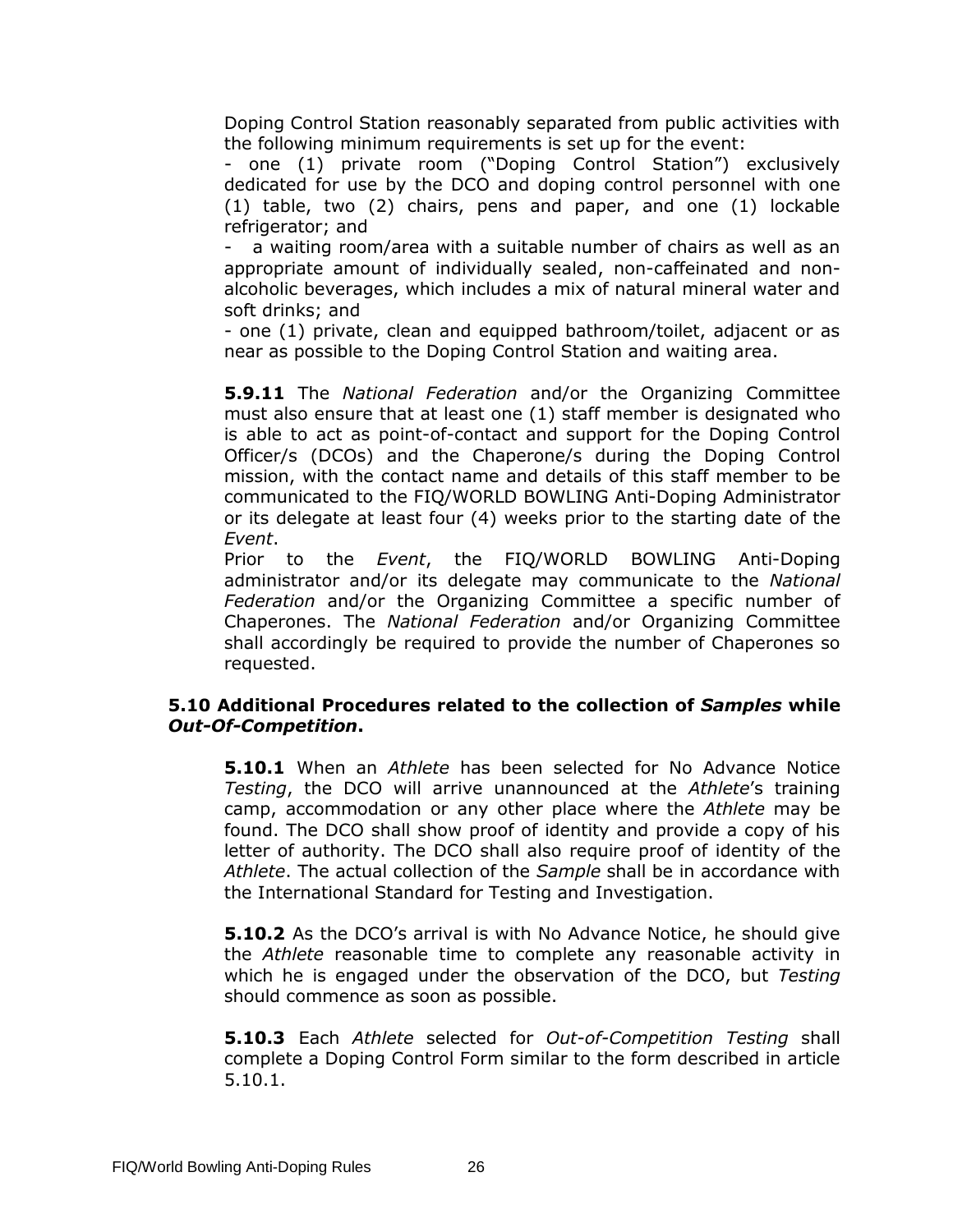**5.10.4** If the *Athlete* refuses to provide a urine *Sample*, the DCO shall note this on the Doping Control Form, sign his name on the form and ask the *Athlete* to sign the form. The DCO shall also note any other irregularities in the *Doping Control* process.

**5.10.5** The nature of *Out-of-Competition Doping Control* requires that no prior warning is given to the *Athlete*. Every effort will be made by the DCO to collect the *Sample* speedily and efficiently with the minimum of interruption to the *Athlete*'s training, social or work arrangements. If there is an interruption, however, no *Athlete* may take action to gain compensation for any inconvenience or other loss incurred. Furthermore, any interruption for *Testing* shall not be a defense to an anti-doping rule violation based on such test or attempted test.

In the event that there is any conflict between this Article and the provisions of the International Standard for Testing and Investigations, the International Standard for Testing and Investigations, the International Standard for Testing and Investigations shall prevail.

# **5.11 Retired** *Athletes* **Returning to** *Competition*

**5.11.1** An *Athlete* in FIQ/WORLD BOWLING's *Registered Testing Pool* who has given notice of retirement to FIQ/WORLD BOWLING may not resume competing in *International Events* or *National Events* until he/she has given FIQ/WORLD BOWLING written notice of his/her intent to resume competing and has made him/herself available for *Testing* for a period of six months before returning to *Competition*, including (if requested) complying with the whereabouts requirements of Annex I to the International Standard for Testing and Investigations. *WADA*, in consultation with FIQ/WORLD BOWLING and the *Athlete's National Anti-Doping Organization*, may grant an exemption to the six-month written notice rule where the strict application of that rule would be manifestly unfair to an *Athlete*. This decision may be appealed under Article 13. Any competitive results obtained in violation of this Article 5.7.1 shall be *Disqualified*.

**5.11.2** If an *Athlete* retires from sport while subject to a period of *Ineligibility*, the *Athlete* shall not resume competing in *International Events* or *National Events* until the *Athlete* has given six months prior written notice (or notice equivalent to the period of *Ineligibility*  remaining as of the date the *Athlete* retired, if that period was longer than six months) to FIQ/WORLD BOWLING and to his/her *National Anti-Doping Organization* of his/her intent to resume competing and has made him/herself available for *Testing* for that notice period, including (if requested) complying with the whereabouts requirements of Annex I to the International Standard for Testing and Investigations.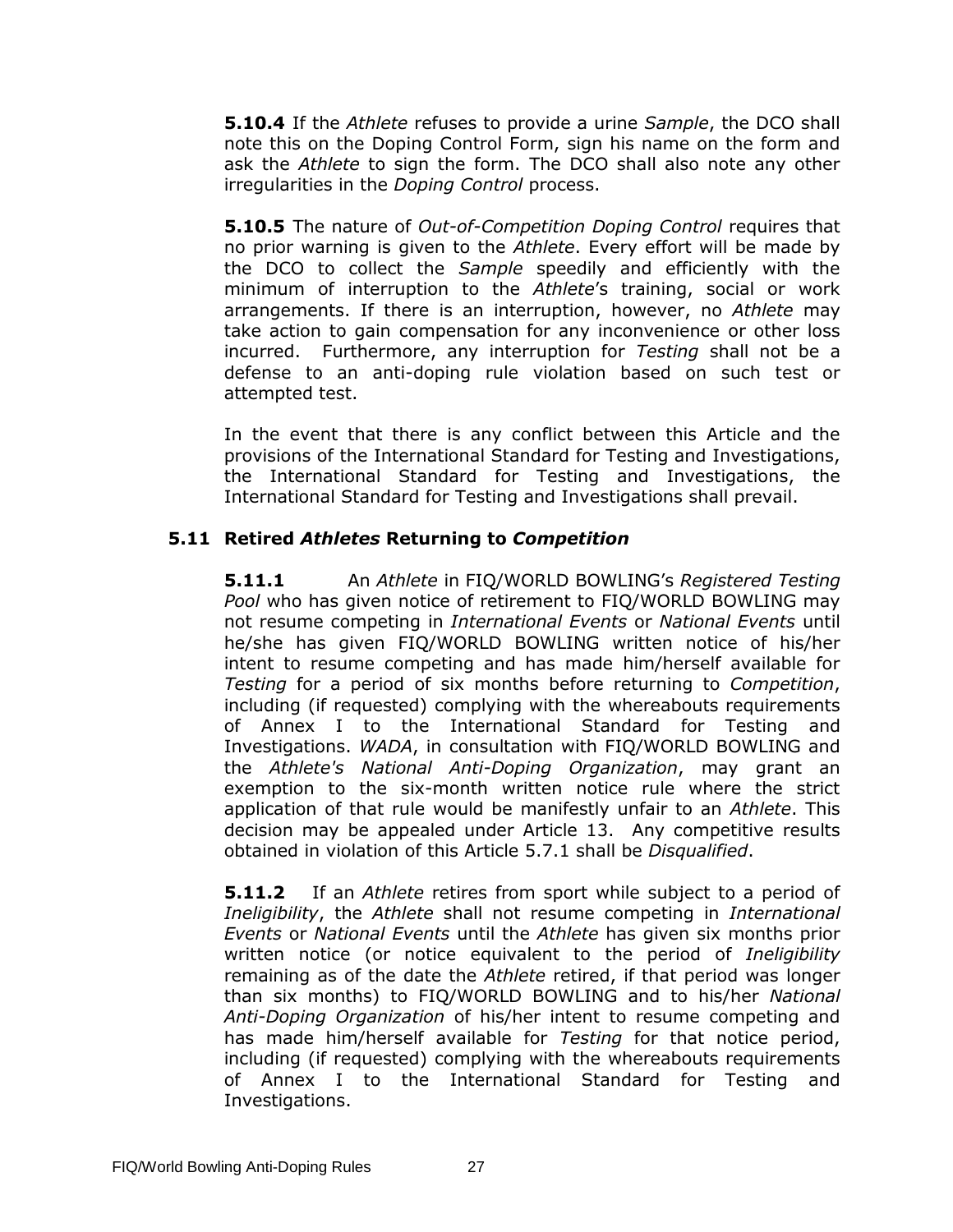**5.11.3** An *Athlete* who is not in FIQ/WORLD BOWLING's *Registered Testing Pool* who has given notice of retirement to FIQ/WORLD BOWLING may not resume competing unless he/she notifies FIQ/WORLD BOWLING and his/her *National Anti-Doping Organization* at least [six] months before he/she wishes to return to *Competition* and makes him/herself available for unannounced *Out-of-Competition Testing*, including (if requested) complying with the whereabouts requirements of Annex I to the International Standard for Testing and Investigations, during the period before actual return to *Competition*.

**5.11.4** In the case of an *Athlete* that resumes competing without respecting the six-month written notice, FIQ/WORLD BOWLING may sanction the *Athlete* under FIQ/WORLD BOWLING's disciplinary rules/code of conduct. Notwithstanding the aforementioned, an *Athlete* who has retired from sport while subject to a period of *Ineligibility* but who resumes competing without respecting Article 5.11.2 of these Rules shall also be subject to the *Consequences* as described in Article 10.12 of these Rules.

# **5.12** *Independent Observer Program*

FIQ/WORLD BOWLING and the organizing committees for FIQ/WORLD BOWLING's *Events*, as well as the *National Federations* and the organizing committees for *National Events,* shall authorize and facilitate the *Independent Observer Program* at such *Events*.

#### <span id="page-28-0"></span>**ARTICLE 6 ANALYSIS OF** *SAMPLES*

*Samples* shall be analyzed in accordance with the following principles:

#### **6.1 Use of Accredited and Approved Laboratories**

For purposes of Article 2.1, *Samples* shall be analyzed only in laboratories accredited or otherwise approved by *WADA*. The choice of the *WADA*accredited or *WADA*-approved laboratory used for the *Sample* analysis shall be determined exclusively by FIQ/WORLD BOWLING.

*[Comment to Article 6.1: Violations of Article 2.1 may be established only by Sample analysis performed by a laboratory accredited or otherwise approved by WADA. Violations of other Articles may be established using analytical results from other laboratories so long as the results are reliable.]*

#### **6.2 Purpose of Analysis of** *Samples*

**6.2.1** *Samples* shall be analyzed to detect *Prohibited Substances* and *Prohibited Methods* and other substances as may be directed by *WADA* pursuant to the Monitoring Program described in Article 4.5 of the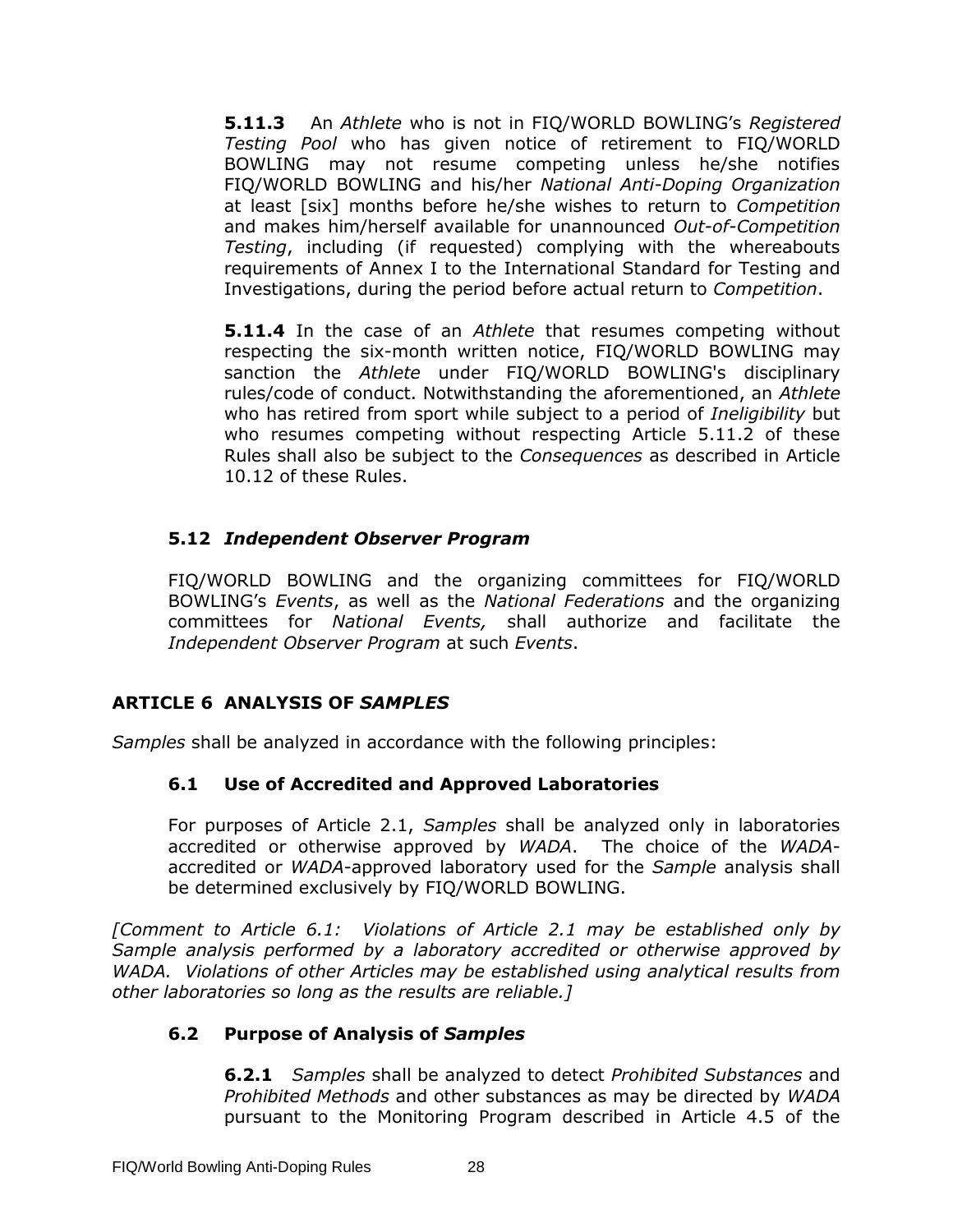*Code*; or to assist FIQ/WORLD BOWLING in profiling relevant parameters in an *Athlete*'s urine, blood or other matrix, including DNA or genomic profiling; or for any other legitimate anti-doping purpose. *Samples* may be collected and stored for future analysis.

*[Comment to Article 6.2.1: For example, relevant profile information could be used to direct Target Testing or to support an anti-doping rule violation proceeding under Article 2.2, or both.]*

> **6.2.2** FIQ/WORLD BOWLING shall ask laboratories to analyze *Samples* in conformity with Article 6.4 of the *Code* and Article 4.7 of the International Standard for Testing and Investigations.

# **6.3 Research on** *Samples*

No *Sample* may be used for research without the *Athlete's* written consent. *Samples* used for purposes other than Article 6.2 shall have any means of identification removed such that they cannot be traced back to a particular *Athlete*.

# **6.4 Standards for** *Sample* **Analysis and Reporting**

Laboratories shall analyze *Samples* and report results in conformity with the International Standard for Laboratories. To ensure effective *Testing*, the Technical Document referenced at Article 5.4.1 of the *Code* will establish risk assessment-based *Sample* analysis menus appropriate for particular sports and sport disciplines, and laboratories shall analyze *Samples* in conformity with those menus, except as follows:

**6.4.1** FIQ/WORLD BOWLING may request that laboratories analyze its *Samples* using more extensive menus than those described in the Technical Document.

**6.4.2** FIQ/WORLD BOWLING may request that laboratories analyze its *Samples* using less extensive menus than those described in the Technical Document only if it has satisfied *WADA* that, because of the particular circumstances of its sport, as set out in its test distribution plan, less extensive analysis would be appropriate.

**6.4.3** As provided in the International Standard for Laboratories, laboratories at their own initiative and expense may analyze *Samples*  for *Prohibited Substances* or *Prohibited Methods* not included on the *Sample* analysis menu described in the Technical Document or specified by the *Testing* authority. Results from any such analysis shall be reported and have the same validity and consequence as any other analytical result.

*[Comment to Article 6.4: The objective of this Article is to extend the principle of "intelligent Testing" to the Sample analysis menu so as to most effectively and*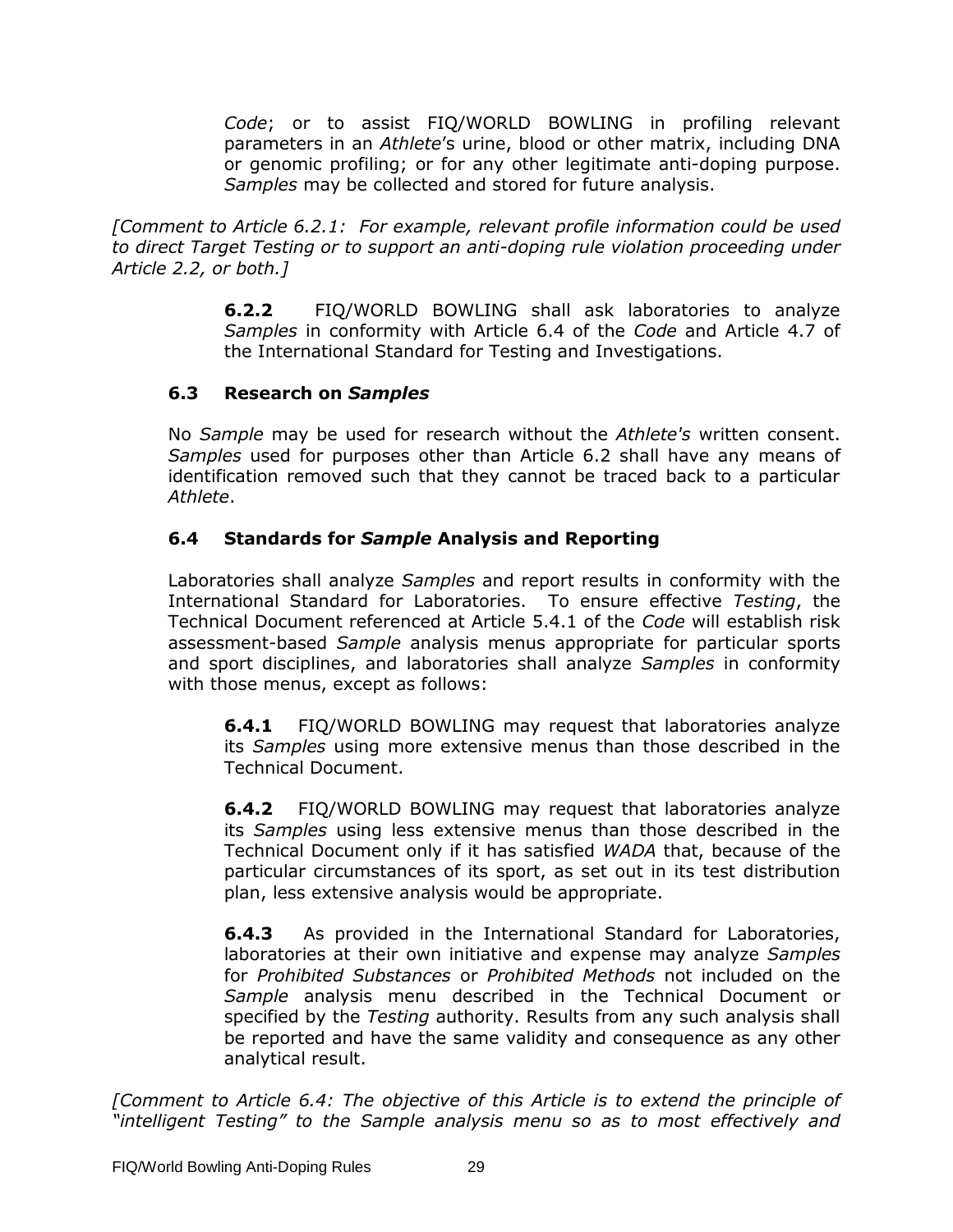*efficiently detect doping. It is recognized that the resources available to fight doping are limited and that increasing the Sample analysis menu may, in some sports and countries, reduce the number of Samples which can be analyzed.]*

# **6.5 Further Analysis of** *Samples*

Any *Sample* may be stored and subsequently subjected to further analysis for the purposes set out in Article 6.2: (a) by *WADA* at any time; and/or (b) by FIQ/WORLD BOWLING at any time before both the A and B *Sample* analytical results (or A *Sample* result where B *Sample* analysis has been waived or will not be performed) have been communicated by FIQ/WORLD BOWLING to the *Athlete* as the asserted basis for an Article 2.1 anti-doping rule violation. Such further analysis of *Samples* shall conform with the requirements of the International Standard for Laboratories and the International Standard for Testing and Investigations.

# <span id="page-30-0"></span>**ARTICLE 7 RESULTS MANAGEMENT**

# **7.1 Responsibility for Conducting Results Management**

**7.1.1** The circumstances in which FIQ/WORLD BOWLING shall take responsibility for conducting results management in respect of antidoping rule violations involving *Athletes* and other *Persons* under its jurisdiction shall be determined by reference to and in accordance with Article 7 of the *Code*.

**7.1.2** The FIQ/WORLD BOWLING Anti-Doping Administrator or its delegate will conduct the review discussed in Articles 7.2, 7.3, 7.4, 7.5 and 7.6. The review prescribed in Article 7.7 should be conducted by a Doping Review Panel consisting of a Chair (who may be the FIQ/WORLD BOWLING Anti-Doping Administrator or its delegate) and at least 2 other members with experience in anti-doping.

# **7.2 Review of** *Adverse Analytical Findings* **from Tests Initiated by FIQ/WORLD BOWLING**

Results management in respect of the results of tests initiated by FIQ/WORLD BOWLING (including tests performed by *WADA* pursuant to agreement with FIQ/WORLD BOWLING) shall proceed as follows: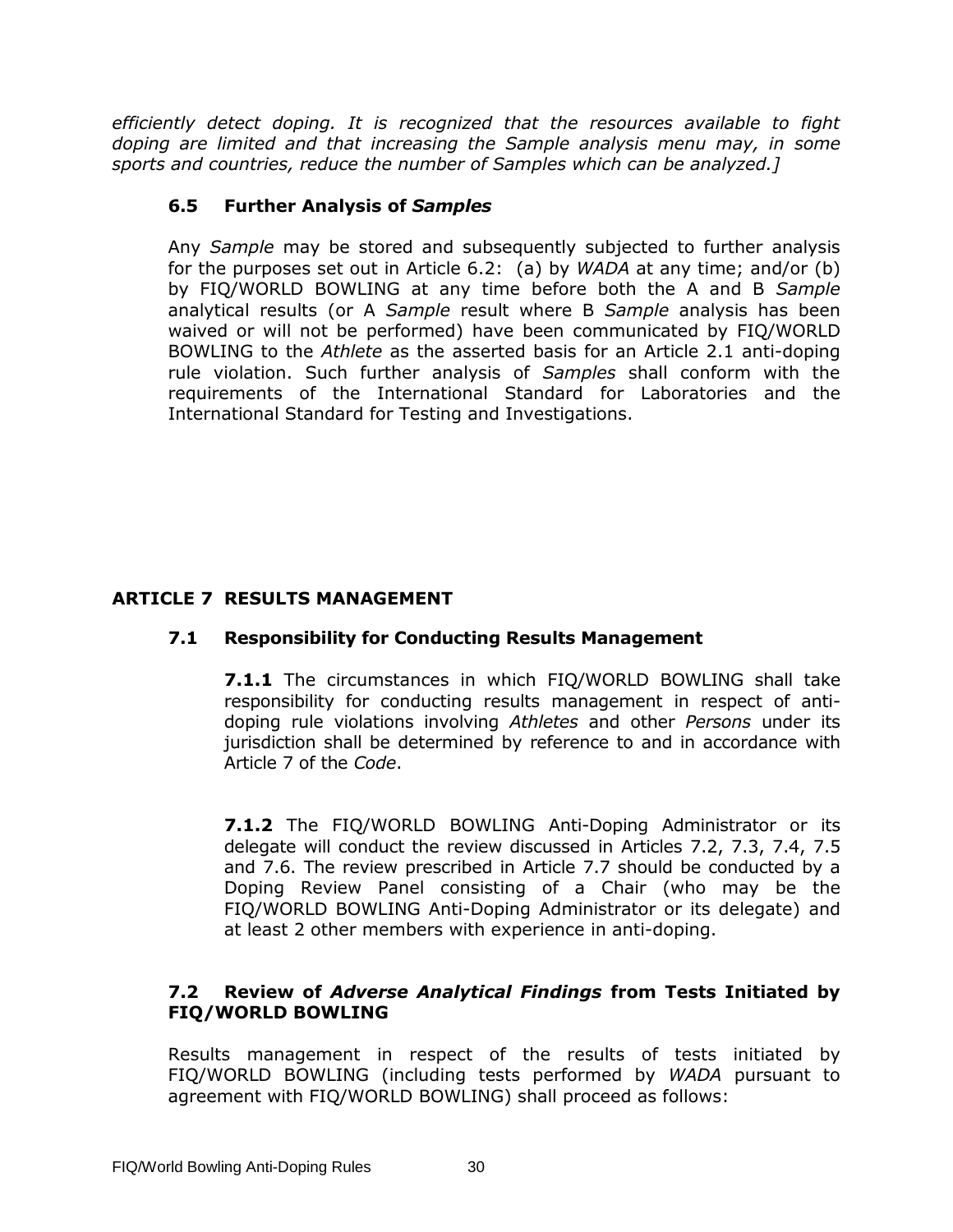**7.2.1** The results from all analyses must be sent to FIQ/WORLD BOWLING in encoded form, in a report signed by an authorized representative of the laboratory. All communication must be conducted confidentially and in conformity with *ADAMS*.

**7.2.2** Upon receipt of an *Adverse Analytical Finding*, FIQ/WORLD BOWLING Anti-Doping Administrator or its delegate shall conduct a review to determine whether: (a) an applicable *TUE* has been granted or will be granted as provided in the International Standard for Therapeutic Use Exemptions, or (b) there is any apparent departure from the International Standard for Testing and Investigations or International Standard for Laboratories that caused the *Adverse Analytical Finding*.

**7.2.3** If the review of an *Adverse Analytical Finding* under Article 7.2.2 reveals an applicable *TUE* or departure from the International Standard for Testing and Investigations or the International Standard for Laboratories that caused the *Adverse Analytical Finding*, the entire test shall be considered negative and the *Athlete*, the *Athlete*'s *National Anti-Doping Organization* and *WADA* shall be so informed.

# **7.3 Notification after Review Regarding** *Adverse Analytical Findings*

**7.3.1** If the review of an *Adverse Analytical Finding* under Article 7.2.2 does not reveal an applicable *TUE* or entitlement to a *TUE* as provided in the International Standard for Therapeutic Use Exemptions, or departure from the International Standard for Testing and Investigations or the International Standard for Laboratories that caused the *Adverse Analytical Finding*, FIQ/WORLD BOWLING Anti-Doping Administrator or its delegate shall promptly notify the *Athlete*, and simultaneously the *Athlete's National Anti-Doping Organization*  and *WADA*, in the manner set out in Article 14.1, of: (a) the *Adverse Analytical Finding*; (b) the anti-doping rule violated; (c) the *Athlete*'s right to promptly request the analysis of the B *Sample* or, failing such request, that the B *Sample* analysis may be deemed waived; (d) the scheduled date, time and place for the B *Sample* analysis if the *Athlete* or FIQ/WORLD BOWLING chooses to request an analysis of the B *Sample*; (e) the opportunity for the *Athlete* and/or the *Athlete*'s representative to attend the B *Sample* opening and analysis in accordance with the International Standard for Laboratories if such analysis is requested; (f) the *Athlete*'s right to request copies of the A and B *Sample* laboratory documentation package which includes information as required by the International Standard for Laboratories; (g) the *Athlete*'s right to request a hearing or, failing such request within the deadline specified in the notification, that the hearing may be deemed waived; (h) the opportunity for the *Athlete* to provide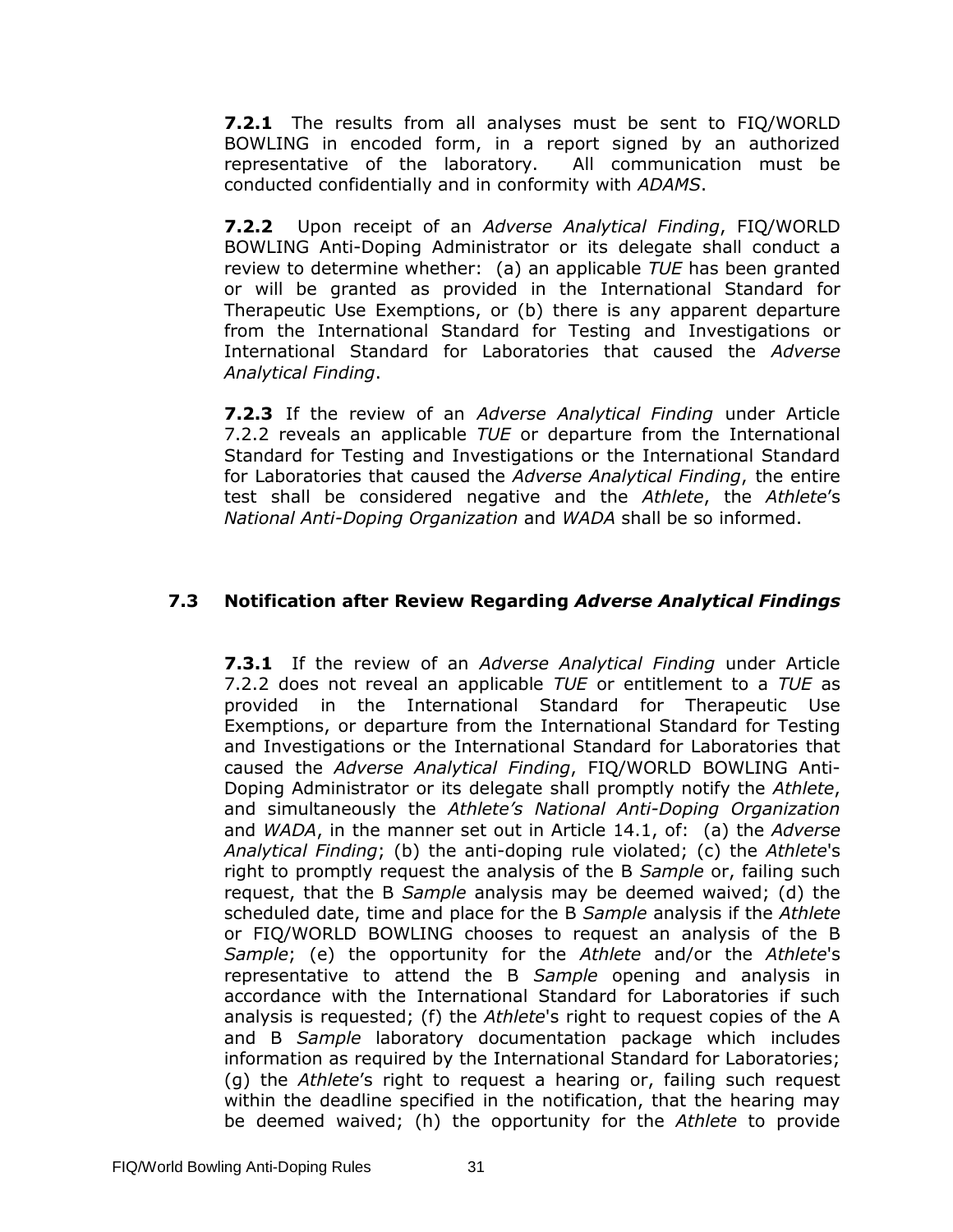written explanation about the overall circumstances of the case or to dispute (within a specific deadline indicated in the notification) the FIQ/WORLD BOWLING assertion that an anti-doping rule violation has occurred (i) the imposition of a mandatory *Provisional Suspension* (in case described in Article 7.9.1) (j) the imposition of the optional *Provisional Suspension* in cases where FIQ/WORLD BOWLING decides to impose it in accordance with Article 7.9.2 (k) the opportunity to accept voluntarily a *Provisional Suspension* pending the resolution of the matter, in all cases where a *Provisional Suspension* has not been imposed (l) the *Athlete*'s opportunity to promptly admit the antidoping rule violation and consequently request the reduction in the period of *Ineligibility* as described in Article 10.6.3 (m) the *Athlete*'s opportunity to cooperate and provide *Substantial Assistance* in discovering or establishing Anti-Doping Rule Violations as described in Article 10.6.1. If FIQ/WORLD BOWLING decides not to bring forward the *Adverse Analytical Finding* as an anti-doping rule violation, it shall so notify the *Athlete*, the *Athlete*'s *National Anti-Doping Organization* and *WADA.*

**7.3.2** Where requested by the *Athlete* or FIQ/WORLD BOWLING Anti-Doping Administrator or its delegate, arrangements shall be made to analyze the B *Sample* in accordance with the International Standard for Laboratories. An *Athlete* may accept the A *Sample* analytical results by waiving the requirement for B *Sample* analysis. FIQ/WORLD BOWLING may nonetheless elect to proceed with the B *Sample* analysis.

**7.3.3** The *Athlete* and/or his representative shall be allowed to be present at the analysis of the B *Sample*. Also, a representative of FIQ/WORLD BOWLING as well as a representative of the *Athlete*'s *National Federation* shall be allowed to be present.

**7.3.4** If the B *Sample* analysis does not confirm the A *Sample*  analysis, then (unless FIQ/WORLD BOWLING takes the case forward as an anti-doping rule violation under Article 2.2) the entire test shall be considered negative and the *Athlete*, the *Athlete*'s *National Anti-Doping Organization* and *WADA* shall be so informed.

**7.3.5** If the B *Sample* analysis confirms the A *Sample* analysis, the findings shall be reported to the *Athlete*, the *Athlete*'s *National Anti-Doping Organization* and to *WADA*.

#### **7.4 Review of** *Atypical Findings*

**7.4.1** As provided in the International Standard for Laboratories, in some circumstances laboratories are directed to report the presence of *Prohibited Substances*, which may also be produced endogenously, as *Atypical Findings*, i.e., as findings that are subject to further investigation.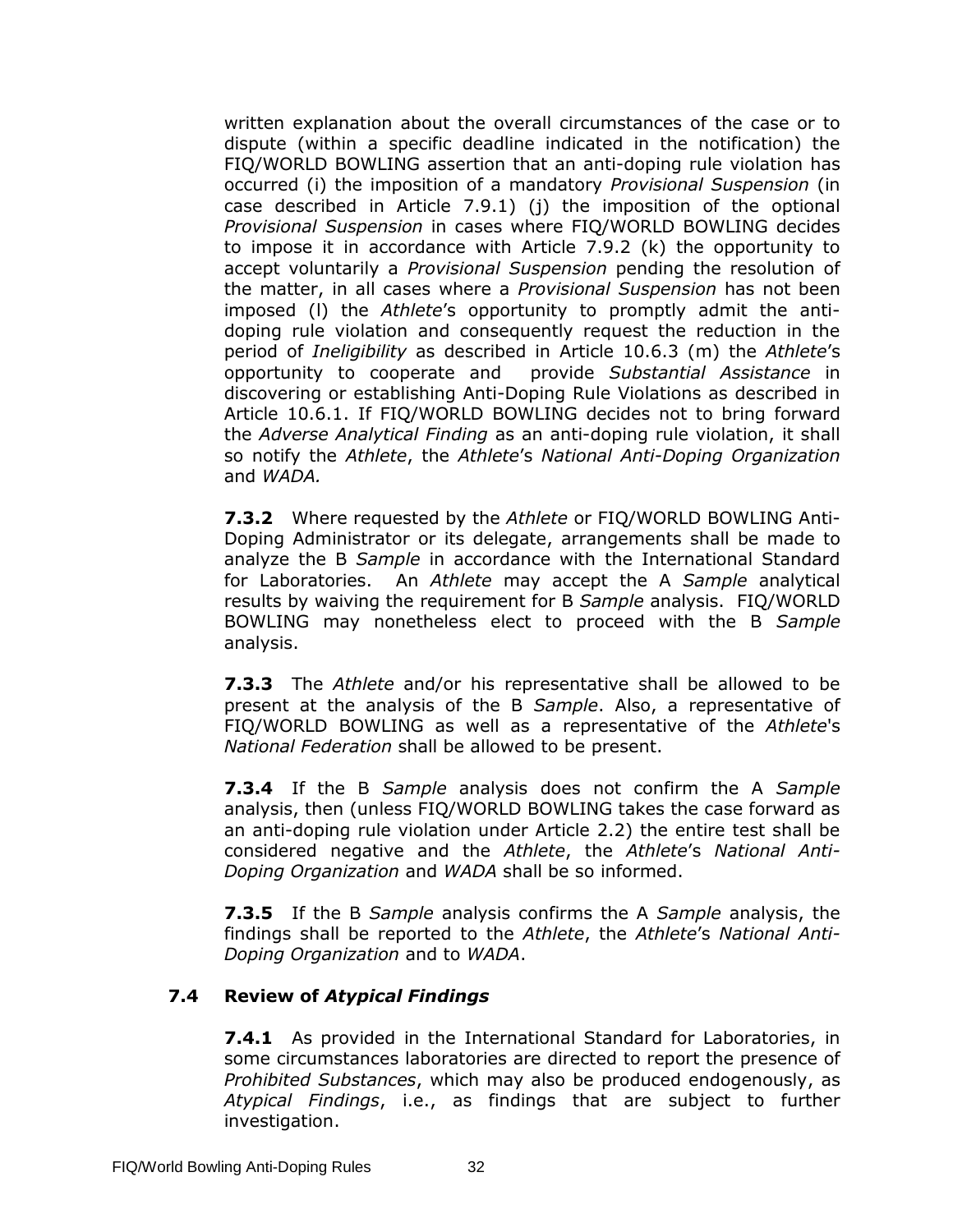**7.4.2** Upon receipt of an *Atypical Finding*, FIQ/WORLD BOWLING Anti-Doping Administrator or its delegate shall conduct a review to determine whether: (a) an applicable *TUE* has been granted or will be granted as provided in the International Standard for Therapeutic Use Exemptions, or (b) there is any apparent departure from the International Standard for Testing and Investigations or International Standard for Laboratories that caused the *Atypical Finding.*

**7.4.3** If the review of an *Atypical Finding* under Article 7.4.2 reveals an applicable *TUE* or a departure from the International Standard for Testing and Investigations or the International Standard for Laboratories that caused the *Atypical Finding*, the entire test shall be considered negative and the *Athlete*, the *Athlete*'s *National Anti-Doping Organization* and *WADA* shall be so informed.

**7.4.4** If that review does not reveal an applicable *TUE* or a departure from the International Standard for Testing and Investigations or the International Standard for Laboratories that caused the *Atypical Finding*, FIQ/WORLD BOWLING Anti-Doping Administrator or its delegate shall conduct the required investigation or cause it to be conducted. After the investigation is completed, either the *Atypical Finding* will be brought forward as an *Adverse Analytical Finding*, in accordance with Article 7.3.1, or else the *Athlete,* the *Athlete*'s *National Anti-Doping Organization* and *WADA* shall be notified that the *Atypical Finding* will not be brought forward as an *Adverse Analytical Finding*.

**7.4.5** FIQ/WORLD BOWLING Anti-Doping Administrator or its delegate will not provide notice of an *Atypical Finding* until it has completed its investigation and has decided whether it will bring the *Atypical Finding* forward as an *Adverse Analytical Finding* unless one of the following circumstances exists:

7.4.5.1 If FIQ/WORLD BOWLING Anti-Doping Administrator or its delegate determines the B *Sample* should be analyzed prior to the conclusion of its investigation, it may conduct the B *Sample* analysis after notifying the *Athlete*, with such notice to include a description of the *Atypical Finding* and the information described in Article 7.3.1(d)-(f).

7.4.5.2 If FIQ/WORLD BOWLING is asked (a) by a *Major Event Organization* shortly before one of its *International Events*, or (b) by a sport organization responsible for meeting an imminent deadline for selecting team members for an *International Event*, to disclose whether any *Athlete* identified on a list provided by the *Major Event Organization* or sport organization has a pending *Atypical Finding*, FIQ/WORLD BOWLING shall so advise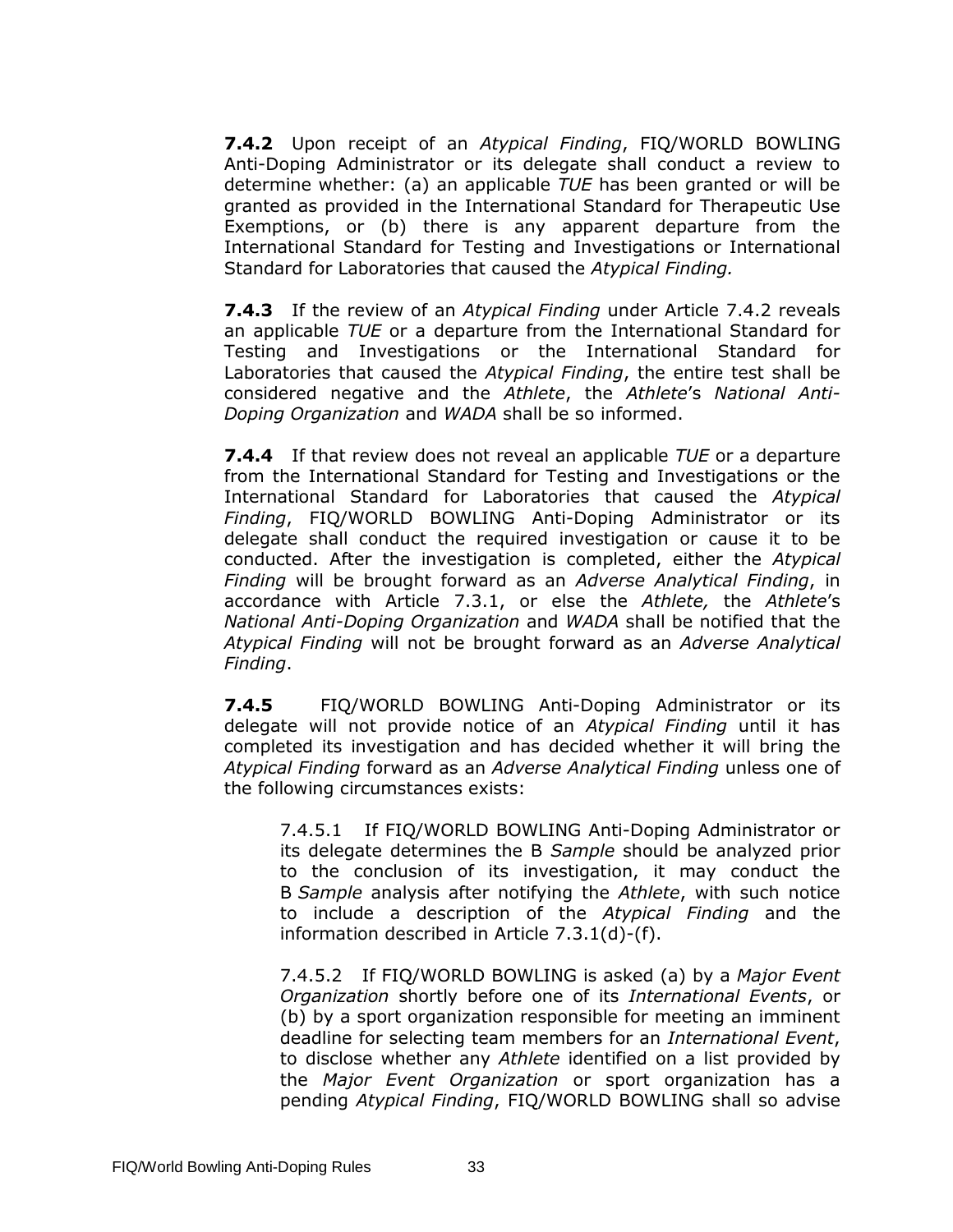the *Major Event Organization* or sports organization after first providing notice of the *Atypical Finding* to the *Athlete.*

### **7.5 Review of** *Atypical Passport Findings* **and** *Adverse Passport Findings*

Review of *Atypical Passport Findings* and *Adverse Passport Findings* shall take place as provided in the International Standard for Testing and Investigations and International Standard for Laboratories. At such time as FIQ/WORLD BOWLING Anti-Doping Administrator or its delegate is satisfied that an antidoping rule violation has occurred, it shall promptly give the *Athlete* (and simultaneously the *Athlete's National Anti-Doping Organization* and *WADA*) notice of the anti-doping rule violation asserted and the basis of that assertion.

# **7.6 Review of Whereabouts Failures**

The FIQ/WORLD BOWLING Anti-Doping Administrator or its delegate shall review potential filing failures and missed tests, as defined in the International Standard for Testing and Investigations, in respect of *Athletes* who file their whereabouts information with FIQ/WORLD BOWLING, in accordance with Annex I to the International Standard for Testing and Investigations. At such time as the FIQ/WORLD BOWLING Anti-Doping Administrator or its delegate is satisfied that an Article 2.4 anti-doping rule violation has occurred, it shall promptly give the *Athlete* (and simultaneously the *Athlete's National Anti-Doping Organization* and *WADA*) notice that it is asserting a violation of Article 2.4 and the basis of that assertion.

#### **7.7 Review of Other Anti-Doping Rule Violations Not Covered by Articles 7.2–7.6**

The FIQ/WORLD BOWLING Doping Review Panel shall conduct any follow-up investigation required into a possible anti-doping rule violation not covered by Articles 7.2- 7.6. At such time as the FIQ/WORLD BOWLING Doping Review Panel is satisfied that an anti-doping rule violation has occurred, it shall promptly give the *Athlete* or other *Person* (and simultaneously the *Athlete's* or other *Person's National Anti-Doping Organization* and *WADA*) notice of the anti-doping rule violation asserted and the basis of that assertion.

#### **7.8 Identification of Prior Anti-Doping Rule Violations**

Before giving an *Athlete* or other *Person* notice of an asserted anti-doping rule violation as provided above, FIQ/WORLD BOWLING shall refer to *ADAMS* and contact *WADA* and other relevant *Anti-Doping Organizations* to determine whether any prior anti-doping rule violation exists.

#### **7.9** *Provisional Suspensions*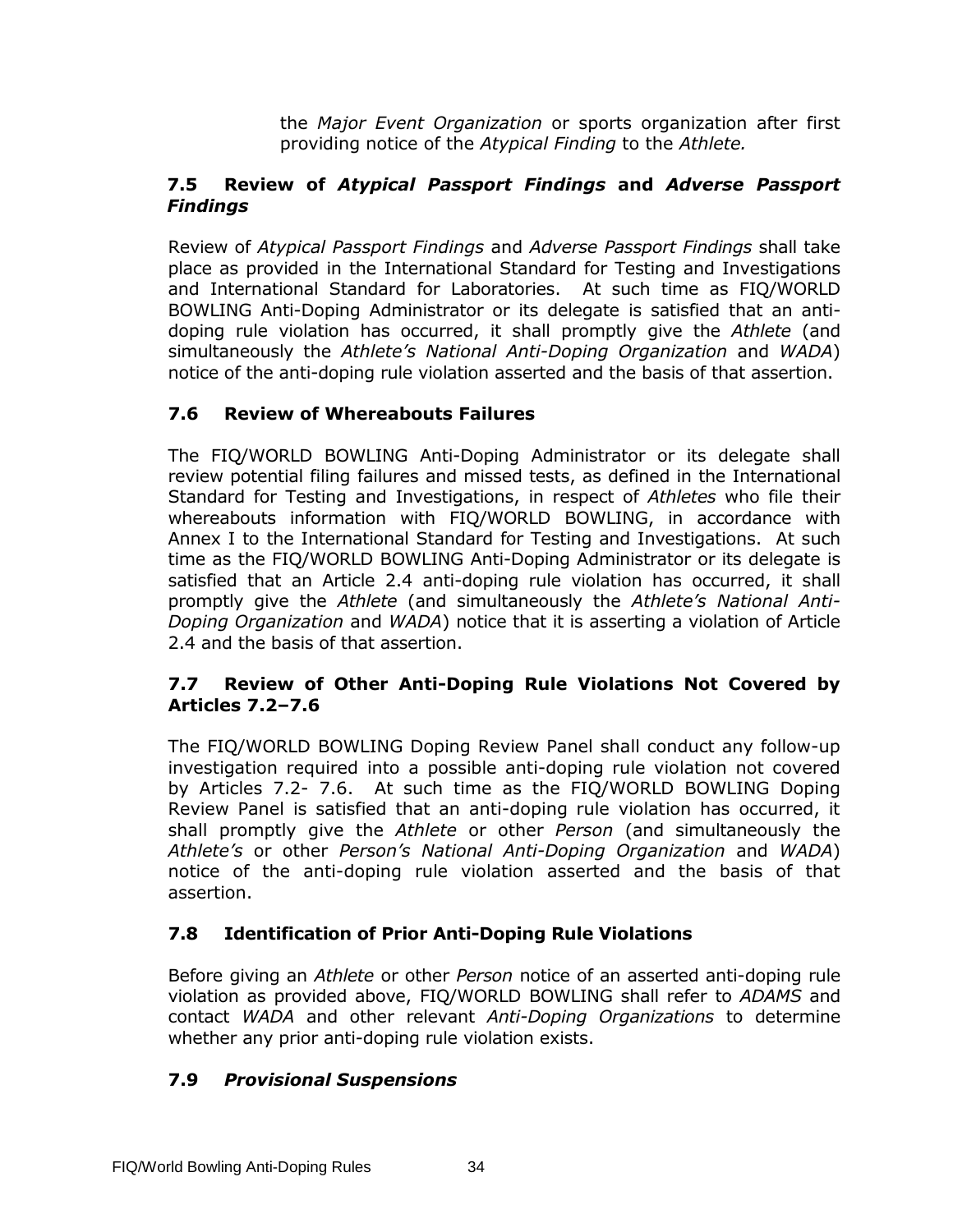**7.9.1 Mandatory** *Provisional Suspension***:** If analysis of an A *Sample* has resulted in an *Adverse Analytical Finding* for a *Prohibited Substance* that is not a *Specified Substance*, or for a *Prohibited Method*, and a review in accordance with Article 7.2.2 does not reveal an applicable *TUE* or departure from the International Standard for Testing and Investigations or the International Standard for Laboratories that caused the *Adverse Analytical Finding*, a *Provisional Suspension* shall be imposed upon or promptly after the notification described in Articles 7.2, 7.3 or 7.5.

**7.9.2 Optional** *Provisional Suspension***:** In case of an *Adverse Analytical Finding* for a *Specified Substance*, or in the case of any other anti-doping rule violations not covered by Article 7.9.1, FIQ/WORLD BOWLING Anti-Doping Administrator or its delegate may impose a *Provisional Suspension* on the *Athlete* or other *Person*  against whom the anti-doping rule violation is asserted at any time after the review and notification described in Articles 7.2–7.7 and prior to the final hearing as described in Article 8.

**7.9.3** Where a *Provisional Suspension* is imposed pursuant to Article 7.9.1 or Article 7.9.2, the *Athlete* or other *Person* shall be given either: (a) an opportunity for a *Provisional Hearing* either before or on a timely basis after imposition of the *Provisional Suspension*, upon request by the *Athlete* or other *Person*; or (b) an opportunity for an expedited final hearing in accordance with Article 8 on a timely basis after imposition of the *Provisional Suspension.* Furthermore, the *Athlete* or other *Person* has a right to appeal from the *Provisional Suspension* in accordance with Article 13.2 (save as set out in Article 7.9.3.1).

7.9.3.1 The *Provisional Suspension* may be lifted if the *Athlete* demonstrates to the hearing panel that the violation is likely to have involved a *Contaminated Product*. A hearing panel's decision not to lift a mandatory *Provisional Suspension* on account of the *Athlete's* assertion regarding a *Contaminated Product* shall not be appealable.

7.9.3.2 The *Provisional Suspension* shall be imposed (or shall not be lifted) unless the *Athlete* or other *Person* establishes that: (a) the assertion of an anti-doping rule violation has no reasonable prospect of being upheld, e.g., because of a patent flaw in the case against the *Athlete* or other *Person*; or (b) the *Athlete* or other *Person* has a strong arguable case that he/she bears *No Fault or Negligence* for the anti-doping rule violation(s) asserted, so that any period of *Ineligibility* that might otherwise be imposed for such a violation is likely to be completely eliminated by application of Article 10.4; or (c) some other facts exist that make it clearly unfair, in all of the circumstances, to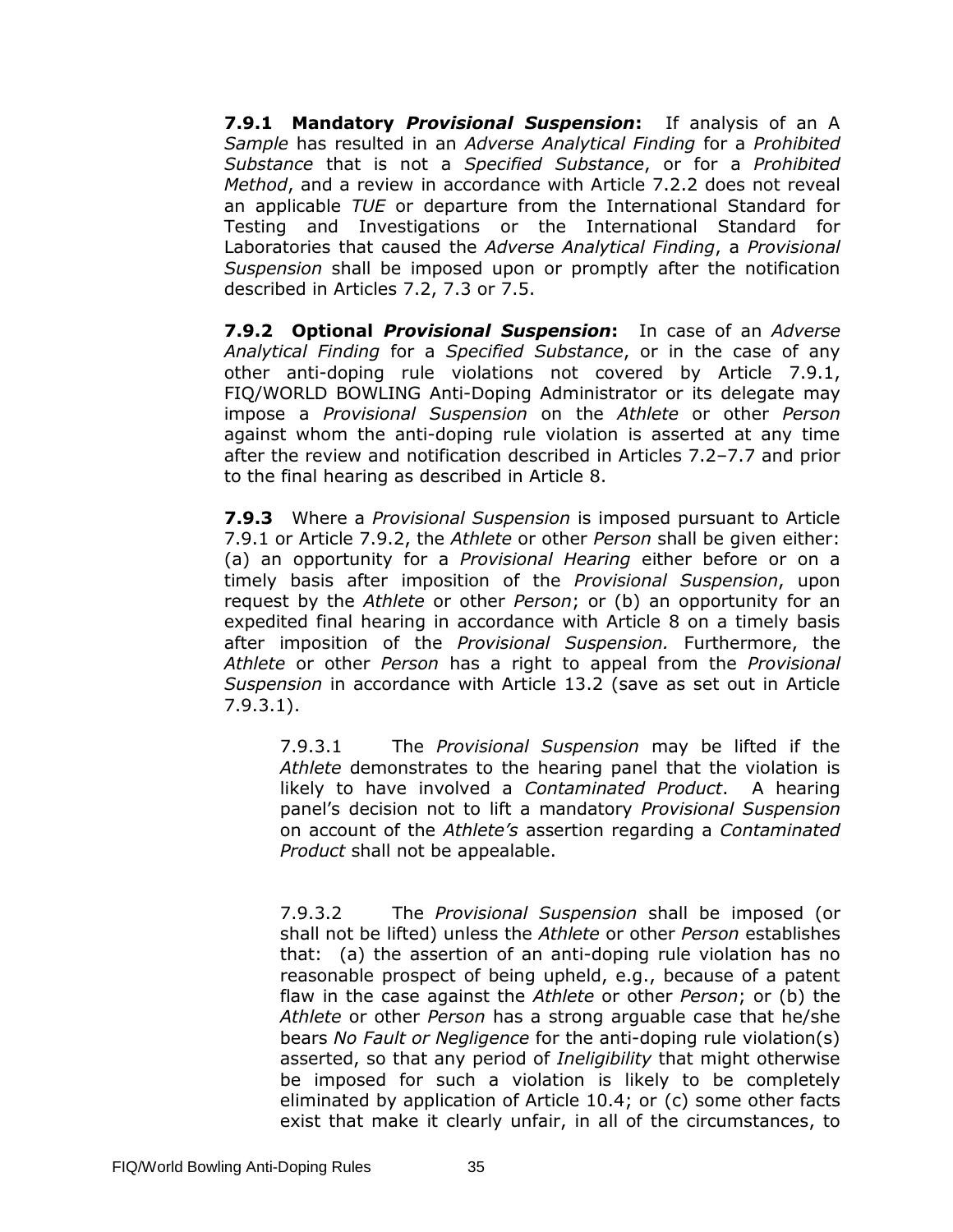impose a *Provisional Suspension* prior to a final hearing in accordance with Article 8. This ground is to be construed narrowly, and applied only in truly exceptional circumstances. For example, the fact that the *Provisional Suspension* would prevent the *Athlete* or other *Person* participating in a particular *Competition* or *Event* shall not qualify as exceptional circumstances for these purposes.

**7.9.4** If a *Provisional Suspension* is imposed based on an A *Sample Adverse Analytical Finding* and subsequent analysis of the B *Sample* does not confirm the A *Sample* analysis, then the *Athlete* shall not be subject to any further *Provisional Suspension* on account of a violation of Article 2.1. In circumstances where the *Athlete* (or the *Athlete's*  team) has been removed from a *Competition* based on a violation of Article 2.1 and the subsequent B *Sample* analysis does not confirm the A *Sample* finding, then if it is still possible for the *Athlete* or team to be reinserted, without otherwise affecting the *Competition*, the *Athlete* or team may continue to take part in the *Competition*. In addition, the *Athlete* or team may thereafter take part in other *Competitions* in the same *Event.*

**7.9.5** In all cases where an *Athlete* or other *Person* has been notified of an anti-doping rule violation but a *Provisional Suspension* has not been imposed on him or her, the *Athlete* or other *Person* shall be offered the opportunity to accept a *Provisional Suspension* voluntarily pending the resolution of the matter.

*[Comment to Article 7.9: Athletes and other Persons shall receive credit for a Provisional Suspension against any period of Ineligibility which is ultimately imposed. See Articles 10.11.3.1 and 10.11.3.2.]* 

### **7.10 Resolution Without a Hearing**

### **7.10.1 Agreement between parties**

At any time during the results management process the *Athlete* or other *Person* may agree with FIQ/WORLD BOWLING on the *Consequences*  which are either mandated by the *Code* or which the FIQ/WORLD BOWLING Anti-Doping Administrator or its delegate considers appropriate where discretion as to *Consequence*s exists under these Rules and the *Code*. The agreement shall state the full reasons for any period of *Ineligibility* agreed upon, including (if applicable) a justification for why the discretion as to *Consequences* was applied.

Such agreement shall be deemed to be a decision made under these Anti-Doping Rules within the meaning of Article 13. The decision will be reported to the parties with a right to appeal under Article 13.2.3 as provided in Article 14.2.2 and shall be published in accordance with Article 14.3.2.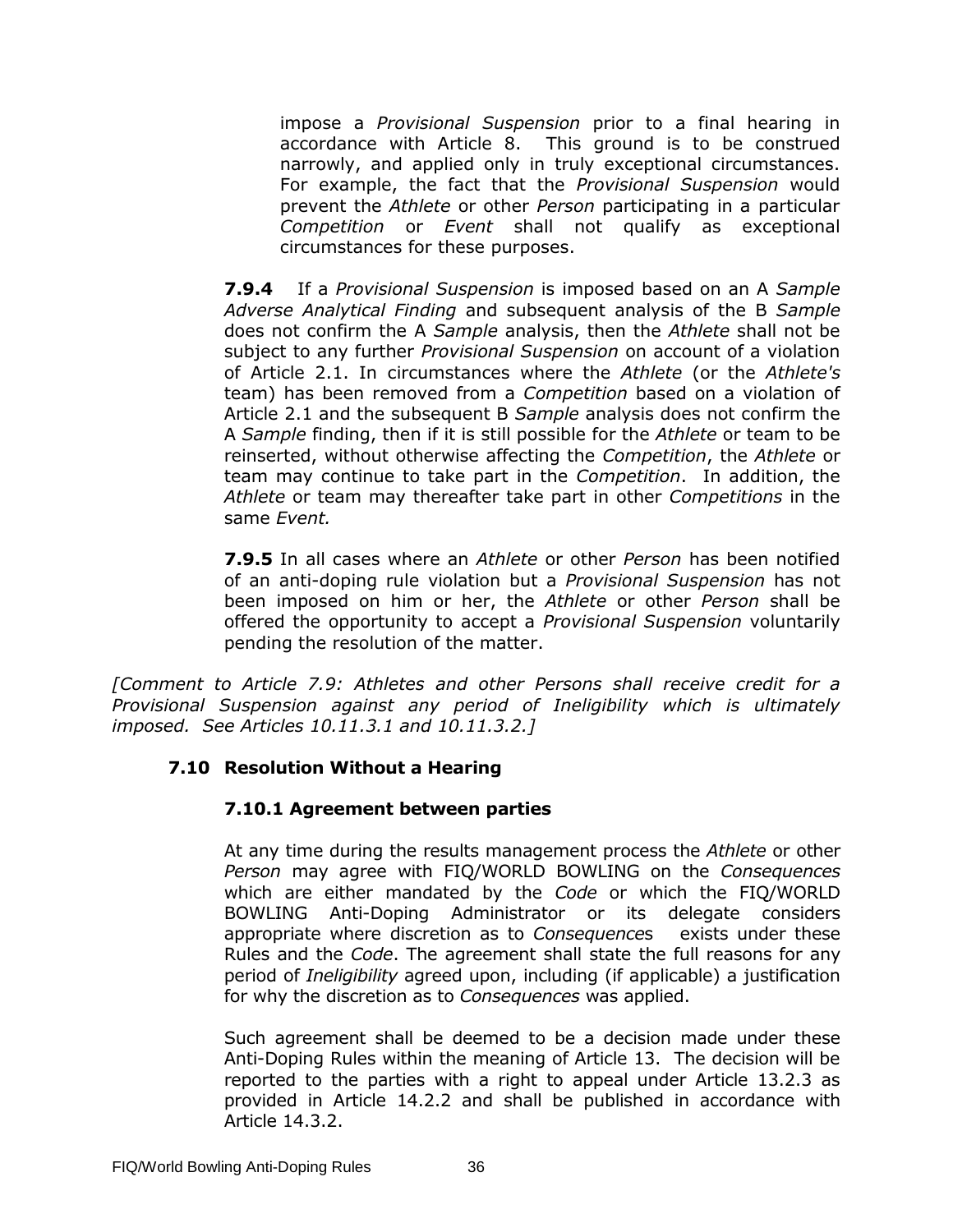# **7.10.2 Waiver of Hearing**

An *Athlete* or other *Person* against whom an anti-doping rule violation is asserted may waive a hearing expressly.

Alternatively, if the *Athlete* or other *Person* against whom an anti-doping rule violation is asserted fails to request the hearing and/or to dispute that assertion within the deadline specified in the notice sent by the FIQ/WORLD BOWLING Anti-Doping Administrator or its delegate asserting the violation, then he/she shall be deemed to have waived a hearing.

# **7.10.3 Process in case of** *Athlete***'s waiving of hearing**

In cases where Article 7.10.2 applies, a hearing before a hearing panel shall not be required. Instead, FIQ/WORLD BOWLING's Doping Administrator or its delegate will refer the case to the FIQ/WORLD BOWLING Doping Hearing Panel for adjudication, transmitting all the available documents of the case.

The FIQ/WORLD BOWLING's Doping Hearing Panel is composed of at least three members (one Chair and two members) nominated by FIQ/WORLD BOWLING.

The FIQ/WORLD BOWLING's Doping Hearing Panel shall promptly issue a written decision (in accordance with Article 8.2) about the commission of the anti-doping rule violation and the *Consequences* imposed as a result, and setting out the full reasons for any period of *Ineligibility* imposed, including (if applicable) a justification for why the maximum potential period of *Ineligibility* was not imposed. The FIQ/WORLD BOWLING shall send copies of that decision to other *Anti-Doping Organizations* with a right to appeal under Article 13.2.3, and shall *Publicly Disclose* that decision in accordance with Article 14.3.2.

# **7.11 Notification of Results Management Decisions**

In all cases where FIQ/WORLD BOWLING has asserted the commission of an anti-doping rule violation, withdrawn the assertion of an anti-doping rule violation, imposed a *Provisional Suspension*, or agreed with an *Athlete* or other *Person* on the imposition of *Consequences* without a hearing, FIQ/WORLD BOWLING shall give notice thereof in accordance with Article 14.2.1 to other *Anti-Doping Organizations* with a right to appeal under Article 13.2.3.

# **7.12 Retirement from Sport**

If an *Athlete* or other *Person* retires while FIQ/WORLD BOWLING is conducting the results management process, FIQ/WORLD BOWLING retains jurisdiction to complete its results management process. If an *Athlete* or other *Person* retires before any results management process has begun, and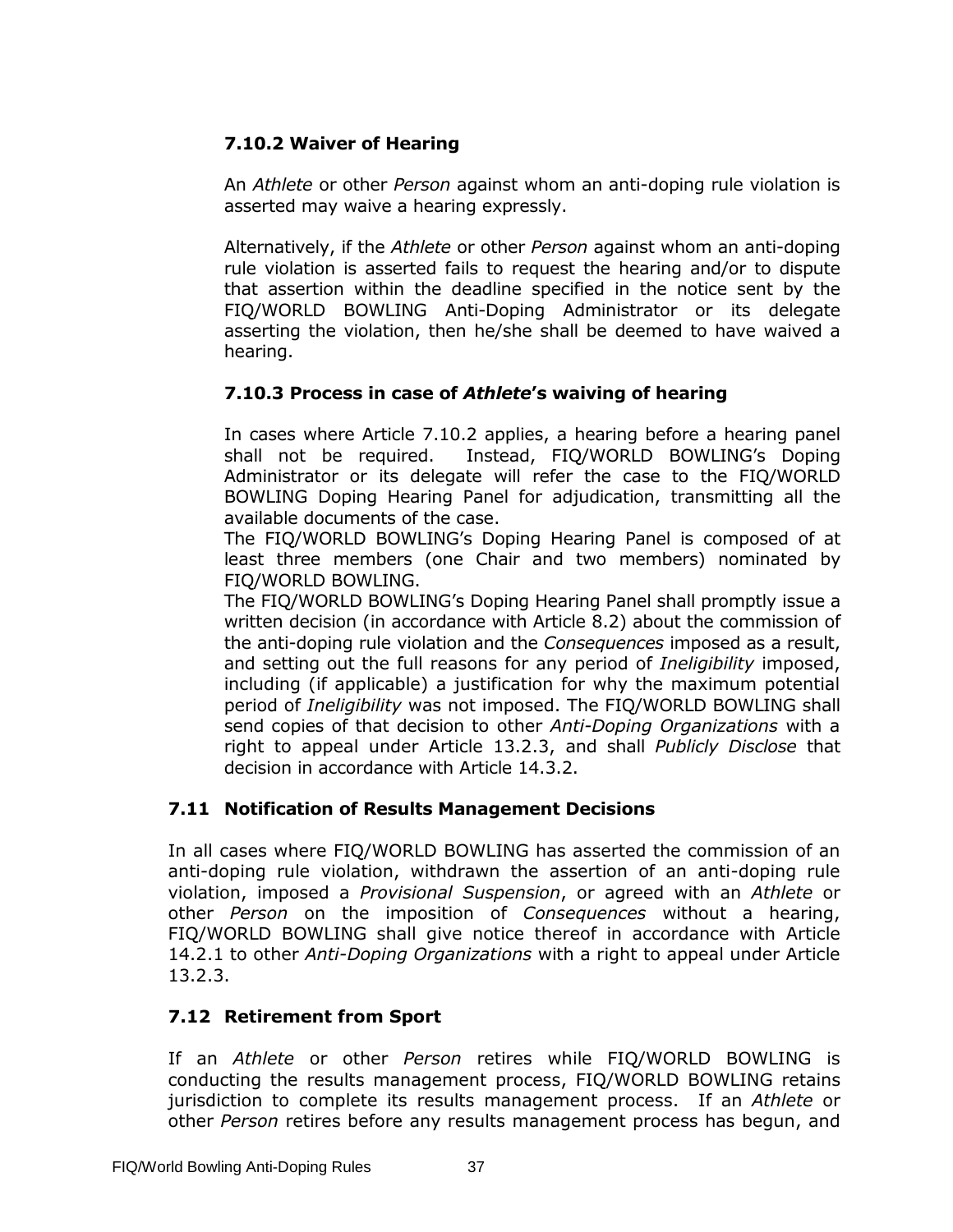FIQ/WORLD BOWLING would have had results management authority over the *Athlete* or other *Person* at the time the *Athlete* or other *Person* committed an anti-doping rule violation, FIQ/WORLD BOWLING has authority to conduct results management in respect of that anti-doping rule violation.

*[Comment to Article 7.12: Conduct by an Athlete or other Person before the Athlete or other Person was subject to the jurisdiction of any Anti-Doping Organization would not constitute an anti-doping rule violation but could be a legitimate basis for denying the Athlete or other Person membership in a sports organization.]* 

# **ARTICLE 8 RIGHT TO A FAIR HEARING**

### **8.1 Principles for a Fair Hearing**

**8.1.1** When FIQ/WORLD BOWLING sends a notice to an *Athlete* or other *Person* asserting an anti-doping rule violation, and there is no agreement in accordance with Article 7.10.1 or the *Athlete* or other *Person* does not waive a hearing in accordance with Article 7.10.2, then the case shall be referred to the FIQ/WORLD BOWLING Doping Hearing Panel for hearing and adjudication. FIQ/WORLD BOWLING may refer the case to the Doping Hearing Panel of the *National Anti-Doping Organization* (NADO) of the *Athlete*. In this case the NADO's Doping Hearing Panel will conduct the hearing and results management in accordance with its own Anti-Doping rules.

**8.1.2** Hearings shall be scheduled and completed within a reasonable time. Where a *Provisional Suspension* has been imposed or otherwise accepted by the *Athlete* or other *Person* the hearings should be expedited. In all cases, the hearing should be held within 6 months from the notification of the *Athlete* or other *Person* that an anti-doping rule violation is being asserted. Hearings held in connection with *Event*s that are subject to these Anti-Doping Rules may be conducted by an expedited process where permitted by the hearing panel.

*[Comment to Article 8.1.2: For example, a hearing could be expedited on the eve of a major Event where the resolution of the anti-doping rule violation is necessary to determine the Athlete*'s *eligibility to participate in the Event, or during an Event where the resolution of the case will affect the validity of the Athlete*'s *results or continued participation in the Event.]*

> **8.1.3** The FIQ/WORLD BOWLING Doping Hearing Panel shall determine the procedure to be followed at the hearing.

The hearing process shall respect the following principles: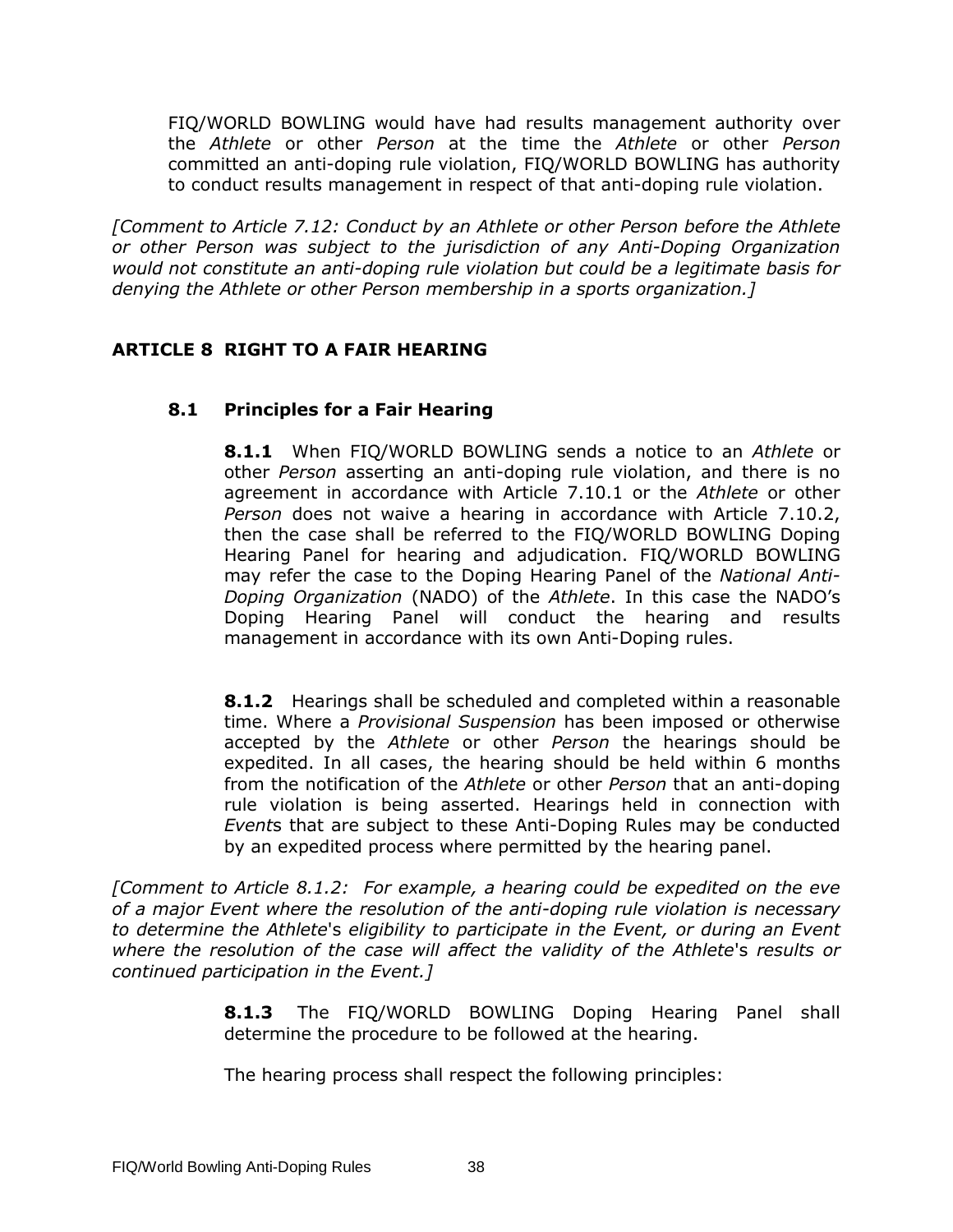a) the right of each party to be represented by counsel (at the party's own expenses) or to be accompanied by a *Person* chosen by each party;

b) the right to respond to the asserted anti-doping rule violation and make submissions with respect to the resulting *Consequences*;

c) the right of each party to present evidence, including the right to call and question witnesses; and,

d) the *Athlete*'s or other *Person*'s right to an interpreter at the hearing.

The FIQ/WORLD BOWLING's Doping Hearing Panel shall have jurisdiction to determine which party shall bear the responsibility for the cost of the interpreter.

**8.1.4** *WADA* and the *National Federation* of the *Athlete* or other *Person* may attend the hearing as observers. In any event, FIQ/WORLD BOWLING shall keep *WADA* fully apprised as to the status of pending cases and the result of all hearings.

**8.1.5** The FIQ/WORLD BOWLING Doping Hearing Panel shall act in a fair and impartial manner towards all parties at all times.

### **8.2 Decisions**

**8.2.1** The FIQ/WORLD BOWLING Doping Hearing Panel shall issue a written decision within 30 days from the date of the end of the hearing or from the date the case has been referred to the panel when the hearing has been waived in accordance with Article 7.10.2. The decision shall include the full reasons for the decision and for any period of *Ineligibility* imposed, including (if applicable) a justification for why the greatest potential *Consequences* were not imposed.

The decision shall be written in English.

**8.2.2** The decision may be appealed to the *CAS* as provided in Article 13. Copies of the decision shall be provided to the *Athlete* or other *Person* and to other *Anti-Doping Organizations* with a right to appeal under Article 13.2.3.

**8.2.3** If no appeal is brought against the decision, then (a) if the decision is that an anti-doping rule violation was committed, the decision shall be *Publicly Disclosed* as provided in Article 14.3.2; but (b) if the decision is that no anti-doping rule violation was committed, then the decision shall only be *Publicly Disclosed* with the consent of the *Athlete* or other *Person* who is the subject of the decision. FIQ/WORLD BOWLING shall use reasonable efforts to obtain such consent, and if consent is obtained, shall *Publicly Disclose* the decision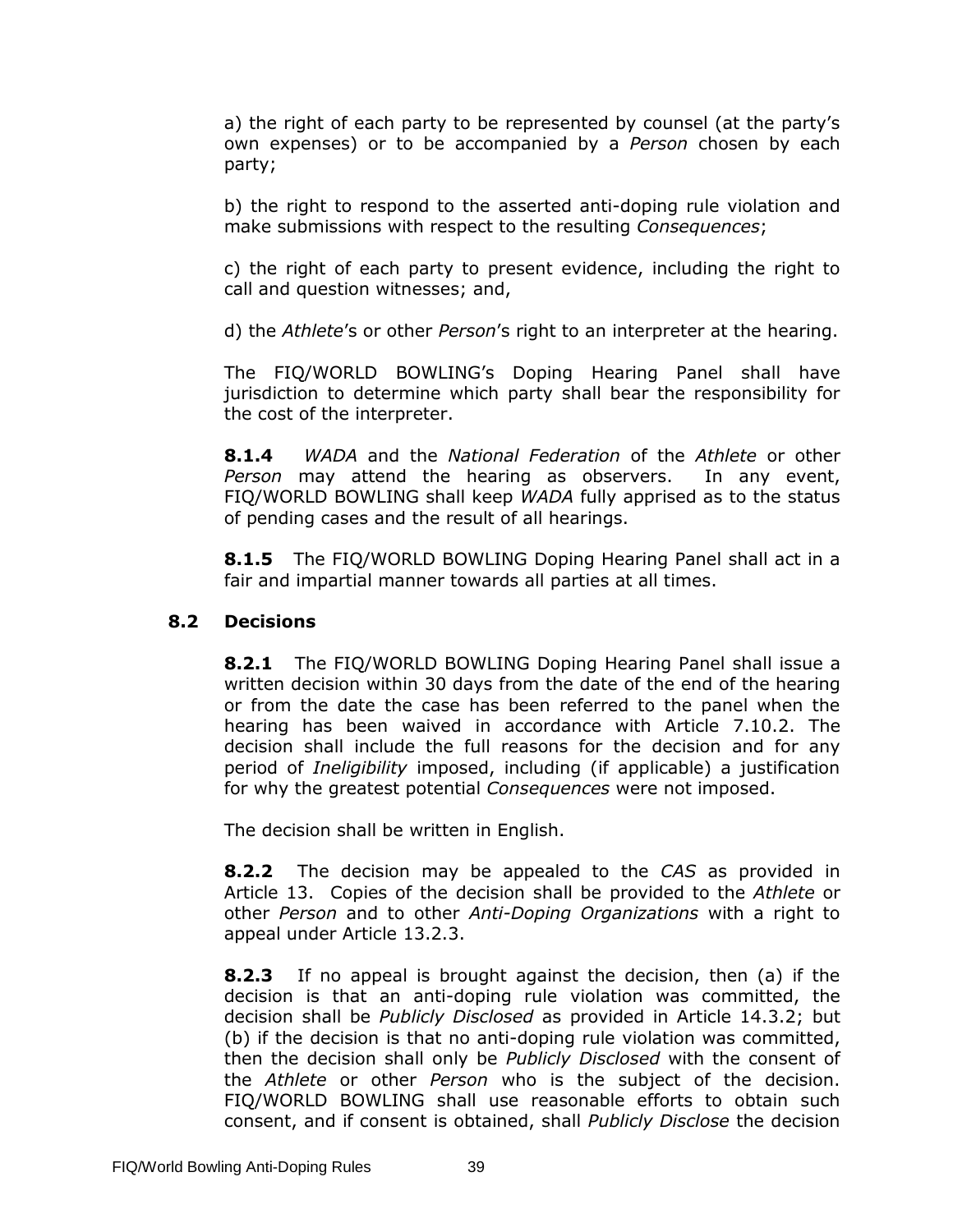in its entirety or in such redacted form as the Athlete or other Person may approve.

The principles contained at Article 14.3.6 shall be applied in cases involving a *Minor*.

### **8.3 Single Hearing Before** *CAS*

Cases asserting anti-doping rule violations may be heard directly at *CAS*, with no requirement for a prior hearing, with the consent of the *Athlete*, FIQ/WORLD BOWLING, *WADA*, and any other *Anti-Doping Organization* that would have had a right to appeal a first instance hearing decision to *CAS*.

*[Comment to Article 8.3: Where all of the parties identified in this Article are satisfied that their interests will be adequately protected in a single hearing, there is no need to incur the extra expense of two hearings. An Anti-Doping Organization that wants to participate in the CAS hearing as a party or as an observer may condition its approval of a single hearing on being granted that right.]*

### **ARTICLE 9 AUTOMATIC** *DISQUALIFICATION* **OF INDIVIDUAL RESULTS**

An anti-doping rule violation in *Individual Sports* in connection with an *In-Competition* test automatically leads to *Disqualification* of the result obtained in that *Competition* with all resulting *Consequences*, including forfeiture of any medals, points and prizes.

*[Comment to Article 9: For Team Sports, any awards received by individual players will be Disqualified. However, Disqualification of the team will be as provided in Article 11. In sports which are not Team Sports but where awards are given to teams, Disqualification or other disciplinary action against the team when one or more team members have committed an anti-doping rule violation shall be as provided in the applicable rules of the International Federation.]*

# **ARTICLE 10 SANCTIONS ON INDIVIDUALS**

### **10.1** *Disqualification* **of Results in the** *Event* **during which an Anti-Doping Rule Violation Occurs**

An anti-doping rule violation occurring during or in connection with an *Event*  may, upon the decision of the ruling body of the *Event*, lead to *Disqualification* of all of the *Athlete's* individual results obtained in that *Event* with all *Consequences*, including forfeiture of all medals, points and prizes, except as provided in Article 10.1.1.

Factors to be included in considering whether to *Disqualify* other results in an *Event* might include, for example, the seriousness of the *Athlete*'s anti-doping rule violation and whether the *Athlete* tested negative in the other *Competitions*.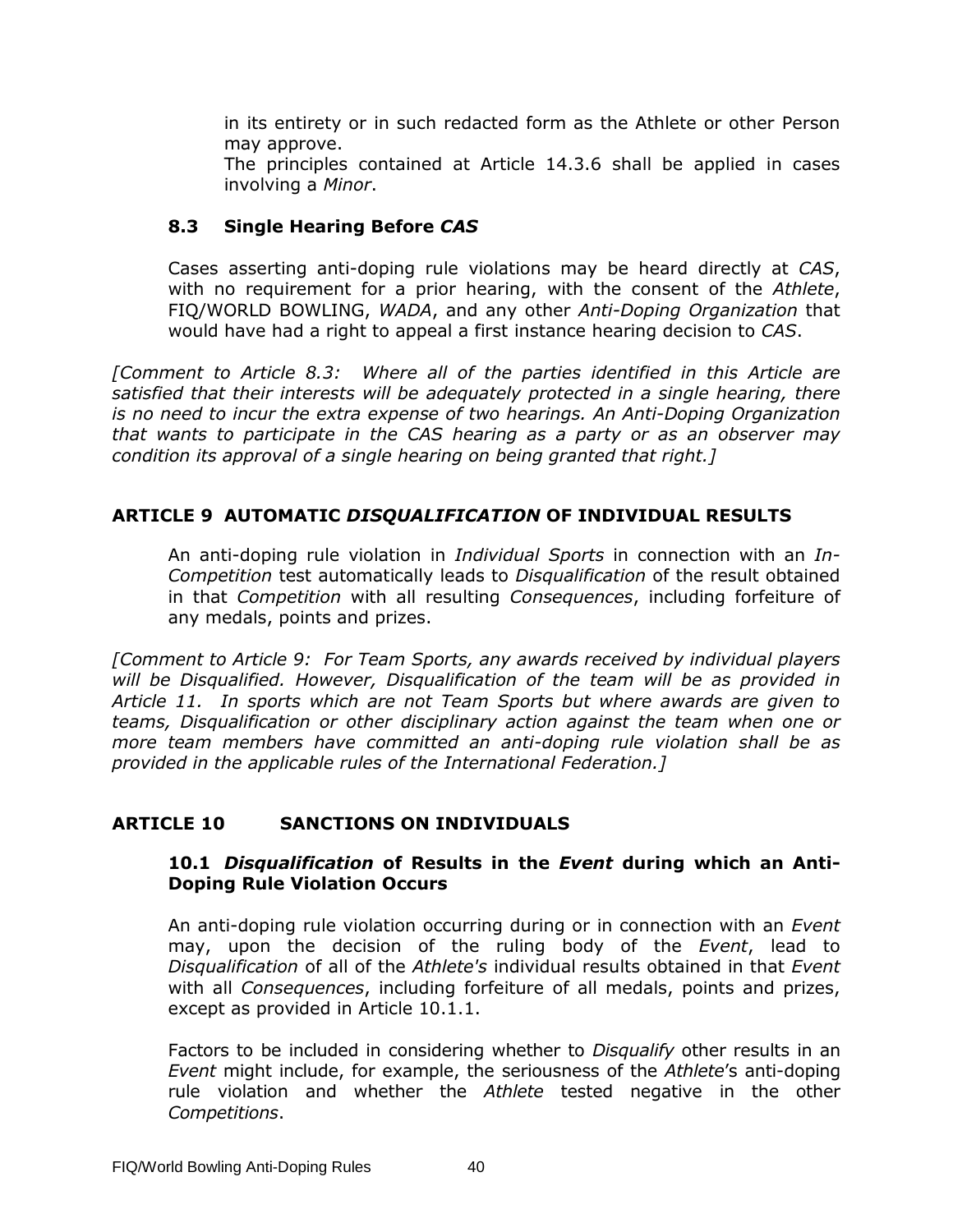*[Comment to Article 10.1: Whereas Article 9 Disqualifies the result in a single Competition in which the Athlete tested positive (e.g., the 100 meter backstroke), this Article may lead to Disqualification of all results in all races during the Event (e.g., the FINA World Championships).]*

> **10.1.1** If the *Athlete* establishes that he or she bears *No Fault or Negligence* for the violation, the *Athlete's* individual results in the other *Competition*s shall not be *Disqualified*, unless the *Athlete's* results in *Competition*s other than the *Competition* in which the anti-doping rule violation occurred were likely to have been affected by the *Athlete's* anti-doping rule violation.

#### **10.2** *Ineligibility* **for Presence,** *Use* **or** *Attempted Use***, or** *Possession*  **of a** *Prohibited Substance* **or** *Prohibited Method*

The period of *Ineligibility* for a violation of Articles 2.1, 2.2 or 2.6 shall be as follows, subject to potential reduction or suspension pursuant to Articles 10.4, 10.5 or 10.6:

**10.2.1** The period of *Ineligibility* shall be four years where:

10.2.1.1 The anti-doping rule violation does not involve a *Specified Substance*, unless the *Athlete* or other *Person* can establish that the anti-doping rule violation was not intentional.

10.2.1.2 The anti-doping rule violation involves a *Specified Substance* and FIQ/WORLD BOWLING can establish that the anti-doping rule violation was intentional.

**10.2.2** If Article 10.2.1 does not apply, the period of *Ineligibility* shall be two years.

**10.2.3** As used in Articles 10.2 and 10.3, the term "intentional" is meant to identify those *Athletes* who cheat. The term therefore requires that the *Athlete* or other *Person* engaged in conduct which he or she knew constituted an anti-doping rule violation or knew that there was a significant risk that the conduct might constitute or result in an anti-doping rule violation and manifestly disregarded that risk. An anti-doping rule violation resulting from an *Adverse Analytical Finding* for a substance which is only prohibited *In-Competition* shall be rebuttably presumed to be not intentional if the substance is a *Specified Substance and* the *Athlete* can establish that the *Prohibited Substance* was *Used Out-of-Competition*. An anti-doping rule violation resulting from an *Adverse Analytical Finding* for a substance which is only prohibited *In-Competition* shall not be considered intentional if the substance is not a *Specified Substance* and the *Athlete* can establish that the *Prohibited Substance* was *Used Out-of-Competition* in a context unrelated to sport performance.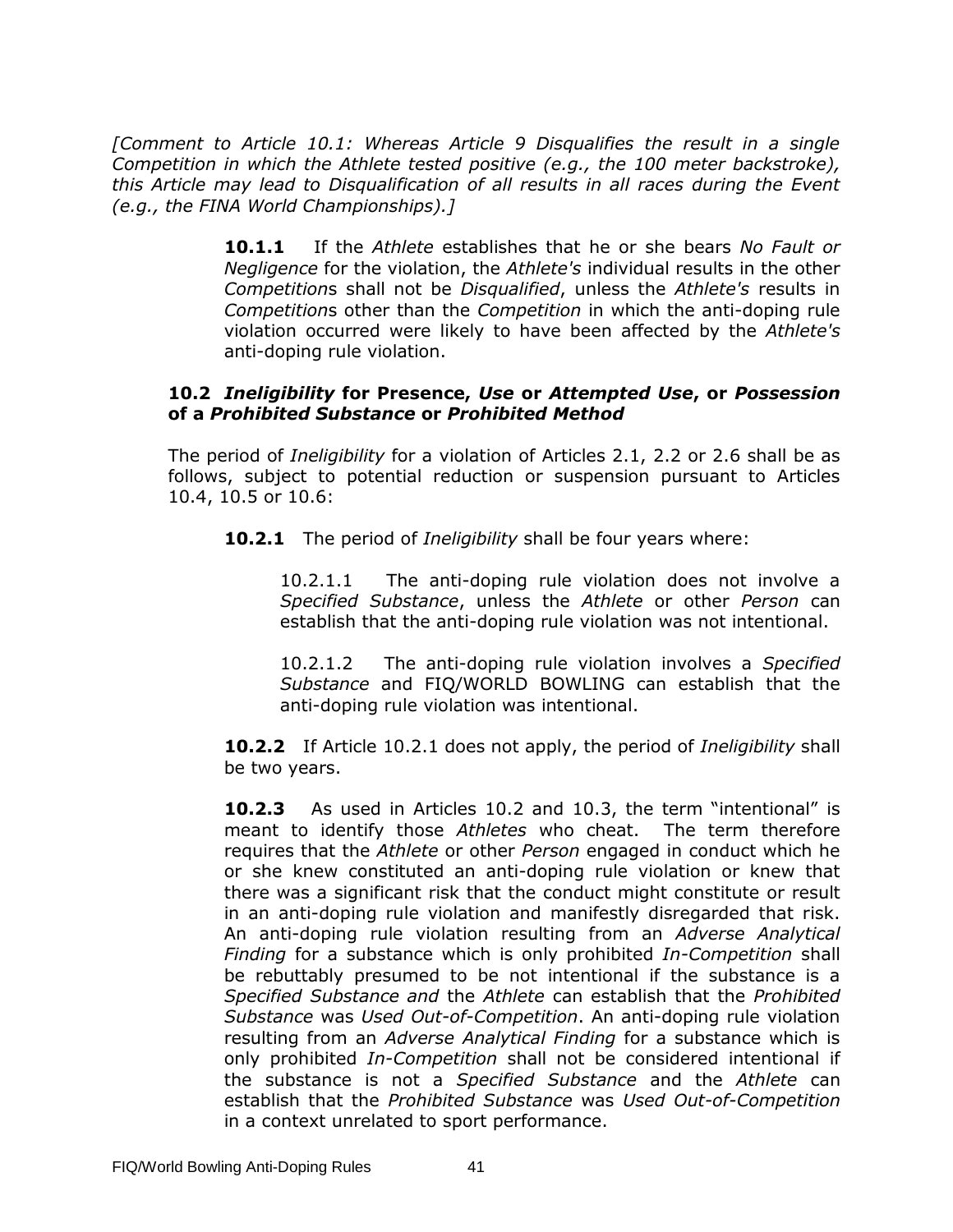### **10.3** *Ineligibility* **for Other Anti-Doping Rule Violations**

The period of *Ineligibility* for anti-doping rule violations other than as provided in Article 10.2 shall be as follows, unless Articles 10.5 or 10.6 are applicable:

**10.3.1** For violations of Article 2.3 or Article 2.5, the period of *Ineligibility* shall be four years unless, in the case of failing to submit to *Sample* collection, the *Athlete* can establish that the commission of the anti-doping rule violation was not intentional (as defined in Article 10.2.3), in which case the period of *Ineligibility* shall be two years.

**10.3.2** For violations of Article 2.4, the period of *Ineligibility* shall be two years, subject to reduction down to a minimum of one year, depending on the *Athlete*'s degree of *Fault*. The flexibility between two years and one year of *Ineligibility* in this Article is not available to *Athletes* where a pattern of last-minute whereabouts changes or other conduct raises a serious suspicion that the *Athlete* was trying to avoid being available for *Testing*.

**10.3.3** For violations of Article 2.7 or 2.8, the period of *Ineligibility* shall be a minimum of four years up to lifetime *Ineligibility*, depending on the seriousness of the violation. An Article 2.7 or Article 2.8 violation involving a *Minor* shall be considered a particularly serious violation and, if committed by *Athlete Support Personnel* for violations other than for *Specified Substances*, shall result in lifetime *Ineligibility* for *Athlete Support Personnel*. In addition, significant violations of Article 2.7 or 2.8 which may also violate non-sporting laws and regulations, shall be reported to the competent administrative, professional or judicial authorities.

*[Comment to Article 10.3.3: Those who are involved in doping Athletes or covering up doping should be subject to sanctions which are more severe than the Athletes who test positive. Since the authority of sport organizations is generally limited to Ineligibility for accreditation, membership and other sport benefits, reporting Athlete Support Personnel to competent authorities is an important step in the deterrence of doping.]*

> **10.3.4** For violations of Article 2.9, the period of *Ineligibility* imposed shall be a minimum of two years, up to four years, depending on the seriousness of the violation.

> **10.3.5** For violations of Article 2.10, the period of *Ineligibility* shall be two years, subject to reduction down to a minimum of one year, depending on the *Athlete* or other *Person*'s degree of *Fault* and other circumstances of the case.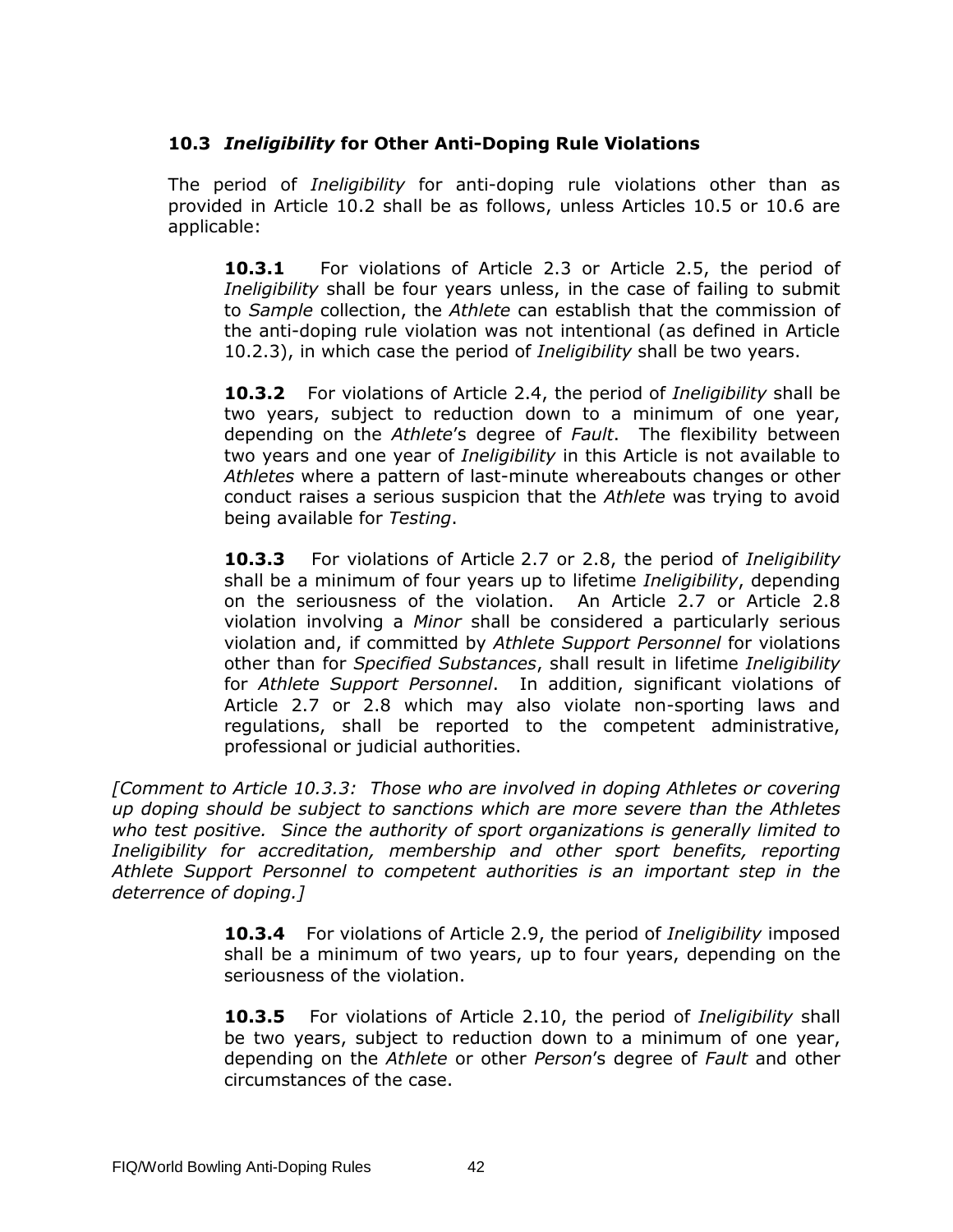*[Comment to Article 10.3.5: Where the "other Person" referenced in Article 2.10 is an entity and not an individual, that entity may be disciplined as provided in Article 12.]*

### **10.4 Elimination of the Period of** *Ineligibility* **where there is** *No Fault or Negligence*

If an *Athlete* or other *Person* establishes in an individual case that he or she bears *No Fault or Negligence*, then the otherwise applicable period of *Ineligibility* shall be eliminated.

*[Comment to Article 10.4: This Article and Article 10.5.2 apply only to the imposition of sanctions; they are not applicable to the determination of whether an anti-doping rule violation has occurred. They will only apply in exceptional circumstances, for example where an Athlete could prove that, despite all due care, he or she was sabotaged by a competitor. Conversely, No Fault or Negligence would not apply in the following circumstances: (a) a positive test resulting from a mislabeled or contaminated vitamin or nutritional supplement (Athletes are responsible for what they ingest (Article 2.1.1) and have been warned against the possibility of supplement contamination); (b) the Administration of a Prohibited Substance by the Athlete's personal physician or trainer without disclosure to the Athlete (Athletes are responsible for their choice of medical personnel and for advising medical personnel that they cannot be given any Prohibited Substance); and (c) sabotage of the Athlete's food or drink by a spouse, coach or other Person within the Athlete's circle of associates (Athletes are responsible for what they ingest and for the conduct of those Persons to whom they entrust access to their food and drink). However, depending on the unique facts of a particular case, any of the referenced illustrations could result in a reduced sanction under Article 10.5 based on No Significant Fault or Negligence.]*

### **10.5 Reduction of the Period of** *Ineligibility* **based on** *No Significant Fault or Negligence*

**10.5.1** Reduction of Sanctions for *Specified Substances* or *Contaminated Products* for Violations of Article 2.1, 2.2 or 2.6.

10.5.1.1 *Specified Substances*

Where the anti-doping rule violation involves a *Specified Substance*, and the *Athlete* or other *Person* can establish *No Significant Fault or Negligence*, then the period of *Ineligibility* shall be, at a minimum, a reprimand and no period of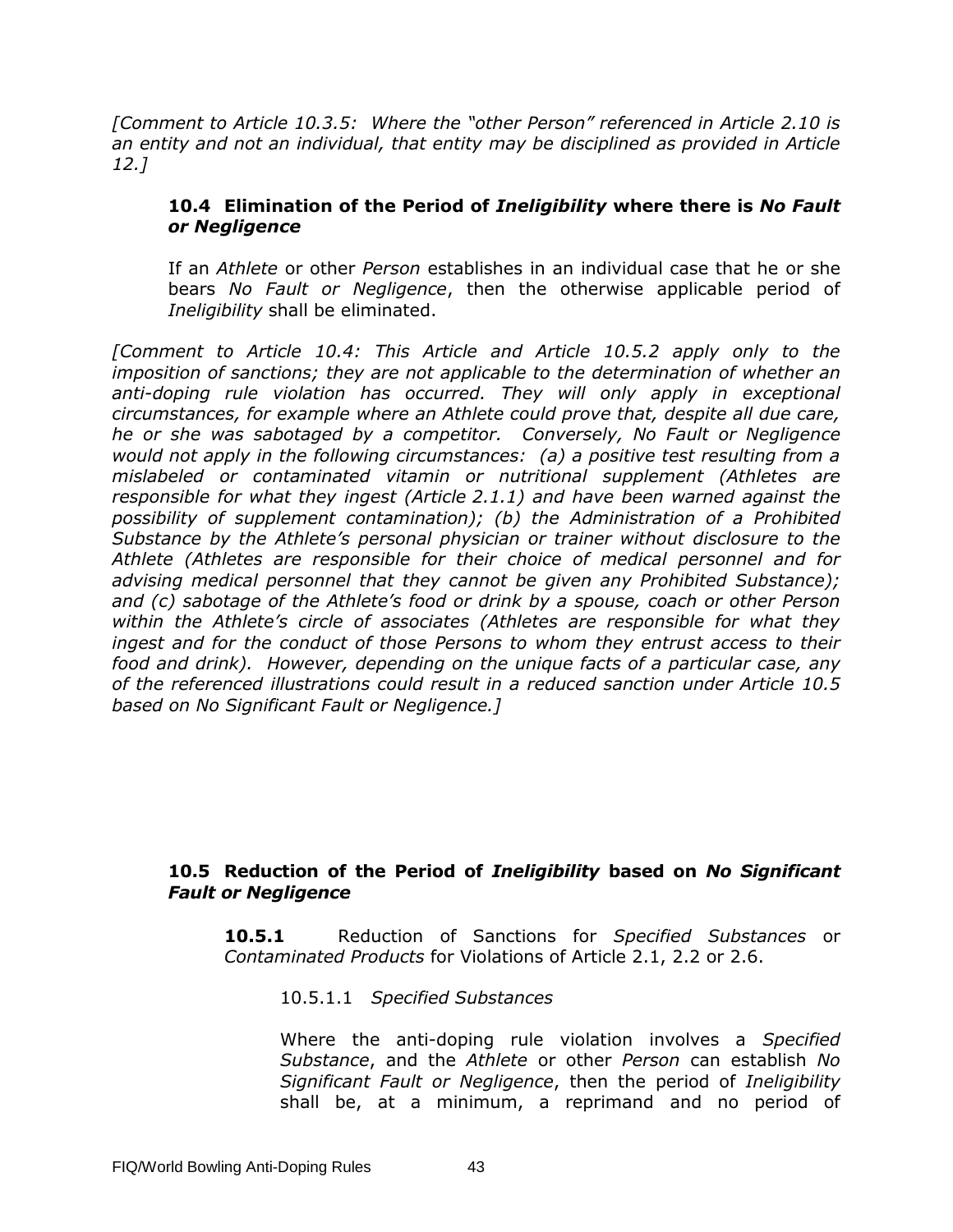*Ineligibility*, and at a maximum, two years of *Ineligibility*, depending on the *Athlete*'s or other *Person*'s degree of *Fault*.

#### 10.5.1.2 *Contaminated Products*

In cases where the *Athlete* or other *Person* can establish *No Significant Fault or Negligence* and that the detected *Prohibited Substance* came from a *Contaminated Product*, then the period of *Ineligibility* shall be, at a minimum, a reprimand and no period of *Ineligibility*, and at a maximum, two years *Ineligibility*, depending on the *Athlete*'s or other *Person*'s degree of *Fault*.

*[Comment to Article 10.5.1.2: In assessing that Athlete's degree of Fault, it would, for example, be favorable for the Athlete if the Athlete had declared the product which was subsequently determined to be contaminated on his or her Doping Control form.]*

> **10.5.2** Application of *No Significant Fault or Negligence* beyond the Application of Article 10.5.1

> If an *Athlete* or other *Person* establishes in an individual case where Article 10.5.1 is not applicable that he or she bears *No Significant Fault or Negligence*, then, subject to further reduction or elimination as provided in Article 10.6, the otherwise applicable period of *Ineligibility*  may be reduced based on the *Athlete* or other *Person's* degree of *Fault*, but the reduced period of *Ineligibility* may not be less than onehalf of the period of *Ineligibility* otherwise applicable. If the otherwise applicable period of *Ineligibility* is a lifetime, the reduced period under this Article may be no less than eight years.

*[Comment to Article 10.5.2: Article 10.5.2 may be applied to any anti-doping rule violation except those Articles where intent is an element of the anti-doping rule violation (e.g., Article 2.5, 2.7, 2.8 or 2.9) or an element of a particular sanction (e.g., Article 10.2.1) or a range of Ineligibility is already provided in an Article based on the Athlete or other Person's degree of Fault.]*

#### **10.6 Elimination, Reduction, or Suspension of Period of** *Ineligibility*  **or other** *Consequences* **for Reasons Other than** *Fault*

**10.6.1** *Substantial Assistance* in Discovering or Establishing Anti-Doping Rule Violations

10.6.1.1FIQ/WORLD BOWLING may, prior to a final appellate decision under Article 13 or the expiration of the time to appeal, suspend a part of the period of *Ineligibility* imposed in an individual case in which it has results management authority where the *Athlete* or other *Person* has provided *Substantial Assistance* to an *Anti-Doping Organization*, criminal authority or professional disciplinary body which results in: (i) the *Anti-*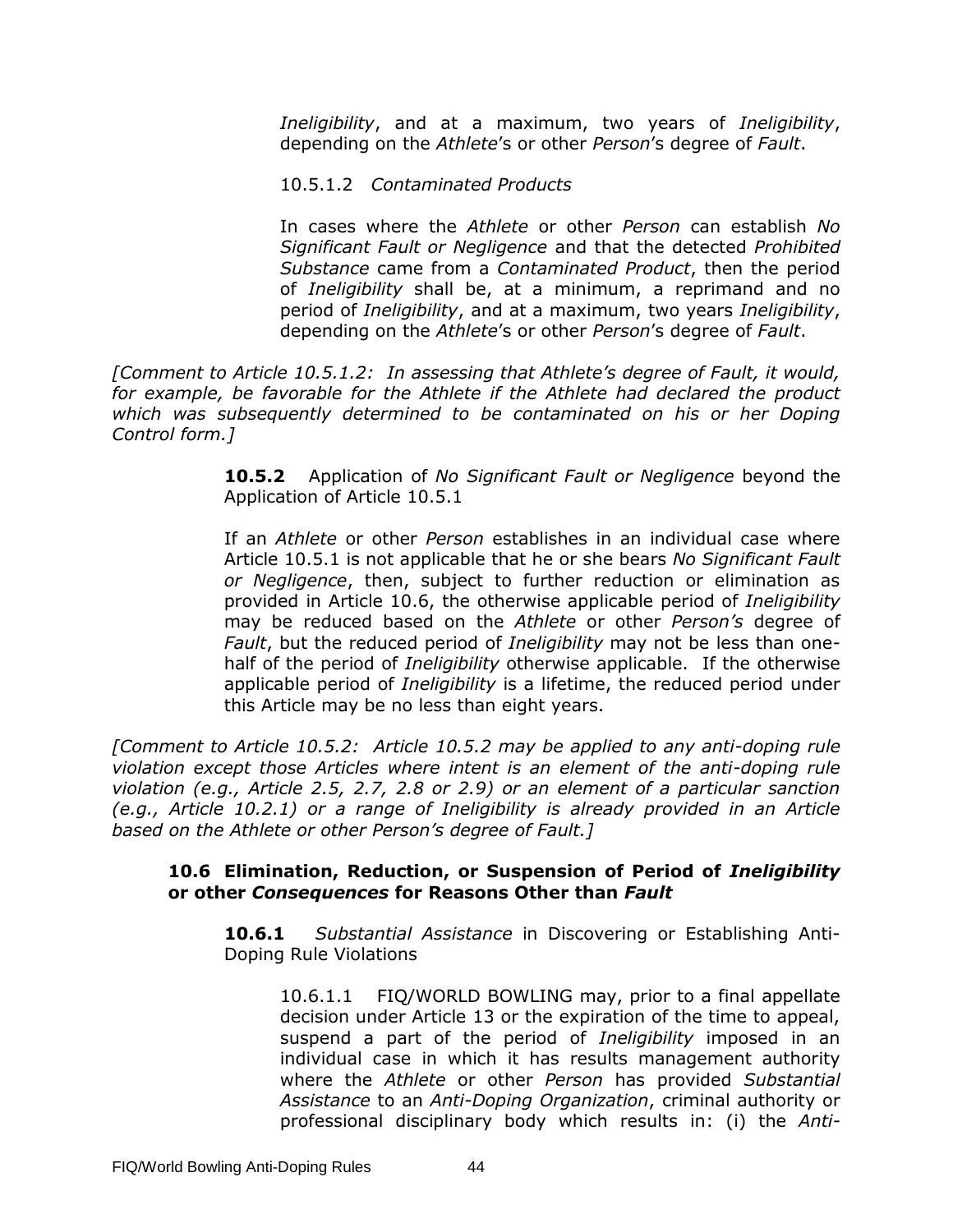*Doping Organization* discovering or bringing forward an antidoping rule violation by another *Person*, or (ii) which results in a criminal or disciplinary body discovering or bringing forward a criminal offense or the breach of professional rules committed by another *Person* and the information provided by the *Person* providing *Substantial Assistance* is made available to FIQ/WORLD BOWLING. After a final appellate decision under Article 13 or the expiration of time to appeal, FIQ/WORLD BOWLING may only suspend a part of the otherwise applicable period of *Ineligibility* with the approval of *WADA*. The extent to which the otherwise applicable period of *Ineligibility* may be suspended shall be based on the seriousness of the anti-doping rule violation committed by the *Athlete* or other *Person* and the significance of the *Substantial Assistance* provided by the *Athlete* or other *Person* to the effort to eliminate doping in sport. No more than three-quarters of the otherwise applicable period of *Ineligibility* may be suspended. If the otherwise applicable period of *Ineligibility* is a lifetime, the non-suspended period under this Article must be no less than eight years. If the *Athlete* or other *Person* fails to continue to cooperate and to provide the complete and credible *Substantial Assistance* upon which a suspension of the period of *Ineligibility* was based, FIQ/WORLD BOWLING shall reinstate the original period of *Ineligibility*. If FIQ/WORLD BOWLING decides to reinstate a suspended period of *Ineligibility* or decides not to reinstate a suspended period of *Ineligibility*, that decision may be appealed by any *Person* entitled to appeal under Article 13.

10.6.1.2 To further encourage *Athletes* and other *Persons* to provide *Substantial Assistance* to *Anti-Doping Organizations*, at the request of FIQ/WORLD BOWLING or at the request of the *Athlete* or other *Person* who has (or has been asserted to have) committed an anti-doping rule violation, *WADA* may agree at any stage of the results management process, including after a final appellate decision under Article 13, to what it considers to be an appropriate suspension of the otherwise-applicable period of *Ineligibility* and other *Consequences*. In exceptional circumstances, *WADA* may agree to suspensions of the period of *Ineligibility* and other *Consequences* for *Substantial Assistance* greater than those otherwise provided in this Article, or even no period of *Ineligibility*, and/or no return of prize money or payment of fines or costs. *WADA*'s approval shall be subject to reinstatement of sanction, as otherwise provided in this Article. Notwithstanding Article 13, *WADA*'s decisions in the context of this Article may not be appealed by any other *Anti-Doping Organization*.

10.6.1.3 If FIQ/WORLD BOWLING suspends any part of an otherwise applicable sanction because of *Substantial Assistance*,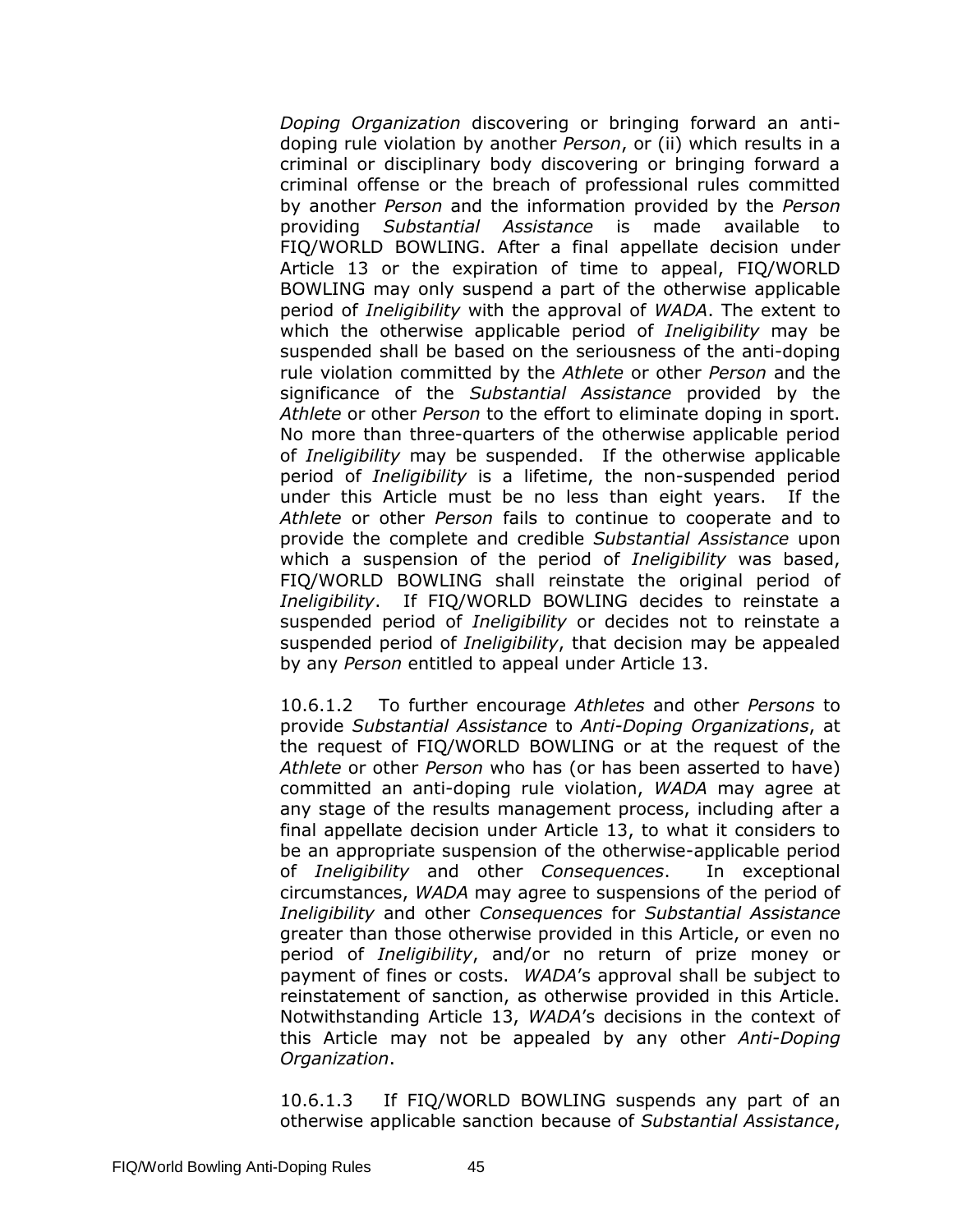then notice providing justification for the decision shall be provided to the other *Anti-Doping Organizations* with a right to appeal under Article 13.2.3 as provided in Article 14.2. In unique circumstances where *WADA* determines that it would be in the best interest of anti-doping, *WADA* may authorize FIQ/WORLD BOWLING to enter into appropriate confidentiality agreements limiting or delaying the disclosure of the *Substantial Assistance* agreement or the nature of *Substantial Assistance* being provided.

*[Comment to Article 10.6.1: The cooperation of Athletes, Athlete Support Personnel and other Persons who acknowledge their mistakes and are willing to bring other anti-doping rule violations to light is important to clean sport. This is the only circumstance under the Code where the suspension of an otherwise applicable period of Ineligibility is authorized.]*

> **10.6.2** Admission of an Anti-Doping Rule Violation in the Absence of Other Evidence

> Where an *Athlete* or other *Person* voluntarily admits the commission of an anti-doping rule violation before having received notice of a *Sample*  collection which could establish an anti-doping rule violation (or, in the case of an anti-doping rule violation other than Article 2.1, before receiving first notice of the admitted violation pursuant to Article 7) and that admission is the only reliable evidence of the violation at the time of admission, then the period of *Ineligibility* may be reduced, but not below one-half of the period of *Ineligibility* otherwise applicable.

*[Comment to Article 10.6.2: This Article is intended to apply when an Athlete or other Person comes forward and admits to an anti-doping rule violation in circumstances where no Anti-Doping Organization is aware that an anti-doping rule violation might have been committed. It is not intended to apply to circumstances where the admission occurs after the Athlete or other Person believes he or she is about to be caught. The amount by which Ineligibility is reduced should be based on the likelihood that the Athlete or other Person would have been caught had he/she not come forward voluntarily.]*

> **10.6.3** Prompt Admission of an Anti-Doping Rule Violation after being Confronted with a Violation Sanctionable under Article 10.2.1 or Article 10.3.1

> An *Athlete* or other *Person* potentially subject to a four-year sanction under Article 10.2.1 or 10.3.1 (for evading or refusing *Sample Collection* or *Tampering* with *Sample Collection*), by promptly admitting the asserted anti-doping rule violation after being confronted by FIQ/WORLD BOWLING, and also upon the approval and at the discretion of both *WADA* and FIQ/WORLD BOWLING, may receive a reduction in the period of *Ineligibility* down to a minimum of two years,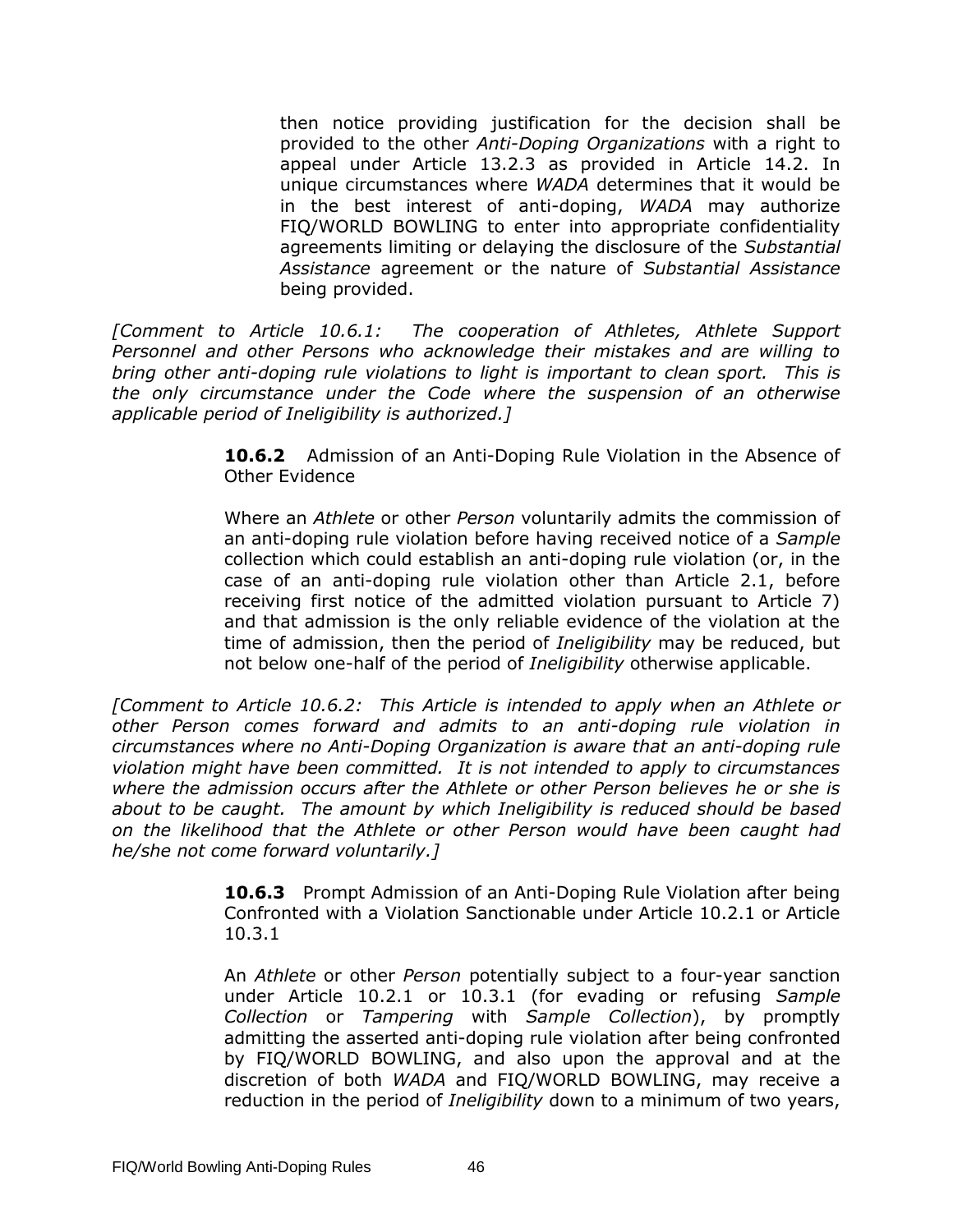depending on the seriousness of the violation and the *Athlete* or other *Person's* degree of *Fault*.

**10.6.4** Application of Multiple Grounds for Reduction of a Sanction

Where an *Athlete* or other *Person* establishes entitlement to reduction in sanction under more than one provision of Article 10.4, 10.5 or 10.6, before applying any reduction or suspension under Article 10.6, the otherwise applicable period of *Ineligibility* shall be determined in accordance with Articles 10.2, 10.3, 10.4, and 10.5. If the *Athlete* or other *Person* establishes entitlement to a reduction or suspension of the period of *Ineligibility* under Article 10.6, then the period of *Ineligibility* may be reduced or suspended, but not below one-fourth of the otherwise applicable period of *Ineligibility*.

*[Comment to Article 10.6.4: The appropriate sanction is determined in a sequence of four steps. First, the hearing panel determines which of the basic sanctions (Articles 10.2, 10.3, 10.4, or 10.5) apply to the particular anti-doping rule violation. Second, if the basic sanction provides for a range of sanctions, the hearing panel must determine the applicable sanction within that range according to the Athlete or other Person's degree of Fault. In a third step, the hearing panel establishes whether there is a basis for elimination, suspension, or reduction of the sanction (Article 10.6). Finally, the hearing panel decides on the commencement of the period of Ineligibility under Article 10.11. Several examples of how Article 10 is to be applied are found in Appendix 2.]*

# **10.7 Multiple Violations**

**10.7.1** For an *Athlete* or other *Person*'s second anti-doping rule violation, the period of *Ineligibility* shall be the greater of:

(a) six months;

(b) one-half of the period of *Ineligibility* imposed for the first anti-doping rule violation without taking into account any reduction under Article 10.6; or

(c) twice the period of *Ineligibility* otherwise applicable to the second anti-doping rule violation treated as if it were a first violation, without taking into account any reduction under Article 10.6.

The period of *Ineligibility* established above may then be further reduced by the application of Article 10.6.

**10.7.2** A third anti-doping rule violation will always result in a lifetime period of *Ineligibility*, except if the third violation fulfills the condition for elimination or reduction of the period of *Ineligibility* under Article 10.4 or 10.5, or involves a violation of Article 2.4. In these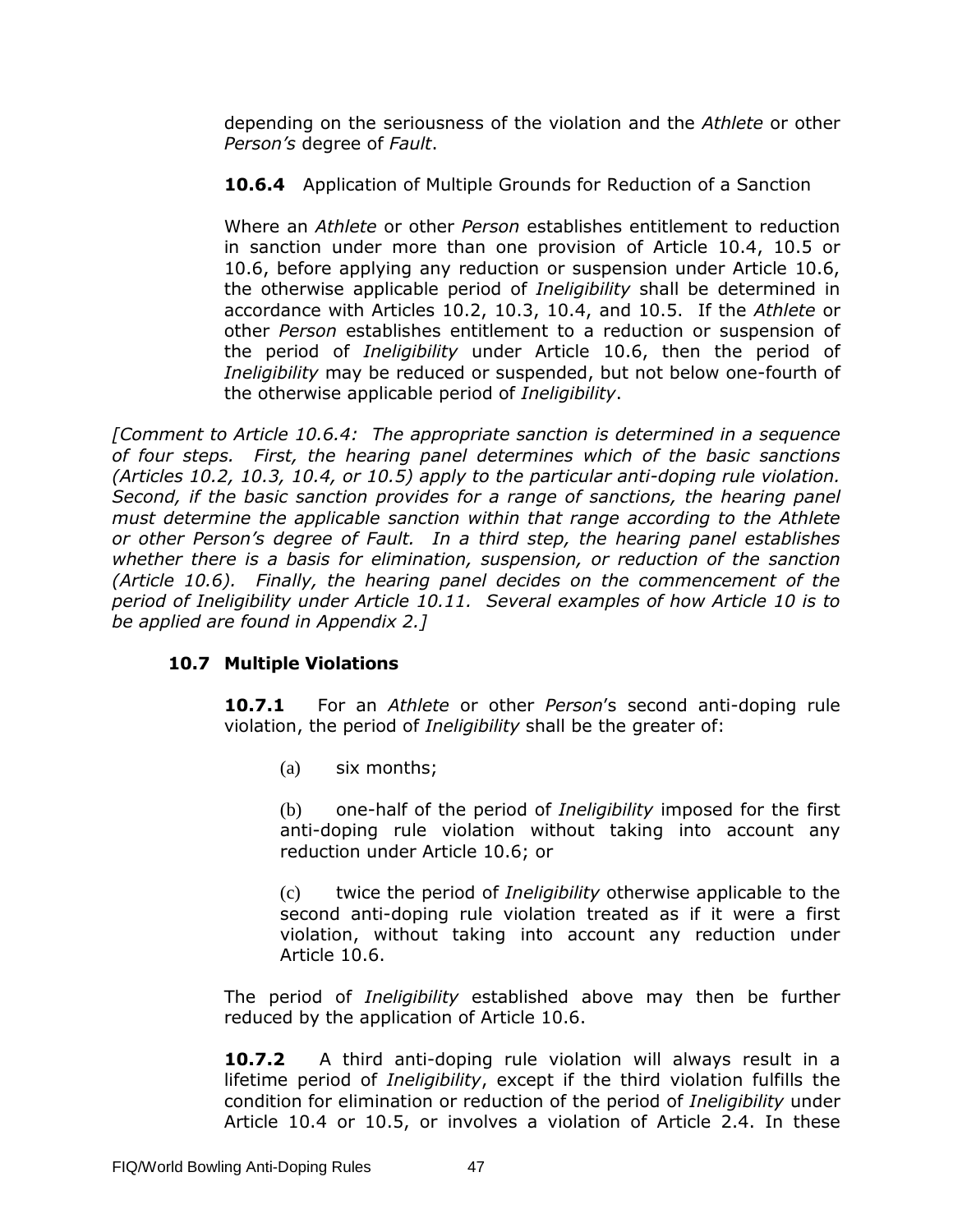particular cases, the period of *Ineligibility* shall be from eight years to lifetime *Ineligibility*.

**10.7.3** An anti-doping rule violation for which an *Athlete* or other *Person* has established *No Fault or Negligence* shall not be considered a prior violation for purposes of this Article.

### **10.7.4** Additional Rules for Certain Potential Multiple Violations

10.7.4.1 For purposes of imposing sanctions under Article 10.7, an anti-doping rule violation will only be considered a second violation if FIQ/WORLD BOWLING can establish that the *Athlete* or other *Person* committed the second anti-doping rule violation after the *Athlete* or other *Person* received notice pursuant to Article 7, or after FIQ/WORLD BOWLING made reasonable efforts to give notice of the first anti-doping rule violation. If FIQ/WORLD BOWLING cannot establish this, the violations shall be considered together as one single first violation, and the sanction imposed shall be based on the violation that carries the more severe sanction.

10.7.4.2 If, after the imposition of a sanction for a first antidoping rule violation, FIQ/WORLD BOWLING discovers facts involving an anti-doping rule violation by the *Athlete* or other *Person* which occurred prior to notification regarding the first violation, then FIQ/WORLD BOWLING shall impose an additional sanction based on the sanction that could have been imposed if the two violations had been adjudicated at the same time. Results in all *Competitions* dating back to the earlier anti-doping rule violation will be *Disqualified* as provided in Article 10.8.

**10.7.5** Multiple Anti-Doping Rule Violations during Ten-Year Period

For purposes of Article 10.7, each anti-doping rule violation must take place within the same ten-year period in order to be considered multiple violations.

### **10.8** *Disqualification* **of Results in** *Competitions* **Subsequent to**  *Sample* **Collection or Commission of an Anti-Doping Rule Violation**

In addition to the automatic *Disqualification* of the results in the *Competition* which produced the positive *Sample* under Article 9, all other competitive results of the *Athlete* obtained from the date a positive *Sample* was collected (whether *In-Competition* or *Out-of-Competition*), or other anti-doping rule violation occurred, through the commencement of any *Provisional Suspension* or *Ineligibility* period, shall, unless fairness requires otherwise, be *Disqualified* with all of the resulting *Consequences* including forfeiture of any medals, points and prizes.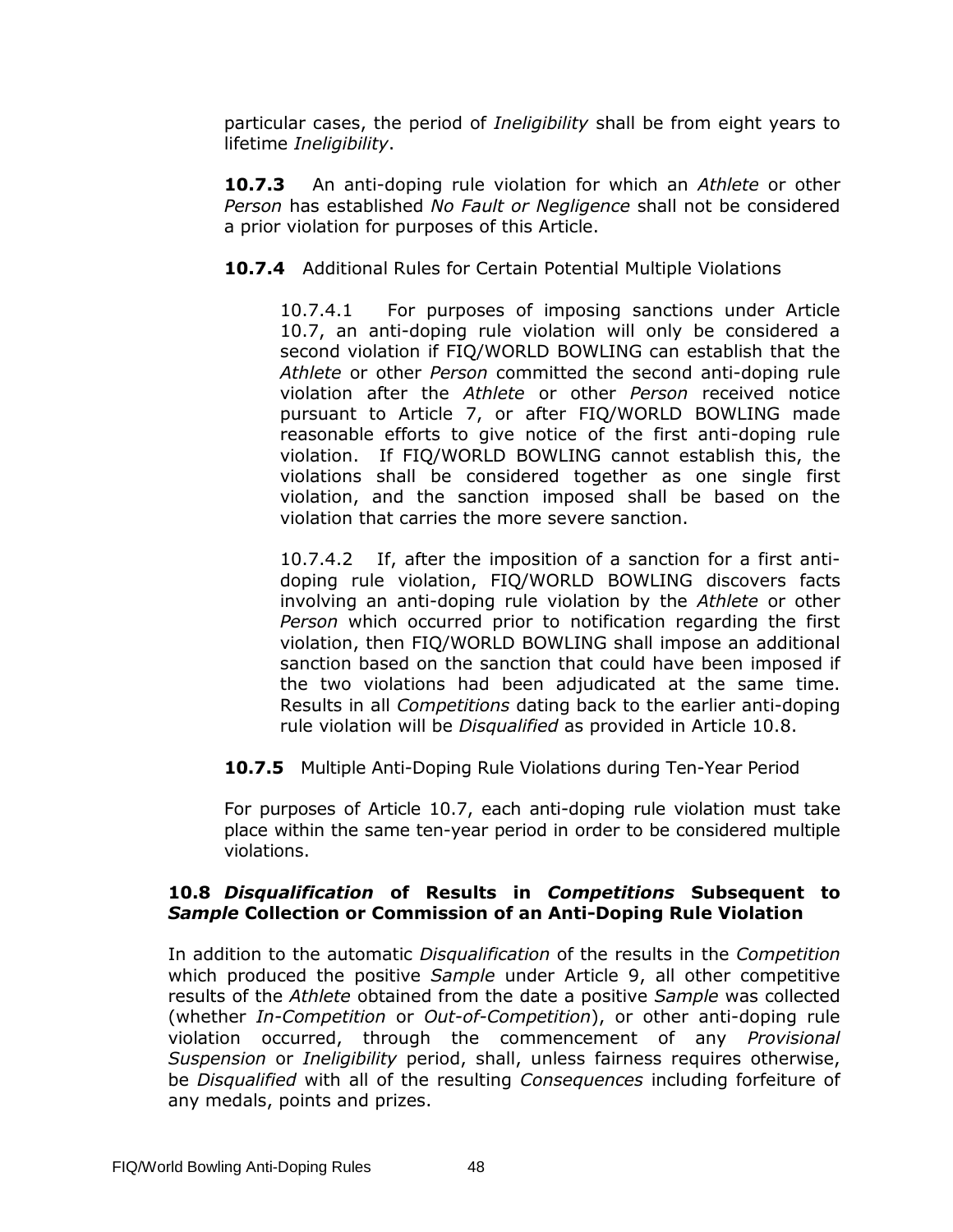*[Comment to Article 10.8: Nothing in these Anti-Doping Rules precludes clean Athletes or other Persons who have been damaged by the actions of a Person who has committed an anti-doping rule violation from pursuing any right which they would otherwise have to seek damages from such Person.]*

# **10.9 Allocation of** *CAS* **Cost Awards and Forfeited Prize Money**

The priority for repayment of *CAS* cost awards and forfeited prize money shall be: first, payment of costs awarded by *CAS*; and second, reimbursement of the expenses of FIQ/WORLD BOWLING.

# **10.10 Financial Consequences**

Where an *Athlete* or other *Person* commits an anti-doping rule violation, FIQ/WORLD BOWLING may, in its discretion and subject to the principle of proportionality, elect to a) recover from the *Athlete* or other *Person* costs associated with the anti-doping rule violation, regardless of the period of *Ineligibility* imposed and/or b) fine the *Athlete* or other *Person* in an amount up to \$10000 U.S. Dollars, only in cases where the maximum period of *Ineligibility* otherwise applicable has already been imposed.

The imposition of a financial sanction or the FIQ/WORLD BOWLING's recovery of costs shall not be considered a basis for reducing the *Ineligibility* or other sanction which would otherwise be applicable under these Anti-Doping Rules or the *Code*.

# **10.11 Commencement of** *Ineligibility* **Period**

Except as provided below, the period of *Ineligibility* shall start on the date of the final hearing decision providing for *Ineligibility* or, if the hearing is waived or there is no hearing, on the date *Ineligibility* is accepted or otherwise imposed.

# **10.11.1** Delays Not Attributable to the *Athlete* or other *Person*

Where there have been substantial delays in the hearing process or other aspects of *Doping Control* not attributable to the *Athlete* or other *Person*, FIQ/WORLD BOWLING may start the period of *Ineligibility* at an earlier date commencing as early as the date of *Sample* collection or the date on which another anti-doping rule violation last occurred. All competitive results achieved during the period of *Ineligibility*, including retroactive *Ineligibility*, shall be *Disqualified*.

*[Comment to Article 10.11.1: In cases of anti-doping rule violations other than under Article 2.1, the time required for an Anti-Doping Organization to discover and develop facts sufficient to establish an anti-doping rule violation may be lengthy, particularly where the Athlete or other Person has taken affirmative action to avoid detection. In these circumstances, the flexibility provided in this Article to start the sanction at an earlier date should not be used.]*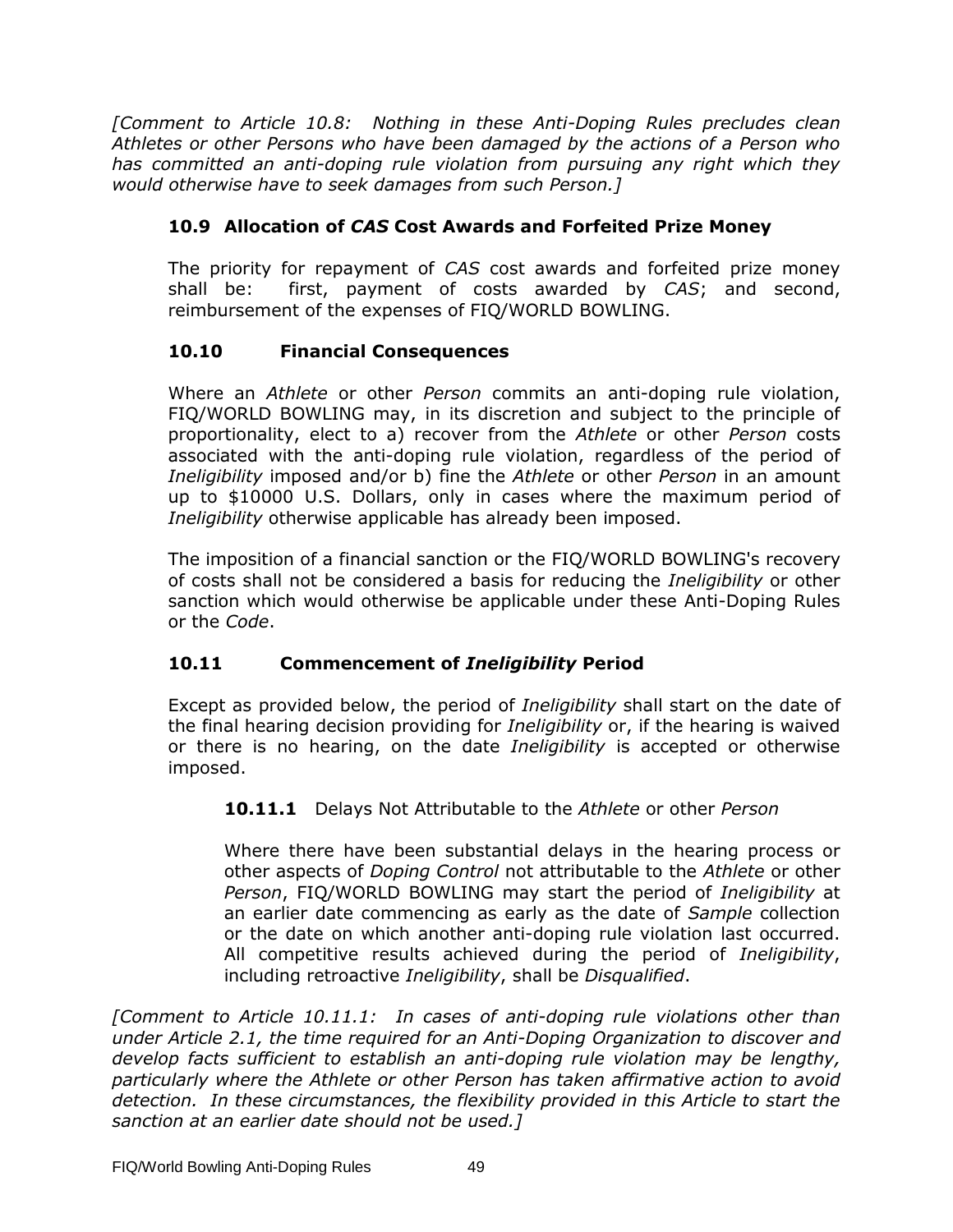### **10.11.2** Timely Admission

Where the *Athlete* or other *Person* promptly (which, in all events, for an *Athlete* means before the *Athlete* competes again) admits the antidoping rule violation after being confronted with the anti-doping rule violation by FIQ/WORLD BOWLING, the period of *Ineligibility* may start as early as the date of *Sample* collection or the date on which another anti-doping rule violation last occurred. In each case, however, where this Article is applied, the *Athlete* or other *Person* shall serve at least one-half of the period of *Ineligibility* going forward from the date the *Athlete* or other *Person* accepted the imposition of a sanction, the date of a hearing decision imposing a sanction, or the date the sanction is otherwise imposed. This Article shall not apply where the period of *Ineligibility* has already been reduced under Article 10.6.3.

#### **10.11.3** Credit for *Provisional Suspension* or Period of *Ineligibility*  Served

10.11.3.1 If a *Provisional Suspension* is imposed and respected by the *Athlete* or other *Person*, then the *Athlete* or other *Person* shall receive a credit for such period of *Provisional Suspension* against any period of *Ineligibility* which may ultimately be imposed. If a period of *Ineligibility* is served pursuant to a decision that is subsequently appealed, then the *Athlete* or other *Person* shall receive a credit for such period of *Ineligibility* served against any period of *Ineligibility* which may ultimately be imposed on appeal.

10.11.3.2 If an *Athlete* or other *Person* voluntarily accepts a *Provisional Suspension* in writing from FIQ/WORLD BOWLING and thereafter respects the *Provisional Suspension*, the *Athlete* or other *Person* shall receive a credit for such period of voluntary *Provisional Suspension* against any period of *Ineligibility* which may ultimately be imposed. A copy of the *Athlete* or other *Perso*n's voluntary acceptance of a *Provisional Suspension* shall be provided promptly to each party entitled to receive notice of an asserted anti-doping rule violation under Article 14.1.

*[Comment to Article 10.11.3.2: An Athlete's voluntary acceptance of a Provisional Suspension is not an admission by the Athlete and shall not be used in any way as to draw an adverse inference against the Athlete.]*

> 10.11.3.3 No credit against a period of *Ineligibility* shall be given for any time period before the effective date of the *Provisional Suspension* or voluntary *Provisional Suspension* regardless of whether the *Athlete* elected not to compete or was suspended by his or her team.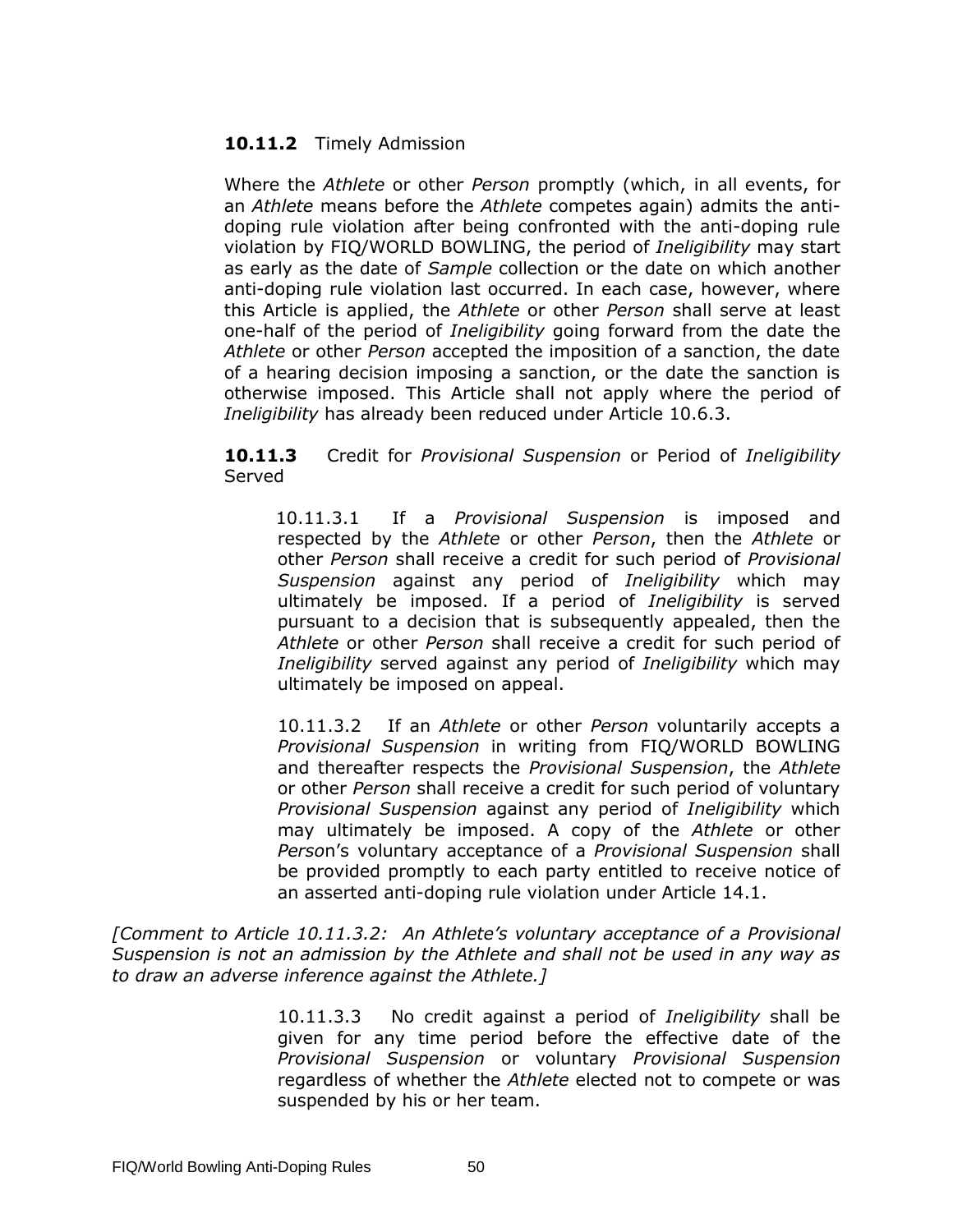10.11.3.4 In *Team Sports*, where a period of *Ineligibility* is imposed upon a team, unless fairness requires otherwise, the period of *Ineligibility* shall start on the date of the final hearing decision providing for *Ineligibility* or, if the hearing is waived, on the date *Ineligibility* is accepted or otherwise imposed. Any period of team *Provisional Suspension* (whether imposed or voluntarily accepted) shall be credited against the total period of *Ineligibility* to be served.

*[Comment to Article 10.11: Article 10.11 makes clear that delays not attributable to the Athlete, timely admission by the Athlete and Provisional Suspension are the only justifications for starting the period of Ineligibility earlier than the date of the final hearing decision.]*

### **10.12 Status During** *Ineligibility*

### **10.12.1** Prohibition Against Participation During *Ineligibility*

No *Athlete* or other *Person* who has been declared *Ineligible* may, during the period of *Ineligibility*, participate in any capacity in a *Competition* or activity (other than authorized anti-doping education or rehabilitation programs) authorized or organized by any *Signatory*, *Signatory*'s member organization, or a club or other member organization of a *Signatory*'s member organization, or in *Competitions* authorized or organized by any professional league or any international or national level *Event* organization or any elite or national-level sporting activity funded by a governmental agency.

An *Athlete* or other *Person* subject to a period of *Ineligibility* longer than four years may, after completing four years of the period of *Ineligibility*, participate as an *Athlete* in local sport events not sanctioned or otherwise under the jurisdiction of a *Code Signatory* or member of a *Code Signatory*, but only so long as the local sport event is not at a level that could otherwise qualify such *Athlete* or other *Person* directly or indirectly to compete in (or accumulate points toward) a national championship or *International Event*, and does not involve the *Athlete* or other *Person* working in any capacity with *Minors*.

An *Athlete* or other *Person* subject to a period of *Ineligibility* shall remain subject to *Testing*.

*[Comment to Article 10.12.1: For example, subject to Article 10.12.2 below, an Ineligible Athlete cannot participate in a training camp, exhibition or practice organized by his or her National Federation or a club which is a member of that National Federation or which is funded by a governmental agency. Further, an Ineligible Athlete may not compete in a non-Signatory professional league (e.g., the National Hockey League, the National Basketball Association, etc.), Events organized by a non-Signatory International Event organization or a non-Signatory*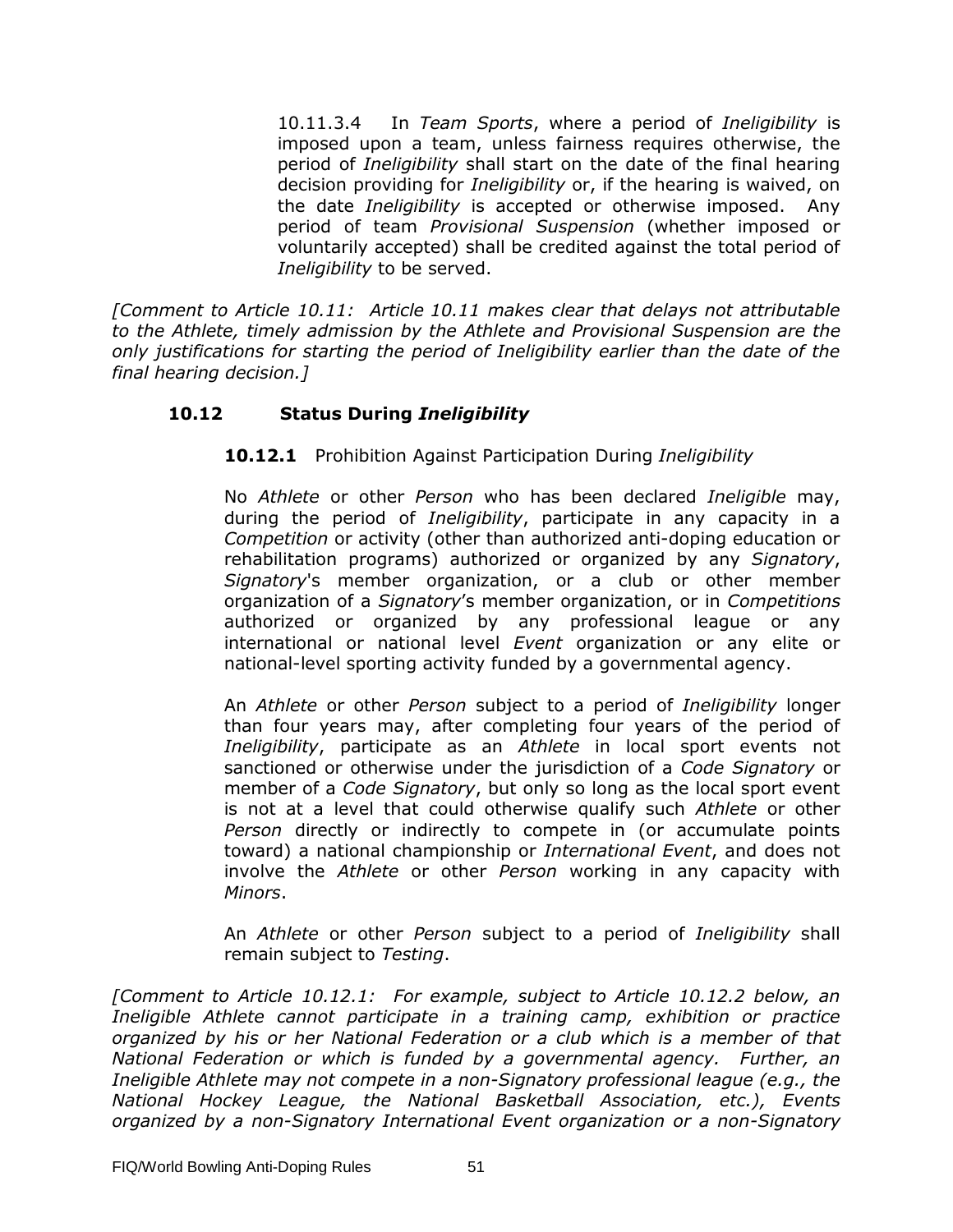*national-level event organization without triggering the Consequences set forth in Article 10.12.3. The term "activity" also includes, for example, administrative activities, such as serving as an official, director, officer, employee, or volunteer of the organization described in this Article. Ineligibility imposed in one sport shall also be recognized by other sports (see Article 15.1, Mutual Recognition).]*

### **10.12.2** Return to Training

As an exception to Article 10.12.1, an *Athlete* may return to train with a team or to use the facilities of a club or other member organization of FIQ/WORLD BOWLING*'s* member organization during the shorter of: (1) the last two months of the *Athlete's* period of *Ineligibility*, or (2) the last one-quarter of the period of *Ineligibility* imposed.

*[Comment to Article 10.12.2: In many Team Sports and some individual sports (e.g., ski jumping and gymnastics), an Athlete cannot effectively train on his/her own so as to be ready to compete at the end of the Athlete's period of Ineligibility. During the training period described in this Article, an Ineligible Athlete may not compete or engage in any activity described in Article 10.12.1 other than training.]*

### **10.12.3** Violation of the Prohibition of Participation During *Ineligibility*

Where an *Athlete* or other *Person* who has been declared *Ineligible* violates the prohibition against participation during *Ineligibility* described in Article 10.12.1, the results of such participation shall be *Disqualified* and a new period of *Ineligibility* equal in length up to the original period of *Ineligibility* shall be added to the end of the original period of *Ineligibility*. The new period of *Ineligibility* may be adjusted based on the *Athlete* or other *Person*'s degree of *Fault* and other circumstances of the case. The determination of whether an *Athlete* or other *Person* has violated the prohibition against participation, and whether an adjustment is appropriate, shall be made by the *Anti-Doping Organization* whose results management led to the imposition of the initial period of *Ineligibility*. This decision may be appealed under Article 13.

Where an *Athlete Support Person* or other *Person* assists a *Person* in violating the prohibition against participation during *Ineligibility*, FIQ/WORLD BOWLING shall impose sanctions for a violation of Article 2.9 for such assistance.

### **10.12.4** Withholding of Financial Support during *Ineligibility*

In addition, for any anti-doping rule violation not involving a reduced sanction as described in Article 10.4 or 10.5, some or all sport-related financial support or other sport-related benefits received by such *Person* will be withheld by FIQ/WORLD BOWLING and its *National Federations*.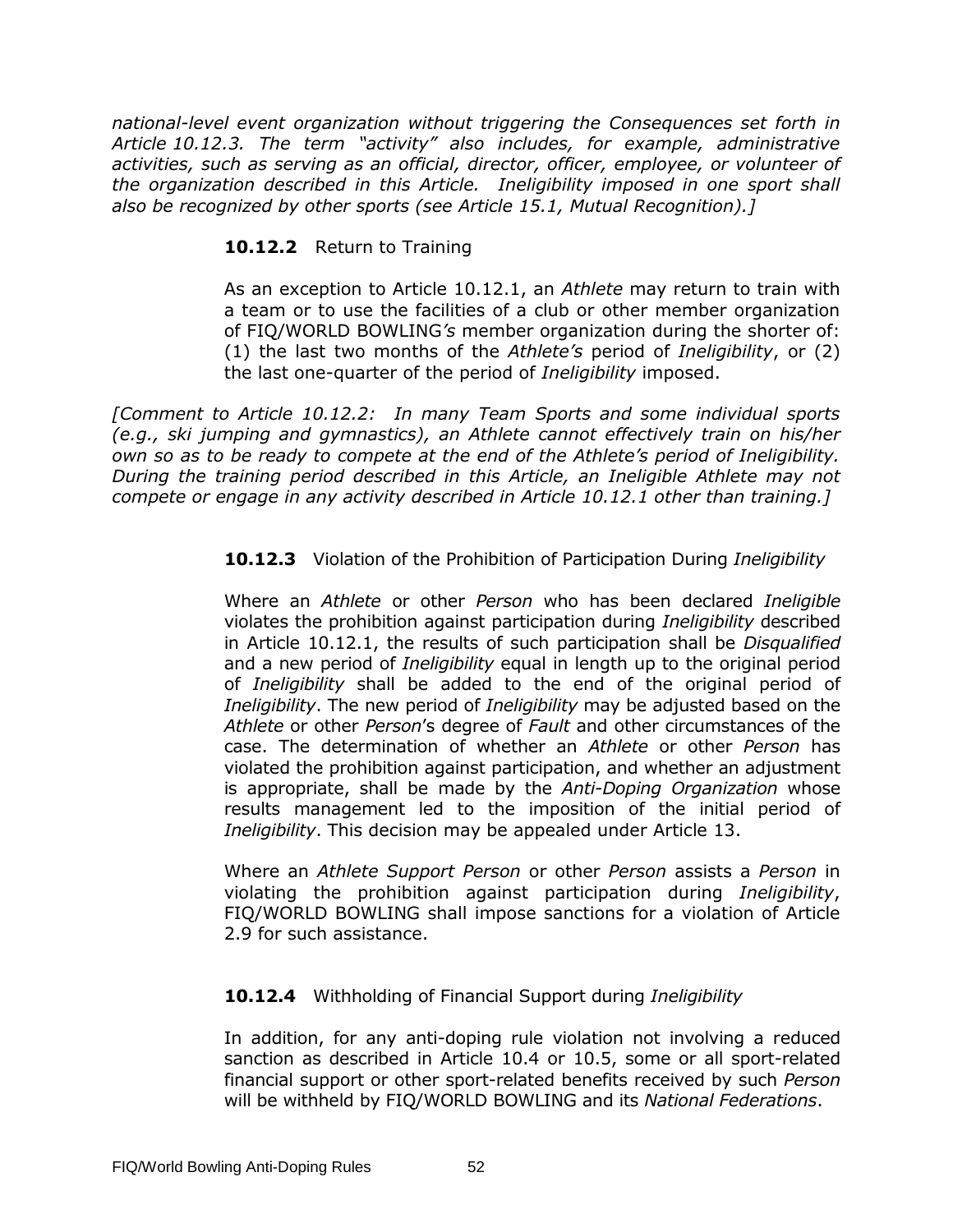# **10.13 Automatic Publication of Sanction**

A mandatory part of each sanction shall include automatic publication, as provided in Article 14.3.

*[Comment to Article 10: Harmonization of sanctions has been one of the most discussed and debated areas of anti-doping. Harmonization means that the same rules and criteria are applied to assess the unique facts of each case. Arguments against requiring harmonization of sanctions are based on differences between sports including, for example, the following: in some sports the Athletes are professionals making a sizable income from the sport and in others the Athletes are true amateurs; in those sports where an Athlete's career is short, a standard period of Ineligibility has a much more significant effect on the Athlete than in sports where careers are traditionally much longer. A primary argument in favor of harmonization is that it is simply not right that two Athletes from the same country who test positive for the same Prohibited Substance under similar circumstances should receive different sanctions only because they participate in different sports. In addition, flexibility in sanctioning has often been viewed as an unacceptable opportunity for some sporting organizations to be more lenient with dopers. The*  lack of harmonization of sanctions has also frequently been the source of *jurisdictional conflicts between International Federations and National Anti-Doping Organizations.]*

# **ARTICLE 11** *CONSEQUENCES* **TO TEAMS**

### **11.1** *Testing* **of Teams**

Where one member of a team (outside of *Team Sports*) has been notified of an anti-doping rule violation under Article 7 in connection with an *Event*, the ruling body for the *Event* shall conduct appropriate *Target Testing* of all members of the team during the *Event Period*.

### **11.2** *Consequences* **for Teams**

**11.2.1** An anti-doping rule violation committed by a member of a team in connection with an *In-Competition* test automatically leads to *Disqualification* of the result obtained by the team in that *Competition*, with all resulting consequences for the team and its members, including forfeiture of any medals, points and prizes. The individual results of the other members of the team are not *Disqualified*.

**11.2.2** An anti-doping rule violation committed by a member of a team occurring during or in connection with an *Event* may lead to *Disqualification* of all of the results obtained by the team in that *Event* with all consequences for the team and its members, including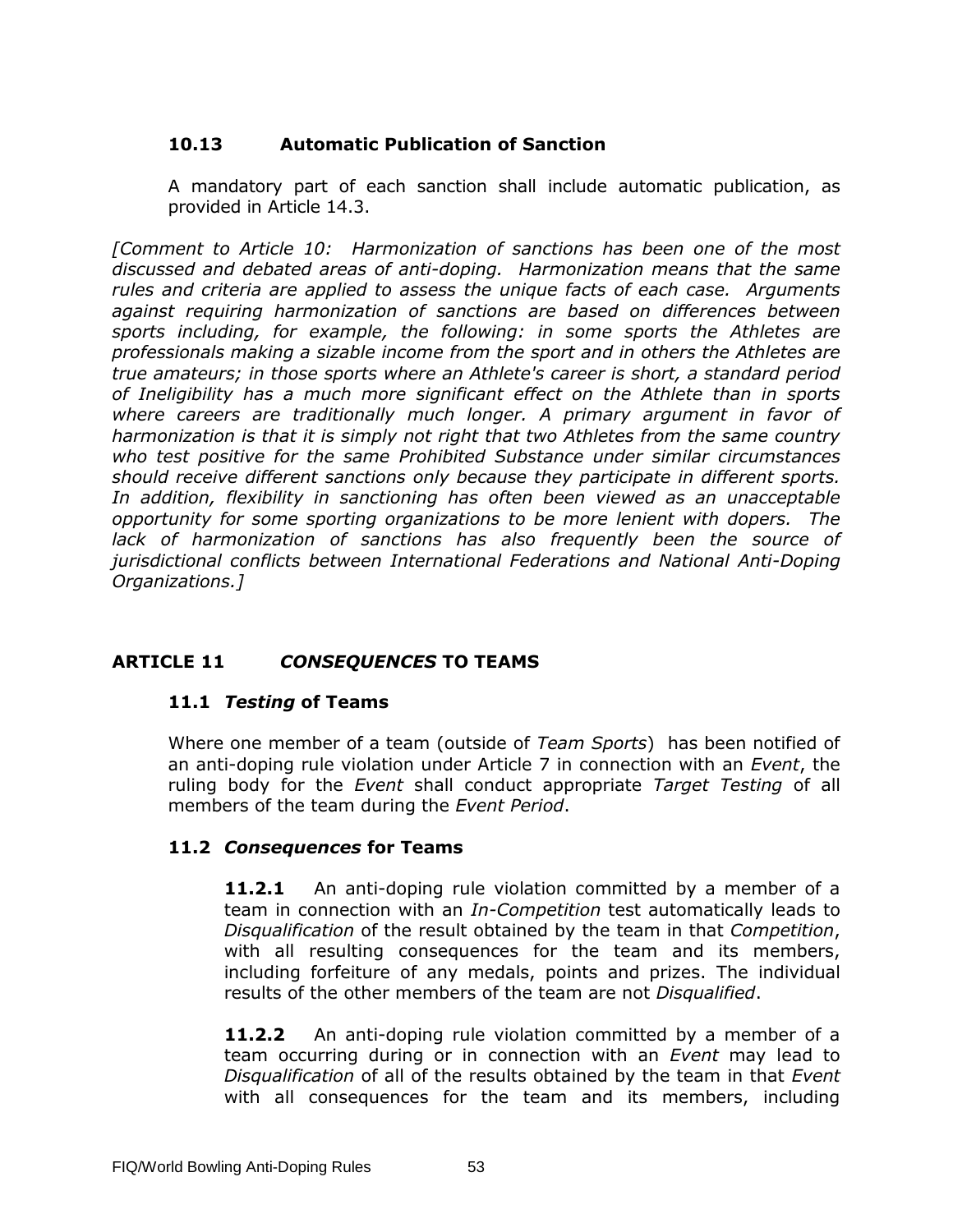forfeiture of all medals, points and prizes, except as provided in Article 11.2.3.

**11.2.3** Where an *Athlete* who is a member of a team committed an anti-doping rule violation during or in connection with one *Competition*  in an *Event,* if the other member(s) of the team establish(es) that he/she/they bear(s) *No Fault or Negligence* for that violation, the results of the team in any other *Competition(s)* in that *Event* shall not be *Disqualified* unless the results of the team in the *Competition(s)* other than the *Competition* in which the anti-doping rule violation occurred were likely to have been affected by the *Athlete's* anti-doping rule violation.

### **11.3** *Event* **Ruling Body May Establish Stricter** *Consequences* **for**  *Team Sports*

The ruling body for an *Event* may elect to establish rules for the *Event* which impose *Consequences* for *Team Sports* stricter than those in Article 11.2 for purposes of the *Event*.

*[Comment to Article 11.3: For example, the International Olympic Committee could establish rules which would require Disqualification of a team from the Olympic Games based on a lesser number of anti-doping rule violations during the period of the Games.]*

### **ARTICLE 12 SANCTIONS AND COSTS ASSESSED AGAINST SPORTING BODIES**

**12.1** FIQ/WORLD BOWLING has the authority to withhold some or all funding or other non-financial support to *National Federations* that are not in compliance with these Anti-Doping Rules.

**12.2** *National Federations* shall be obligated to reimburse FIQ/WORLD BOWLING for all costs (including but not limited to laboratory fees, hearing expenses and travel) related to a violation of these Anti-Doping Rules committed by an *Athlete* or other *Person* affiliated with that *National Federation*.

**12.3** FIQ/WORLD BOWLING may elect to take additional disciplinary action against *National Federations* with respect to recognition, the eligibility of its officials and *Athletes* to participate in International Events and fines based on the following:

12.3.1 Four or more violations of these Anti-Doping Rules (other than violations involving Article 2.4) are committed by *Athletes* or other *Persons* affiliated with a *National Federation* within a 12-month period in testing conducted by FIQ/WORLD BOWLING or *Anti-Doping*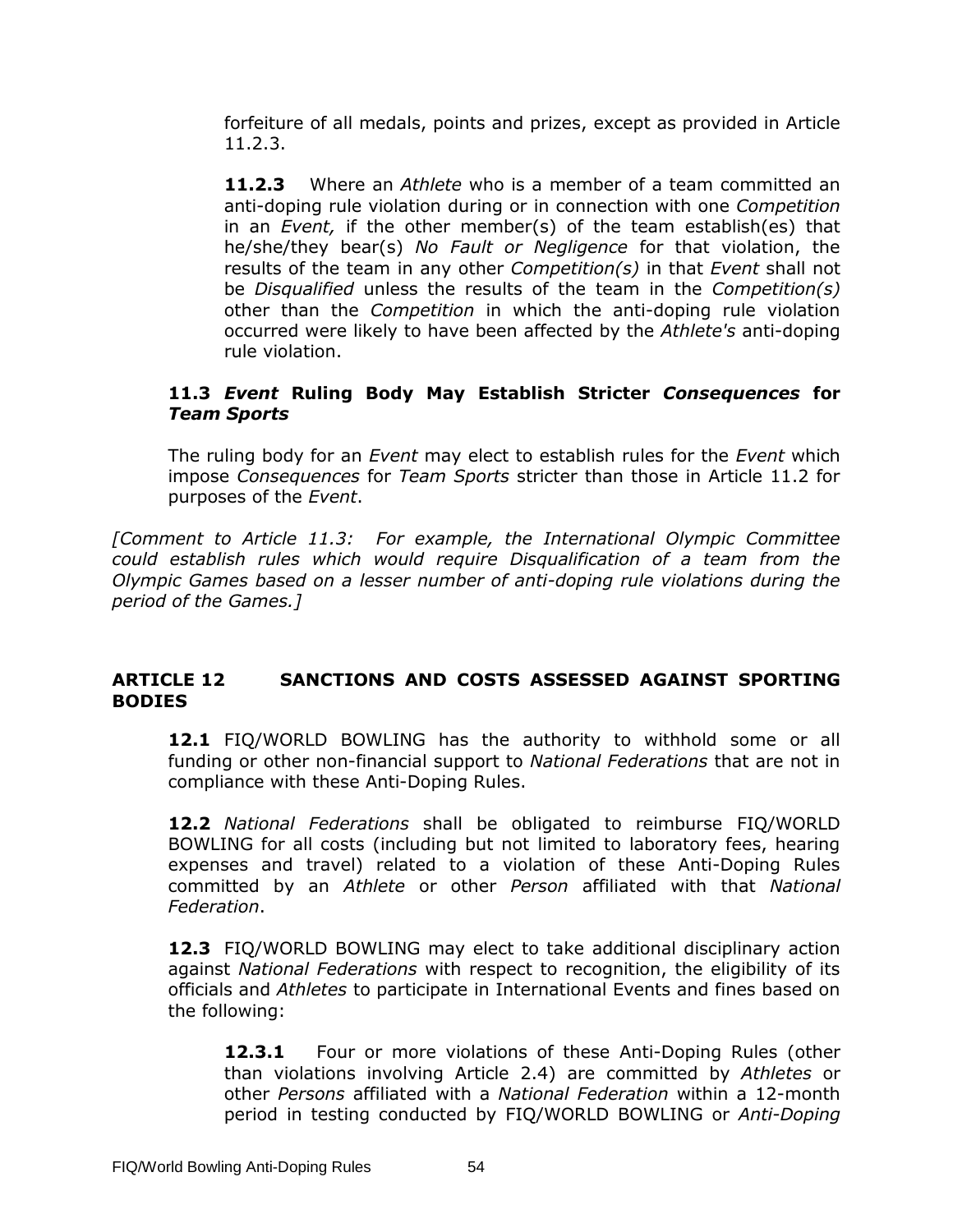*Organizations* other than the *National Federation* or its *National Anti-Doping Organization*. In such event FIQ/WORLD BOWLING may in its discretion elect to: (a) ban all officials from that *National Federation* for participation in any FIQ/WORLD BOWLING activities for a period of up to two years and/or (b) fine the *National Federation* in an amount up to 100,000.00 U.S. Dollars. (For purposes of this Rule, any fine paid pursuant to Rule 12.3.2 shall be credited against any fine assessed.)

12.3.1.1 If four or more violations of these Anti-Doping Rules (other than violations involving Articles 2.4) are committed in addition to the violations described in Article 12.3.1 by *Athletes* or other *Persons* affiliated with a *National Federation* within a 12-month period in *Testing* conducted by FIQ/WORLD BOWLING or *Anti-Doping Organizations* other than the *National Federation* or its *National Anti-Doping Organization,* then FIQ/WORLD BOWLING may suspend that *National Federation's* membership for a period of up to 4 years.

**12.3.2** More than one *Athlete* or other *Person* from a *National Federation* commits an *Anti-Doping Rule* violation during an *International Event.* In such event FIQ/WORLD BOWLING may fine that *National Federation* in an amount up to 100,000.00 U.S. Dollars.

**12.3.3** A *National Federation* has failed to make diligent efforts to keep the IF informed about an *Athlete's* whereabouts after receiving a request for that information from FIQ/WORLD BOWLING. In such event FIQ/WORLD BOWLING may fine the *National Federation* in an amount up to 5,000.00 U.S. Dollars per *Athlete* in addition to all of the FIQ/WORLD BOWLING costs incurred in *Testing* that *National Federation's Athletes*.

# **ARTICLE 13 APPEALS**

### **13.1 Decisions Subject to Appeal**

Decisions made under these Anti-Doping Rules may be appealed as set forth below in Article 13.2 through 13.7 or as otherwise provided in these Anti-Doping Rules, the *Code* or the *International Standards*. Such decisions shall remain in effect while under appeal unless the appellate body orders otherwise. Before an appeal is commenced, any post-decision review provided in the *Anti-Doping Organization*'s rules must be exhausted, provided that such review respects the principles set forth in Article 13.2.2 below (except as provided in Article 13.1.3).

### 13.1.1 Scope of Review Not Limited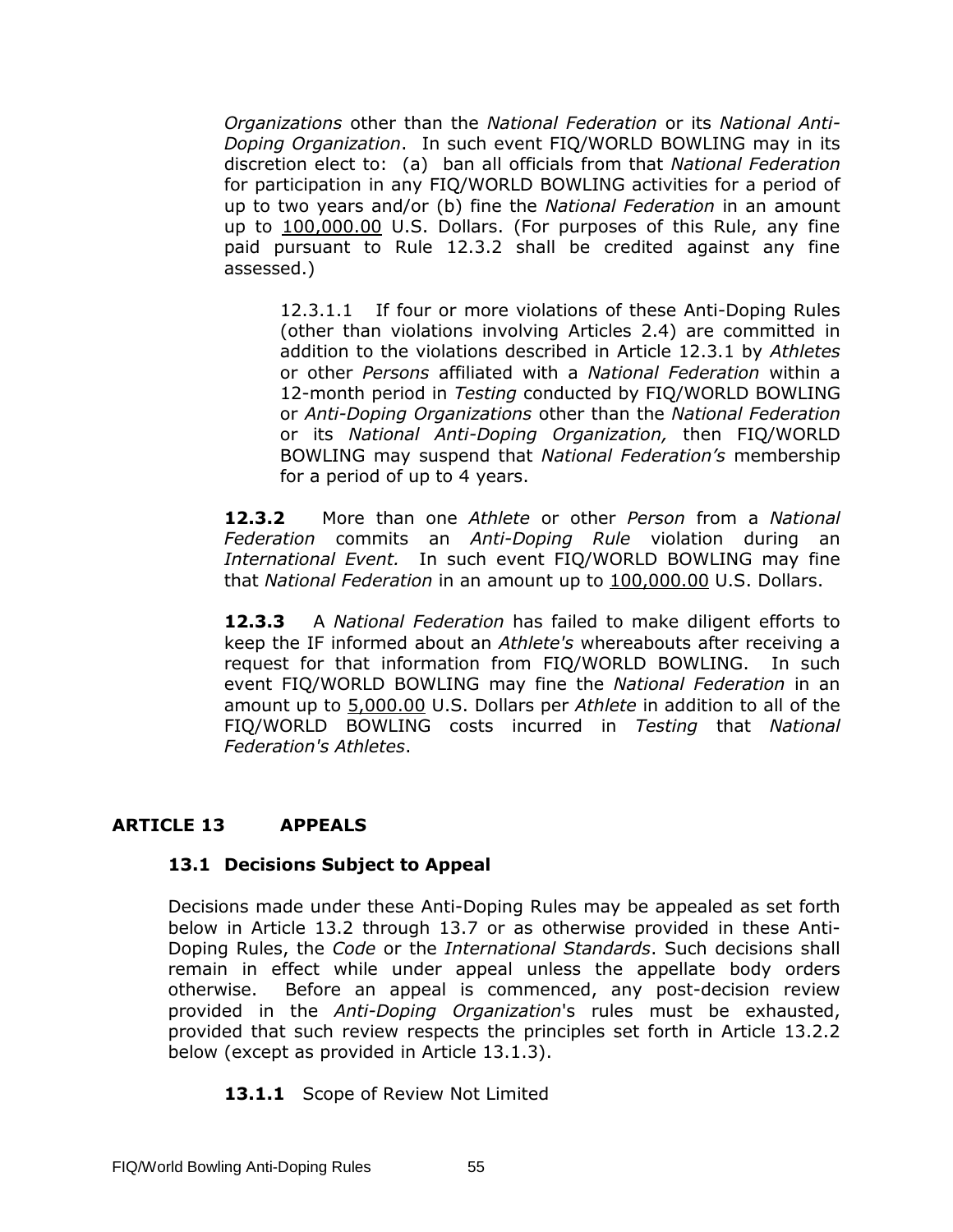The scope of review on appeal includes all issues relevant to the matter and is expressly not limited to the issues or scope of review before the initial decision maker.

**13.1.2** *CAS* Shall Not Defer to the Findings Being Appealed

In making its decision, *CAS* need not give deference to the discretion exercised by the body whose decision is being appealed.

*[Comment to Article 13.1.2: CAS proceedings are de novo. Prior proceedings do not limit the evidence or carry weight in the hearing before CAS.]*

**13.1.3** *WADA* Not Required to Exhaust Internal Remedies

Where *WADA* has a right to appeal under Article 13 and no other party has appealed a final decision within FIQ/WORLD BOWLING's process, *WADA* may appeal such decision directly to *CAS* without having to exhaust other remedies in FIQ/WORLD BOWLING's process.

*[Comment to Article 13.1.3: Where a decision has been rendered before the final stage of FIQ/WORLD BOWLING's process (for example, a first hearing) and no party elects to appeal that decision to the next level of FIQ/WORLD BOWLING's process (e.g., the Managing Board), then WADA may bypass the remaining steps in FIQ/WORLD BOWLING's internal process and appeal directly to CAS.]*

### **13.2 Appeals from Decisions Regarding Anti-Doping Rule Violations,**  *Consequences***,** *Provisional Suspensions,* **Recognition of Decisions and Jurisdiction**

A decision that an anti-doping rule violation was committed, a decision imposing *Consequences* or not imposing *Consequences* for an anti-doping rule violation, or a decision that no anti-doping rule violation was committed; a decision that an anti-doping rule violation proceeding cannot go forward for procedural reasons (including, for example, prescription); a decision by *WADA* not to grant an exception to the six month notice requirement for a retired *Athlete* to return to *Competition* under Article 5.7.1; a decision by *WADA* assigning results management under Article 7.1 of the *Code*; a decision by FIQ/WORLD BOWLING not to bring forward an *Adverse Analytical Finding* or an *Atypical Finding* as an anti-doping rule violation, or a decision not to go forward with an anti-doping rule violation after an investigation under Article 7.7; a decision to impose a *Provisional Suspension* as a result of a *Provisional Hearing*; FIQ/WORLD BOWLING failure to comply with Article 7.9; a decision that FIQ/WORLD BOWLING lacks jurisdiction to rule on an alleged anti-doping rule violation or its *Consequences*; a decision to suspend, or not suspend, a period of *Ineligibility* or to reinstate, or not reinstate, a suspended period of *Ineligibility* under Article 10.6.1; a decision under Article 10.12.3; and a decision by FIQ/WORLD BOWLING not to recognize another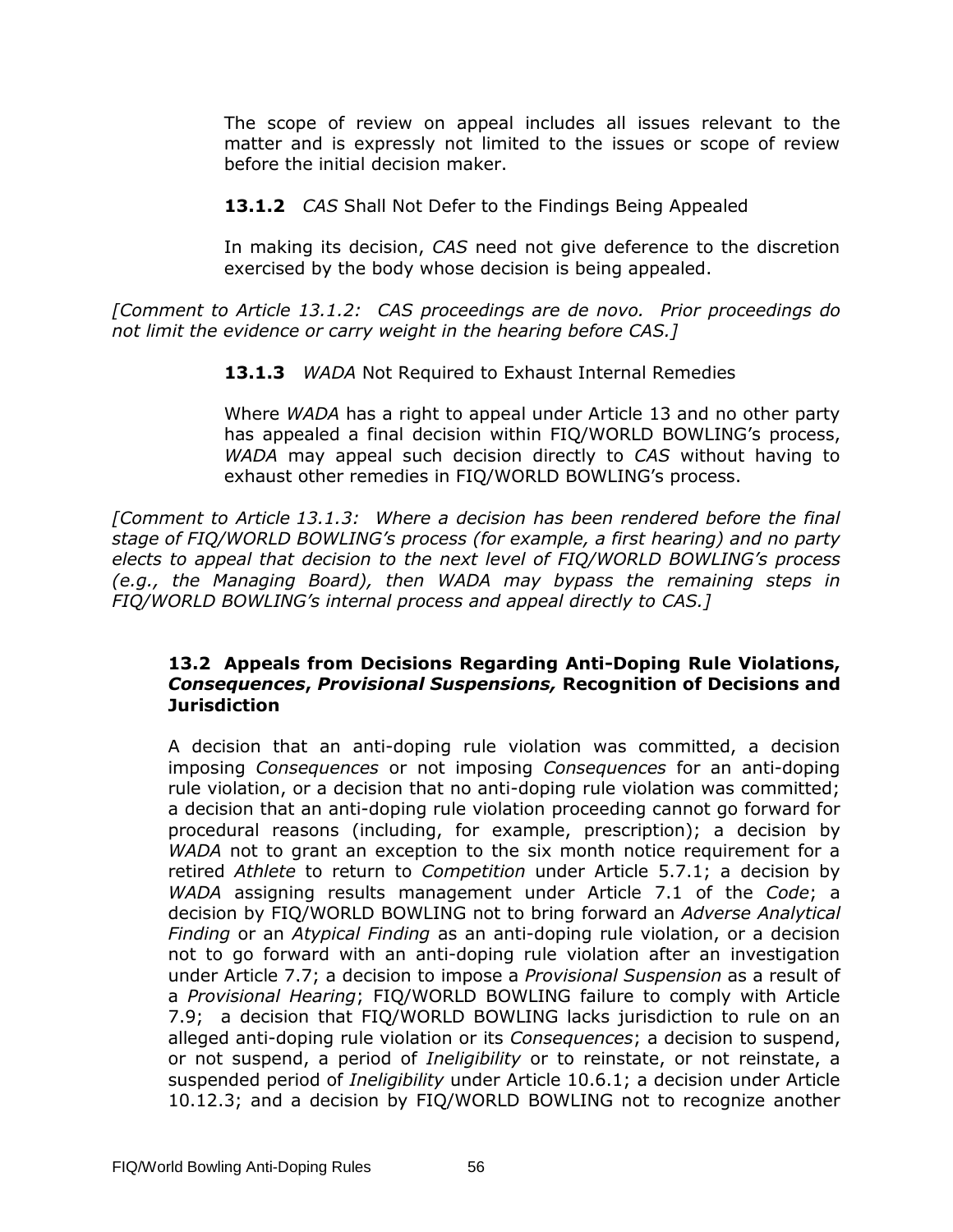*Anti-Doping Organization*'s decision under Article 15, may be appealed exclusively as provided in Articles 13.2 – 13.7.

**13.2.1** Appeals Involving *International-Level Athletes* or *International Events*

In cases arising from participation in an *International Event* or in cases involving *International-Level Athletes*, the decision may be appealed exclusively to *CAS*.

*[Comment to Article 13.2.1: CAS decisions are final and binding except for any review required by law applicable to the annulment or enforcement of arbitral awards.]*

**13.2.2** Appeals Involving Other *Athletes* or Other *Persons*

In cases where Article 13.2.1 is not applicable, the decision may be appealed to a national-level appeal body, being an independent and impartial body established in accordance with rules adopted by the *National Anti-Doping Organization* having jurisdiction over the *Athlete* or other *Person*. The rules for such appeal shall respect the following principles: a timely hearing; a fair and impartial hearing panel; the right to be represented by counsel at the *Person*'s own expense; and a timely, written, reasoned decision. If the *National Anti-Doping Organization* has not established such a body, the decision may be appealed to *CAS* in accordance with the provisions applicable before such court.

# **13.2.3** *Persons* Entitled to Appeal

In cases under Article 13.2.1, the following parties shall have the right to appeal to *CAS*: (a) the *Athlete* or other *Person* who is the subject of the decision being appealed; (b) the other party to the case in which the decision was rendered; (c) FIQ/WORLD BOWLING; (d) the *National Anti-Doping Organization* of the *Person's* country of residence or countries where the *Person* is a national or license holder; (e) the International Olympic Committee or International Paralympic Committee, as applicable, where the decision may have an effect in relation to the Olympic Games or Paralympic Games, including decisions affecting eligibility for the Olympic Games or Paralympic Games; and (f) *WADA*.

In cases under Article 13.2.2, the parties having the right to appeal to the national-level appeal body shall be as provided in the *National Anti-Doping Organization*'s rules but, at a minimum, shall include the following parties: (a) the *Athlete* or other *Person* who is the subject of the decision being appealed; (b) the other party to the case in which the decision was rendered; (c) FIQ/WORLD BOWLING; (d) the *National Anti-Doping Organization* of the *Person*'s country of residence; (e) the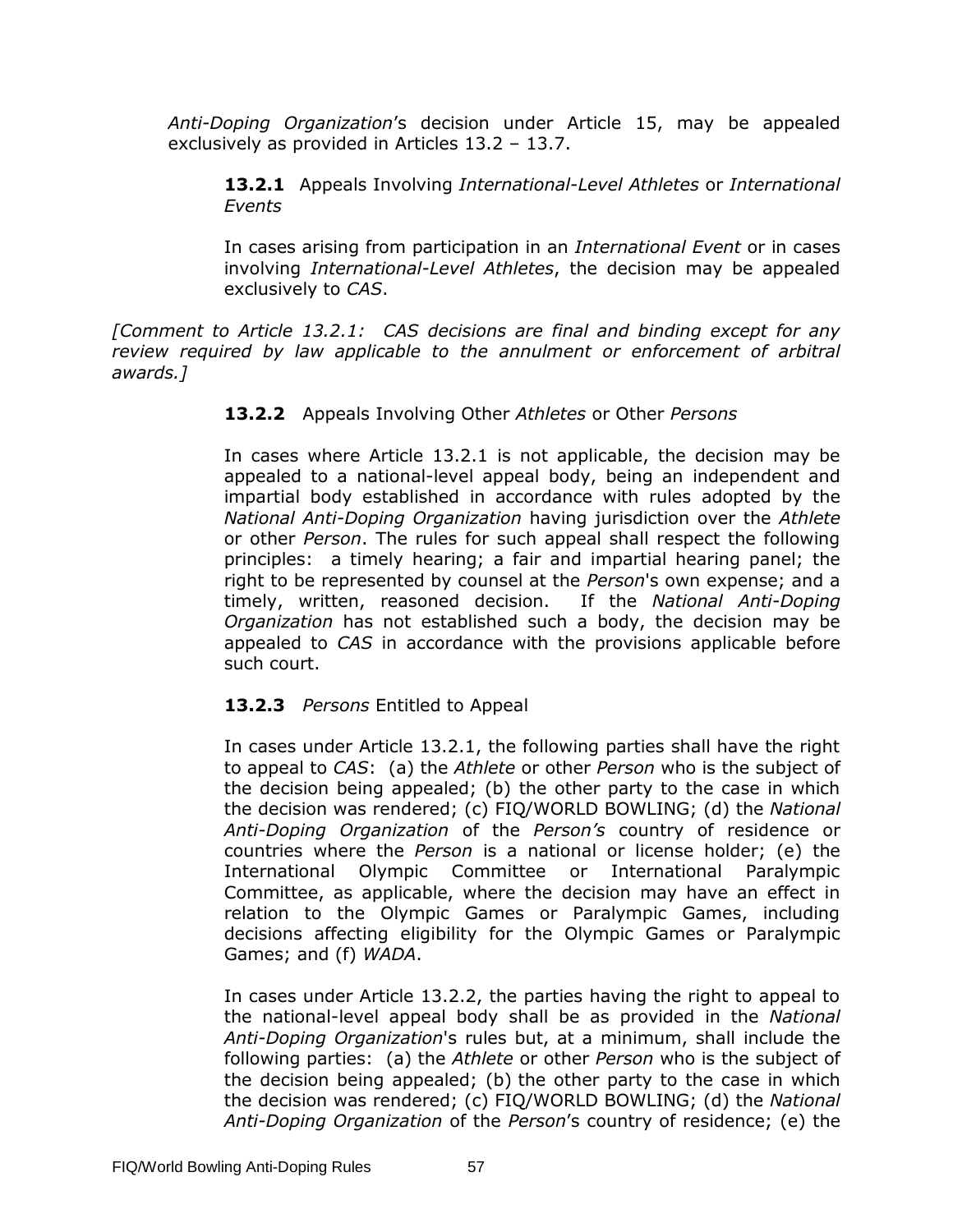International Olympic Committee or International Paralympic Committee, as applicable, where the decision may have an effect in relation to the Olympic Games or Paralympic Games, including decisions affecting eligibility for the Olympic Games or Paralympic Games; and (f) *WADA*. For cases under Article 13.2.2, *WADA*, the International Olympic Committee, the International Paralympic Committee, and FIQ/WORLD BOWLING shall also have the right to appeal to *CAS* with respect to the decision of the national-level appeal body. Any party filing an appeal shall be entitled to assistance from *CAS* to obtain all relevant information from the *Anti-Doping Organization* whose decision is being appealed and the information shall be provided if *CAS* so directs.

Notwithstanding any other provision herein, the only *Person* who may appeal from a *Provisional Suspension* is the *Athlete* or other *Person* upon whom the *Provisional Suspension* is imposed.

**13.2.4** Cross Appeals and other Subsequent Appeals Allowed

Cross appeals and other subsequent appeals by any respondent named in cases brought to *CAS* under the *Code* are specifically permitted. Any party with a right to appeal under this Article 13 must file a cross appeal or subsequent appeal at the latest with the party's answer.

*[Comment to Article 13.2.4: This provision is necessary because since 2011, CAS rules no longer permit an Athlete the right to cross appeal when an Anti-Doping Organization appeals a decision after the Athlete's time for appeal has expired. This provision permits a full hearing for all parties.]*

# **13.3 Failure to Render a Timely Decision**

Where, in a particular case, FIQ/WORLD BOWLING fails to render a decision with respect to whether an anti-doping rule violation was committed within a reasonable deadline set by *WADA*, *WADA* may elect to appeal directly to *CAS* as if FIQ/WORLD BOWLING had rendered a decision finding no anti-doping rule violation. If the *CAS* hearing panel determines that an anti-doping rule violation was committed and that *WADA* acted reasonably in electing to appeal directly to *CAS*, then *WADA*'s costs and attorney fees in prosecuting the appeal shall be reimbursed to *WADA* by FIQ/WORLD BOWLING.

*[Comment to Article 13.3: Given the different circumstances of each anti-doping rule violation investigation and results management process, it is not feasible to establish a fixed time period for FIQ/WORLD BOWLING to render a decision before WADA may intervene by appealing directly to CAS. Before taking such action, however, WADA will consult with FIQ/WORLD BOWLING and give FIQ/WORLD BOWLING an opportunity to explain why it has not yet rendered a decision.]* 

# **13.3.1 Failure of** *National Federation* **to Render a Timely Decision**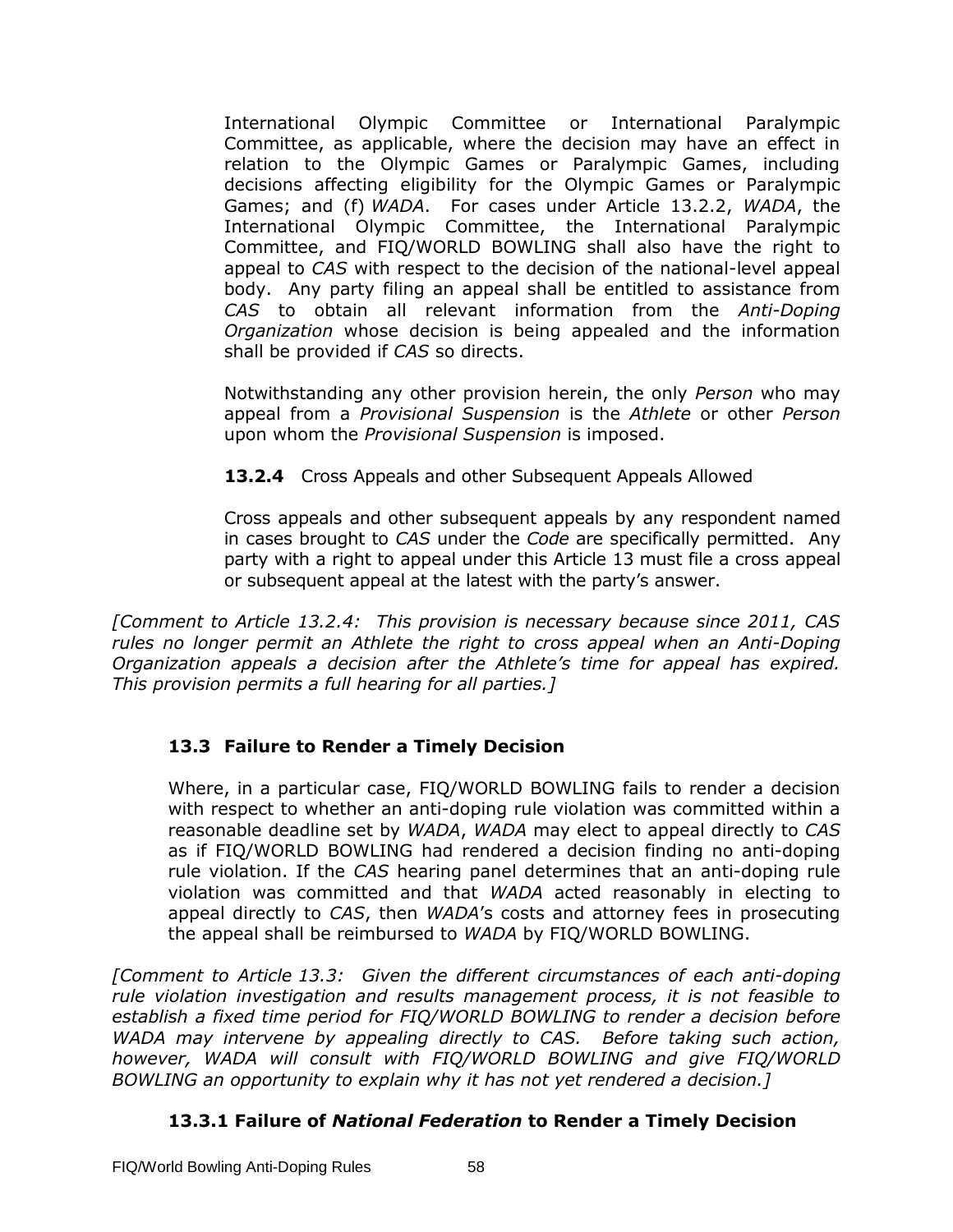Where, in a particular case, a FIQ/WORLD BOWLING affiliated *National Federation* fails to render a decision with respect to whether an anti-doping rule violation (for which the *National Federation* is the competent Results Management Authority) was committed within 2 months, FIQ/WORLD BOWLING may decide to assume jurisdiction for the matters and conduct Results Management Authority in accordance with these Anti-Doping Rules.

Should this occur, the *National Federation* is liable for the costs incurred by FIQ/WORLD BOWLING for the management of the case.

# **13.4 Appeals Relating to** *TUEs*

*TUE* decisions may be appealed exclusively as provided in Article 4.4.

### **13.5 Notification of Appeal Decisions**

Any *Anti-Doping Organization* that is a party to an appeal shall promptly provide the appeal decision to the *Athlete* or other *Person* and to the other *Anti-Doping Organizations* that would have been entitled to appeal under Article 13.2.3 as provided under Article 14.2.

### **13.6 Appeal from Decisions Pursuant to Article 12**

Decisions by FIQ/WORLD BOWLING pursuant to Article 12 may be appealed exclusively to *CAS* by the *National Federation*.

# **13.7 Time for Filing Appeals**

### **13.7.1** Appeals to *CAS*

The time to file an appeal to *CAS* shall be twenty-one days from the date of receipt of the decision by the appealing party. The above notwithstanding, the following shall apply in connection with appeals filed by a party entitled to appeal but which was not a party to the proceedings that led to the decision being appealed:

- a) Within fifteen days from notice of the decision, such party/parties shall have the right to request a copy of the case file from the body that issued the decision;
- b) If such a request is made within the fifteen-day period, then the party making such request shall have twenty-one days from receipt of the file to file an appeal to CAS.

The above notwithstanding, the filing deadline for an appeal filed by *WADA* shall be the later of: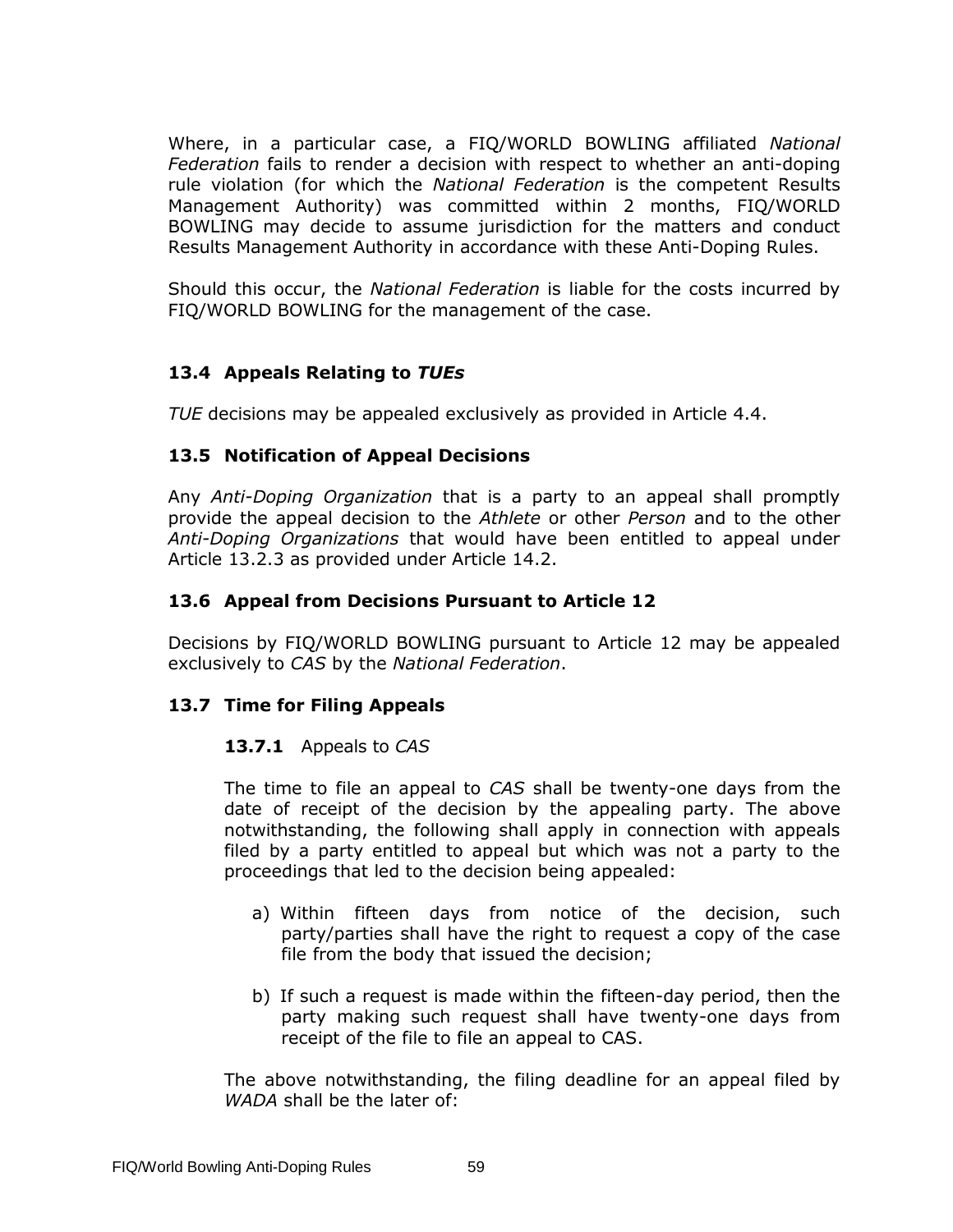- a) Twenty-one days after the last day on which any other party in the case could have appealed; or
- b) Twenty-one days after *WADA*'s receipt of the complete file relating to the decision.

#### **13.7.2** Appeals Under Article 13.2.2

The time to file an appeal to an independent and impartial body established at national level in accordance with rules established by the *National Anti-Doping Organization* shall be indicated by the same rules of the *National Anti-Doping Organization*.

The above notwithstanding, the filing deadline for an appeal or intervention filed by *WADA* shall be the later of:

(a) Twenty-one days after the last day on which any other party in the case could have appealed, or

(b) Twenty-one days after *WADA*'s receipt of the complete file relating to the decision.

### **ARTICLE 14 CONFIDENTIALITY AND REPORTING**

#### **14.1 Information Concerning** *Adverse Analytical Findings***,** *Atypical Findings***, and Other Asserted Anti-Doping Rule Violations**

**14.1.1** Notice of Anti-Doping Rule Violations to *Athlete*s and other *Person*s

Notice to *Athletes* or other *Persons* of anti-doping rule violations asserted against them shall occur as provided under Articles 7 and 14 of these Anti-Doping Rules. Notice to an *Athlete* or other *Person* who is a member of a *National Federation* may be accomplished by delivery of the notice to the *National Federation*.

**14.1.2** Notice of Anti-Doping Rule Violations to *National Anti-Doping Organizations* and *WADA*

Notice of the assertion of an anti-doping rule violation to *National Anti-Doping Organizations* and *WADA* shall occur as provided under Articles 7 and 14 of these Anti-Doping Rules, simultaneously with the notice to the *Athlete* or other *Person*.

**14.1.3** Content of an Anti-Doping Rule Violation Notice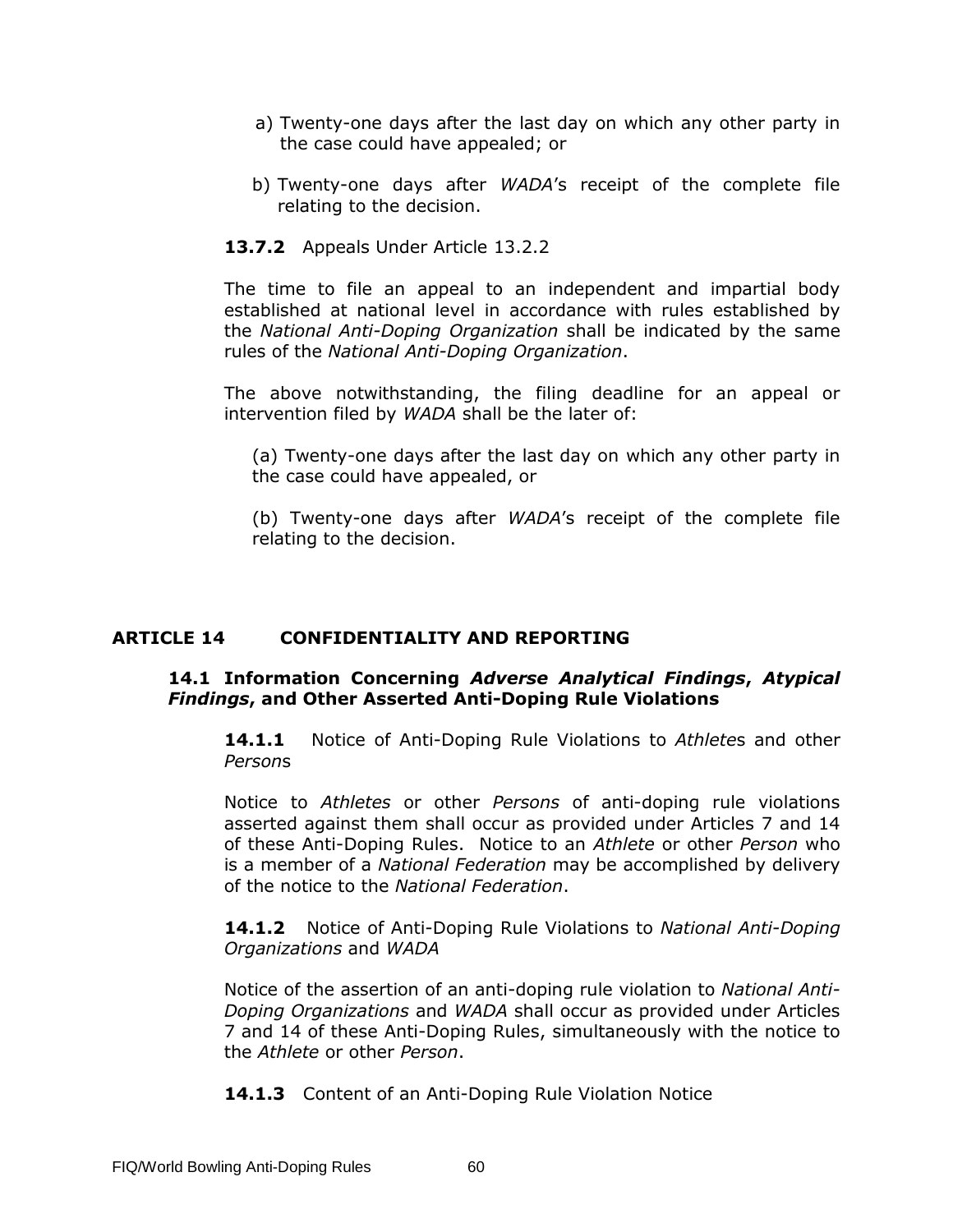Notification of an anti-doping rule violation under Article 2.1 shall include: the *Athlete*'s name, country, sport and discipline within the sport, the *Athlete*'s competitive level, whether the test was *In-Competition* or *Out-of-Competition*, the date of *Sample* collection, the analytical result reported by the laboratory, and other information as required by the International Standard for Testing and Investigations.

Notice of anti-doping rule violations other than under Article 2.1 shall include the rule violated and the basis of the asserted violation.

# **14.1.4** Status Reports

Except with respect to investigations which have not resulted in notice of an anti-doping rule violation pursuant to Article 14.1.1, *National Anti-Doping Organization*s and *WADA* shall be regularly updated on the status and findings of any review or proceedings conducted pursuant to Article 7, 8 or 13 and shall be provided with a prompt written reasoned explanation or decision explaining the resolution of the matter.

# **14.1.5** Confidentiality

The recipient organizations shall not disclose this information beyond those *Person*s with a need to know (which would include the appropriate personnel at the applicable *National Olympic Committee*, *National Federation*, and team in a *Team Sport*) until FIQ/WORLD BOWLING has made *Public Disclosure* or has failed to make *Public Disclosure* as required in Article 14.3.

**14.1.6** FIQ/WORLD BOWLING shall ensure that information concerning *Adverse Analytical Findings*, *Atypical Findings*, and other asserted anti-doping rule violations remains confidential until such information is *Publicly Disclosed*  in accordance with Article 14.3, and shall include provisions in any contract entered into between FIQ/WORLD BOWLING and any of its employees (whether permanent or otherwise), contractors, agents and consultants, for the protection of such confidential information as well as for the investigation and disciplining of improper and/or unauthorised disclosure of such confidential information.

### **14.2 Notice of Anti-Doping Rule Violation Decisions and Request for Files**

**14.2.1** Anti-doping rule violation decisions rendered pursuant to Article 7.11, 8.2, 10.4, 10.5, 10.6, 10.12.3 or 13.5 shall include the full reasons for the decision, including, if applicable, a justification for why the greatest possible *Consequences* were not imposed. Where the decision is not in English or French, FIQ/WORLD BOWLING shall provide a short English or French summary of the decision and the supporting reasons.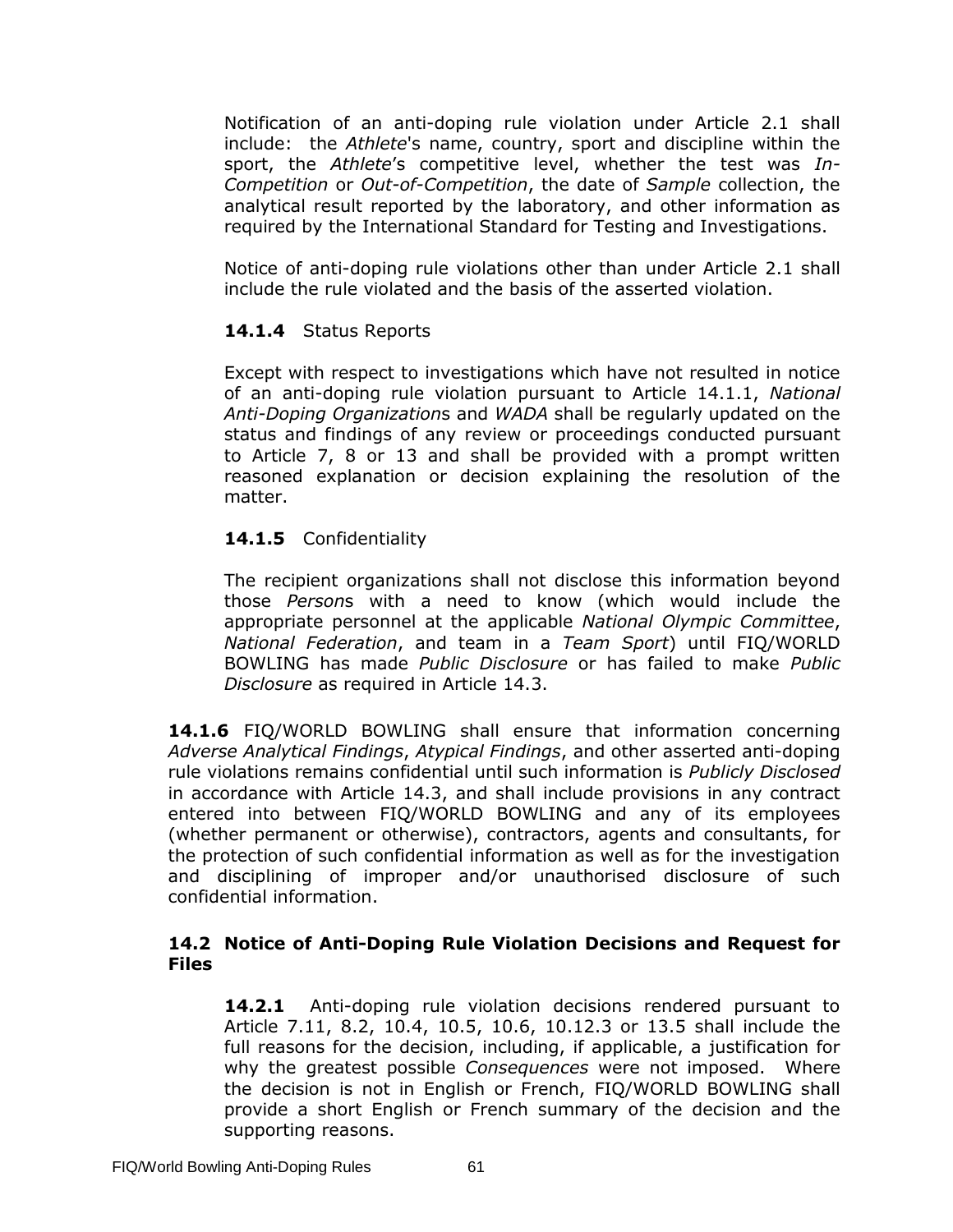**14.2.2** An *Anti-Doping Organization* having a right to appeal a decision received pursuant to Article 14.2.1 may, within fifteen days of receipt, request a copy of the full case file pertaining to the decision.

# **14.3** *Public Disclosure*

**14.3.1** The identity of any *Athlete* or other *Person* who is asserted by FIQ/WORLD BOWLING to have committed an anti-doping rule violation may be *Publicly Disclose*d by FIQ/WORLD BOWLING only after notice has been provided to the *Athlete* or other *Person* in accordance with Article 7.3, 7.4, 7.5, 7.6 or 7.7 and simultaneously to *WADA* and the *National Anti-Doping* Organization of *the* Athlete or other *Person* in accordance with Article 14.1.2.

**14.3.2** No later than twenty days after it has been determined in a final appellate decision under Article 13.2.1 or 13.2.2, or such appeal has been waived, or a hearing in accordance with Article 8 has been waived, or the assertion of an anti-doping rule violation has not been timely challenged, FIQ/WORLD BOWLING must *Publicly Report* the disposition of the matter, including the sport, the anti-doping rule violated, the name of the *Athlete* or other *Person* committing the violation, the *Prohibited Substance* or *Prohibited Method* involved (if any), and the *Consequences* imposed. FIQ/WORLD BOWLING must also *Publicly Report* within twenty days the results of final appeal decisions concerning anti-doping rule violations, including the information described above.

**14.3.3** In any case where it is determined, after a hearing or appeal, that the *Athlete* or other *Person* did not commit an anti-doping rule violation, the decision may be *Publicly Disclosed* only with the consent of the *Athlete* or other *Person* who is the subject of the decision. FIQ/WORLD BOWLING shall use reasonable efforts to obtain such consent. If consent is obtained, FIQ/WORLD BOWLING shall *Publicly Disclose* the decision in its entirety or in such redacted form as the *Athlete* or other *Person* may approve.

**14.3.4** Publication shall be accomplished at a minimum by placing the required information on the FIQ/WORLD BOWLING's website or publishing it through other means and leaving the information up for the longer of one month or the duration of any period of *Ineligibility*.

**14.3.5** Neither FIQ/WORLD BOWLING, nor its *National Federations*, nor any official of either body, shall publicly comment on the specific facts of any pending case (as opposed to general description of process and science) except in response to public comments attributed to the *Athlete* or other *Person* against whom an anti-doping rule violation is asserted, or their representatives.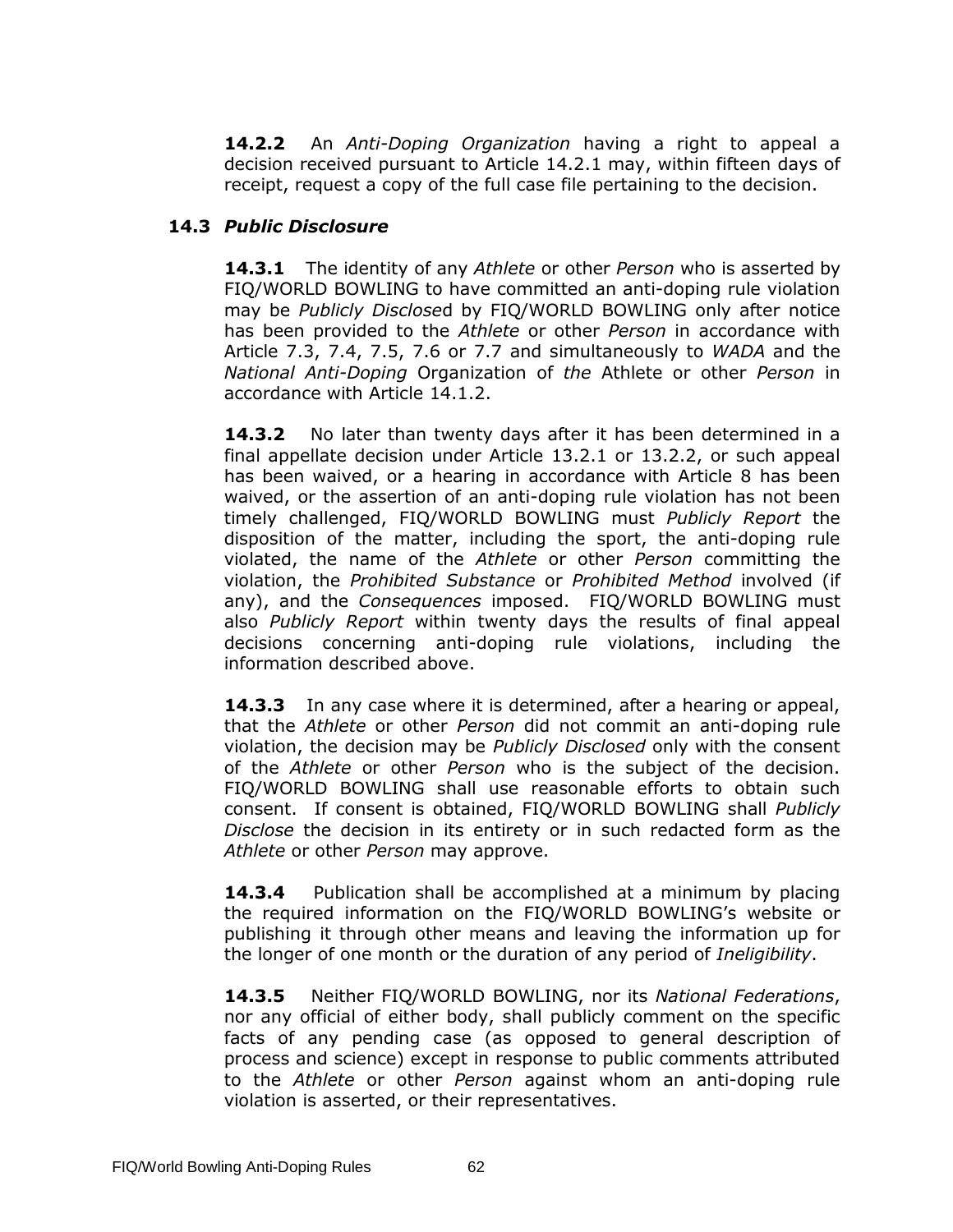**14.3.6** The mandatory *Public Reporting* required in Article 14.3.2 shall not be required where the *Athlete* or other *Person* who has been found to have committed an anti-doping rule violation is a *Minor*. Any optional *Public Reporting* in a case involving a *Minor* shall be proportionate to the facts and circumstances of the case.

14.3.7 Except where expressly stated otherwise, a notice under these Anti-Doping Rules shall only be effective if it is in writing. Faxes and email are permitted.

**14.3.8** Any notice given under these Anti-Doping Rules shall, in the absence of earlier receipt, be deemed to have been duly given as follows:

a) if delivered personally, on delivery;

b) if sent by first class post, two clear business days after the date of posting;

c) if sent by airmail, six clear business days after the date of posting; d)if sent by facsimile, at the expiration of 48 hours after the time it was sent;

e) if sent by email, at the time at which it was sent.

# **14.4 Statistical Reporting**

FIQ/WORLD BOWLING shall publish at least annually a general statistical report of its *Doping Control* activities, with a copy provided to *WADA*. FIQ/WORLD BOWLING may also publish reports showing the name of each *Athlete* tested and the date of each *Testing*.

# **14.5** *Doping Control* **Information Clearinghouse**

To facilitate coordinated test distribution planning and to avoid unnecessary duplication in *Testing* by the various *Anti-Doping Organization*s, FIQ/WORLD BOWLING shall report all *In-Competition* and *Out-of-Competition* tests on such *Athlete*s to the *WADA* clearinghouse, using *ADAMS*, as soon as possible after such tests have been conducted. This information will be made accessible, where appropriate and in accordance with the applicable rules, to the *Athlete*, the *Athlete*'s *National Anti-Doping Organization* and any other *Anti-Doping Organizations* with *Testing* authority over the *Athlete*.

# **14.6 Data Privacy**

**14.6.1** FIQ/WORLD BOWLING may collect, store, process or disclose personal information relating to *Athlete*s and other *Persons* where necessary and appropriate to conduct their anti-doping activities under the *Code*, the *International Standards* (including specifically the International Standard for the Protection of Privacy and Personal Information) and these Anti-Doping Rules.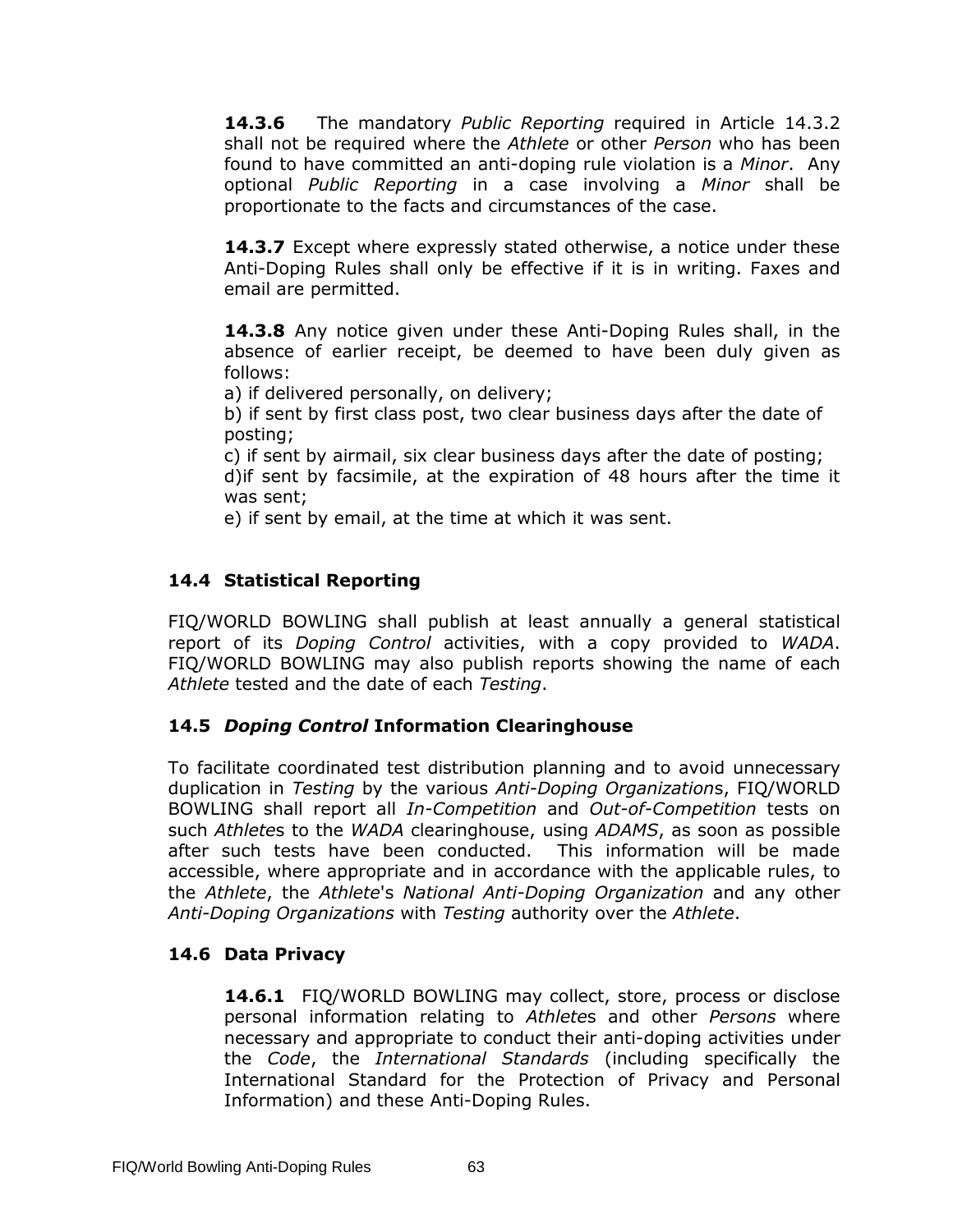**14.6.2** Any *Participant* who submits information including personal data to any *Person* in accordance with these Anti-Doping Rules shall be deemed to have agreed, pursuant to applicable data protection laws and otherwise, that such information may be collected, processed, disclosed and used by such *Person* for the purposes of the implementation of these Anti-Doping Rules, in accordance with the International Standard for the Protection of Privacy and Personal Information and otherwise as required to implement these Anti-Doping Rules.

### **ARTICLE 15 APPLICATION AND RECOGNITION OF DECISIONS**

**15.1** Subject to the right to appeal provided in Article 13, *Testing*, hearing results or other final adjudications of any *Signatory* which are consistent with the *Code* and are within that *Signatory's* authority shall be applicable worldwide and shall be recognized and respected by FIQ/WORLD BOWLING and all its *National Federations*.

*[Comment to Article 15.1: The extent of recognition of TUE decisions of other Anti-Doping Organizations shall be determined by Article 4.4 and the International Standard for Therapeutic Use Exemptions.]*

**15.2** FIQ/WORLD BOWLING and its *National Federations* shall recognize the measures taken by other bodies which have not accepted the *Code* if the rules of those bodies are otherwise consistent with the *Code*.

*[Comment to Article 15.2: Where the decision of a body that has not accepted the Code is in some respects Code compliant and in other respects not Code compliant, FIQ/WORLD BOWLING and its National Federations shall attempt to apply the decision in harmony with the principles of the Code. For example, if in a process consistent with the Code a non-Signatory has found an Athlete to have committed an anti-doping rule violation on account of the presence of a Prohibited Substance in his or her body but the period of Ineligibility applied is shorter than the period provided for in these Anti-Doping Rules, then FIQ/WORLD BOWLING shall recognize the finding of an anti-doping rule violation and may conduct a hearing consistent with Article 8 to determine whether the longer period of Ineligibility provided in these Anti-Doping Rules should be imposed.]*

**15.3** Subject to the right to appeal provided in Article 13, any decision of FIQ/WORLD BOWLING regarding a violation of these Anti-Doping Rules shall be recognized by all *National Federation*s, which shall take all necessary action to render such decision effective.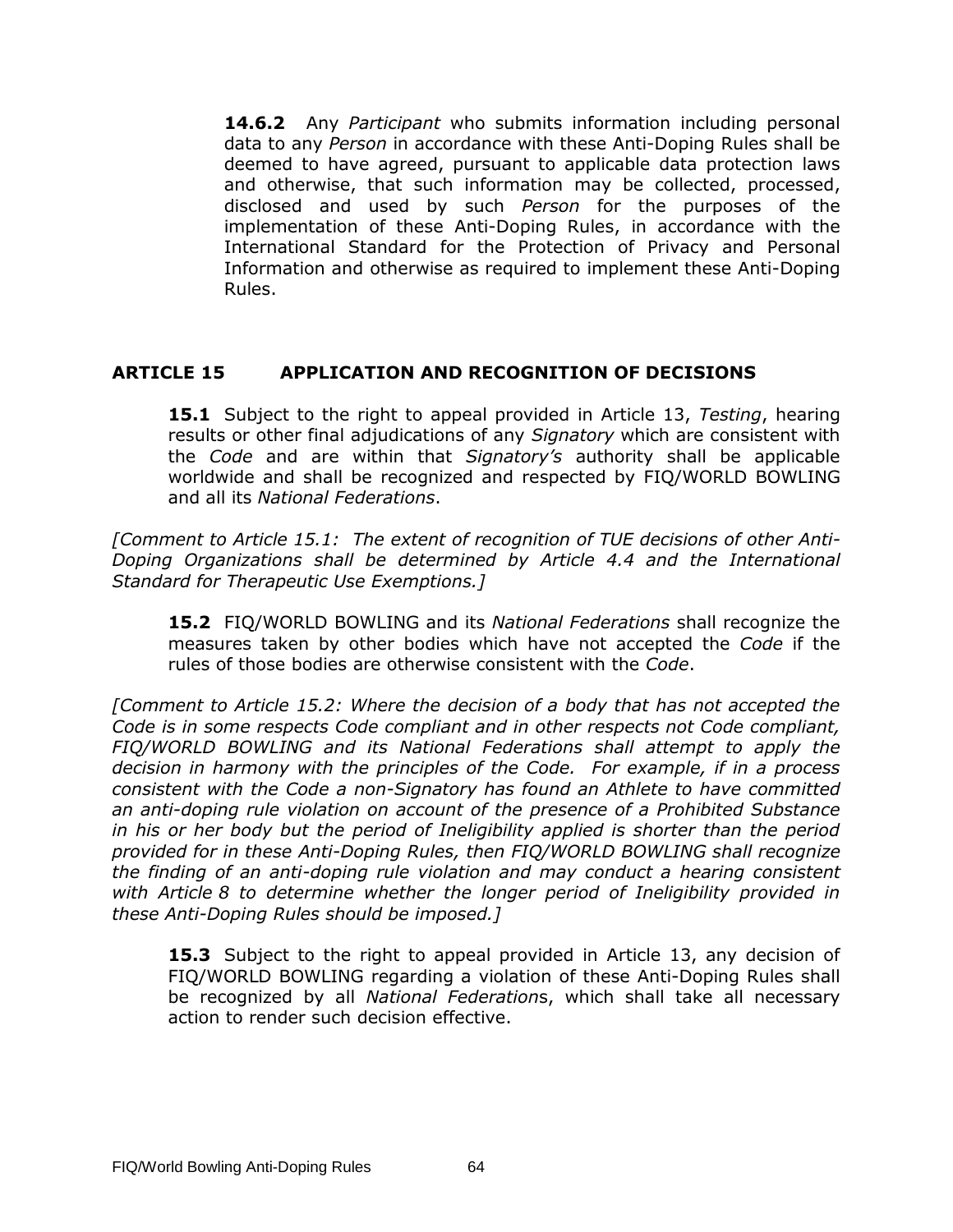#### **ARTICLE 16 INCORPORATION OF FIQ/WORLD BOWLING ANTI-DOPING RULES AND OBLIGATIONS OF** *NATIONAL FEDERATIONS*

**16.1** All *National Federation*s and their members shall comply with these Anti-Doping Rules. All *National Federation*s and other members shall include in their regulations the provisions necessary to ensure that FIQ/WORLD BOWLING may enforce these Anti-Doping Rules directly as against *Athletes*  under their anti-doping jurisdiction (including *National-Level Athletes*). These Anti-Doping Rules shall also be incorporated either directly or by reference into each *National Federation's* rules so that the *National Federation* may enforce them itself directly as against *Athletes* under its antidoping jurisdiction (including *National-Level Athletes*).

**16.2** All *National Federation*s shall establish rules requiring all *Athlete*s and each *Athlete Support Personnel* who participates as coach, trainer, manager, team staff, official, medical or paramedical personnel in a *Competition* or activity authorized or organized by a *National Federation* or one of its member organizations to agree to be bound by these Anti-Doping Rules and to submit to the results management authority of the *Anti-Doping Organization* responsible under the *Code* as a condition of such participation.

**16.3** All *National Federation*s shall report any information suggesting or relating to an anti-doping rule violation to FIQ/WORLD BOWLING and to their *National Anti-Doping Organizations*, and shall cooperate with investigations conducted by any *Anti-Doping Organization* with authority to conduct the investigation.

**16.4** All *National Federation*s shall have disciplinary rules in place to prevent *Athlete Support Personnel* who are *Using Prohibited Substances* or *Prohibited Methods* without valid justification from providing support to *Athletes* under the jurisdiction of FIQ/WORLD BOWLING or the *National Federation*.

**16.5** All *National Federations* shall be required to conduct anti-doping education in coordination with their *National Anti-Doping Organizations.*

### **ARTICLE 17 STATUTE OF LIMITATIONS**

No anti-doping rule violation proceeding may be commenced against an *Athlete* or other *Person* unless he or she has been notified of the anti-doping rule violation as provided in Article 7, or notification has been reasonably attempted, within ten years from the date the violation is asserted to have occurred.

### **ARTICLE 18 FIQ/WORLD BOWLING COMPLIANCE REPORTS TO** *WADA*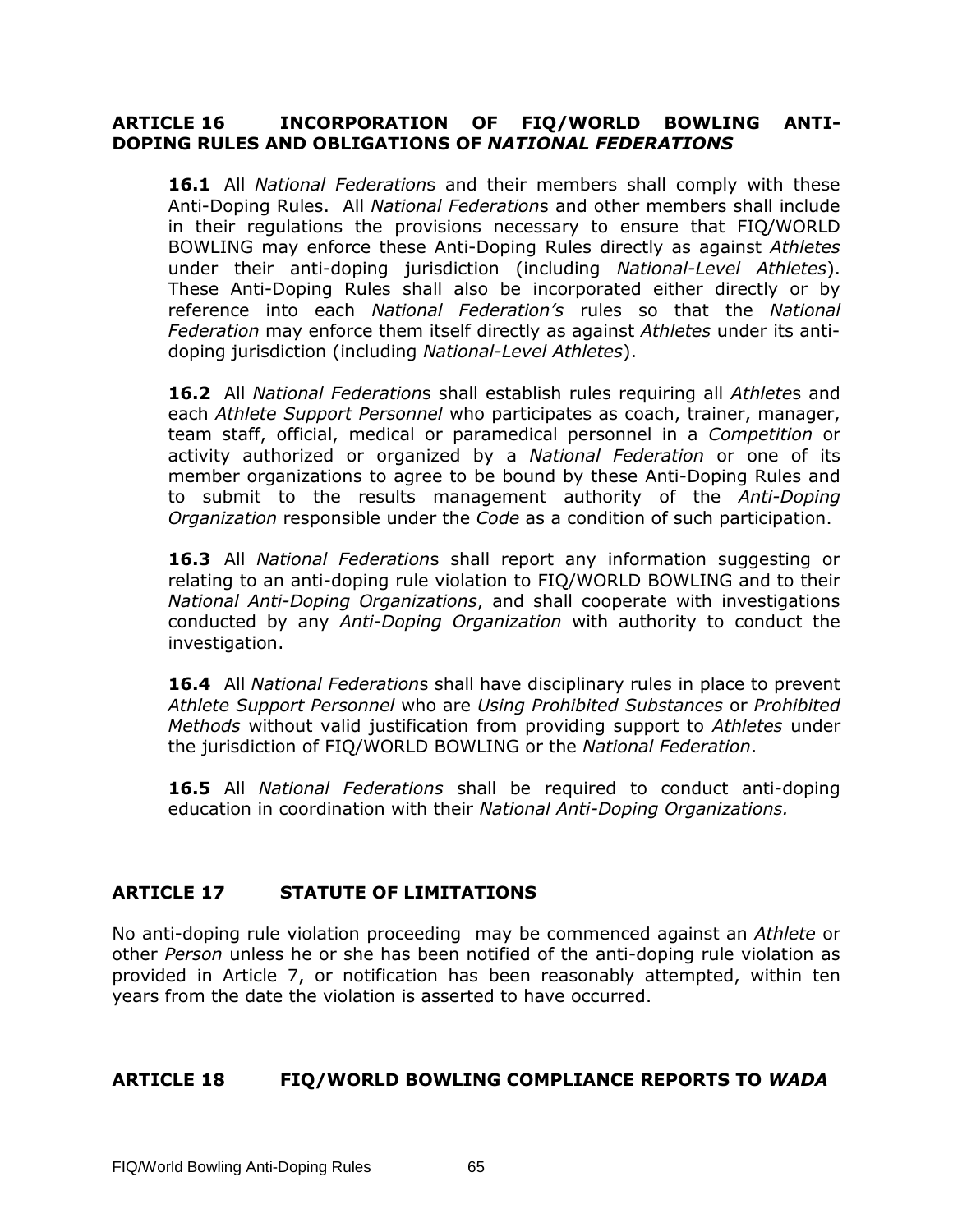FIQ/WORLD BOWLING will report to *WADA* on FIQ/WORLD BOWLING's compliance with the *Code* in accordance with Article 23.5.2 of the *Code*.

### **ARTICLE 19 EDUCATION**

FIQ/WORLD BOWLING shall plan, implement, evaluate and monitor information, education and prevention programs for doping-free sport on at least the issues listed at Article 18.2 of the *Code*, and shall support active participation by *Athlete*s and *Athlete Support Personnel* in such programs.

**19.1** FIQ/WORLD BOWLING may request that *Athletes* perform educational activities before and/or during their participation in selected *Events* (ex: Youth World Championships). The list of *Events* in which *Athletes* will be required to perform educational activities as a condition of participation will be published in the FIQ/WORLD BOWLING website.

The *Athletes* who have not performed the educational activities will be asked to provide valid justifications to have failed to participate in the educational activity. FIQ/WORLD BOWLING Anti-Doping Administrator or its delegate should evaluate those justifications on a case by case basis and may decide to request to impose disciplinary sanctions if it deemed appropriate.

#### **ARTICLE 20 AMENDMENT AND INTERPRETATION OF ANTI-DOPING RULES**

**20.1** These Anti-Doping Rules may be amended from time to time by FIQ/WORLD BOWLING.

**20.2** These Anti-Doping Rules shall be interpreted as an independent and autonomous text and not by reference to existing law or statutes.

**20.3** The headings used for the various Parts and Articles of these Anti-Doping Rules are for convenience only and shall not be deemed part of the substance of these Anti-Doping Rules or to affect in any way the language of the provisions to which they refer.

**20.4** The *Code* and the *International Standards* shall be considered integral parts of these Anti-Doping Rules and shall prevail in case of conflict.

**20.5** These Anti-Doping Rules have been adopted pursuant to the applicable provisions of the *Code* and shall be interpreted in a manner that is consistent with applicable provisions of the *Code*. The Introduction shall be considered an integral part of these Anti-Doping Rules.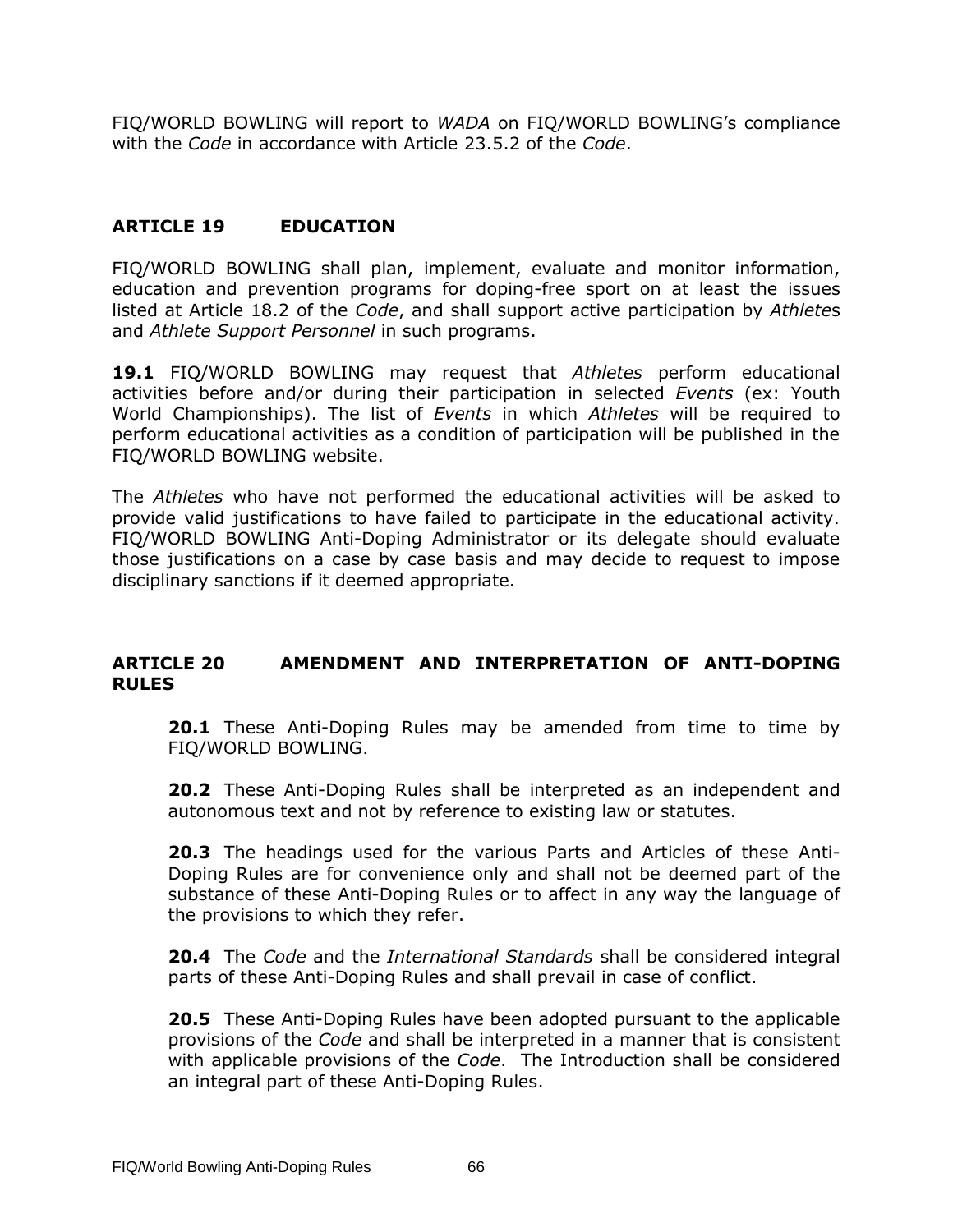**20.6** The comments annotating various provisions of the *Code* and these Anti-Doping Rules shall be used to interpret these Anti-Doping Rules.

**20.7** These Anti-Doping Rules have come into full force and effect on [1] January 2015] (the "Effective Date"). They shall not apply retroactively to matters pending before the Effective Date; provided, however, that:

**20.7.1** Anti-doping rule violations taking place prior to the Effective Date count as "first violations" or "second violations" for purposes of determining sanctions under Article 10 for violations taking place after the Effective Date.

**20.7.2** The retrospective periods in which prior violations can be considered for purposes of multiple violations under Article 10.7.5 and the statute of limitations set forth in Article 17 are procedural rules and should be applied retroactively; provided, however, that Article 17 shall only be applied retroactively if the statute of limitations period has not already expired by the Effective Date. Otherwise, with respect to any anti-doping rule violation case which is pending as of the Effective Date and any anti-doping rule violation case brought after the Effective Date based on an anti-doping rule violation which occurred prior to the Effective Date, the case shall be governed by the substantive anti-doping rules in effect at the time the alleged antidoping rule violation occurred unless the panel hearing the case determines the principle of "lex mitior" appropriately applies under the circumstances of the case.

**20.7.3** Any Article 2.4 whereabouts failure (whether a Filing Failure or a Missed Test, as those terms are defined in the International Standard for Testing and Investigations) prior to the Effective Date shall be carried forward and may be relied upon, prior to expiry, in accordance with the International Standard for Testing and Investigation, but it shall be deemed to have expired 12 months after it occurred*.* 

**20.7.4** With respect to cases where a final decision finding an antidoping rule violation has been rendered prior to the Effective Date, but the *Athlete* or other *Person* is still serving the period of *Ineligibility* as of the Effective Date, the *Athlete* or other *Person* may apply to the *Anti-Doping Organization* which had results management responsibility for the anti-doping rule violation to consider a reduction in the period of *Ineligibility* in light of these Anti-Doping Rules. Such application must be made before the period of *Ineligibility* has expired. The decision rendered may be appealed pursuant to Article 13.2. These Anti-Doping Rules shall have no application to any case where a final decision finding an anti-doping rule violation has been rendered and the period of *Ineligibility* has expired.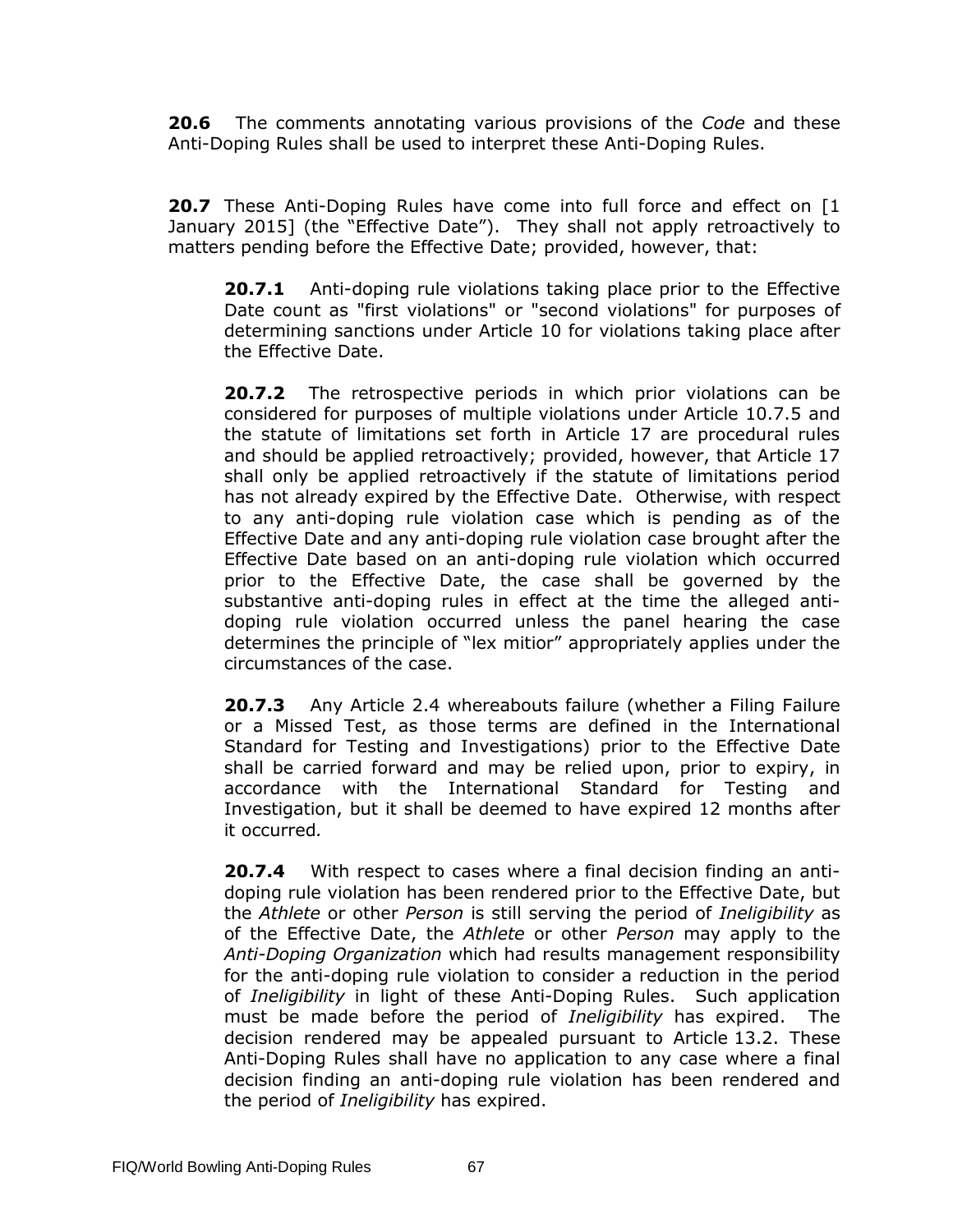**20.7.5** For purposes of assessing the period of *Ineligibility* for a second violation under Article 10.7.1, where the sanction for the first violation was determined based on rules in force prior to the Effective Date, the period of *Ineligibility* which would have been assessed for that first violation had these Anti-Doping Rules been applicable, shall be applied.

### **ARTICLE 21 INTERPRETATION OF THE** *CODE*

**21.1** The official text of the *Code* shall be maintained by *WADA* and shall be published in English and French. In the event of any conflict between the English and French versions, the English version shall prevail.

**21.2** The comments annotating various provisions of the *Code* shall be used to interpret the *Code*.

**21.3** The *Code* shall be interpreted as an independent and autonomous text and not by reference to the existing law or statutes of the *Signatories* or governments.

**21.4** The headings used for the various Parts and Articles of the *Code* are for convenience only and shall not be deemed part of the substance of the *Code* or to affect in any way the language of the provisions to which they refer.

**21.5** The *Code* shall not apply retroactively to matters pending before the date the *Code* is accepted by a *Signatory* and implemented in its rules. However, pre-*Code* anti-doping rule violations would continue to count as "first violations" or "second violations" for purposes of determining sanctions under Article 10 for subsequent post-*Code* violations.

**21.6** The Purpose, Scope and Organization of the World Anti-Doping Program and the *Code* and Appendix 1, Definitions, and Appendix 2, Examples of the Application of Article 10, shall be considered integral parts of the *Code*.

### **ARTICLE 22 ADDITIONAL ROLES AND RESPONSIBILITIES OF**  *ATHLETES* **AND OTHER** *PERSONS*

### **22.1 Roles and Responsibilities of** *Athlete***s**

**22.1.1** To be knowledgeable of and comply with these Anti-Doping Rules.

**22.1.2** To be available for *Sample* collection at all times.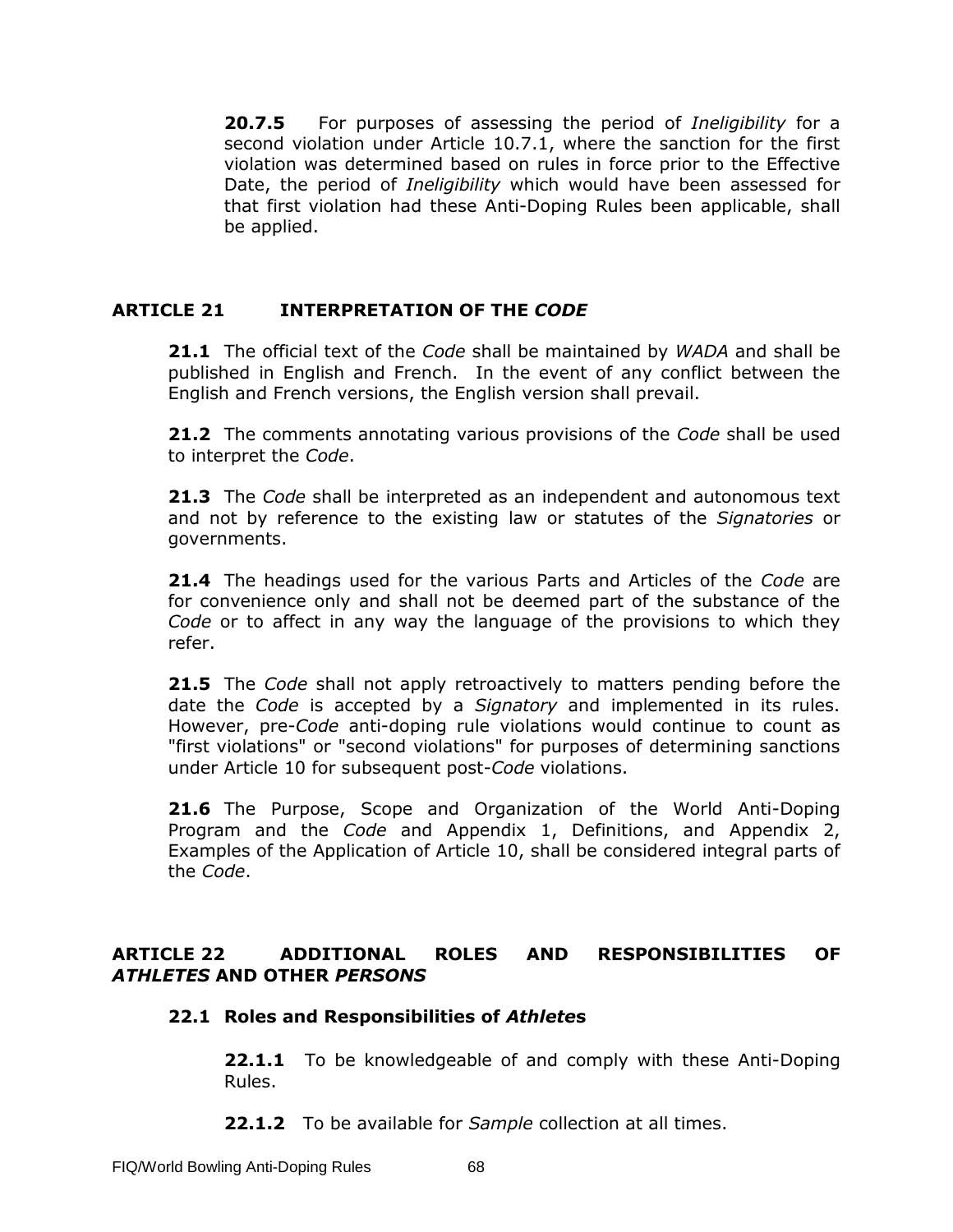*[Comment to Article 22.1.2: With due regard to an Athlete's human rights and privacy, legitimate anti-doping considerations sometimes require Sample collection late at night or early in the morning. For example, it is known that some Athletes use low doses of EPO during these hours so that it will be undetectable in the morning.]*

> **22.1.3** To take responsibility, in the context of anti-doping, for what they ingest and *Use*.

> **22.1.4** To inform medical personnel of their obligation not to *Use Prohibited Substance*s and *Prohibited Method*s and to take responsibility to make sure that any medical treatment received does not violate these Anti-Doping Rules.

> **22.1.5** To disclose to their *National Anti-Doping Organization* and to FIQ/WORLD BOWLING any decision by a non-*Signatory* finding that the *Athlete* committed an anti-doping rule violation within the previous ten years.

> **22.1.6** To cooperate with *Anti-Doping Organizations* investigating anti-doping rule violations.

> **22.1.7** Failure by any *Athlete* to cooperate in full with *Anti-Doping Organizations* investigating anti-doping rule violations may result in a charge of misconduct under FIQ/WORLD BOWLING's disciplinary rules/code of conduct.

# **22.2 Roles and Responsibilities of** *Athlete Support Personnel*

**22.2.1** To be knowledgeable of and comply with these Anti-Doping Rules.

**22.2.2** To cooperate with the *Athlete Testing* program.

**22.2.3** To use his or her influence on *Athlete* values and behavior to foster anti-doping attitudes.

**22.2.4** To disclose to his or her *National Anti-Doping Organization* and to FIQ/WORLD BOWLING any decision by a non-*Signatory* finding that he or she committed an anti-doping rule violation within the previous ten years.

**22.2.5** To cooperate with *Anti-Doping Organizations* investigating anti-doping rule violations.

**22.2.6** Failure by any *Athlete Support Personnel* to cooperate in full with *Anti-Doping Organizations* investigating anti-doping rule violations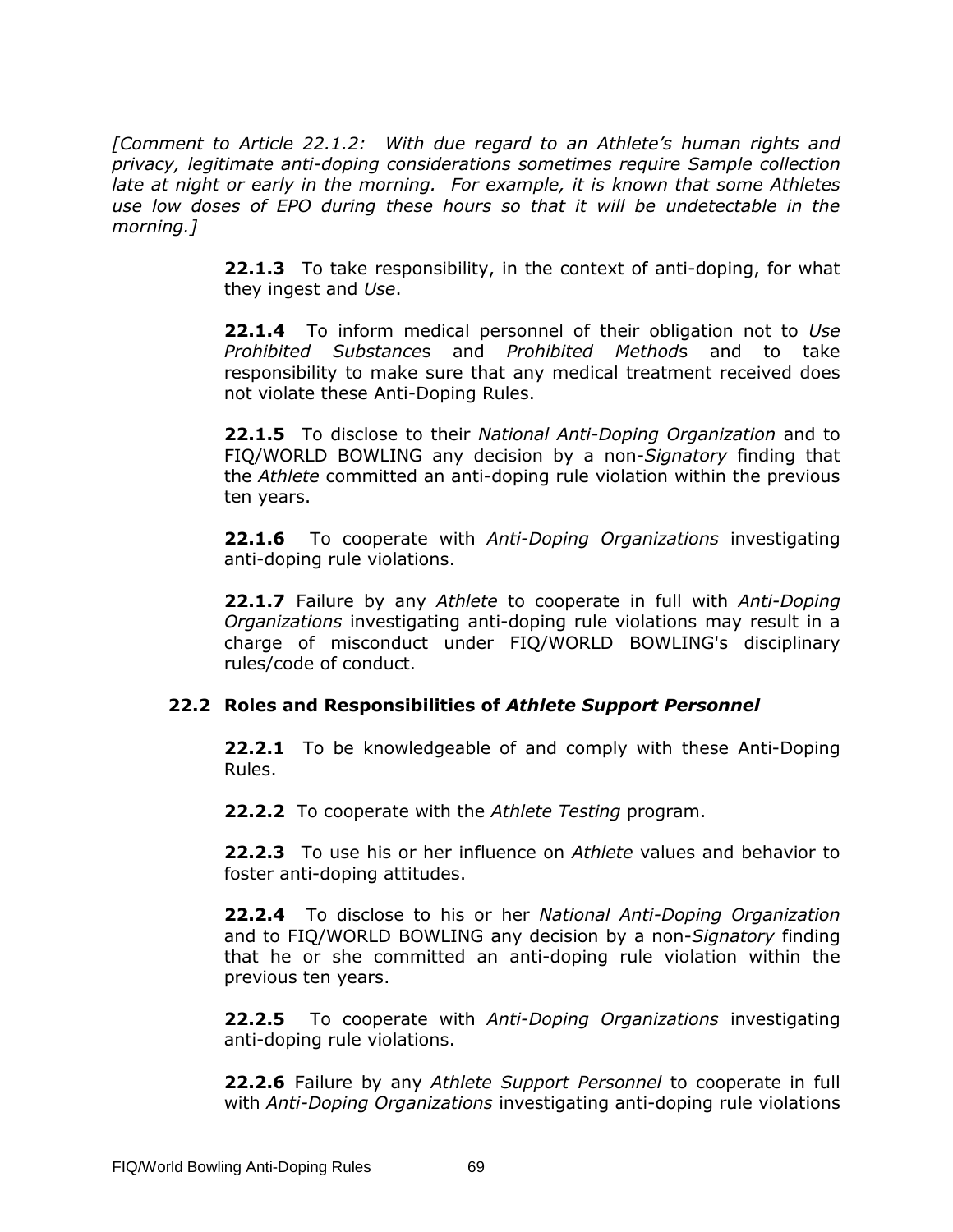may result in a charge of misconduct under FIQ/WORLD BOWLING's disciplinary rules/code of conduct.

**22.2.7** *Athlete Support Personnel* shall not *Use* or *Possess* any *Prohibited Substance* or *Prohibited Method* without valid justification.

**22.2.8** *Use* or *Possession* of a *Prohibited Substance* or *Prohibited Method* by an *Athlete Support Personnel* without valid justification may result in a charge of misconduct under FIQ/WORLD BOWLING's disciplinary rules/code of conduct.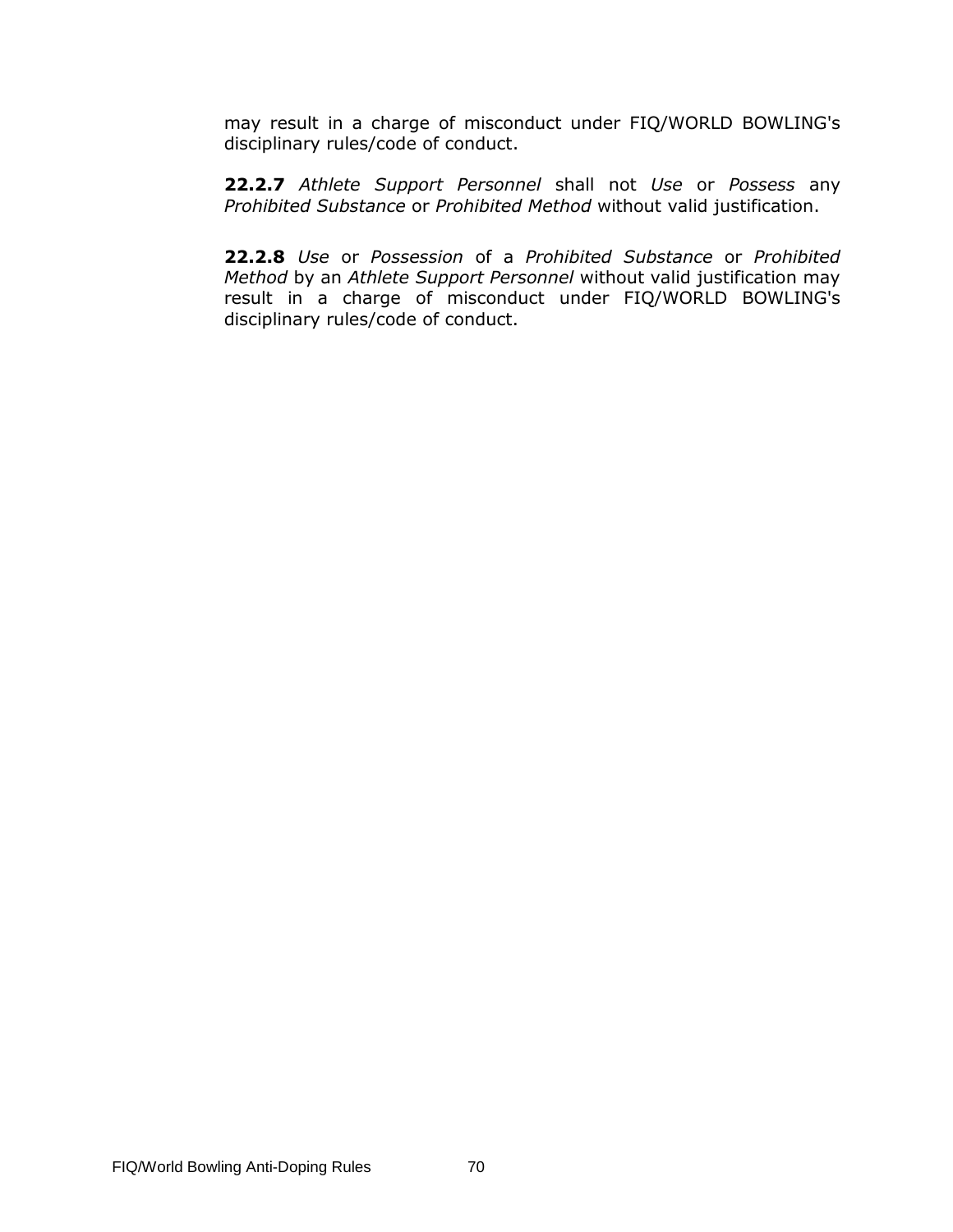#### **APPENDIX 1 DEFINITIONS**

*ADAMS*: The Anti-Doping Administration and Management System is a Web-based database management tool for data entry, storage, sharing, and reporting designed to assist stakeholders and *WADA* in their anti-doping operations in conjunction with data protection legislation.

*Administration*: Providing, supplying, supervising, facilitating, or otherwise participating in the *Use* or *Attempted Use* by another *Person* of a *Prohibited Substance* or *Prohibited Method*. However, this definition shall not include the actions of bona fide medical personnel involving a *Prohibited Substance* or *Prohibited Method* used for genuine and legal therapeutic purposes or other acceptable justification and shall not include actions involving *Prohibited Substances* which are not prohibited in *Out-of-Competition Testing* unless the circumstances as a whole demonstrate that such *Prohibited Substances* are not intended for genuine and legal therapeutic purposes or are intended to enhance sport performance.

*Adverse Analytical Finding*: A report from a *WADA*-accredited laboratory or other *WADA*-approved laboratory that, consistent with the International Standard for Laboratories and related Technical Documents, identifies in a *Sample* the presence of a *Prohibited Substance* or its *Metabolites* or *Markers* (including elevated quantities of endogenous substances) or evidence of the *Use* of a *Prohibited Method*.

*Adverse Passport Finding*: A report identified as an *Adverse Passport Finding* as described in the applicable *International Standards*.

*Anti-Doping Organization*: A *Signatory* that is responsible for adopting rules for initiating, implementing or enforcing any part of the *Doping Control* process. This includes, for example, the International Olympic Committee, the International Paralympic Committee, other *Major Event Organizations* that conduct *Testing* at their *Events*, *WADA*, International Federations, and *National Anti-Doping Organizations.*

*Athlete*: Any *Person* who competes in sport at the international level (as defined by each International Federation), or the national level (as defined by each *National Anti-Doping Organization*). An *Anti-Doping Organization* has discretion to apply anti-doping rules to an *Athlete* who is neither an *International-Level Athlete* nor a *National-Level Athlete*, and thus to bring them within the definition of "Athlete." In relation to *Athletes* who are neither *International*-*Level* nor *National-Level Athletes*, an *Anti-Doping Organization* may elect to: conduct limited *Testing* or no *Testing* at all; analyze *Samples* for less than the full menu of *Prohibited Substances*; require limited or no whereabouts information; or not require advance *TUEs*. However, if an Article 2.1, 2.3 or 2.5 anti-doping rule violation is committed by any *Athlete* over whom an *Anti-Doping Organization* has authority who competes below the international or national level, then the *Consequences* set forth in the *Code* (except Article 14.3.2) must be applied. For purposes of Article 2.8 and Article 2.9 and for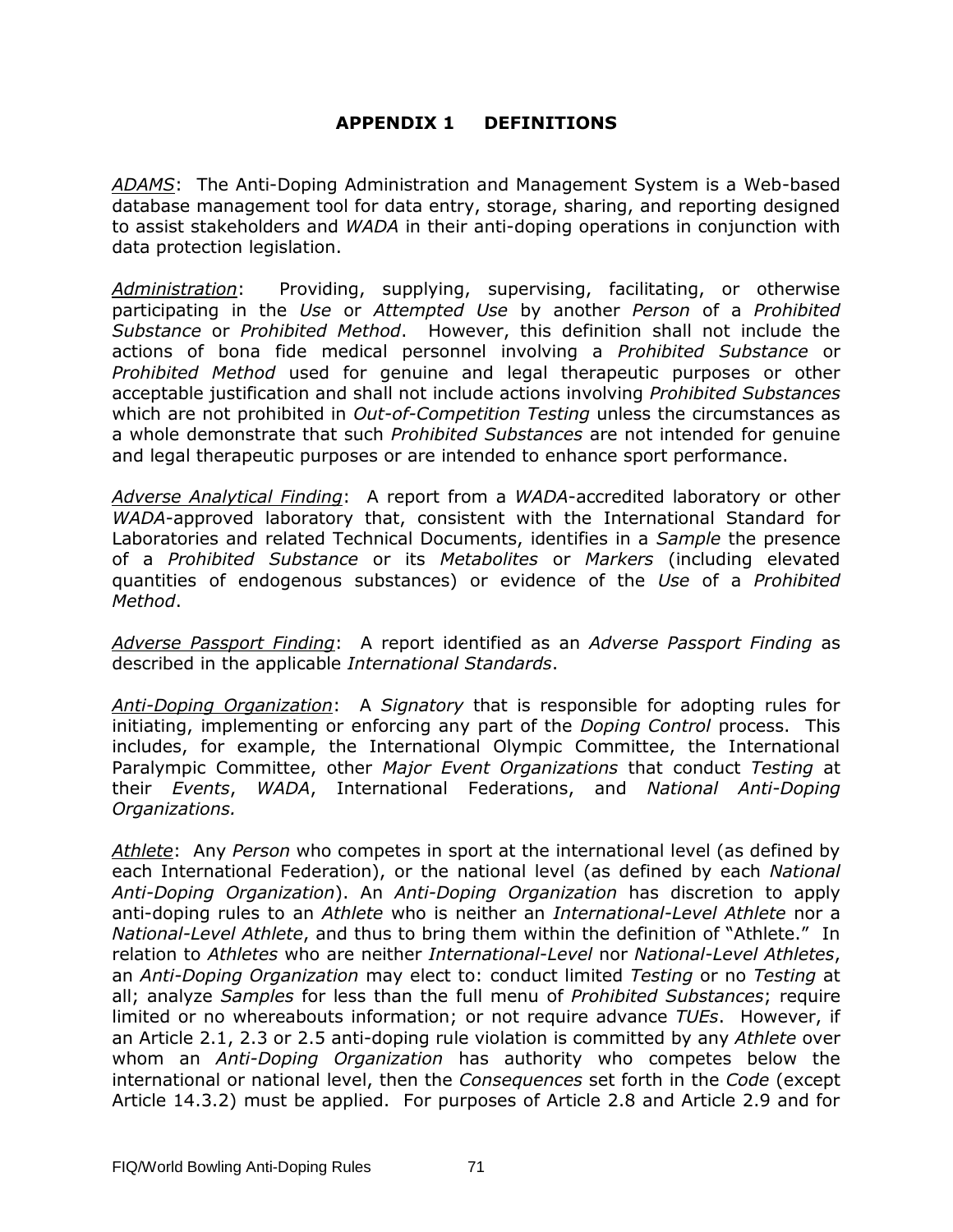purposes of anti-doping information and education, any *Person* who participates in sport under the authority of any *Signatory*, government, or other sports organization accepting the *Code* is an *Athlete*.

*[Comment: This definition makes it clear that all International- and National-Level Athletes are subject to the anti-doping rules of the Code, with the precise definitions of international- and national-level sport to be set forth in the antidoping rules of the International Federations and National Anti-Doping Organizations, respectively. The definition also allows each National Anti-Doping Organization, if it chooses to do so, to expand its anti-doping program beyond International- or National-Level Athletes to competitors at lower levels of Competition or to individuals who engage in fitness activities but do not compete at all. Thus, a National Anti-Doping Organization could, for example, elect to test recreational-level competitors but not require advance TUEs. But an anti-doping rule violation involving an Adverse Analytical Finding or Tampering results in all of the Consequences provided for in the Code (with the exception of Article 14.3.2). The decision on whether Consequences apply to recreational-level Athletes who engage in fitness activities but never compete is left to the National Anti-Doping Organization. In the same manner, a Major Event Organization holding an Event*  only for masters-level competitors could elect to test the competitors but not *analyze Samples for the full menu of Prohibited Substances. Competitors at all levels of Competition should receive the benefit of anti-doping information and education.]* 

*Athlete Biological Passport*: The program and methods of gathering and collating data as described in the International Standard for Testing and Investigations and International Standard for Laboratories.

*Athlete Support Personnel*: Any coach, trainer, manager, agent, team staff, official, medical, paramedical personnel, parent or any other *Person* working with, treating or assisting an *Athlete* participating in or preparing for sports *Competition*.

*Attempt*: Purposely engaging in conduct that constitutes a substantial step in a course of conduct planned to culminate in the commission of an anti-doping rule violation. Provided, however, there shall be no anti-doping rule violation based solely on an *Attempt* to commit a violation if the *Person* renounces the *Attempt* prior to it being discovered by a third party not involved in the *Attempt*.

*Atypical Finding*: A report from a *WADA*-accredited laboratory or other *WADA*approved laboratory which requires further investigation as provided by the International Standard for Laboratories or related Technical Documents prior to the determination of an *Adverse Analytical Finding*.

*Atypical Passport Finding*: A report described as an *Atypical Passport Finding* as described in the applicable *International Standards*.

*CAS*: The Court of Arbitration for Sport.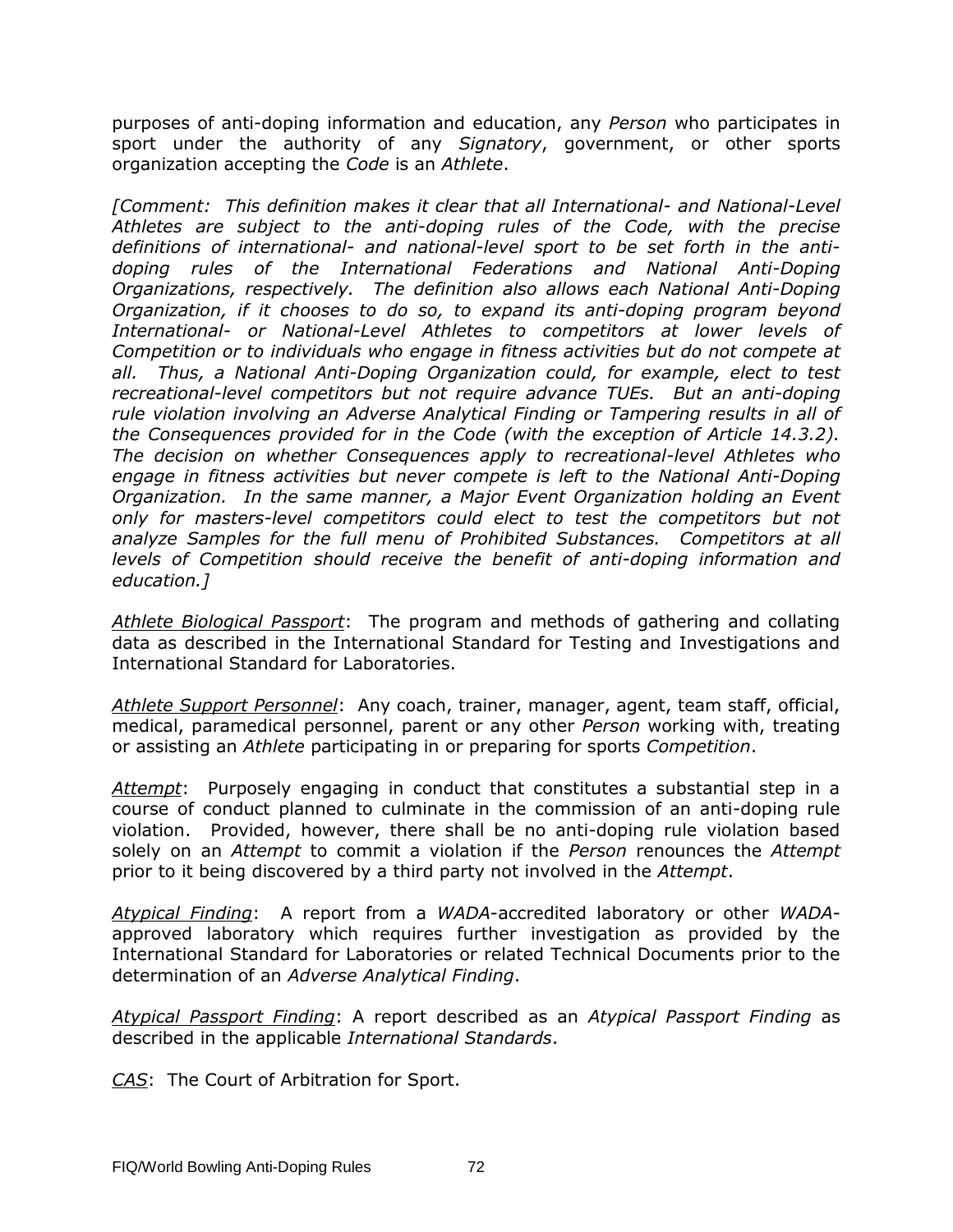*Code*: The World Anti-Doping Code.

*Competition*: A single race, match, game or singular sport contest. For stage races and other sport contests where prizes are awarded on a daily or other interim basis the distinction between a *Competition* and an *Event* will be as provided in the rules of the applicable International Federation. [Please insert here specific rules if applicable].

*Consequences of Anti-Doping Rule Violations ("Consequences")*: An *Athlete's* or other *Person's* violation of an anti-doping rule may result in one or more of the following: (a) *Disqualification* means the *Athlete's* results in a particular *Competition* or *Event* are invalidated, with all resulting *Consequences* including forfeiture of any medals, points and prizes; (b) *Ineligibility* means the *Athlete* or other *Person* is barred on account of an anti-doping rule violation for a specified period of time from participating in any *Competition* or other activity or funding as provided in Article 10.12.1; (c) *Provisional Suspension* means the *Athlete* or other *Person* is barred temporarily from participating in any *Competition* or activity prior to the final decision at a hearing conducted under Article 8; (d) *Financial Consequences* means a financial sanction imposed for an anti-doping rule violation or to recover costs associated with an anti-doping rule violation; and (e) *Public Disclosure or Public Reporting* means the dissemination or distribution of information to the general public or *Persons* beyond those *Persons* entitled to earlier notification in accordance with Article 14. Teams in *Team Sports* may also be subject to *Consequences* as provided in Article 11 of the *Code*.

*Contaminated Product*:A product that contains a *Prohibited Substance* that is not disclosed on the product label or in information available in a reasonable Internet search.

*Disqualification*: See *Consequences of Anti-Doping Rule Violations* above.

*Doping Control*: All steps and processes from test distribution planning through to ultimate disposition of any appeal including all steps and processes in between such as provision of whereabouts information, *Sample* collection and handling, laboratory analysis, *TUEs*, results management and hearings.

*Event*: A series of individual *Competitions* conducted together under all official events under FIQ/World Bowling one ruling body (e.g., the Olympic Games, FIQ/WORLD BOWLING World Championships, or Pan American Games).

*Event Venues*: Those venues so designated by the ruling body for the *Event*. For the sport of FIQ/WORLD BOWLING, the *Event Venues* are considered the official warming, training, accommodation and *Competition* venues for the *Event*.

*Event Period*: The time between the beginning and end of an *Event*, as established by the ruling body of the *Event*.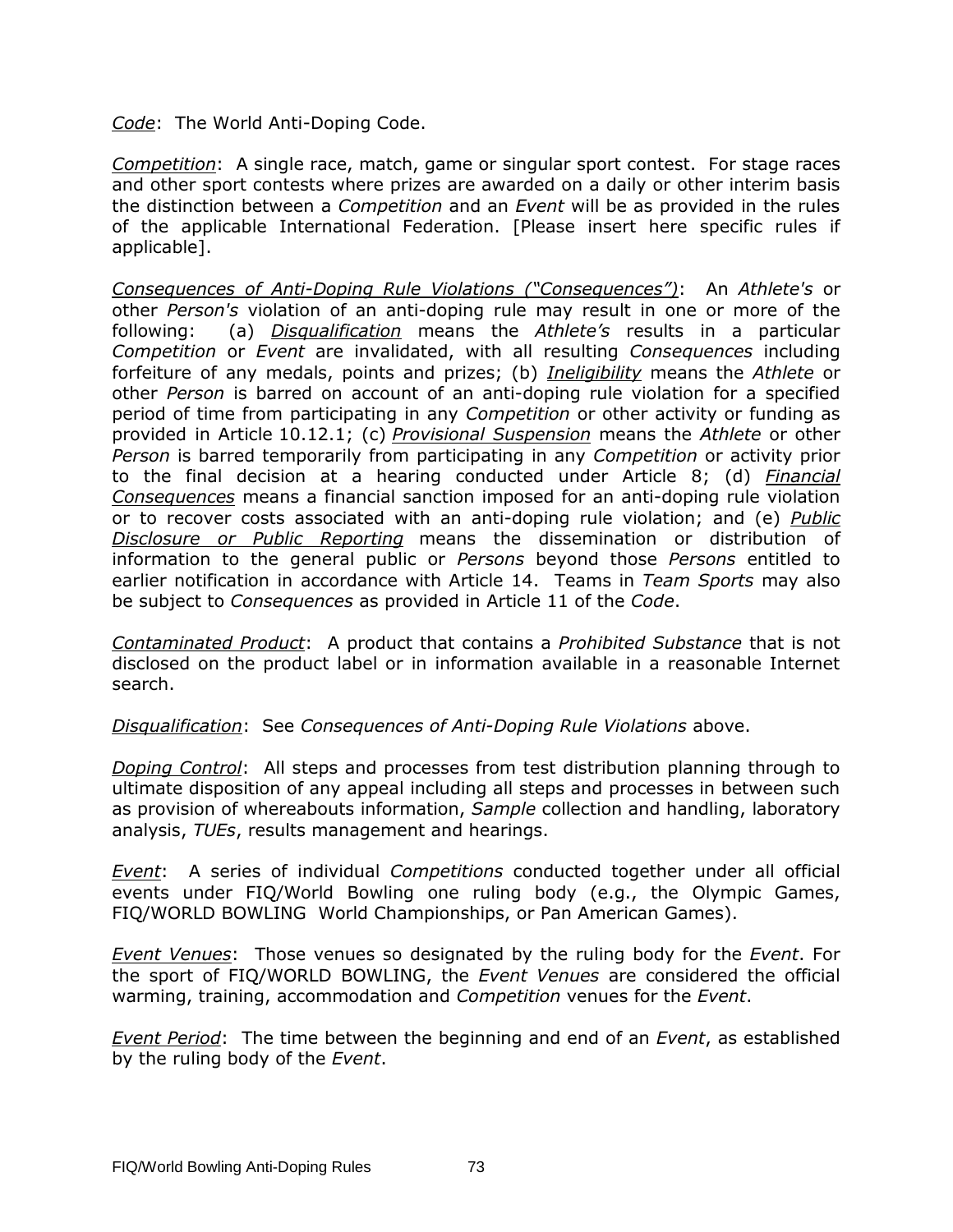*Fault*: *Fault* is any breach of duty or any lack of care appropriate to a particular situation. Factors to be taken into consideration in assessing an *Athlete* or other *Person*'s degree of *Fault* include, for example, the *Athlete*'s or other *Person*'s experience, whether the *Athlete* or other *Person* is a *Minor*, special considerations such as impairment, the degree of risk that should have been perceived by the *Athlete* and the level of care and investigation exercised by the *Athlete* in relation to what should have been the perceived level of risk. In assessing the *Athlete's* or other *Person's* degree of *Fault*, the circumstances considered must be specific and relevant to explain the *Athlete's* or other *Person's* departure from the expected standard of behavior. Thus, for example, the fact that an *Athlete* would lose the opportunity to earn large sums of money during a period of *Ineligibility,* or the fact that the *Athlete* only has a short time left in his or her career, or the timing of the sporting calendar, would not be relevant factors to be considered in reducing the period of *Ineligibility* under Article 10.5.1 or 10.5.2.

*[Comment: The criteria for assessing an Athlete's degree of Fault is the same under all Articles where Fault is to be considered. However, under Article 10.5.2, no reduction of sanction is appropriate unless, when the degree of Fault is assessed, the conclusion is that No Significant Fault or Negligence on the part of the Athlete or other Person was involved.]*

*Financial Consequences*: see *Consequences of Anti-Doping Rule Violations*, above.

*In-Competition*: "*In-Competition*" means the period commencing twelve hours before a *Competition* in which the *Athlete* is scheduled to participate through the end of such *Competition* and the *Sample* collection process related to such *Competition*.

*[Comment: An International Federation or ruling body for an Event may establish an "In-Competition" period that is different than the Event Period.]*

*Independent Observer Program*: A team of observers, under the supervision of *WADA*, who observe and provide guidance on the *Doping Control* process at certain *Events* and report on their observations.

*Individual Sport*: Any sport that is not a *Team Sport.*

*Ineligibility*: See *Consequences of Anti-Doping Rule Violations* above.

*International Event*:An *Event* or *Competition* where the International Olympic Committee, the International Paralympic Committee, an International Federation, a *Major Event Organization,* or another international sport organization is the ruling body for the *Event* or appoints the technical officials for the *Event.*

*International-Level Athlete*: *Athletes* who compete in sport at the international level, as defined by each International Federation, consistent with the International Standard for Testing and Investigations. For the sport of FIQ/World Bowling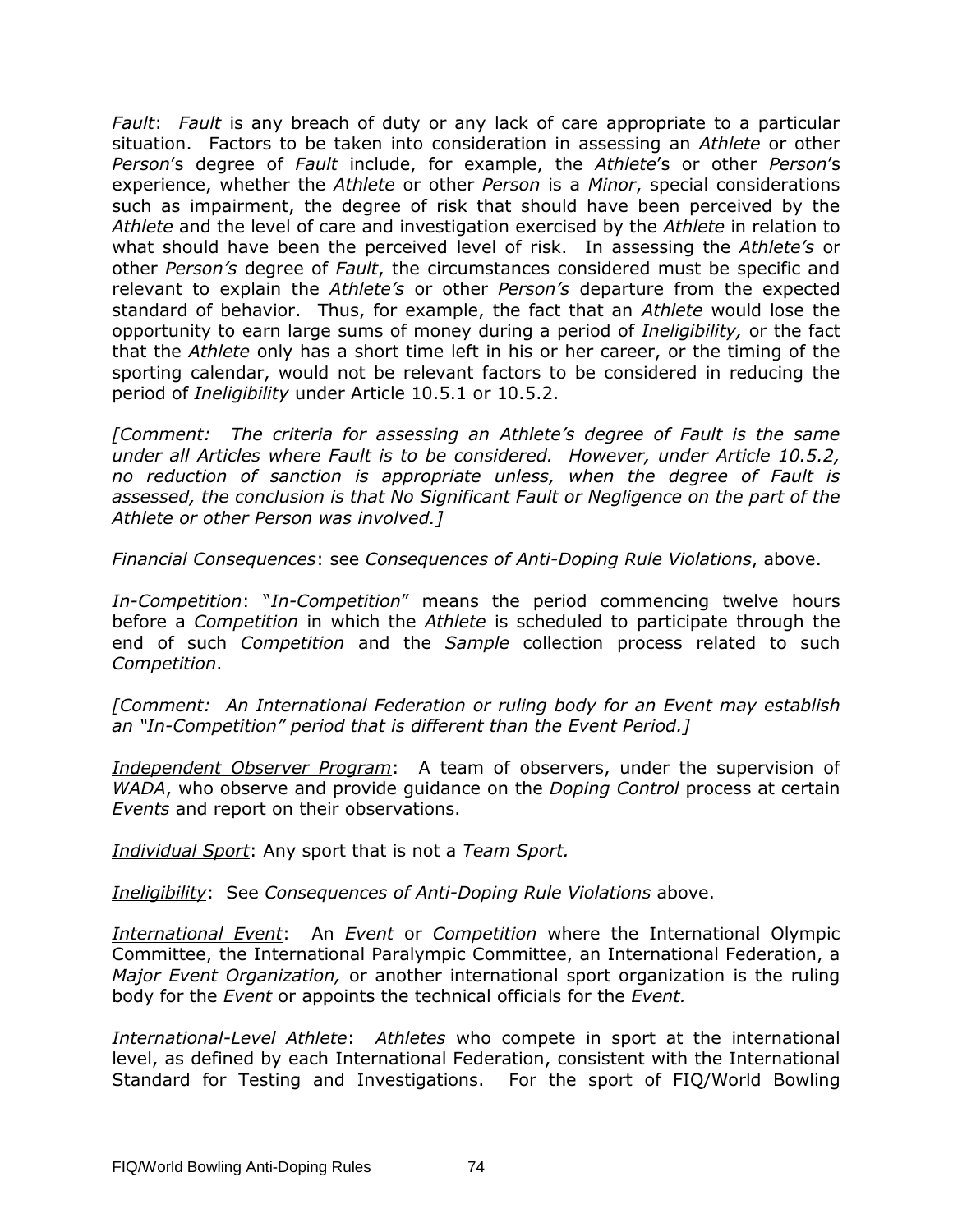*International-Level Athletes* are defined as set out in the Scope section of the Introduction to these Anti-Doping Rules.

*[Comment: Consistent with the International Standard for Testing and Investigations, the International Federation is free to determine the criteria it will use to classify Athletes as International-Level Athletes, e.g., by ranking, by participation in particular International Events, by type of license, etc. However, it must publish those criteria in clear and concise form, so that Athletes are able to ascertain quickly and easily when they will become classified as International-Level Athletes. For example, if the criteria include participation in certain International Events, then the International Federation must publish a list of those International Events.]*

*International Standard*: A standard adopted by *WADA* in support of the *Code*. Compliance with an *International Standard* (as opposed to another alternative standard, practice or procedure) shall be sufficient to conclude that the procedures addressed by the *International Standard* were performed properly. *Internationa*l *Standards* shall include any Technical Documents issued pursuant to the *International Standard*.

*Major Event Organizations*: The continental associations of *National Olympic Committee*s and other international multi-sport organizations that function as the ruling body for any continental, regional or other *International Event*.

*Marker*: A compound, group of compounds or biological variable(s) that indicates the *Use* of a *Prohibited Substance* or *Prohibited Method.*

*Metabolite*: Any substance produced by a biotransformation process.

*Minor*: A natural *Person* who has not reached the age of eighteen years.

*National Anti-Doping Organization*: The entity(ies) designated by each country as possessing the primary authority and responsibility to adopt and implement antidoping rules, direct the collection of *Samples*, the management of test results, and the conduct of hearings at the national level. If this designation has not been made by the competent public authority(ies), the entity shall be the country's *National Olympic Committee* or its designee.

*National Event*: A sport *Event* or *Competition* involving *International-* or *National-Level Athletes* that is not an *International Event*.

*National Federation*: A national or regional entity which is a member of or is recognized by FIQ/WORLD BOWLING as the entity governing FIQ/WORLD BOWLING's sport in that nation or region.

*National-Level Athlete*: *Athletes* who compete in sport at the national level, as defined by each *National Anti-Doping Organization,* consistent with the International Standard for Testing and Investigations.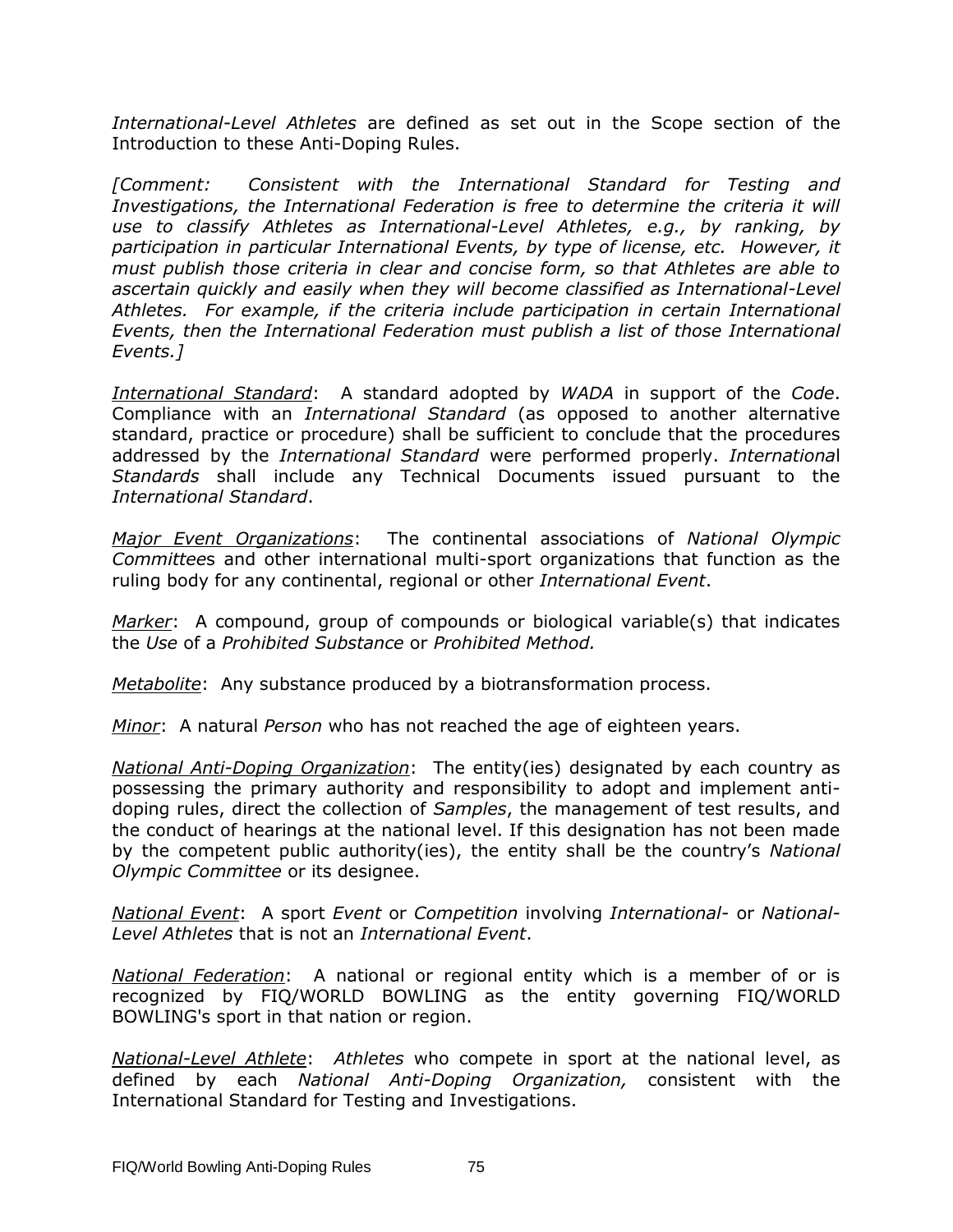*National Olympic Committee*: The organization recognized by the International Olympic Committee. The term *National Olympic Committee* shall also include the National Sport Confederation in those countries where the National Sport Confederation assumes typical *National Olympic Committee* responsibilities in the anti-doping area.

*No Fault or Negligence*: The *Athlete* or other *Person's* establishing that he or she did not know or suspect, and could not reasonably have known or suspected even with the exercise of utmost caution, that he or she had *Used* or been administered the *Prohibited Substance* or *Prohibited Method* or otherwise violated an anti-doping rule*.* Except in the case of a *Minor*, for any violation of Article 2.1, the *Athlete* must also establish how the *Prohibited Substance* entered his or her system.

*No Significant Fault or Negligence*: The *Athlete* or other *Person's* establishing that his or her *Fault* or negligence, when viewed in the totality of the circumstances and taking into account the criteria for *No Fault* or negligence, was not significant in relationship to the anti-doping rule violation. Except in the case of a *Minor*, for any violation of Article 2.1, the *Athlete* must also establish how the *Prohibited Substance* entered his or her system.

*[Comment: For Cannabinoids, an Athlete may establish No Significant Fault or Negligence by clearly demonstrating that the context of the Use was unrelated to sport performance.]*

*Out-of-Competition*: Any period which is not *In-Competition*.

*Participant*: Any *Athlete* or *Athlete Support Person*.

*Person*: A natural *Person* or an organization or other entity.

*Possession*: The actual, physical *Possession*, or the constructive *Possession* (which shall be found only if the *Person* has exclusive control or intends to exercise control over the *Prohibited Substance* or *Prohibited Method* or the premises in which a *Prohibited Substance* or *Prohibited Method* exists); provided, however, that if the *Person* does not have exclusive control over the *Prohibited Substance* or *Prohibited Method* or the premises in which a *Prohibited Substance* or *Prohibited Method* exists, constructive *Possession* shall only be found if the *Person* knew about the presence of the *Prohibited Substance* or *Prohibited Method* and intended to exercise control over it. Provided, however, there shall be no anti-doping rule violation based solely on *Possession* if, prior to receiving notification of any kind that the *Person* has committed an anti-doping rule violation, the *Person* has taken concrete action demonstrating that the *Person* never intended to have *Possession* and has renounced *Possession* by explicitly declaring it to an *Anti-Doping Organization*. Notwithstanding anything to the contrary in this definition, the purchase (including by any electronic or other means) of a *Prohibited Substance* or *Prohibited Method* constitutes *Possession* by the *Person* who makes the purchase.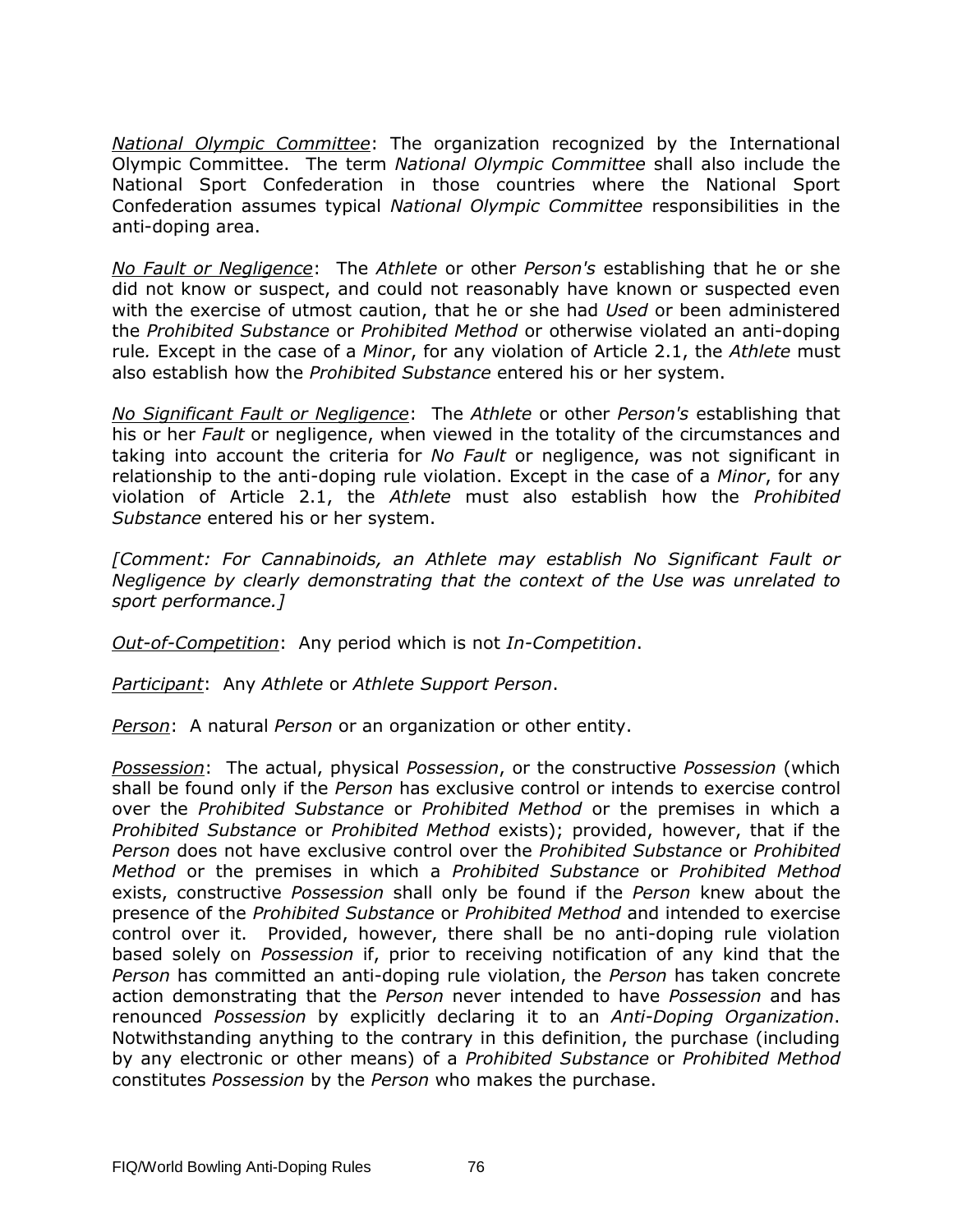*[Comment: Under this definition, steroids found in an Athlete's car would constitute a violation unless the Athlete establishes that someone else used the car; in that event, the Anti-Doping Organization must establish that, even though the Athlete did not have exclusive control over the car, the Athlete knew about the steroids and intended to have control over the steroids. Similarly, in the example of steroids found in a home medicine cabinet under the joint control of an Athlete and spouse, the Anti-Doping Organization must establish that the Athlete knew the steroids were in the cabinet and that the Athlete intended to exercise control over the steroids. The act of purchasing a Prohibited Substance alone constitutes Possession, even where, for example, the product does not arrive, is received by someone else, or is sent to a third party address.]*

*Prohibited List*: The List identifying the *Prohibited Substances* and *Prohibited Methods*.

*Prohibited Method*: Any method so described on the *Prohibited List*.

*Prohibited Substance*: Any substance, or class of substances, so described on the *Prohibited List*.

*Provisional Hearing*: For purposes of Article 7.9, an expedited abbreviated hearing occurring prior to a hearing under Article 8 that provides the *Athlete* with notice and an opportunity to be heard in either written or oral form.

*[Comment: A Provisional Hearing is only a preliminary proceeding which may not involve a full review of the facts of the case. Following a Provisional Hearing, the Athlete remains entitled to a subsequent full hearing on the merits of the case. By contrast, an "expedited hearing," as that term is used in Article 7.9, is a full hearing on the merits conducted on an expedited time schedule.]*

*Provisional Suspension*: See *Consequences of Anti-Doping Rule Violations* above.

*Publicly Disclose or Publicly Report*: See *Consequences of Anti-Doping Rule Violations* above.

*Regional Anti-Doping Organization*:A regional entity designated by member countries to coordinate and manage delegated areas of their national anti-doping programs, which may include the adoption and implementation of anti-doping rules, the planning and collection of *Samples*, the management of results, the review of *TUEs*, the conduct of hearings, and the conduct of educational programs at a regional level.

*Registered Testing Pool*: The pool of highest-priority *Athletes* established separately at the international level by International Federations and at the national level by *National Anti-Doping Organizations,* who are subject to focused *In-Competition* and *Out-of-Competition Testing* as part of that International Federation's or *National Anti-Doping Organization*'s test distribution plan and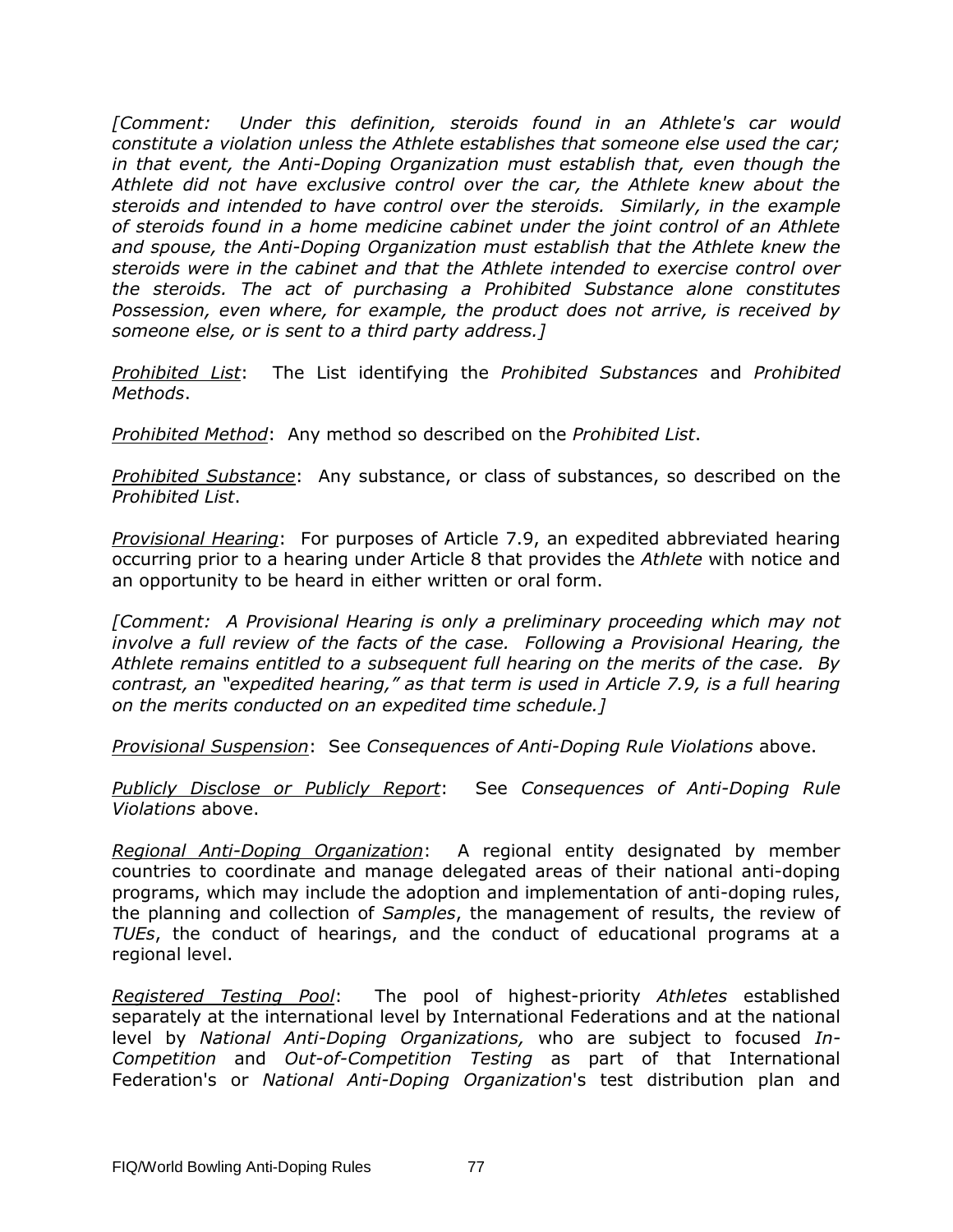therefore are required to provide whereabouts information as provided in Article 5.6 of the *Code* and the International Standard for Testing and Investigations.

*Sample* or *Specimen*: Any biological material collected for the purposes of *Doping Control*.

*[Comment: It has sometimes been claimed that the collection of blood Samples violates the tenets of certain religious or cultural groups. It has been determined that there is no basis for any such claim.]*

*Signatories*: Those entities signing the *Code* and agreeing to comply with the *Code*, as provided in Article 23 of the *Code*.

*Specified Substance*:See Article 4.2.2.

*Strict Liability*: The rule which provides that under Article 2.1 and Article 2.2, it is not necessary that intent, *Fault*, negligence, or knowing *Use* on the *Athlete's* part be demonstrated by the *Anti-Doping Organization* in order to establish an antidoping rule violation.

*Substantial Assistance*: For purposes of Article 10.6.1, a *Person* providing *Substantial Assistance* must: (1) fully disclose in a signed written statement all information he or she possesses in relation to anti-doping rule violations, and (2) fully cooperate with the investigation and adjudication of any case related to that information, including, for example, presenting testimony at a hearing if requested to do so by an *Anti-Doping Organization* or hearing panel. Further, the information provided must be credible and must comprise an important part of any case which is initiated or, if no case is initiated, must have provided a sufficient basis on which a case could have been brought.

*Tampering*:Altering for an improper purpose or in an improper way; bringing improper influence to bear; interfering improperly; obstructing, misleading or engaging in any fraudulent conduct to alter results or prevent normal procedures from occurring.

*Target Testing*: Selection of specific *Athletes* for *Testing* based on criteria set forth in the International Standard for Testing and Investigations.

*Team Sport*: A sport in which the substitution of players is permitted during a *Competition*.

*Testing*: The parts of the *Doping Control* process involving test distribution planning, *Sample* collection, *Sample* handling, and *Sample* transport to the laboratory.

*Trafficking*: Selling, giving, transporting, sending, delivering or distributing (or *Possessing* for any such purpose) a *Prohibited Substance* or *Prohibited Method* (either physically or by any electronic or other means) by an *Athlete*, *Athlete*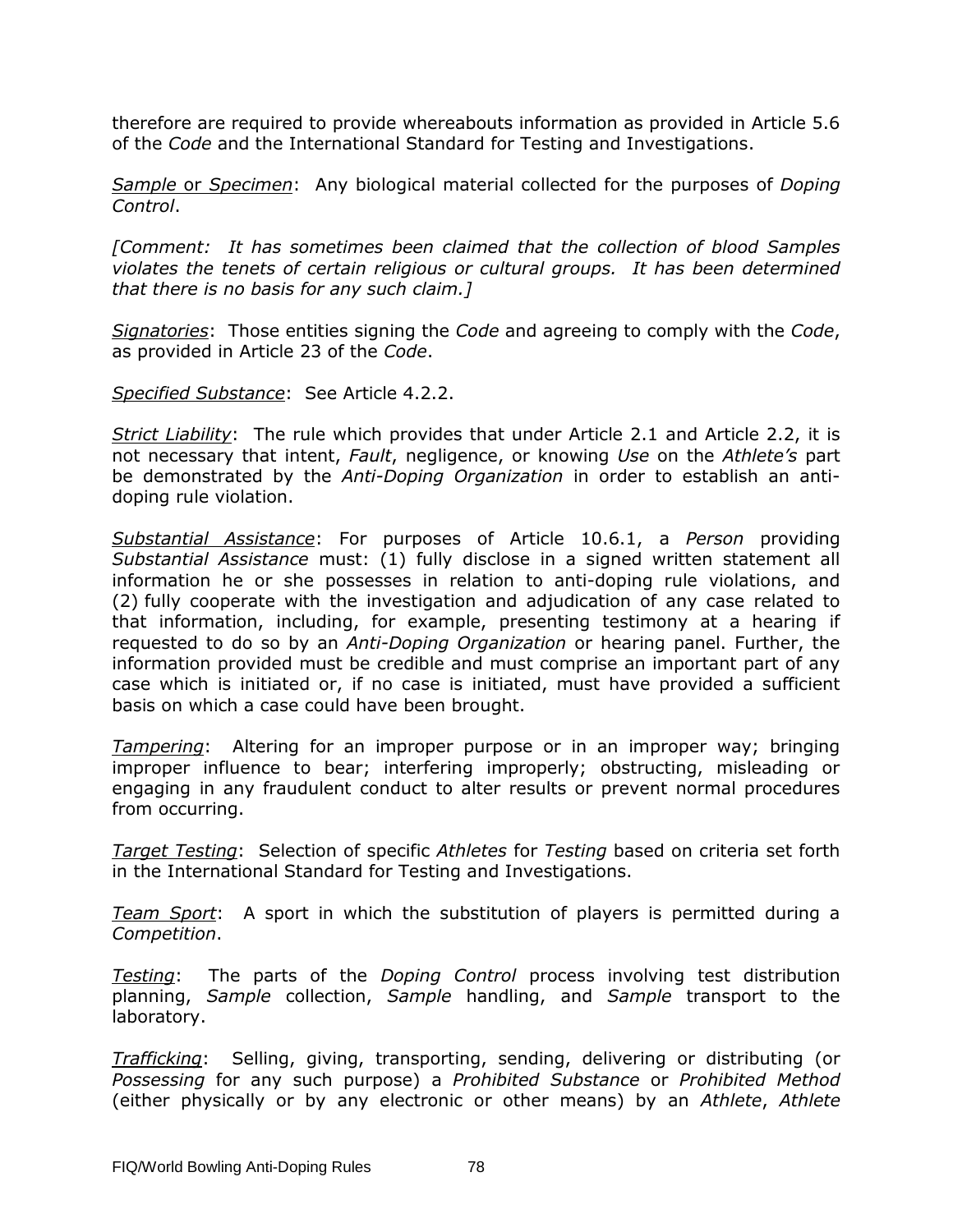*Support Person* or any other *Person* subject to the jurisdiction of an *Anti-Doping Organization* to any third party; provided, however, this definition shall not include the actions of "bona fide" medical personnel involving a *Prohibited Substance* used for genuine and legal therapeutic purposes or other acceptable justification, and shall not include actions involving *Prohibited Substances* which are not prohibited in *Out-of-Competition Testing* unless the circumstances as a whole demonstrate such *Prohibited Substances* are not intended for genuine and legal therapeutic purposes or are intended to enhance sport performance.

*TUE*:Therapeutic Use Exemption, as described in Article 4.4.

*UNESCO Convention*: The International Convention against Doping in Sport adopted by the 33<sup>rd</sup> session of the UNESCO General Conference on 19 October, 2005 including any and all amendments adopted by the States Parties to the Convention and the Conference of Parties to the International Convention against Doping in Sport.

*Use*: The utilization, application, ingestion, injection or consumption by any means whatsoever of any *Prohibited Substance* or *Prohibited Method*.

*WADA*: The World Anti-Doping Agency.

*[Comment: Defined terms shall include their plural and possessive forms, as well as those terms used as other parts of speech].*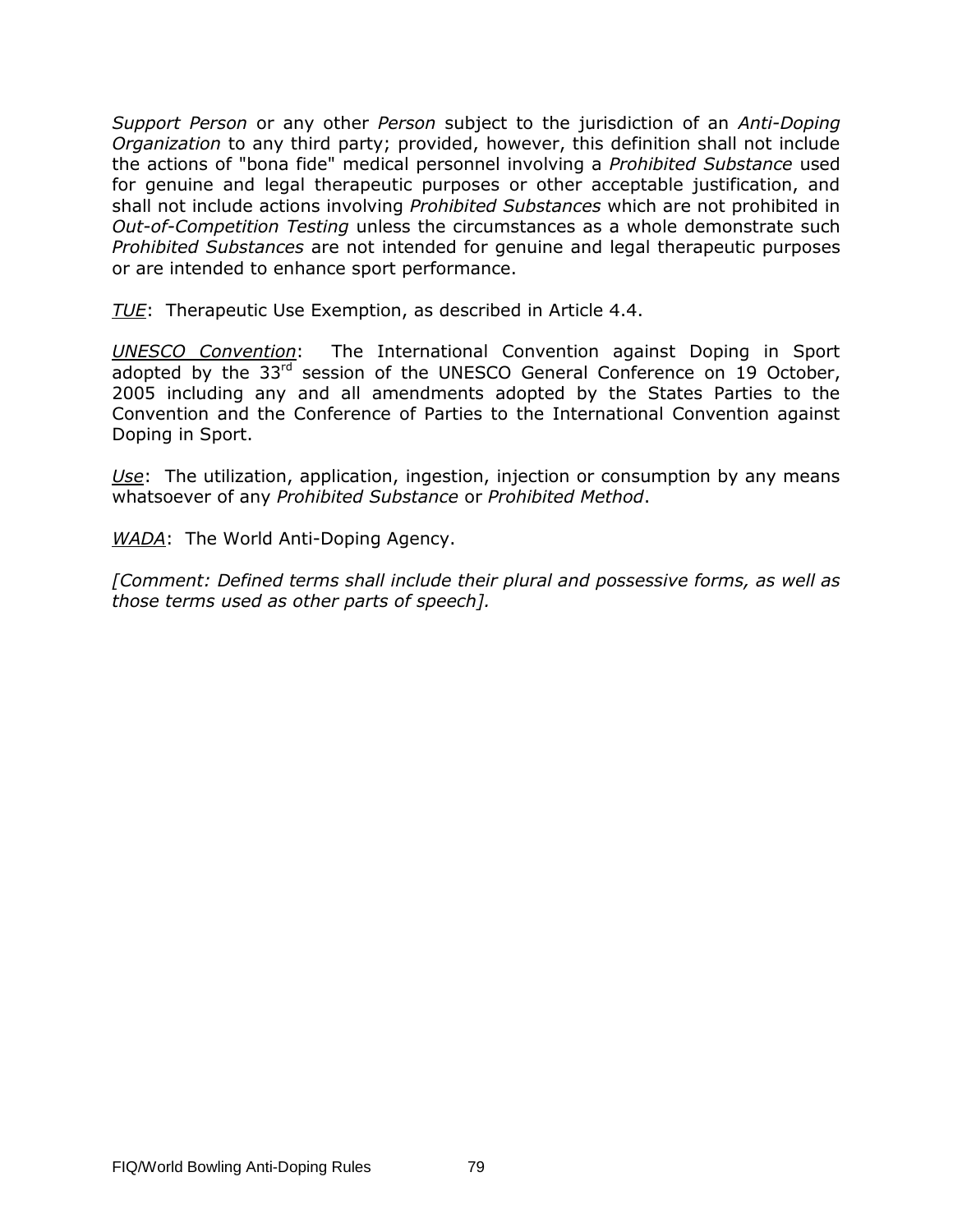# **APPENDIX 2 EXAMPLES OF THE APPLICATION OF ARTICLE 10**

#### EXAMPLE 1.

Facts: An *Adverse Analytical Finding* results from the presence of an anabolic steroid in an *In-Competition* test (Article 2.1); the *Athlete* promptly admits the antidoping rule violation; the *Athlete* establishes *No Significant Fault or Negligence*; and the *Athlete* provides *Substantial Assistance*.

#### Application of *Consequences*:

1. The starting point would be Article 10.2. Because the *Athlete* is deemed to have *No Significant Fault* that would be sufficient corroborating evidence (Articles 10.2.1.1 and 10.2.3) that the anti-doping rule violation was not intentional, the period of *Ineligibility* would thus be two years, not four years (Article 10.2.2).

2. In a second step, the panel would analyze whether the *Fault*-related reductions (Articles 10.4 and 10.5) apply. Based on *No Significant Fault or Negligence* (Article 10.5.2) since the anabolic steroid is not a *Specified Substance*, the applicable range of sanctions would be reduced to a range of two years to one year (minimum one-half of the two year sanction). The panel would then determine the applicable period of *Ineligibility* within this range based on the *Athlete's* degree of *Fault*. (Assume for purposes of illustration in this example that the panel would otherwise impose a period of *Ineligibility* of 16 months.)

3. In a third step, the panel would assess the possibility for suspension or reduction under Article 10.6 (reductions not related to *Fault*). In this case, only Article 10.6.1 (*Substantial Assistance)* applies. (Article 10.6.3, Prompt Admission, is not applicable because the period of *Ineligibility* is already below the two-year minimum set forth in Article 10.6.3.) Based on *Substantial Assistance*, the period of *Ineligibility* could be suspended by three-quarters of 16 months.\* The minimum period of *Ineligibility* would thus be four months. (Assume for purposes of illustration in this example that the panel suspends ten months and the period of *Ineligibility* would thus be six months.)

4. Under Article 10.11, the period of *Ineligibility*, in principle, starts on the date of the final hearing decision. However, because the *Athlete* promptly admitted the anti-doping rule violation, the period of *Ineligibility* could start as early as the date of *Sample* collection, but in any event the *Athlete* would have to serve at least onehalf of the *Ineligibility* period (i.e., three months) after the date of the hearing decision (Article 10.11.2).

5. Since the *Adverse Analytical Finding* was committed in a *Competition*, the panel would have to automatically *Disqualify* the result obtained in that *Competition* (Article 9).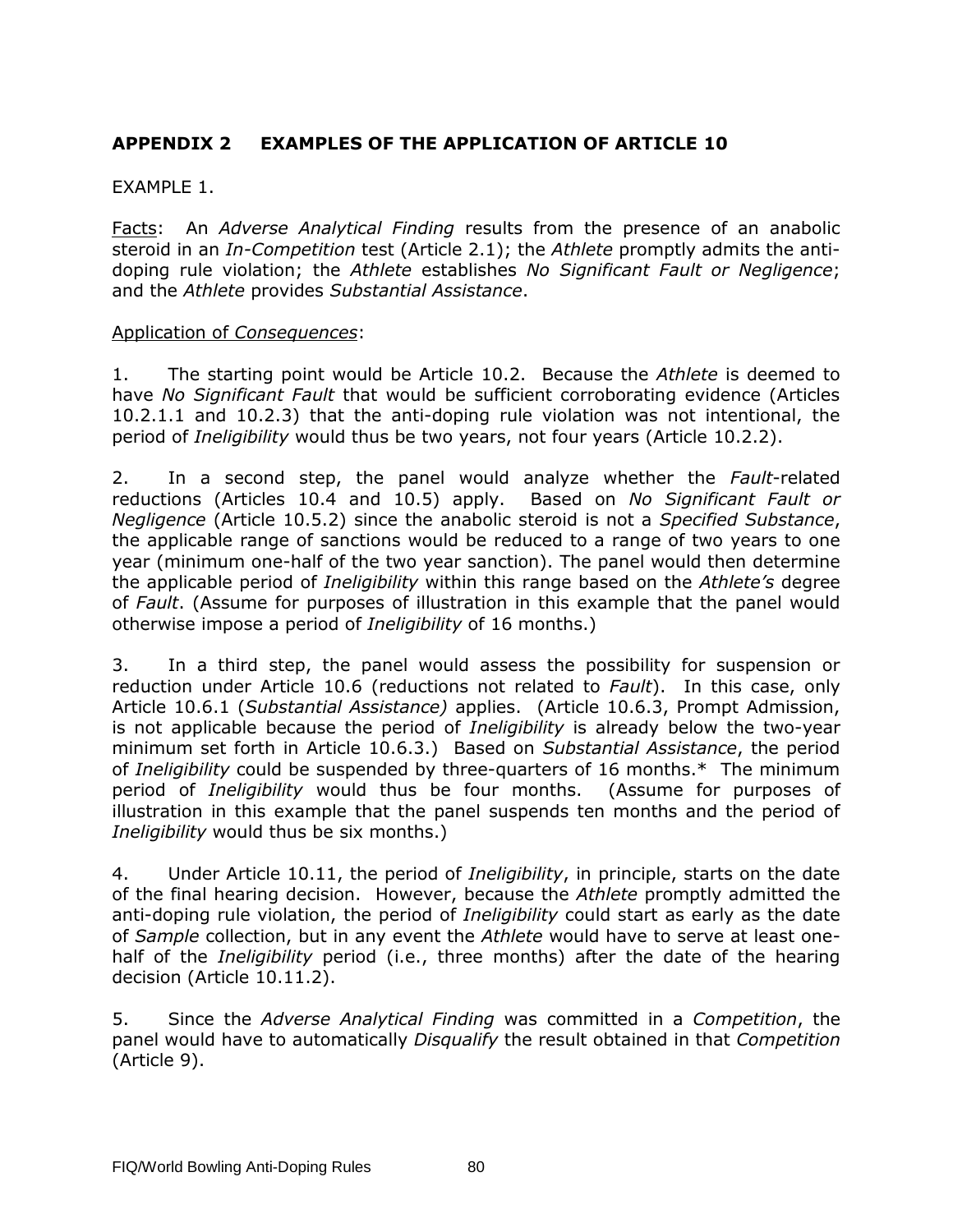6. According to Article 10.8, all results obtained by the *Athlete* subsequent to the date of the *Sample* collection until the start of the period of *Ineligibility* would also be *Disqualified* unless fairness requires otherwise.

7. The information referred to in Article 14.3.2 must be *Publicly Disclosed*, unless the *Athlete* is a *Minor*, since this is a mandatory part of each sanction (Article 10.13).

8. The *Athlete* is not allowed to participate in any capacity in a *Competition* or other sport-related activity under the authority of any *Signatory* or its affiliates during the *Athlete's* period of *Ineligibility* (Article 10.12.1). However, the *Athlete* may return to train with a team or to use the facilities of a club or other member organization of a *Signatory* or its affiliates during the shorter of: (a) the last two months of the *Athlete's* period of *Ineligibility*, or (b) the last one-quarter of the period of *Ineligibility* imposed (Article 10.12.2). Thus, the *Athlete* would be allowed to return to training one and one-half months before the end of the period of *Ineligibility*.

## EXAMPLE 2.

Facts: An *Adverse Analytical Finding* results from the presence of a stimulant which is a *Specified Substance* in an *In-Competition* test (Article 2.1); the *Anti-Doping Organization* is able to establish that the *Athlete* committed the anti-doping rule violation intentionally; the *Athlete* is not able to establish that the *Prohibited Substance* was *Used Out-of-Competition* in a context unrelated to sport performance; the *Athlete* does not promptly admit the anti-doping rule violation as alleged; the *Athlete* does provide *Substantial Assistance*.

## Application of Consequences:

1. The starting point would be Article 10.2. Because the *Anti-Doping Organization* can establish that the anti-doping rule violation was committed intentionally and the *Athlete* is unable to establish that the substance was permitted *Out-of-Competition* and the *Use* was unrelated to the *Athlete's* sport performance (Article 10.2.3), the period of *Ineligibility* would be four years (Article 10.2.1.2).

2. Because the violation was intentional, there is no room for a reduction based on *Fault* (no application of Articles 10.4 and 10.5). Based on *Substantial Assistance*, the sanction could be suspended by up to three-quarters of the four years.\* The minimum period of *Ineligibility* would thus be one year.

3. Under Article 10.11, the period of *Ineligibility* would start on the date of the final hearing decision.

4. Since the *Adverse Analytical Finding* was committed in a *Competition*, the panel would automatically *Disqualify* the result obtained in the *Competition*.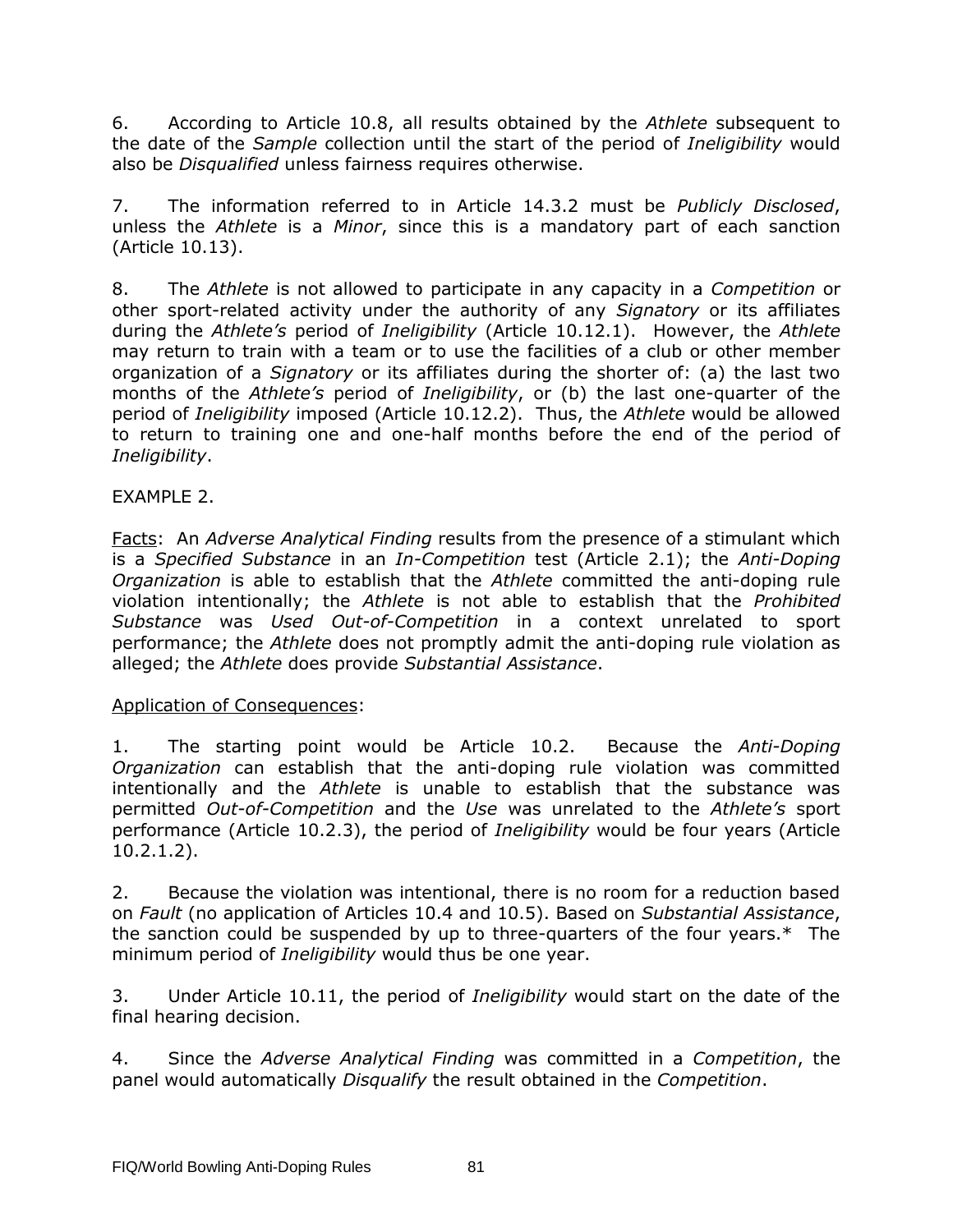5. According to Article 10.8, all results obtained by the *Athlete* subsequent to the date of *Sample* collection until the start of the period of *Ineligibility* would also be *Disqualified* unless fairness requires otherwise.

6. The information referred to in Article 14.3.2 must be *Publicly Disclosed*, unless the *Athlete* is a *Minor*, since this is a mandatory part of each sanction (Article 10.13).

7. The *Athlete* is not allowed to participate in any capacity in a *Competition* or other sport-related activity under the authority of any *Signatory* or its affiliates during the *Athlete's* period of *Ineligibility* (Article 10.12.1). However, the *Athlete* may return to train with a team or to use the facilities of a club or other member organization of a *Signatory* or its affiliates during the shorter of: (a) the last two months of the *Athlete's* period of *Ineligibility*, or (b) the last one-quarter of the period of *Ineligibility* imposed (Article 10.12.2). Thus, the *Athlete* would be allowed to return to training two months before the end of the period of *Ineligibility*.

## EXAMPLE 3.

Facts: An *Adverse Analytical Finding* results from the presence of an anabolic steroid in *an Out-of-Competition* test (Article 2.1); the *Athlete* establishes *No Significant Fault or Negligence*; the *Athlete* also establishes that the *Adverse Analytical Finding* was caused by a *Contaminated Product*.

#### Application of Consequences:

1. The starting point would be Article 10.2. Because the *Athlete* can establish through corroborating evidence that he did not commit the anti-doping rule violation intentionally, i.e., he had *No Significant Fault* in *Using* a *Contaminated Product* (Articles 10.2.1.1 and 10.2.3), the period of *Ineligibility* would be two years (Articles 10.2.2).

2. In a second step, the panel would analyze the *Fault*-related possibilities for reductions (Articles 10.4 and 10.5). Since the *Athlete* can establish that the antidoping rule violation was caused by a *Contaminated Product* and that he acted with *No Significant Fault or Negligence* based on Article 10.5.1.2, the applicable range for the period of *Ineligibility* would be reduced to a range of two years to a reprimand. The panel would determine the period of *Ineligibility* within this range, based on the *Athlete's* degree of *Fault*. (Assume for purposes of illustration in this example that the panel would otherwise impose a period of *Ineligibility* of four months.)

3. According to Article 10.8, all results obtained by the *Athlete* subsequent to the date of *Sample* collection until the start of the period of *Ineligibility* would be *Disqualified* unless fairness requires otherwise.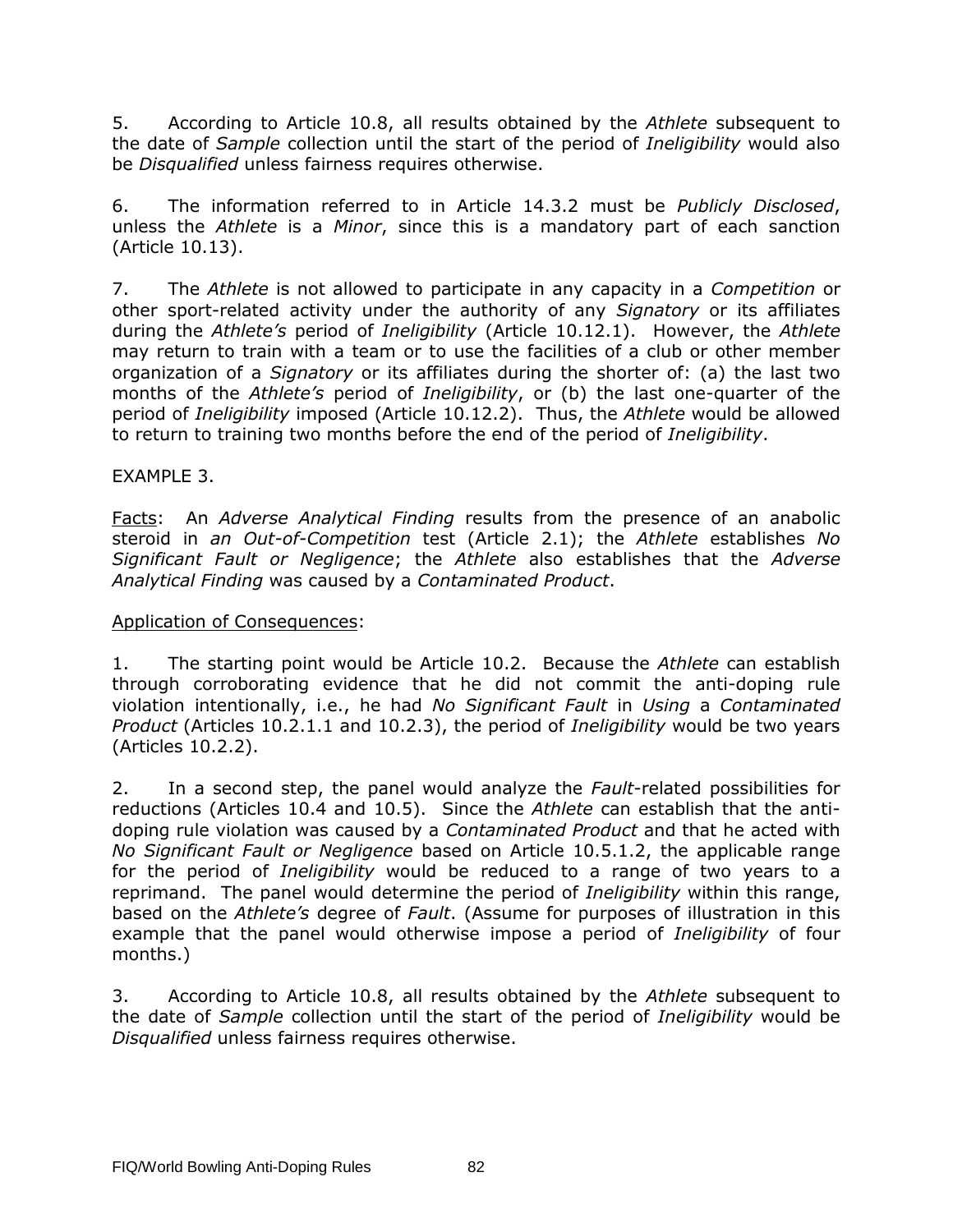4. The information referred to in Article 14.3.2 must be *Publicly Disclosed*, unless the *Athlete* is a *Minor*, since this is a mandatory part of each sanction (Article 10.13).

5. The *Athlete* is not allowed to participate in any capacity in a *Competition* or other sport-related activity under the authority of any *Signatory* or its affiliates during the *Athlete's* period of *Ineligibility* (Article 10.12.1). However, the *Athlete* may return to train with a team or to use the facilities of a club or other member organization of a *Signatory* or its affiliates during the shorter of: (a) the last two months of the *Athlete's* period of *Ineligibility*, or (b) the last one-quarter of the period of *Ineligibility* imposed (Article 10.12.2). Thus, the *Athlete* would be allowed to return to training one month before the end of the period of *Ineligibility*.

## EXAMPLE 4.

Facts: An *Athlete* who has never had an *Adverse Analytical Finding* or been confronted with an anti-doping rule violation spontaneously admits that she *Used* an anabolic steroid to enhance her performance. The *Athlete* also provides *Substantial Assistance*.

## Application of Consequences:

1. Since the violation was intentional, Article 10.2.1 would be applicable and the basic period of *Ineligibility* imposed would be four years.

2. There is no room for *Fault*-related reductions of the period of *Ineligibility* (no application of Articles 10.4 and 10.5).

3. Based on the *Athlete's* spontaneous admission (Article 10.6.2) alone, the period of *Ineligibility* could be reduced by up to one-half of the four years. Based on the *Athlete's Substantial Assistance* (Article 10.6.1) alone, the period of *Ineligibility* could be suspended up to three-quarters of the four years.\* Under Article 10.6.4, in considering the spontaneous admission and *Substantial Assistance* together, the most the sanction could be reduced or suspended would be up to three-quarters of the four years. The minimum period of *Ineligibility* would be one year.

4. The period of *Ineligibility*, in principle, starts on the day of the final hearing decision (Article 10.11). If the spontaneous admission is factored into the reduction of the period of *Ineligibility*, an early start of the period of *Ineligibility* under Article 10.11.2 would not be permitted. The provision seeks to prevent an *Athlete* from benefitting twice from the same set of circumstances. However, if the period of *Ineligibility* was suspended solely on the basis of *Substantial Assistance*, Article 10.11.2 may still be applied, and the period of *Ineligibility* started as early as the *Athlete's* last *Use* of the anabolic steroid.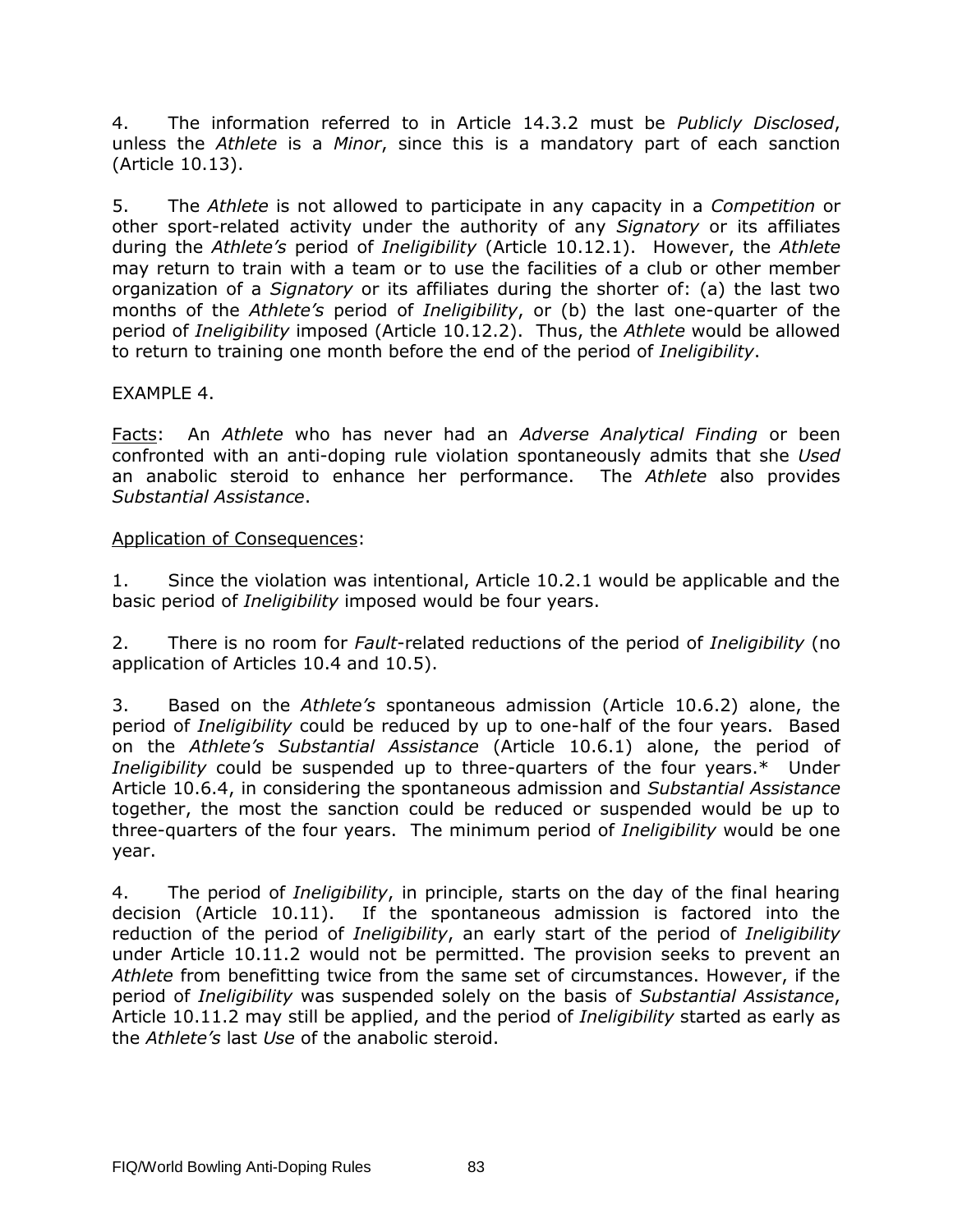5. According to Article 10.8, all results obtained by the *Athlete* subsequent to the date of the anti-doping rule violation until the start of the period of *Ineligibility* would be *Disqualified* unless fairness requires otherwise.

6. The information referred to in Article 14.3.2 must be *Publicly Disclosed*, unless the *Athlete* is a *Minor*, since this is a mandatory part of each sanction (Article 10.13).

7. The *Athlete* is not allowed to participate in any capacity in a *Competition* or other sport-related activity under the authority of any *Signatory* or its affiliates during the *Athlete's* period of *Ineligibility* (Article 10.12.1). However, the *Athlete* may return to train with a team or to use the facilities of a club or other member organization of a *Signatory* or its affiliates during the shorter of: (a) the last two months of the *Athlete's* period of *Ineligibility*, or (b) the last one-quarter of the period of *Ineligibility* imposed (Article 10.12.2). Thus, the *Athlete* would be allowed to return to training two months before the end of the period of *Ineligibility*.

EXAMPLE 5.

Facts:

An *Athlete Support Person* helps to circumvent a period of *Ineligibility* imposed on an *Athlete* by entering him into a *Competition* under a false name. The *Athlete Support Person* comes forward with this anti-doping rule violation (Article 2.9) spontaneously before being notified of an anti-doping rule violation by an *Anti-Doping Organization.*

## Application of Consequences*:*

1. According to Article 10.3.4, the period of *Ineligibility* would be from two up to four years, depending on the seriousness of the violation. (Assume for purposes of illustration in this example that the panel would otherwise impose a period of *Ineligibility* of three years.)

2. There is no room for *Fault*-related reductions since intent is an element of the anti-doping rule violation in Article 2.9 (see comment to Article 10.5.2).

3. According to Article 10.6.2, provided that the admission is the only reliable evidence, the period of *Ineligibility* may be reduced down to one-half. (Assume for purposes of illustration in this example that the panel would impose a period of *Ineligibility* of 18 months.)

4. The information referred to in Article 14.3.2 must be *Publicly Disclosed* unless the *Athlete Support Person* is a *Minor*, since this is a mandatory part of each sanction (Article 10.13).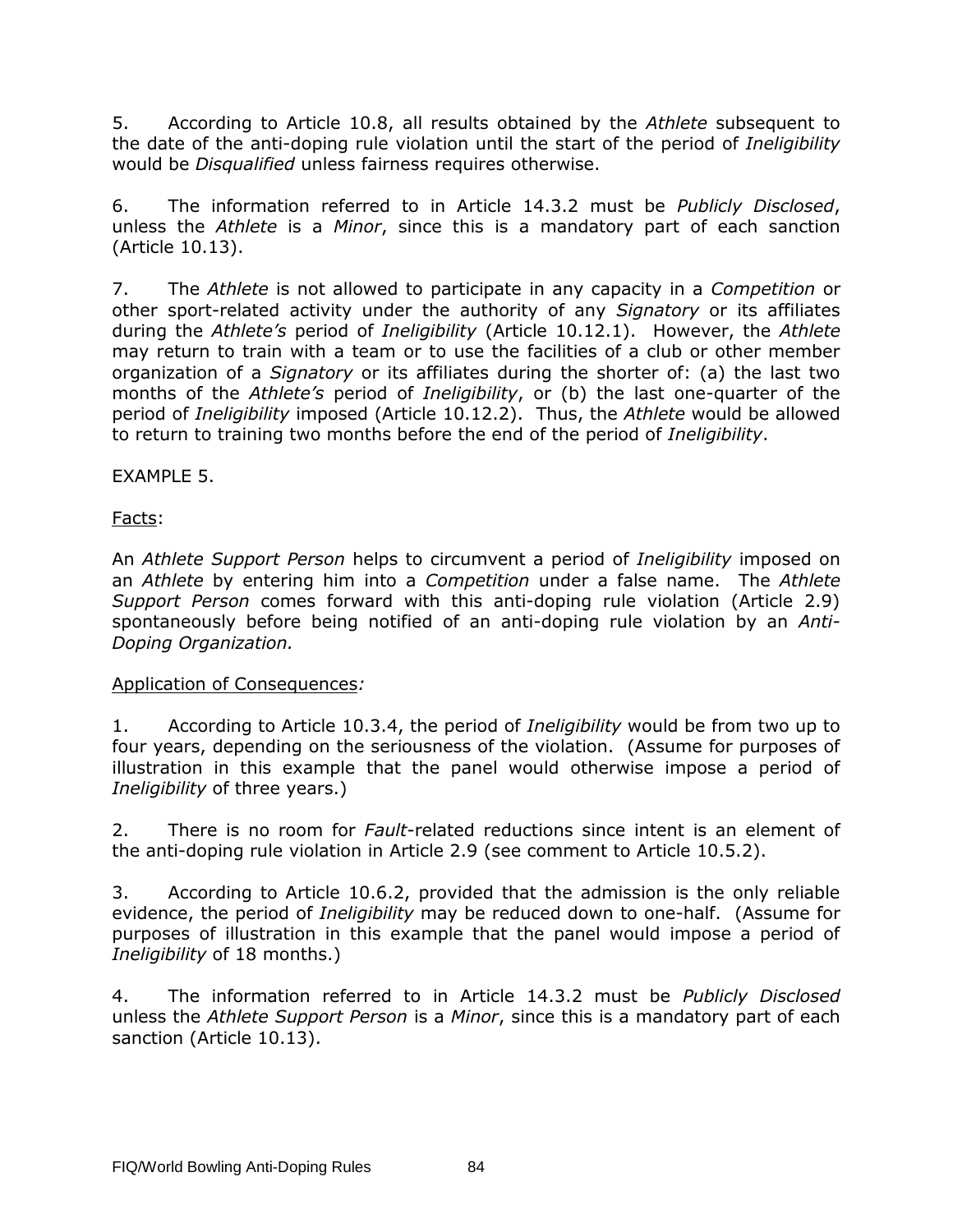# EXAMPLE 6.

Facts: An *Athlete* was sanctioned for a first anti-doping rule violation with a period of *Ineligibility* of 14 months, of which four months were suspended because of *Substantial Assistance*. Now, the *Athlete* commits a second anti-doping rule violation resulting from the presence of a stimulant which is not a *Specified Substance* in an *In-Competition* test (Article 2.1); the *Athlete* establishes *No Significant Fault or Negligence*; and the *Athlete* provided *Substantial Assistance*. If this were a first violation, the panel would sanction the *Athlete* with a period of *Ineligibility* of 16 months and suspend six months for *Substantial Assistance*.

## Application of Consequences:

1. Article 10.7 is applicable to the second anti-doping rule violation because Article 10.7.4.1 and Article 10.7.5 apply.

- 2. Under Article 10.7.1, the period of Ineligibility would be the greater of:
	- (a) six months;
	- (b) one-half of the period of *Ineligibility* imposed for the first anti-doping rule violation without taking into account any reduction under Article 10.6 (in this example, that would equal one-half of 14 months, which is seven months); or
	- (c) twice the period of *Ineligibility* otherwise applicable to the second antidoping rule violation treated as if it were a first violation, without taking into account any reduction under Article 10.6 (in this example, that would equal two times 16 months, which is 32 months).

Thus, the period of *Ineligibility* for the second violation would be the greater of (a), (b) and (c), which is a period of *Ineligibility* of 32 months.

3. In a next step, the panel would assess the possibility for suspension or reduction under Article 10.6 (non-*Fault*-related reductions). In the case of the second violation, only Article 10.6.1 (*Substantial Assistance*) applies. Based on *Substantial Assistance*, the period of *Ineligibility* could be suspended by threequarters of 32 months.\* The minimum period of *Ineligibility* would thus be eight months. (Assume for purposes of illustration in this example that the panel suspends eight months of the period of *Ineligibility* for *Substantial Assistance*, thus reducing the period of *Ineligibility* imposed to two years.)

4. Since the *Adverse Analytical Finding* was committed in a *Competition*, the panel would automatically *Disqualify* the result obtained in the *Competition.*

5. According to Article 10.8, all results obtained by the *Athlete* subsequent to the date of *Sample* collection until the start of the period of *Ineligibility* would also be *Disqualified* unless fairness requires otherwise.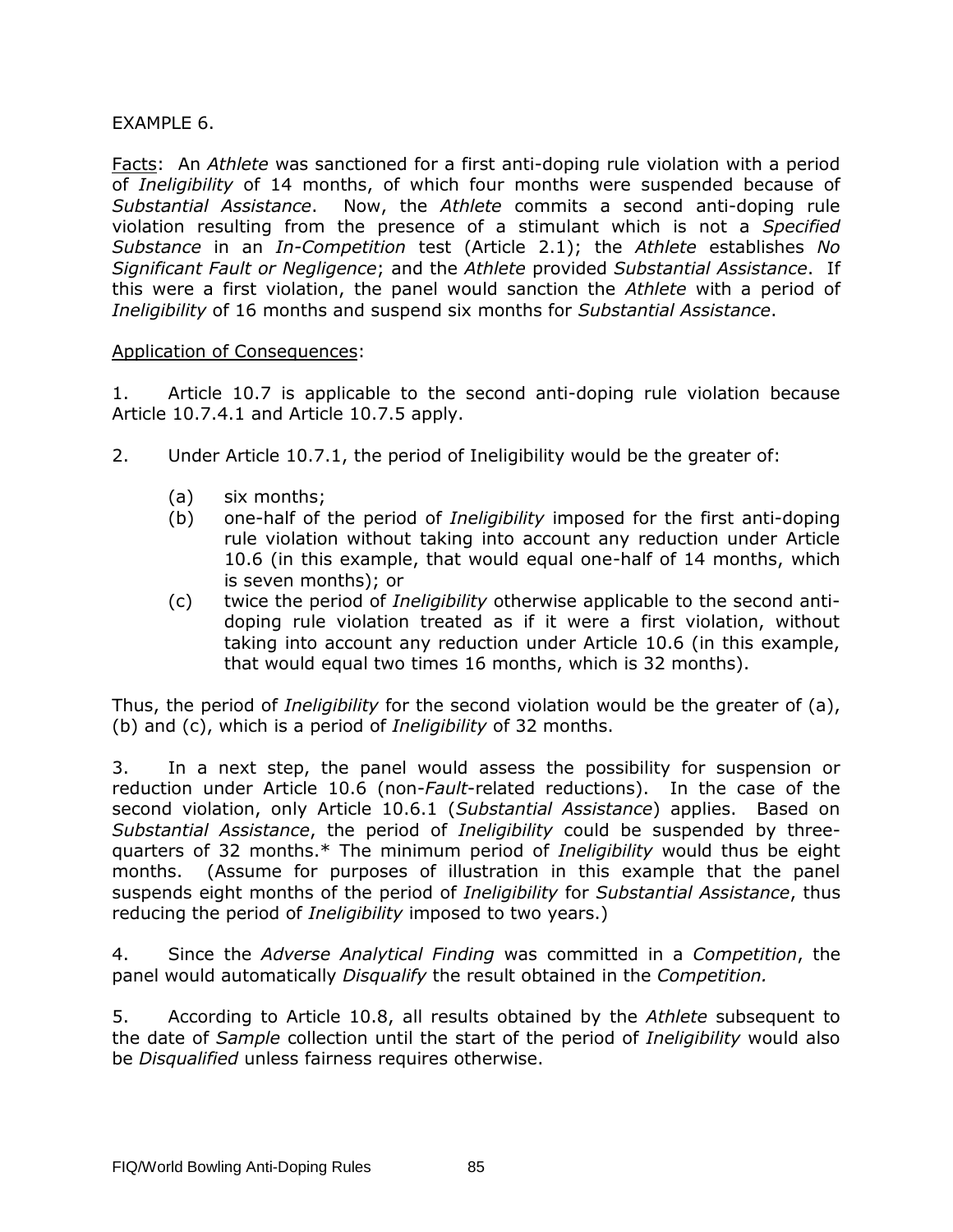6. The information referred to in Article 14.3.2 must be *Publicly Disclosed*, unless the *Athlete* is a *Minor*, since this is a mandatory part of each sanction (Article 10.13).

7. The *Athlete* is not allowed to participate in any capacity in a *Competition* or other sport-related activity under the authority of any *Signatory* or its affiliates during the *Athlete's* period of *Ineligibility* (Article 10.12.1). However, the *Athlete*  may return to train with a team or to use the facilities of a club or other member organization of a *Signatory* or its affiliates during the shorter of: (a) the last two months of the *Athlete's* period of *Ineligibility*, or (b) the last one-quarter of the period of *Ineligibility* imposed (Article 10.12.2). Thus, the *Athlete* would be allowed to return to training two months before the end of the period of *Ineligibility*

\_\_\_\_\_\_\_\_\_\_\_\_\_\_\_\_\_\_\_\_\_\_\_\_\_\_\_\_\_\_

<sup>\*</sup> Upon the approval of *WADA* in exceptional circumstances, the maximum suspension of the period of *Ineligibility* for *Substantial Assistance* may be greater than three-quarters, and reporting and publication may be delayed.